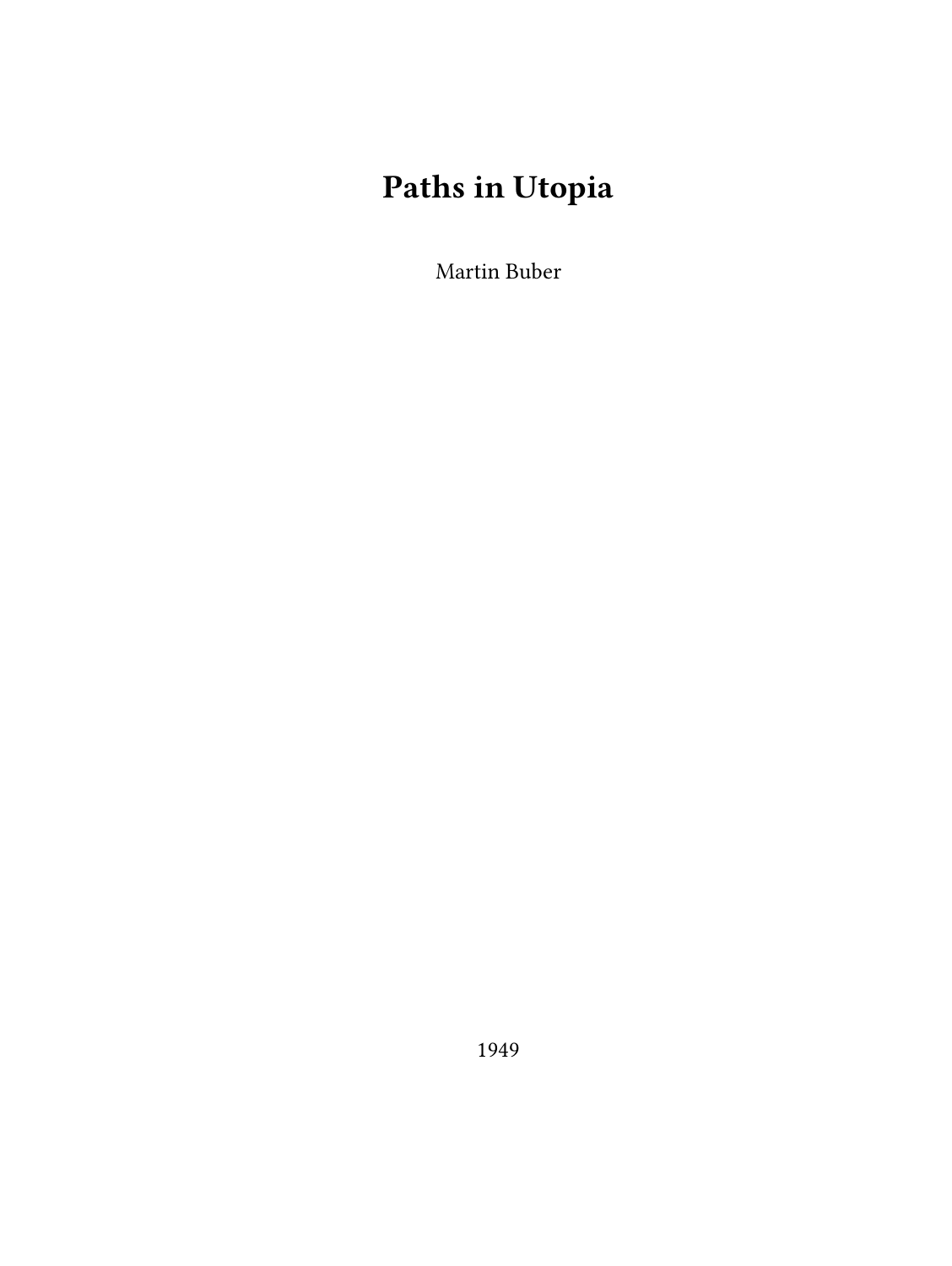# **Contents**

| <b>ACKNOWLEDGMENT</b>                     | 3   |
|-------------------------------------------|-----|
| <b>FOREWORD</b>                           | 4   |
| <b>INTRODUCTION (1958)</b>                | 5   |
| <b>I. THE IDEA</b>                        | 14  |
| II. THE UTOPIAN ELEMENT IN SOCIALISM      | 18  |
| <b>III. THE FORERUNNERS</b>               | 24  |
| <b>IV. PROUDHON</b>                       | 29  |
| <b>V. KROPOTKIN</b>                       | 38  |
| <b>VI. LANDAUER</b>                       | 43  |
| <b>VII. EXPERIMENTS</b>                   | 51  |
| VIII. MARX AND THE RENEWAL OF SOCIETY     | 65  |
| IX. LENIN AND THE RENEWAL OF SOCIETY      | 77  |
| X. IN THE MIDST OF CRISIS                 | 96  |
| EPILOGUE. AN EXPERIMENT THAT DID NOT FAIL | 102 |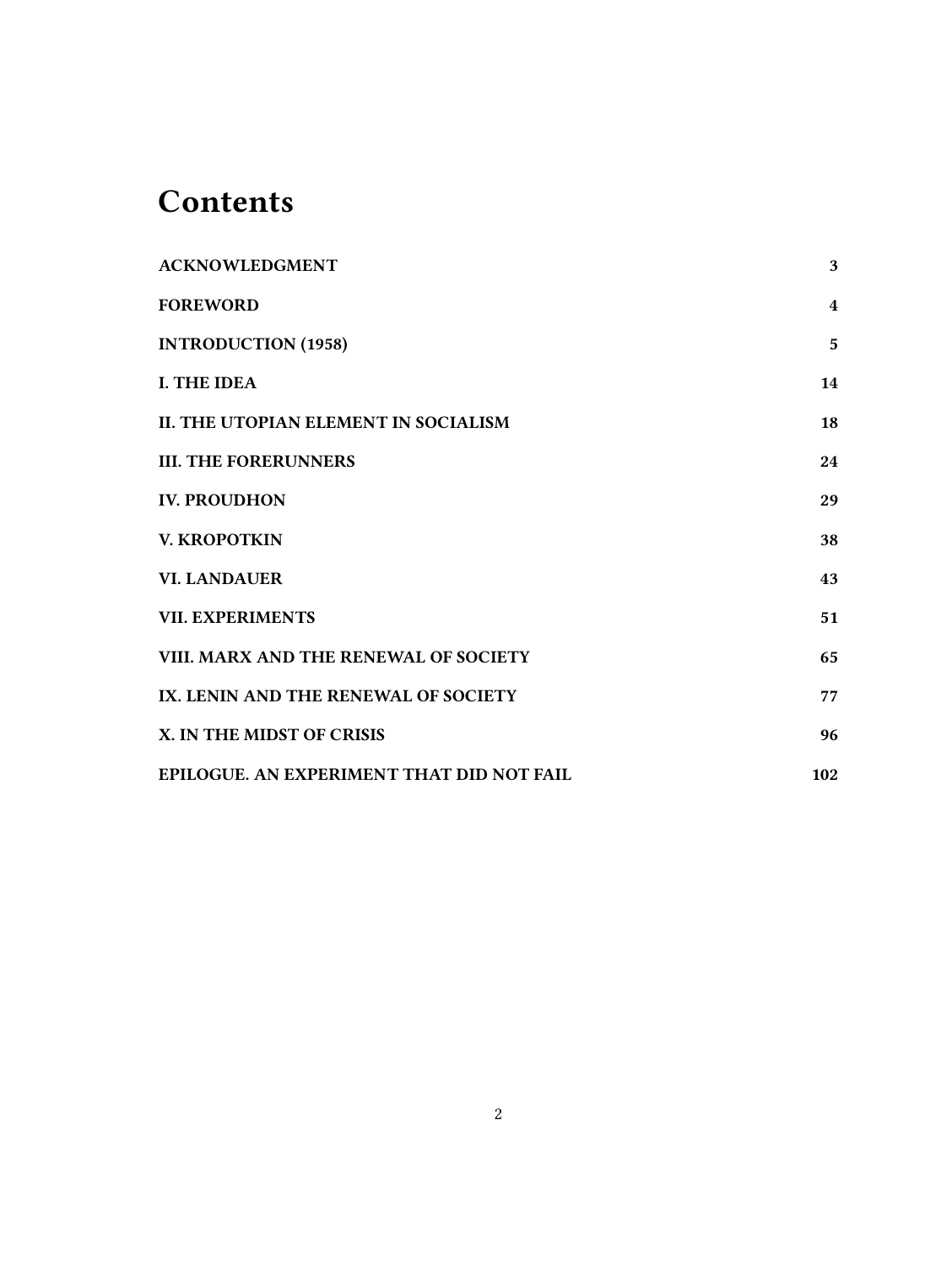# <span id="page-2-0"></span>**ACKNOWLEDGMENT**

The translator would like to express his most cordial thanks to the author for his great help in the preparation of this volume, both as regards the translation and the correction of proofs. He is also indebted to Mr. Paul Derrick for checking the titles of certain books herein mentioned.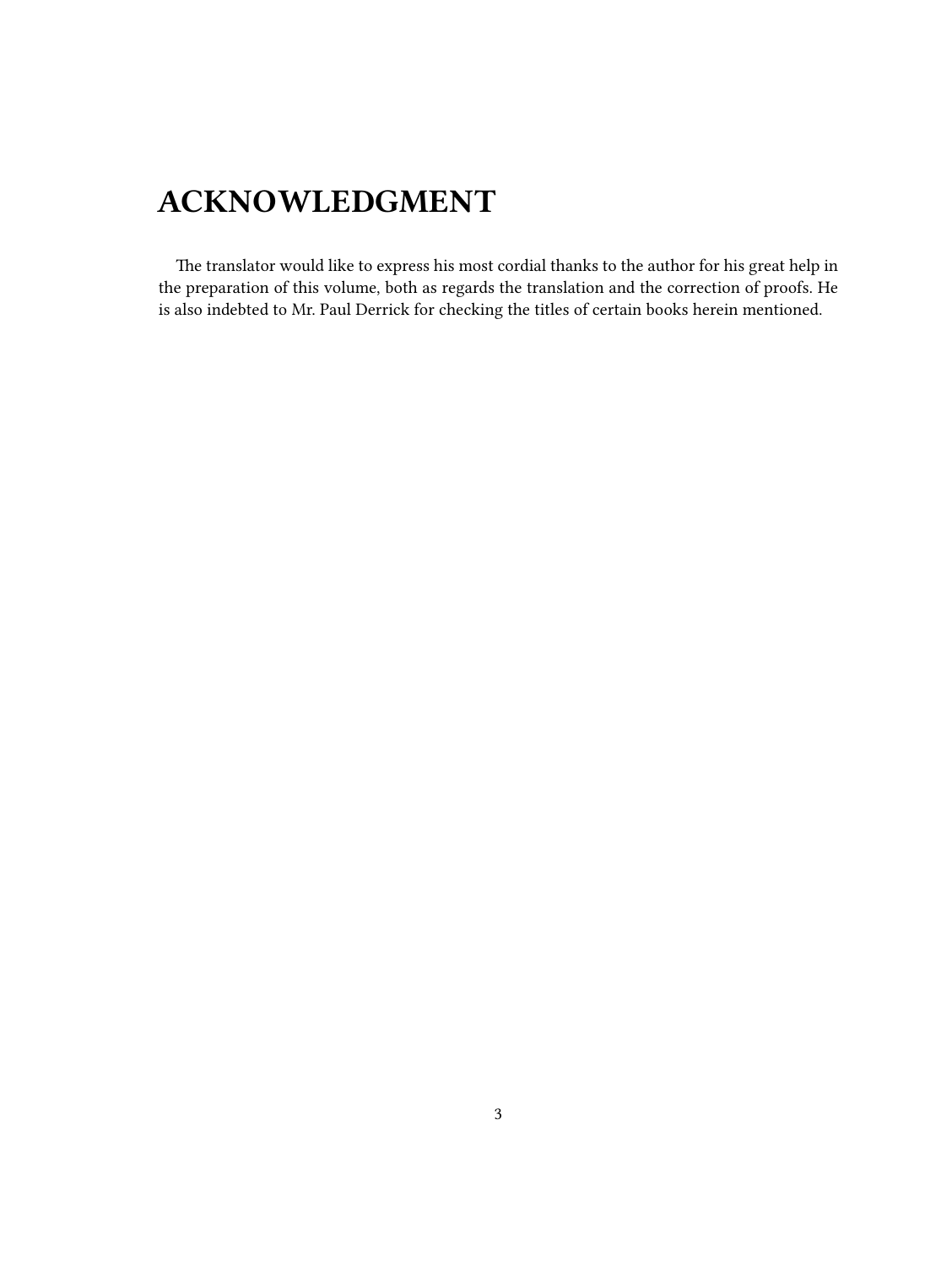### <span id="page-3-0"></span>**FOREWORD**

The intention underlying this book is to give genetic account of what Marx and the Marxists call "Utopian Socialism", with particular reference to its postulate of a renewal of society through a renewal of its cell-tissue. I am not concerned to survey the development of an idea, but to sketch the picture of an idea in process of development. The fundamental question in the making of such a picture is  $-$  as in the making of all pictures  $-$  the question of what one has to leave out. Only so much of the massive material seemed to me to be relevant as was essential to a consideration of the idea itself. It is not the false turnings that are important for us, but the single broad highway into which they invariably lead. From the historical process the idea itself rises up before eyes.

There was yet another, if narrower, vista that had to be opened: the one shewing the bold but precarious attempts to bring the idea into reality. Only after that had been done was the ground cleared for a critical exposition of the theoretical and practical relation of Marxism to the idea of structural renewal  $-$  a relation which could only be hinted at in an introductory manner at the beginning of the book. At the end, in a kind of epilogue, I had to speak of one particular attempt, the immediate knowledge of which was the occasion for writing this book. I have naturally not described or reported it in detail, only thrown light on its inner connexion with the idea — as an attempt that did not fail.

The chapter preceding the epilogue sums up my own attitude to the idea, which could otherwise only be read between the lines; moreover it was necessary to point out its significance in the present hour of decision.

The book was completed in the spring of 1945; the Hebrew edition appeared in the following year.

Martin Buber.

Jerusalem 1949.

Martin Buber was born in Vienna and studied at the Universities of Vienna, Leipzig, Berlin and Munich.

He was professor of religion and ethics at the University of Frankfurt from 1924 to 1933. From 1938 until his retirement in 1951 he was professor of social philosophy at the Hebrew University in Jerusalem.

One of the most outstanding religious philosophers of our time, Dr. Buber has been active in the Zionist movement and the revival of Hasidic thought. His works include a German translation of the Bible, For the Sake of Heaven, Good and Evil, I and Thou, Israel and the World, Between Man and Man, which has already been published as a Beacon Paperback, and numerous other books and articles in the fields of Biblical scholarship, religious existentialism, and comparative religion.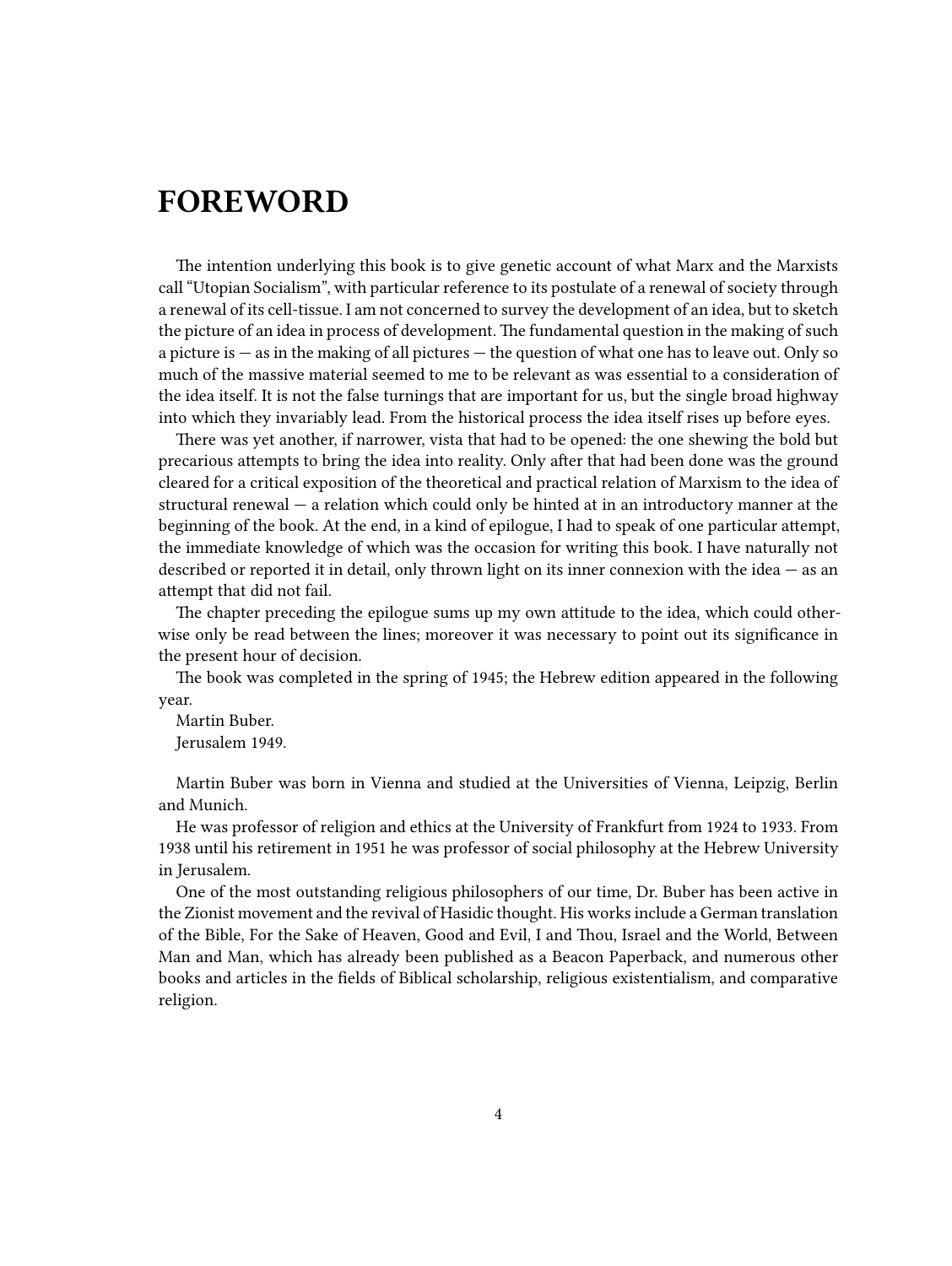# <span id="page-4-0"></span>**INTRODUCTION (1958)**

#### by Ephraim Fischoff

The eightieth birthday of Martin Buber on February 8, 1958, and his concomitant visit in this country for a series of lectures, have stimulated a series of publications on or about Buber and a reissue of some of his works. With this edition of his *Paths in Utopia*, the Beacon Press joins in the expression of homage to one of the universal men of our time, who is at once scholar and educator, seer and prophet.

Many are the sources of Martin Buber's fame, and the manifestations of his universality. The significant impact of his personality upon our generation is due to his many-faceted cultural achievements. These are both Judaistic and general, comprising both theoretical and applied studies in various humanistic and sociological areas as well as in religion. He is not only one of the foremost living philosophers of Judaism, possibly its most persuasive exponent in the world's parliament of religions, and a unique interpreter of Jewish folklore as developed in the Hasidic evangelical movement, but he is also a remarkable translator of the Bible into an incomparable poetic version. He is a distinctive social philosopher, and a significant exponent of religious socialism in the great tradition of Utopian social thought.

Throughout his religious and metaphysical labors the sociological interest  $-$  of which this study in Utopian socialism is only one aspect — looms large; and consequently his social philosophy is religious at its core.

Influenced by the pioneer work of modern German sociology, Ferdinand Toennies' *Community and Society (Gemeinschaft und Gesellschaft*, 1887), Buber became one of the professorial socialists of the German tradition; and from other thought currents of the *fin de siecle* in his own country and in general European thought, Buber imbibed a deep concern with the restoration of true community. But Buber's professorial socialism differed from that of the other *Kathedersozialisten*, even from that of the aforementioned Toennies, in that he was consistently a doughty protagonist of social meliorism only if it retained a strongly religious basis; i.e., only if it quested for a regenerated man in a restructured society.

Buber's espousal of Utopian socialism was the result of several interacting factors, some distinctively Jewish and some reflecting distinctive aspects of twentieth-century Occidental culture, particularly in Germany. The former comprised his interpretation of prophetic Judaism as achieved and manifested anew in the Jewish evangelical movement known as Hasidism; and his particular understanding of and activities on behalf of Zionism, construed as a movement of ethnic or national regeneration. Some of the factors deriving from the general culture included his study of Toennies' *Community and Society*, with its profound criticisms of developed capitalist society, which influenced all of German sociology. There were also various currents of thought and organizations among German intellectuals, professors and clergy, designed to combat the inequities of capitalism and to recreate a true community  $-$  a trend and yearning reflected in the literature and youth movement of the day.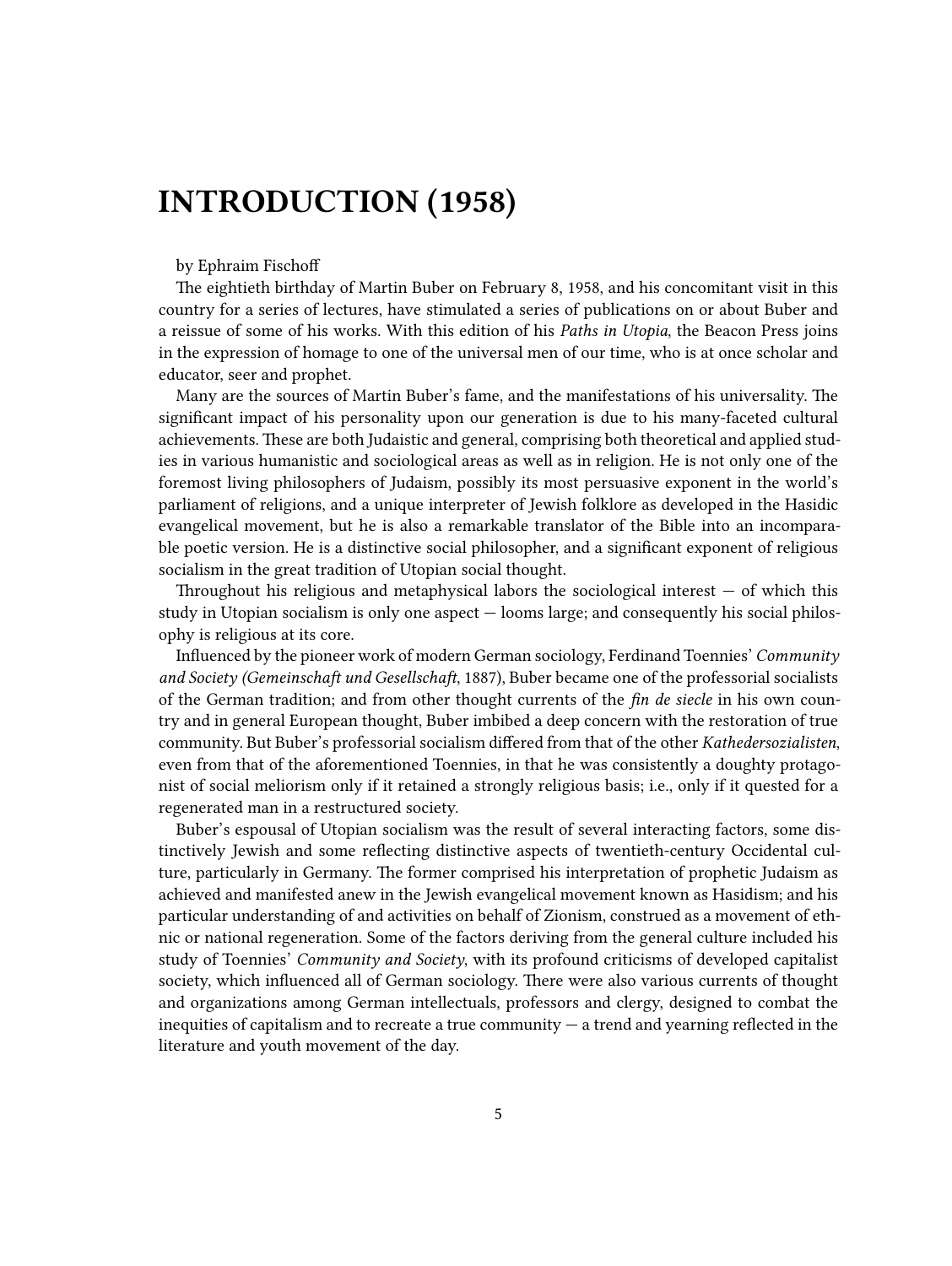Professor Buber became intimately acquainted with one type of cooperative living — that of the *Kvutza* –the communitarian colony of the Jewish colonists in Israel. As a refugee from Nazi Germany in 1938, he settled in Israel where he became professor of social philosophy at the Hebrew University in Jerusalem, and had occasion to study the *Kvutza*, its ideology, and its place in the whole stream of Utopian thinking. His analysis of the history of Utopian thought and his observations on the operation of the *Kvutza* strengthened his belief that this particular manifestation of Utopian socialist thought had not failed as a great historical experiment in restructuring society, although admittedly much remained to be accomplished before the experiment could be accounted a success, and many perils and impediments lurked in the time ahead.

Nevertheless, Buber's knowledge of this "experiment that did not fail" was what stimulated him to write *Paths in Utopia*.

Buber's researches into the lore and history of Hasidism had provided him with an ideal type of a truly humane community, and his immersion in Biblical doctrine had given him unusual preparation for understanding the nature of messianism, as a permanent quest of man for a better world order based on spiritual perspectives. It will be recalled that Buber started as an interpreter of the foundations of Hasidism, the seminal ideas of which — and in a larger sense of all authentic Judaism — he considered to be unity, conduct, and the future. His whole subsequent evolution as a religious existentialist philosopher, his system of "dialogical life," his interpretation of social issues and his contributions to education, psychotherapy, and social philosophy, all flowed out of this primary orientation to the cardinal spiritual tenets of central prophetic Judaism as he interpreted it.

In the two years before World War I Buber had devoted himself to the consideration of various theoretical and practical problems — at the center of which stood the problem of regenerating man's spirit and redirecting human history — which he construed as being fundamentally a problem of education. A major factor in Buber's preoccupation with social thought was his continuing concern with Zionism which antedated the turn of the century.

Increasingly concerned with the deeper significance of Zionism as a creative philosophy for the modern Jew, which might accomplish the fortification of group loyalty as well as the deepening and intensification of humanity, Buber saw ever more clearly the need of educational effort. If the profound values of community were to be transmitted, they would first have to be reawakened in the new generation.

In 1913 Buber together with Erich Kahler and Arthur Salz summoned a conference in Berlin designed to plan the establishment of a Jewish college in Germany, to inaugurate the education of the coming generation in the sense of a true and vital Judaism, which hopefully would exert an influence beyond Jewish circles in advancing a general cultural and religious renewal. In this quest Buber was in rapport with basic trends of the time, for as Ernst Troeltsch remarked in *Der Historismus und seine Ueberwindung*: "On all sides there was a demand for more rooted-ness and community." In 1914 Buber met in Potsdam with such figures as Gustav Landauer, Florence Christian Rang, Theodor Daeubler and other significant figures in European life to form a strong cultural influence in behalf of international unity. Romain Rolland and Walter Rathenau were also interested in the progress of the group. But the outbreak of World War I put the quietus to this effort.

Buber was an earnest student of basic works in modern social thought by such thinkers as Wilhelm Dilthey, Georg Simmel and Max Weber. He projected and edited an interesting series of forty popular monographs on sociological and psychological topics, under the general title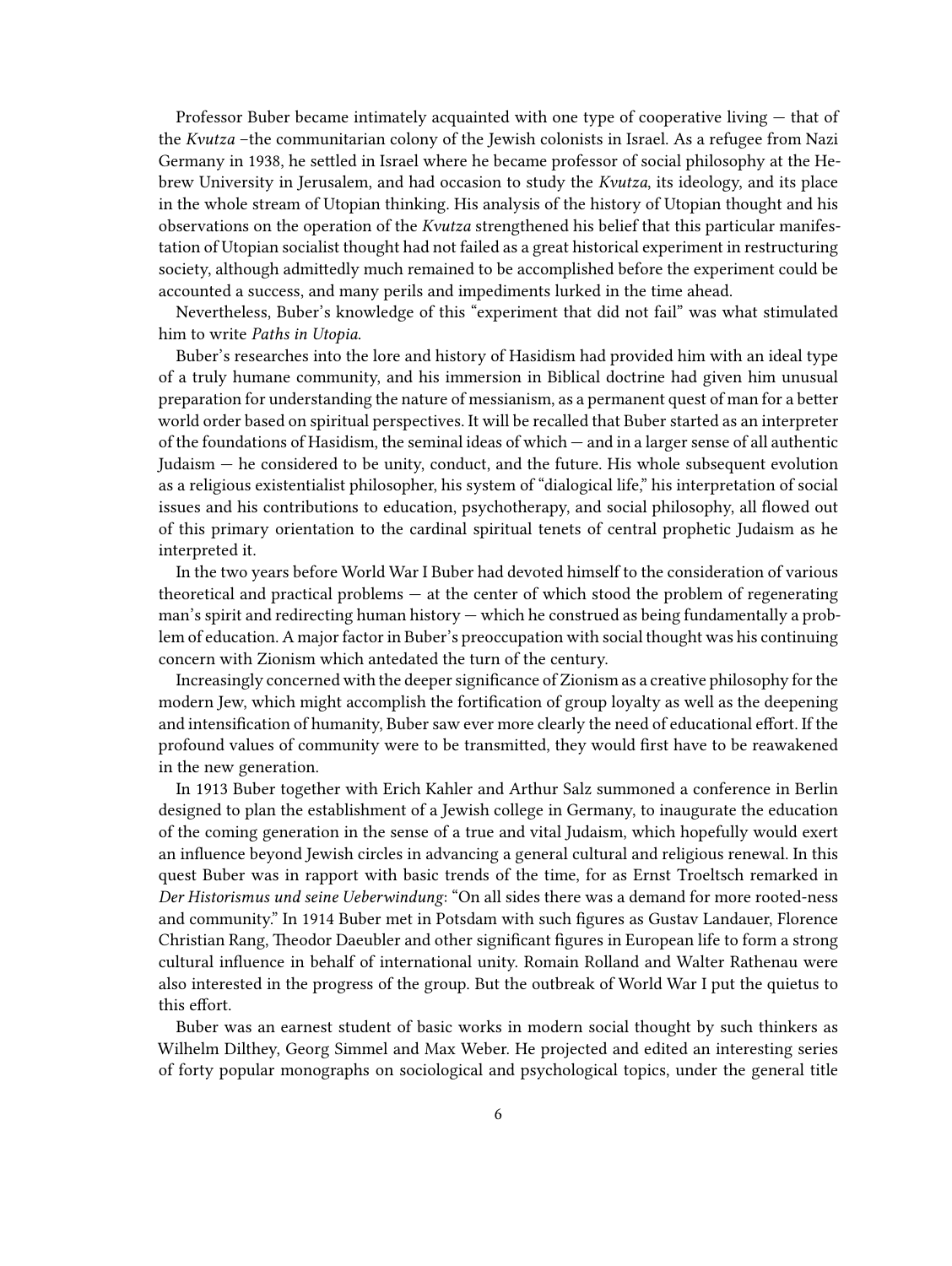"Society" ( *Die Gesellschaft*), opening with a work on the proletariat by Werner Sombart and including a piece on religion by Georg Simmel and one on revolution by Gustav Landauer. The latter, a notable German socialist and man of letters, who occupied an important position in the first socialist government of German, exerted a profound influence on Buber's religious socialism and after the assassination of his beloved friend, Buber wrote a memorial essay about him and issued some of his unpublished works.

Essentially, the present volume is concerned with the repristination of the word "utopia," which, in the interpretation of Buber has been victimized in the course of the political struggle of Marxism against other forms of socialism and movements of social reform. In his struggle to achieve dominance for his idiosyncratic system of socialism, Marx employed "utopia" as the ultimate term of pejoration to damn all "prehistoric" (i.e. pre-Marxian) social systems as unscientific and futilitarian, in contrast to the allegedly scientific and inevitable character of his system of historical materialism. As Marxian socialism scored its massive victories, Utopian socialism or utopianism appeared thoroughly discredited and doomed to the museum of intellectual aberrations.The signal victory of the proletariat in the titanic revolutionary struggle in Russia, culminating in the domination of the Bolsheviks, would, it was felt, demonstrate finally the utter validity of Marxian socialism. But the numerous failures of the Soviet Union to achieve true socialism in the decades that have passed and the diverse poignant frustrations and disillusionments with the "God that failed" have re-awakened an interest in Utopian socialism, and have led not a few to feel, as Buber expresses it, that Utopian and not Marxist socialism "may well be clearing the way for the structure of the coming society." Recent years have seen a spate of books concerned with a reconsideration of Utopian thought, from Lewis Mumford's *The Story of Utopias* (1922) and J. O. Hertzler's *History of Utopian Thought* (1926) to Karl Mannheim's *Ideology and Utopia* (trans., 1936), Harry Ross' *Utopias Old and New* (1938), Marie Louise Berneri's *Journey Through Utopia* (1950), Raymond Ruyer's *L'Utopie et les Utopies* (1950), Glenn Negley and J. Max Patrick's *The Quest for Utopia* (1952), and Henrik F. Infield's *Utopia and Experiment — Essays in the Sociology of Cooperation* (1958). Yet another expression of the same interest is David Riesman's essay on community planning and industrial society ("Some Observations on Community Plans and Utopia," *Yale Law Journal*, December 1947, pp. I73ff.), which starts with a declaration that "a revival of the tradition of Utopian thinking seems to me one of the important intellectual tasks of today."

Riesman's analysis is based on a study of community in modern technological society from the perspective of a progressive architect willing to envisage "Utopian" changes in the quest for a genuine community life which would overcome the fateful separation of production from consumption that is construed as the primary cause of alienation in the life of modern man. (Percival and Paul Goodman, *Communitas: Means of Livelihood and Ways of Life*, 1947). In addition there have been numerous studies of various contemporary experiments in cooperative or communitarian living such as the studies of the *Kibbutz* in Israel by Henrik Infield.

This volume purports to provide a re-examination of the Utopian ideal — and the permanent value of this aspiration in the life of mankind. In its endeavor to rescue a word from oblivion and to restore it to proper esteem in the mind of mankind, the work provides an essay in semantics. Buber has the conviction that socialism has become lost in a blind alley from which it can be rescued partly by a re-evaluation of the true significance of the maligned term "utopian." But what sets this work apart from other histories of the Utopian thought or quest is Buber's total religious philosophy. Here is a social theorist living in the post-Stalin and post-Hitler era who,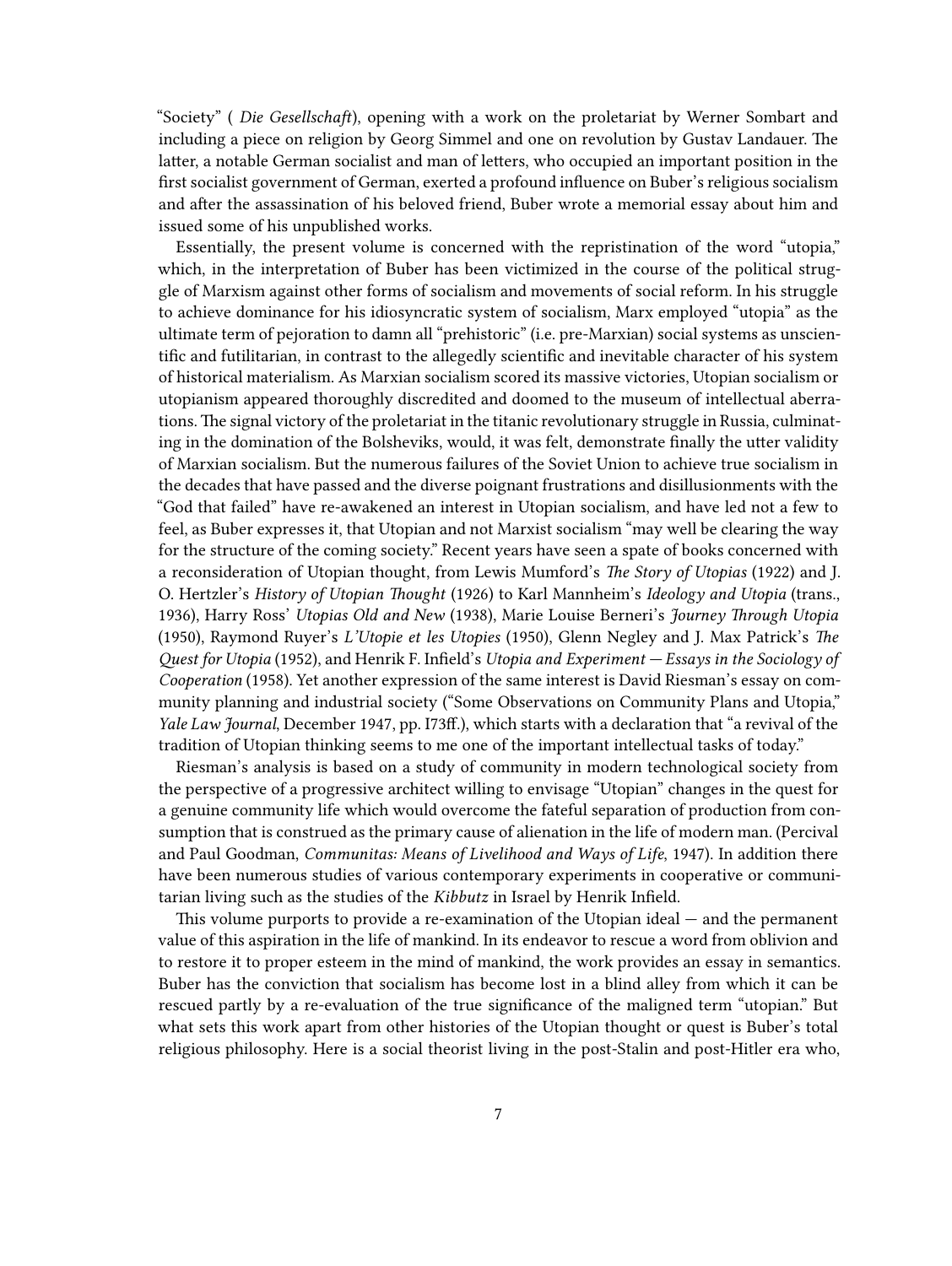despite his experiences of the horrors of World War II, retains his faith in man's need and capacity for regeneration and his inalienable quest for a synthesis of religion and socialism.

Buber provides a survey of the development of Utopian thought, covering such figures as Fourier, Saint-Simon, Owen and Proudhon. From these Buber proceeds to an evaluation of the achievement of Marx, stressing the continuing Utopian element in the latter's thought, despite his derisive rejection of utopianism.

Buber demonstrates the relationships of Marx and Engels to those early formulators of the socialist ideal of the universal transformation of society. By virtue of the criticism by Marx and Engels the term "utopian" came to denote social thinkers who had not taken account of modern industrial development, the class struggle and the unique function of the proletariat therein. Thereafter Utopian socialism became the "dirty word" of social thought and a synonym for delusion, obscurantism, or ideological obfuscation  $-$  a completely negligible factor in the period of modern economic evolution. This arrogant dismissal of Utopian thinkers, both "prehistoric" and post-Marxian, was effected despite the admission by Engels that German socialist theory would never forget the illustrious labors of the pre-Marxist romantic social philosophers.

An examination of the thought of Lenin follows, culminating in an analysis of the failure of the socialist ideal in communism. This is followed by one of the most interesting chapters, "An Experiment That Did Not Fail," in which Buber analyzes the communitarian movement of the Zionist *Kibbutz*, of which he was one of the ideological godfathers, and argues that this venture in socialism did not founder precisely because it has remained dedicated to the ideal of the emergence of a new community.

Buber also carried into his understanding of sociology the same perspectives he applied to Marxism. He interpreted sociology (founded, in his judgment, by Saint-Simon) as a critical science, designed to overcome the crises of the age; and he saw both Auguste Comte and Lorenz von Stein as dedicated to the conquest of the inner contradictions of the age through adequate knowledge of social conditions.

Even after Comte had departed from the doctrine of his teacher, Saint-Simon, he still characterized Saint-Simon's social program with a formula that accurately described his own intellectual project: *une regeneration sociale fondee sur une renovation mentale*. He emphasized that all schemes for social reorganization based on the profound moral and political anarchy of the time required a prior spiritual reorganization of society, the creation of a new spiritual attitude to prevent the deterioration and corruption of institutions. In one of Buber's essays, "The Demand of the Spirit and Historical Reality," he adverts to the insights of Siegfried Landshut, who interprets modern sociology, in his *Kritik der Soziologie*, as an expression of the criticism or critique of historico-social reality. But while Buber admits the partial truth of the need for this assertion, he stresses the necessity of continuing to work for the transformation of the spirit, without which any alteration of institutions is doomed to failure. It is inevitable that man must transform himself to the same degree that he changes his institutions, lest, as Buber puts it, the new house man hopes to erect become his burial chamber. In addition to putting sociological data to political use, there must be a concern with the education of men in the process of living together.

Buber's entire sociology is of a piece with his philosophy and theology in placing central stress on the concept of the *community (Gemeinschaft)*. For him this was not an ideal type or conceptual construction as in some of the systems of German sociology like those of Toennies or Max Weber. It was an empirical type of society with certain marked features — notably a serious and constant concern with the relationship of the divine in the manifestations of routine living.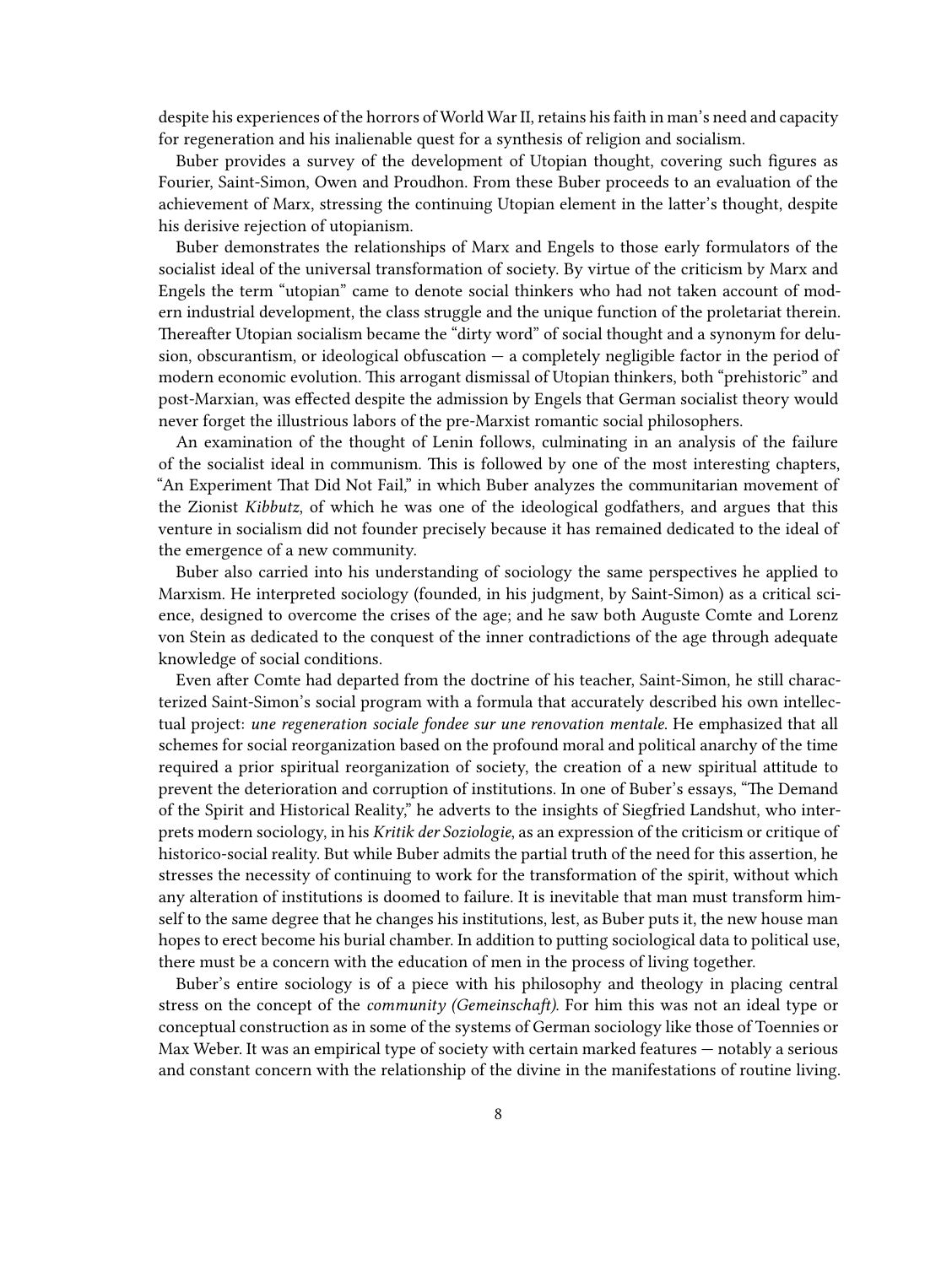The establishment of such a social organization was in profound consonance with the doctrine of Judaism that the ideal is always the outflowing of real, natural urges and drives, and the ideal service of God is the establishment of the truly human community. For man's commitment to God must be manifested not in solemn ritual and world-rejecting meditation but in daily living. The Judaistic doctrine of unification permits of no dualism as between the ethics of the individual and the state, or between the life of religion and life in the world.

Apparently credit must go to Ferdinand Toennies, the founder of German sociology, for making the fundamental distinction between community which deriving from *communio* signifies an organic, deep seated, emotionally pervasive and hence genuine form of living together, as opposed to society or association which is more mechanical, temporary, purposive, and hence artificial or ephemeral. Indeed, Toennies speaks as though a *Gemeinschaft* was itself an organism when contrasted with the artificial character of society.

From this doctrine of *Gemeinschaft* both Landauer and Buber developed their philosophy of the community  $-$  as the highest form of human symbiosis. This philosophy of community was influenced by but was also in part a protest against Marxism.

Buber construes the essence of community as being identical with the *Bund* and not, as in Toennies' view, with the natural community of the family or village  $-$  a free association of individuals who find one another in direct relationship, or an elective community of those who cluster about a religious center. He espouses the rebirth of the commune or the cooperative but he does not undertake to solve the technical questions as to the degree of economic or political autonomy to be permitted these cooperatives or communes, nor in general to lay down general principles as to the relation between centralization and decentralization. This massive problem, Buber avers, must be approached, like everything having to do with the relationship between idea and reality, only with great spiritual tact, with a constant and tireless weighing and measuring of the right proportion between them. He insists, however, that the community process and attitude must determine the relations of the communes with each other, for only "a community of communities merits the title of Commonwealth."

In its positive conclusion, then, this work is a plea for a renewal and deepening of the Cooperative movement, $<sup>1</sup>$  with its drive toward the structural renewal of society, the re-establishment</sup> of inward social relationships within it, and the emergence of new congeries of communitarian states ( *consociatio consociationum*). This trend, far from being romantic or Utopian, is, rather, constructive to the highest degree. What is necessary is not merely cooperative organization of production or consumption, but the comprehensive integral "full cooperative," the most potent manifestation of which is the village commune, "where communal living is based on the amalgamation of production and consumption, production being understood not exclusively as agriculture alone, but as the organic union of agriculture with industry and handicrafts." It may be helpful to recall that Buber had affiliations, both personal and ideological, with the religioussocialist movement in Germany — a variegated manifestation of concern with the social gospel which after World War I culminated in an outright effort at a synthesis of religion and socialism. Under the impact of modern social problems, religion, particularly Protestant Christianity, endeavored to find satisfactory solutions for the many aspects of social disorganization induced by the rapid and unregulated development of capitalism. Thus the Protestant churches of Germany

<sup>&</sup>lt;sup>1</sup> Buber's survey of the cooperative movement takes its place with the works of Gide, Infield, Mladenatz, Kropotkin, and Kaznelson.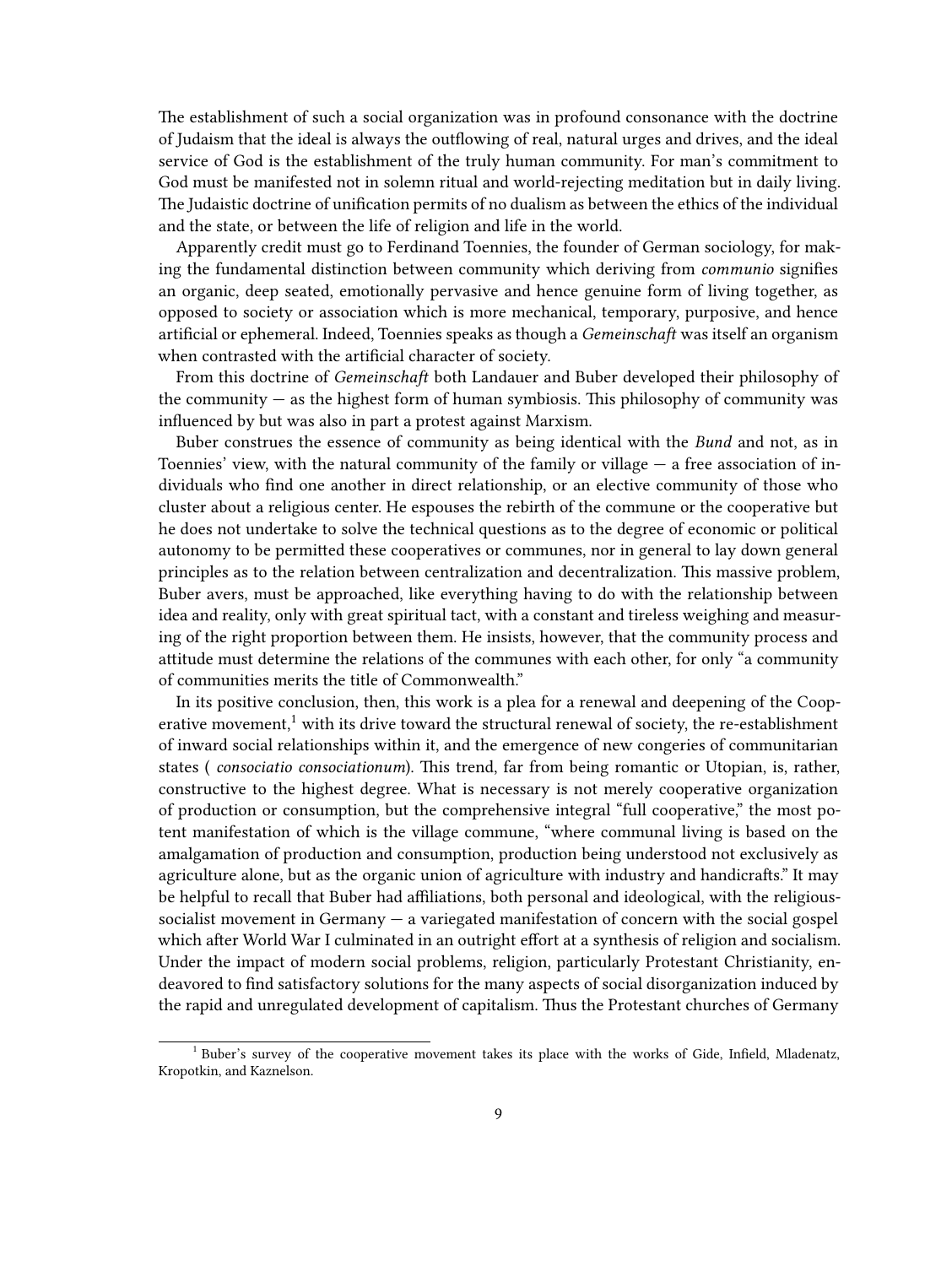and Switzerland, particularly, developed a noteworthy social-religious trend, and both they and the Roman Church endeavored to find ways of reaching the proletariat, which had become increasingly alienated from the churches. One aspect of this trend led to the formation of the Christian Social Party, headed by the demogogic preacher Stoecker, while the Protestant churches developed a program which crystallized in the formation of the Evangelical Social Congress. There was also a more liberal religious group which had a different attitude toward socialism than the Protestant and Roman churches. For the Christian Social Party was conservative in both theology and in politics and in sharp opposition to the Social Democratic Party. On the other hand, the Evangelical Social Party had a liberal orientation both politically and theologically, and their rejection of socialism was by no means as emphatic as that of the Christian Socialists. But in the freer Social Religious Movement there was a positive attitude manifested toward the Social Democratic Party, especially in its radical attack upon the bourgeois social order. Finally, there was to emerge, after World War I, a Religious Socialist group.

The source of this freer German social gospel movement has been traced to the work of two distinguished German pietistic preachers, Johann Christoph Blumhardt and his son Christoph, whose influence later spread from Germany to Switzerland. Two other men also deserve credit for having developed a socially conscious religious perspective. One was Hermann Kutter (who died in 1931), who in a series of prophetic critiques of the church of his time expounded the view that God had willed to manifest Himself in the atheistic and materialistic Social Democratic Party because it was doing the work which Christianity ought properly to have done. Never politically active nor a member of the Socialist Party, he was zealous for God and social justice, and he interpreted the socialistic movement as a sign of God's wrath against His own people, whom He had abandoned in order to shame the pious by consorting with the godless. The other great spokesman for the social religious movement in Switzerland was Leonhard Ragaz (who died in 1948), and who, unlike Kutter, had a very definite program of social reform for which he fought throughout his life. He also differed from Kutter in his unceasing effort to produce a synthesis of Christianity and socialism. He averred that he was a member of the Social Democratic Party because he saw in it something of the Kingdom of God and the adumbration of the Christian truth. In the socialist ideal he saw a new world of solidarity supplanting a world of brigandage, and a new hegemony of the spirit in place of the dominion of matter; man was to be in the ascendant rather than mammon; service rather than power.

The culmination of this synthesis was a religious socialism of which Ragaz may properly be regarded as the founder. Under his influence there was already in existence in Switzerland prior to World War I a society of Social Democratic ministers who led groups of Social Democratic churchmen, and the religious socialism spread to Germany after World War I. One of its manifestations was the endeavor to bring together the working class and the church by affirmation of socialism on the part of Christian leaders.

There was a small group of intellectuals who gathered around men like Paul Tillich, Karl Mennicke and Eduard Heimann, whose main concern was to deepen the religious level of socialism for the purpose of enabling it, once it had achieved this deeper level of understanding, to produce or generate the desiderated "theonomous era," as Tillich termed it. Indeed, the latter continued to be one of the leading spirits in the religious socialist movement and perhaps its most sophisticated ideologist, writing widely on the subject and contributing to the authoritative German encyclopedia of religion, *Die Religion in Geschichte und Gegenwart*, the significant article on religious socialism. He interpreted this movement not as the religious absolutization of the socialist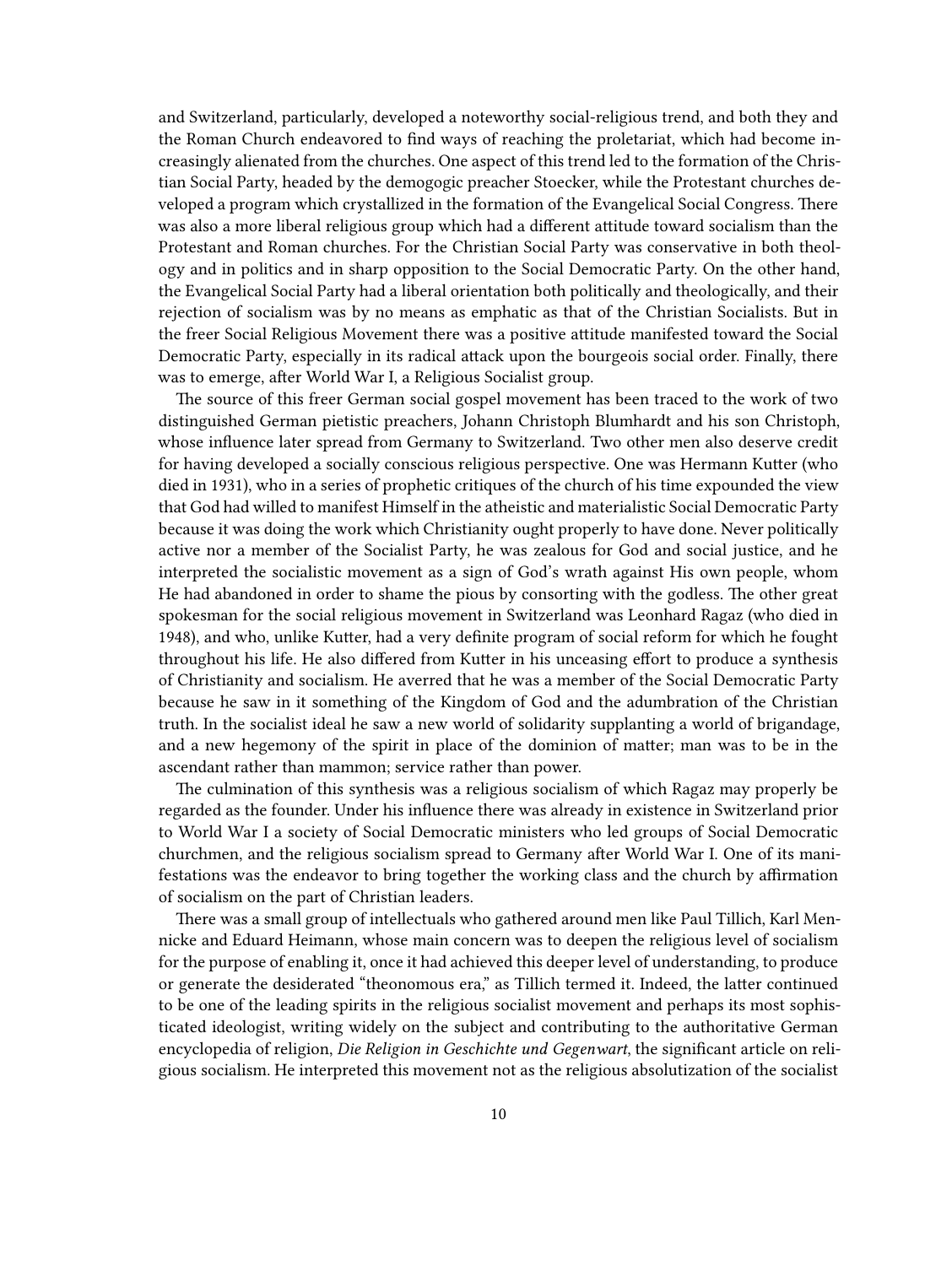movement, but, rather, as a protest against the absolutization of the middle class and the contemporary social order; he also admitted that it constituted a recognition of the problems inescapably brought to the attention of modern man by sociology. The social and ethical ideal of religious socialism, he declared, is the achievement of a meaningful and thoroughly reasonable society in which the concrete potentiality of other human beings comes to recognition or, what amounts to the same, in which true community arises. Religious socialism was for Tillich the quest for a new social and cultural existence filled with transcendant content (theonomy).

The situation was quite different in the various societies of "religious socialists" that arose in Germany after 1919. Most of these groups were led by ministers and had the double purpose of combatting the dominant atheism in the Social Democratic Party in favor of a more sympathetic attitude toward Christianity and of creating in the church a positive understanding of socialism. Of course the religious socialists were not

Marxists, though no one can doubt their socialism. But it was of the "utopian" variety which Marx had so scornfully dismissed in his *Communist Manifesto*. In January, 1919, there came into being in Berlin a

"Society of Socialistic Friends of the Church" which a year later took the name of "Society of Religious Socialists." This had many sections in Berlin and local groups in such cities as Cologne, Stettin, Breslau and Koenigsberg, but at the height of its popularity it had not many more than two thousand members.

There were other comparable groups independent of the Berlin society, as for example in Baden. In 1924 the various societies joined forces and in 1926 took the name "Society of Religious Socialists of Germany."

They began to issue a significant journal, *Zeitschrift für Religion und Sozialismus*, edited by Professor Georg Wuensch of Marburg. The movement was of course terminated immediately after the victory of the Nationalist Socialist Party.

If one inquires as to the influence of this movement of religious socialism, one is bound to say that it was not very effective. The Social Democratic Party tolerated it but scarcely advanced it, and the working class was very little touched by it. On the other hand the religious socialist group was suspect to the churches and the organizations connected with them, and it failed in its desired aim of inducing a more friendly judgment of socialism among church people. It would appear that religious socialism lacked the evangelical fervor which might have achieved noteworthy popular influence. The various constituent units manifested little of the pietistic quality of the Blumhardts, Kutter, or Ragaz. Most of the leaders belonged to the liberal theological wing and were rather close to the very free religious groups, having but little understanding of the nature and function of the church. As it turned out, their criticism of the church was very sharp, while their judgment of the failings of the socialist movement was rather muted. Their endeavor to achieve a synthesis between socialism and Christianity frequently led them to equate socialist slogans with Christian ones, thus identifying the classless society with the Kingdom of God and the class struggle with the Holy War. There was the ever-present danger that the religious content might become completely secularized.

But for all the criticisms that were leveled at the religious socialist movement on the part of the churches, there can be no doubt that it contributed much to freeing the church from its excessively close connection with the bourgeoisie and nationalism. In this respect the achievements of Kutter and Ragaz had a permanent value.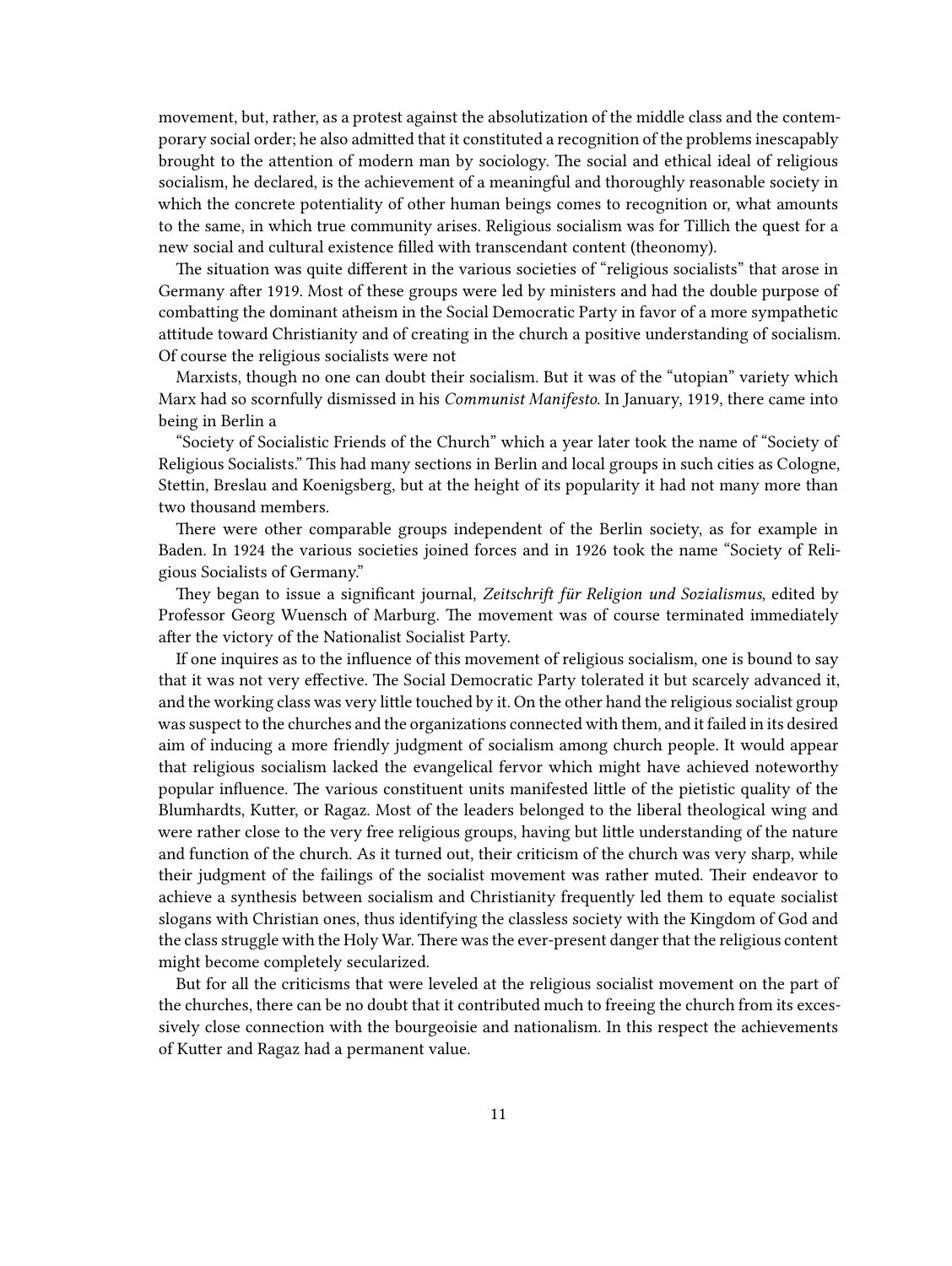After World War II the religious socialist movement arose anew on a small scale. Once again there is a society of German religious socialists with a central office in Frankfurt, and the organization issues a periodical entitled *Christ und Sozialist*. Apparently the present society is much closer to the church than the previous ones, and its leaders obviously have a stronger theological foundation and background. Nor is there as strong a polemic against the church as in the earlier decade. Rather there appears to be a genuine effort to achieve a clearer understanding between the church and the working class through the dialogue between these two great forces.

Sombre indeed is Buber's appraisal of the present situation, yet he is hopeful. He sees great forces arrayed against one another, yet he is confident of a messianic amelioration. One of the nineteenth-century mappers of a path to Utopia was Moses Hess, for whom Buber had a high regard. In one of his works, *Rome and Jerusalem*, Hess assigned a unique function to Israel in the modern world. Following this example, Buber sets up a contrast at this moment of history between Moscow and Jerusalem: So long as Russia has not undergone an essential inner change — and today we have no means of knowing when and how that will come to pass — we must designate one of the two poles of Socialism between which our choice lies, by the formidable name of "Moscow." The other, I would make bold to call "Jerusalem."

Indeed, the words in which Buber characterizes Hess ( *Israel and Palestine*, pp. 112f.) apply equally to his own views:

Much as he recognizes the importance of social conditions for the development of social ideas, he nevertheless considers it essential that socialism should be based not on the economic and technical stage of development alone but also on that of the spirit. For him social freedom is either a result of spiritual freedom, or it is without foundation and turns over into its opposite; he sees the heart of the social movements of our time proceeding "not from the needs of the stomach but from the needs of the heart" and from "ideas."

He does not retreat from the insight into the importance of material conditions for the development of social ends, but goes beyond it. And in two ways. On the one hand he is concerned to fit socialism into a wider supra-social cosmic content — and not into a materialistically grounded context but following on from Spinoza … into harmonious conformity to a law which manifests itself in different spheres, the cosmic, the organic, the practical and the social, without any possibility of deriving one from the other.

In speaking of the saintly Rabbi Kook ( *Israel and Palestine*, p. 148), Buber again employs language descriptive of his own stand:

Fundamentally he is not concerned so much with the continuation of the existing holiness as with a true renewal. And for him holiness means not a sphere above life, but the renewal of life and unity and the transfiguration of this wholeness and unity.

What is the reaction of a social scientist to Buber's noble ideological analysis of utopianism?

From the viewpoint of social science, Henrik Infield, an empirical observer of communitarian experiments and one who has also been stimulated by the Kvutza (cf. his *Cooperative Living in Palestine*, 1948), expresses a certain discontent with the philosophical rehabilitation of Utopia. Agreeing that a reassessment of Utopian thought is desirable, he questions the value of an ideological analysis in terms of absolutes, even though Marxism has been proved wrong, and argues that a return to Utopia is impossible. There may be other alternatives than Utopian socialism; e.g., single tax; and the criteria of the good society may well change. Actually he goes on to challenge the radical distinctions of the either/or variety postulated by Buber in regard to the difference between Utopian, and scientific socialism. For there are Utopian and apocalyptic traits in scientific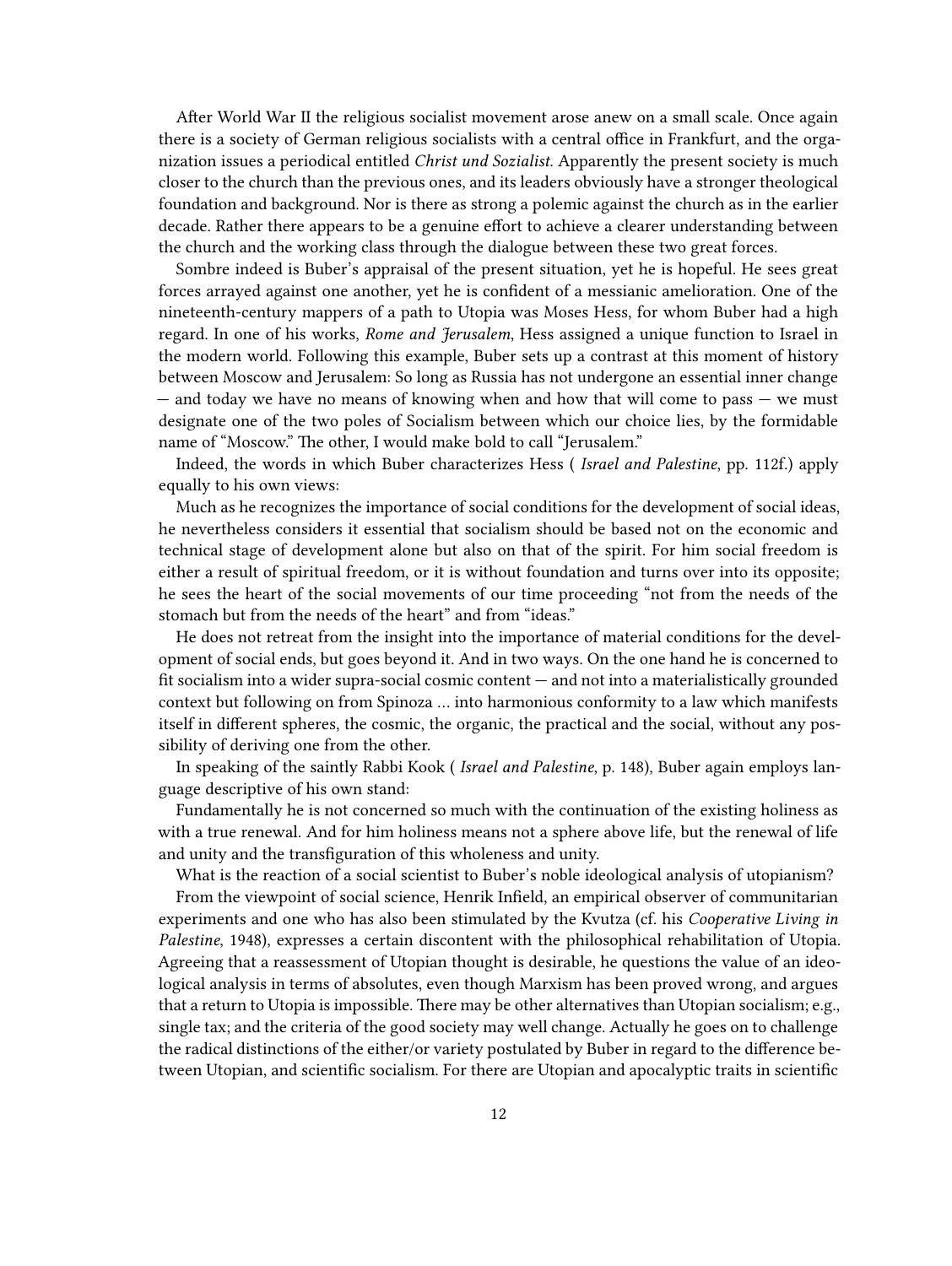socialism and the converse is also true, at least in part. Science and Utopia are not mutually exclusive propositions, so that despair of the former need not necessarily drive us to the latter. For the social scientist, Infield stresses, the reification of state and society and the absolutization of ideals are barriers to critical investigation of societal phenomena. Indeed, there is no reason to question Infield's concern with an experimental approach to social problems — and his preoccupation with precise methods and techniques for investigation. Cooperative communities certainly are important socio-economic laboratories for our time; and it is to be hoped that the International Council for Research in the Sociology for Cooperation will undertake and support research in the sociological problems of all types of cooperatives, and that its International Library for the Sociology for Cooperation will publish these findings.

Infield's impatience with philosophical analysis of fundamental problems leads him to doubt the value of the term "Utopian" altogether, and he identifies it with a eulogistic term suggesting praise of a social deviation. For Buber this is to neglect the basic distinction between *Gemeinschaft and Gesellschaft* types of society. Whatever the force of the impatient dismissal by empirical researchers of such fundamental conceptual inquiries as are contained in this work, we are enriched by this fresh exploration of the eternal problems of social philosophy and practice. We remain in the debt of Buber for proclaiming afresh to our generation the message of Leonhard Ragaz: "Any Socialism which sets limits to God and man is too narrow for me."

In a brief essay on "Three Theses of a Religious Socialism" which is introduced by the above quotation, Buber affirms anew his faith in messianic or prophetic socialism. In defining religious socialism he stresses that religion and socialism are dependent on one another, and that each of them needs the covenant with the other for the fulfillment and perfection of its own essence. " *Religio*, that is, the human person's binding of himself to God, can only attain its full reality in the will for a community of the human race, out of which alone God can prepare His kingdom."

Attachment to God and community among human beings belong together: "Religion without socialism is disembodied spirit, and hence not authentic spirit; socialism without religion is body emptied of spirit, hence also not genuine body.

"All 'socialist' tendencies, programs and parties are real or fictitious according to whether they serve as the strength, direction, and instruments of real socialitas — of mankind's really becoming a fellowship — or whether they only exist alongside its development, or even conceal the flight from real socialitas, which comprises men's immediate living with and for one another in the here and now."

Buber emphasizes that the point where religion and socialism can meet is in the "concrete personal life." He maintains that in both the stress is properly on the *inward aspect*. In religion this means that dogma and ritual are secondary to abiding in the profundity of a "real reciprocal relation with the mystery of God."

Similarly the heart of socialism's truth is not any tenet or political strategy but an enduring orientation "in the abyss of concrete reciprocal relation with the mystery of man."

Buber holds that it is presumptuous to expect to accomplish socialism without living out a communitarian pattern. As in religion it is the management of the workaday world "that sanctifies or desecrates religious devotion," so in socialism there must be a constant concern with the means employed to secure its ends lest the goals be vitiated or impugned by the means. For in religious socialism the most serious attention is given to certain fundamental existential facts: "the fact that God is, that the world is, and that the concrete human person stands before God and in the world."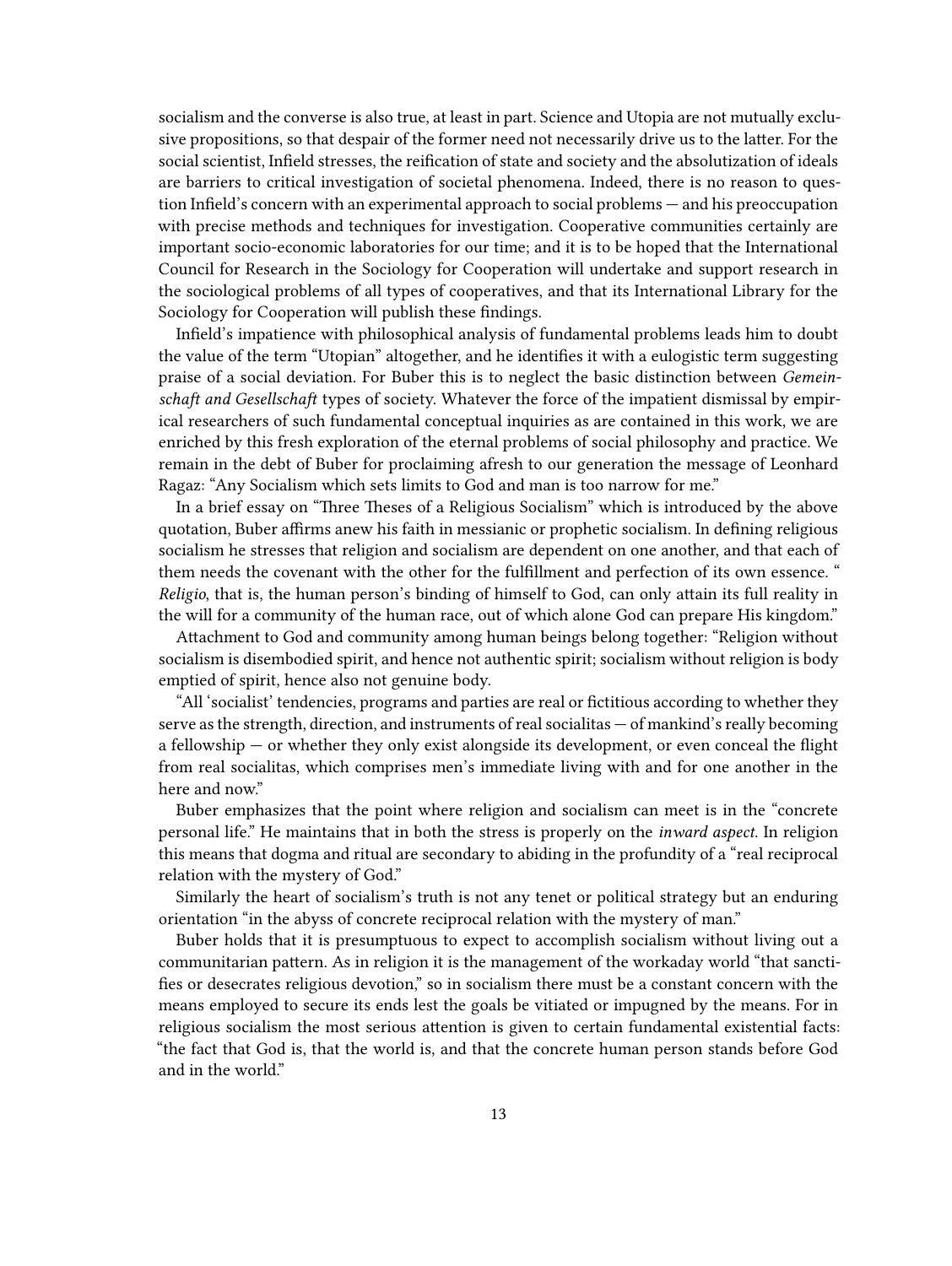# <span id="page-13-0"></span>**I. THE IDEA**

Among the sections of the Communist Manifesto which have exerted the most powerful influence on the generations up to our own day is that entitled "Der kritisch-utopistische Sozialismus und Kommunismus" (The Critical-Utopian Socialism and Communism).

Marx and Engels were entrusted by the "League of the Just" with the formulation of a communist credo — an important preliminary to the convocation of a Universal Communist Congress, the "Union of all the Oppressed", planned for 1848. The League Directorate laid down that fundamental expression should also be given in this credo to the "position as regards the socialist and communist parties", i.e. the line of demarcation dividing the League from the affiliated movements, by which were meant above all the Fourierists, "those shallow folk" as they are called in the draft of the credo which the Central Authority presented to the London League Congress. In the draft written by Engels there is as yet no mention of "utopian" socialists or communists; we hear only of people who put forward "superlative systems of reform", "who, on the pretext of reorganizing society, want to bolster up the foundation of existing society and consequently the society itself," and who are therefore described as "bourgeois socialists" to be attacked  $-$  a description which, in the final version, applies in particular to Proudhon. The distance between the Engels draft and the final version drawn up substantially by Marx is immense.

The "systems", of which those of Saint-Simon, Fourier and Owen are mentioned (in Marx's original version Cabet, Weitling and even Babeuf are also named as authors of such systems), are all described as the fruit of an epoch in which industry was not yet developed and hence the "proletariat" problem was not yet grasped; instead there appeared those same systems which could not be other than fictitious, fantastic and Utopian, whose aim was at bottom to abolish that very class-conflict which was only just beginning to take shape and from which the "universal transformation of society" would ultimately proceed. Marx was here formulating afresh what he had said shortly before in his polemic against Proudhon: "These theoreticians are Utopians; they are driven to seek science in their own heads, because things are not yet so far advanced that they need only give an account of what is happening under their eyes and make themselves its instruments." The criticism of existing conditions on which the systems are built is recognized as valuable explanatory material; on the other hand all their positive recommendations are condemned to lose all practical value and theoretical justification in the course of historical development.

We can only assess the political character of this declaration in the framework of the socialistcommunist movement of the time when we realize that it was directed against the views which used to reign in the "League of the Just" itself and were supplanted by Marx's ideas. Marx characterized these views twelve years after the appearance of the Communist Manifesto as a "secret doctrine" consisting of a "hodge-podge of Anglo-French socialism or communism and German philosophy", and to this he opposed his "scientific insight into the economic structure of bourgeois society as the only tenable theoretical basis". The point now, he says, was to show that it "was not a matter of bringing some Utopian system or other into being but of consciously partic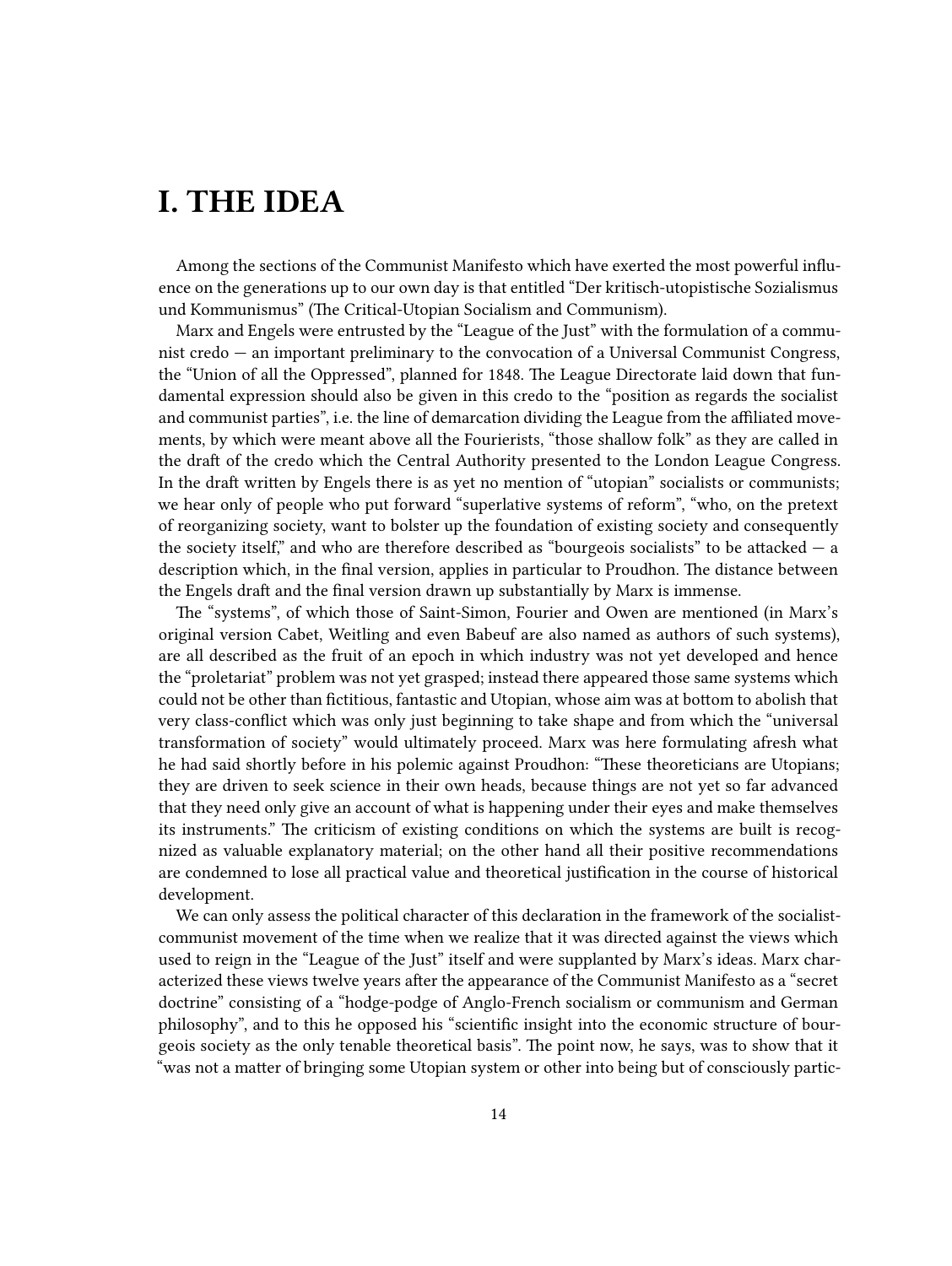ipating in the historical revolutionary process of society that was taking place before our eyes". The polemical or anti-utopian section of the Manifesto thus signifies an internal political action in the strictest sense: the victorious conclusion of the struggle which Marx, with Engels at his side, had waged against the other so-called  $-$  or self-styled  $-$  communist movements, primarily in the "League of the Just" itself (which was now christened the "League of Communists"). The concept "utopian" was the last and most pointed shaft which he shot in this fray.

I have just said: "with Engels at his side." Nevertheless reference should not be omitted to a number of passages from the Introduction with which Engels, some two years before the Manifesto was drafted, had prefaced his translation of a fragment from the posthumous writings of Fourier. Here, too, he speaks of those same doctrines which are dismissed as Utopian in the Manifesto; here, too, Fourier, Saint-Simon and Owen are quoted; here, too, a distinction is made in their works between the valuable criticism of existing society and the far less relevant "schematization" of a future one; but earlier on he says: "What the French and the English were saying ten, twenty, even forty years ago — and saying very well, very clearly, in very fine language is at long last, and in fragmentary fashion, becoming known to the Germans, who have been 'hegelizing' it for the past year or at best re-discovering it after the event and bringing it out in a much worse and more abstract form as a wholly new discovery." And Engels adds word for word: "I make no exception even of my own works." The struggle thus touched his own past. Still more important, though, is the following pronouncement: "Fourier constructs the future for himself after having correctly recognized the past and present." This must be weighed against the charges which the Manifesto lays at the door of utopianism. Nor should we forget that the Manifesto was written only ten years after Fourier's death.

What Engels says thirty years after the Manifesto in his book against Dühring about these self-same "three great Utopians", and what passed with a few additions into the influential publication *The Evolution of Socialism from Utopia to Science* a little later, is merely an elaboration of the points already made in the Manifesto. It is immediately striking that once again only the same three men, "the founders of Socialism", are discussed, those very people who were "utopians", "because they could not be anything else at a time when capitalist production was so little developed", people who were compelled "to construct the elements of a new society out of their heads because these elements had not yet become generally visible in the old society". In the thirty years between the Manifesto and the anti-Dühring book had no socialists emerged who, in Engels' opinion, deserved the epithet "utopians" and his notice alike, but who could not be conceded those extenuating circumstances, since in their day the economic conditions were already developed and "the social tasks" no longer "hidden"? To name only one and of course the greatest — Proudhon — one of whose earlier books, *The Economic Contradictions or the Philosophy of Misery*, Marx had attacked in his famous Polemic written before the Manifesto — from Proudhon a series of important

works had appeared meanwhile which no scientific theory about the social situation and the social tasks could afford to overlook; did he also (from whose book, albeit attacked by Marx, the Communist Manifesto had at any rate borrowed the concept of the "socialist utopia") belong to the Utopians, but to those who could not be justified? True, in the Manifesto he had been named as an example of the "conservative or bourgeois socialists" and in the Polemic Marx had declared that Proudhon was far inferior to the socialists,

"because he has neither sufficient courage nor sufficient insight to raise himself, if only speculatively, above the bourgeois horizon"; and after Proudhon's death he asseverated in a public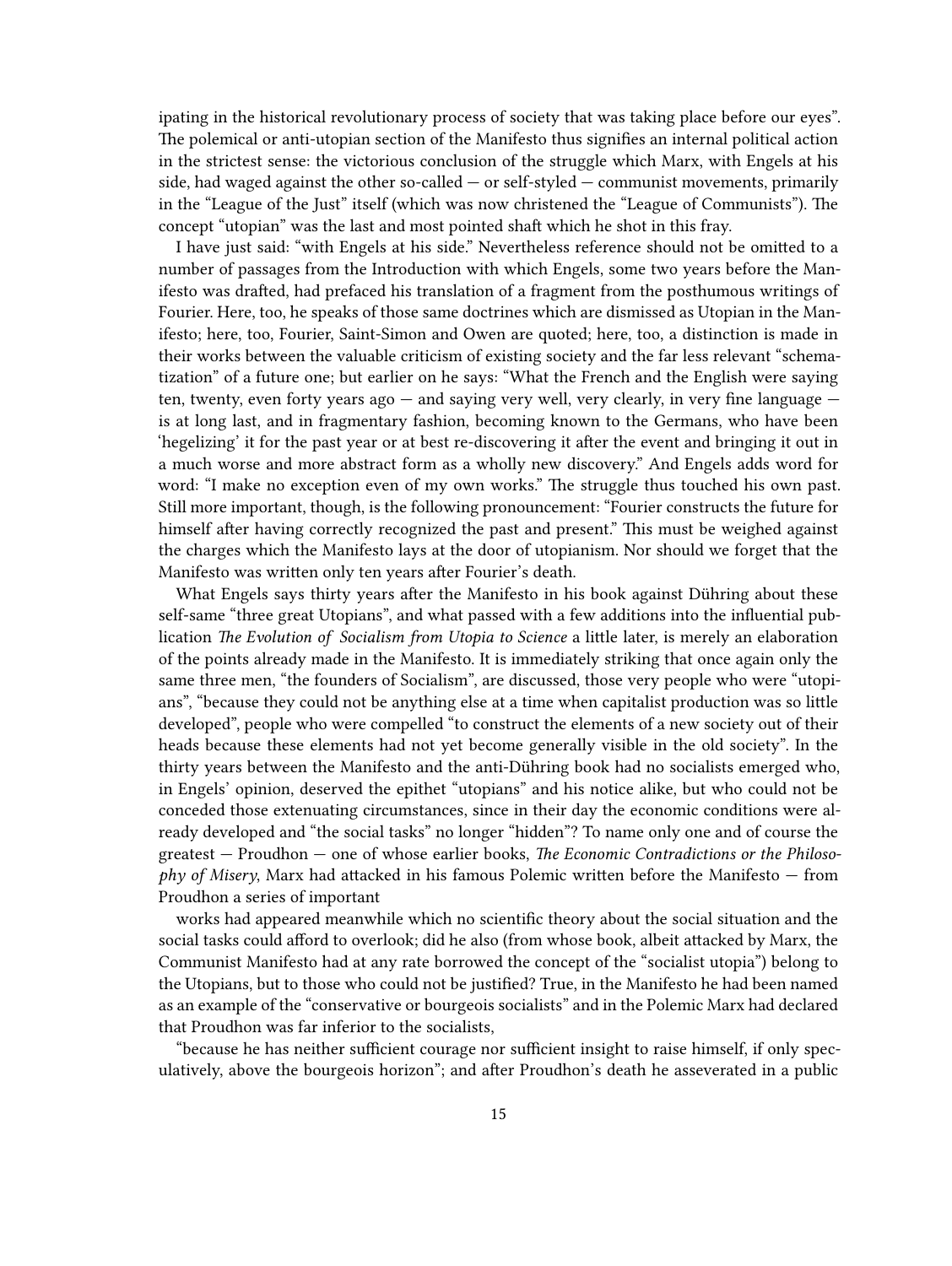obituary that even today he would have to confirm every word of this judgment, and a year later he explained in a letter that Proudhon had done "immense harm" and, by his "sham-criticism and sham-opposition to the Utopians" had corrupted the younger generation and the workers. But another year later, nine years before writing the anti-Duhring book, Engels states in one of the seven reviews which he published anonymously on the first volume of Marx's *Capital*, that Marx wanted to "provide socialist strivings with the scientific foundation which neither Fourier nor Proudhon nor even Lassalle had been able to give" — from which there clearly emerges the rank he awarded to Proudhon despite everything.

In 1844 Marx and Engels (in their book *The Holy Family*) had found in Proudhon's book on Property a scientific advance which "revolutionizes political economy and makes a science of political economy possible for the first time"; they had further declared that not only did he write in the interests of the proletariat but that he was a proletarian himself and his work "a scientific manifesto of the French proletariat" of historic significance. And as late as May, 1846, in an anonymous essay, Marx had dubbed him "a communist", in a context, moreover, which makes it obvious that Proudhon was still a representative communist in his eyes at the time, some six months before the Polemic was written. What had happened in the meantime to move Marx to so radical an alteration of his judgment? Certainly, Proudhon's "Contradictions" had appeared, but this book in no way represented a decisive modification of Proudhon's views, also the violent diatribe against communist (by which Proudhon means what we would call "collectivist") Utopias is only a more detailed elaboration of his criticism of the "Communaute"

which can be read in the first discussion on property, so lauded by Marx, in 1840. However, Proudhon's refusal of Marx's invitation of collaboration had preceded the "Contradictions". The situation becomes clearer for us when we read what Marx wrote to Engels in July, 1870, after the outbreak of war: "The French need a thrashing. If the Prussians win, the centralization of State power will subserve the centralization of the German working-class. German domination would furthermore shift the focus of the

Western-European workers' movement from France to Germany, and you have merely to compare the movement in the two countries from 1866 up to now to see that the German workingclass is superior both in theory and in organization to the French. Its supremacy over that of the French on the world-stage would at once mean the supremacy of *our* theory over Proudhon's, etc." It is thus in eminent degree a matter of *political* attitude. Hence it must be regarded as consistent that Engels should describe Proudhon soon afterwards in a polemic against him ( *On the Housing Question*) as a pure dilettante, facing economics helplessly and without knowledge, one who preaches and laments "where we offer proofs". At the same time Proudhon is clearly labelled a Utopian: the "best world" he constructs is already "crushed in the bud by the foot of onward-marching industrial development".

I have dwelt on this topic at some length because something of importance can best be brought to light in this way. Originally Marx and Engels called those people Utopians whose thinking had preceded the critical development of industry, the proletariat and the class-war, and who therefore could not take this development into account; subsequently the term was levelled indiscriminately at all those who, in the estimation of Marx and Engels, did not in fact take account of it; and of these the late-comers either did not understand how to do so or were unwilling or both. The epithet "Utopian" thereafter became the most potent missile in the fight of Marxism against non-Marxian socialism. It was no longer a question of demonstrating the Tightness of one's own opinion in the face of a contrary one; in general one found science and truth abso-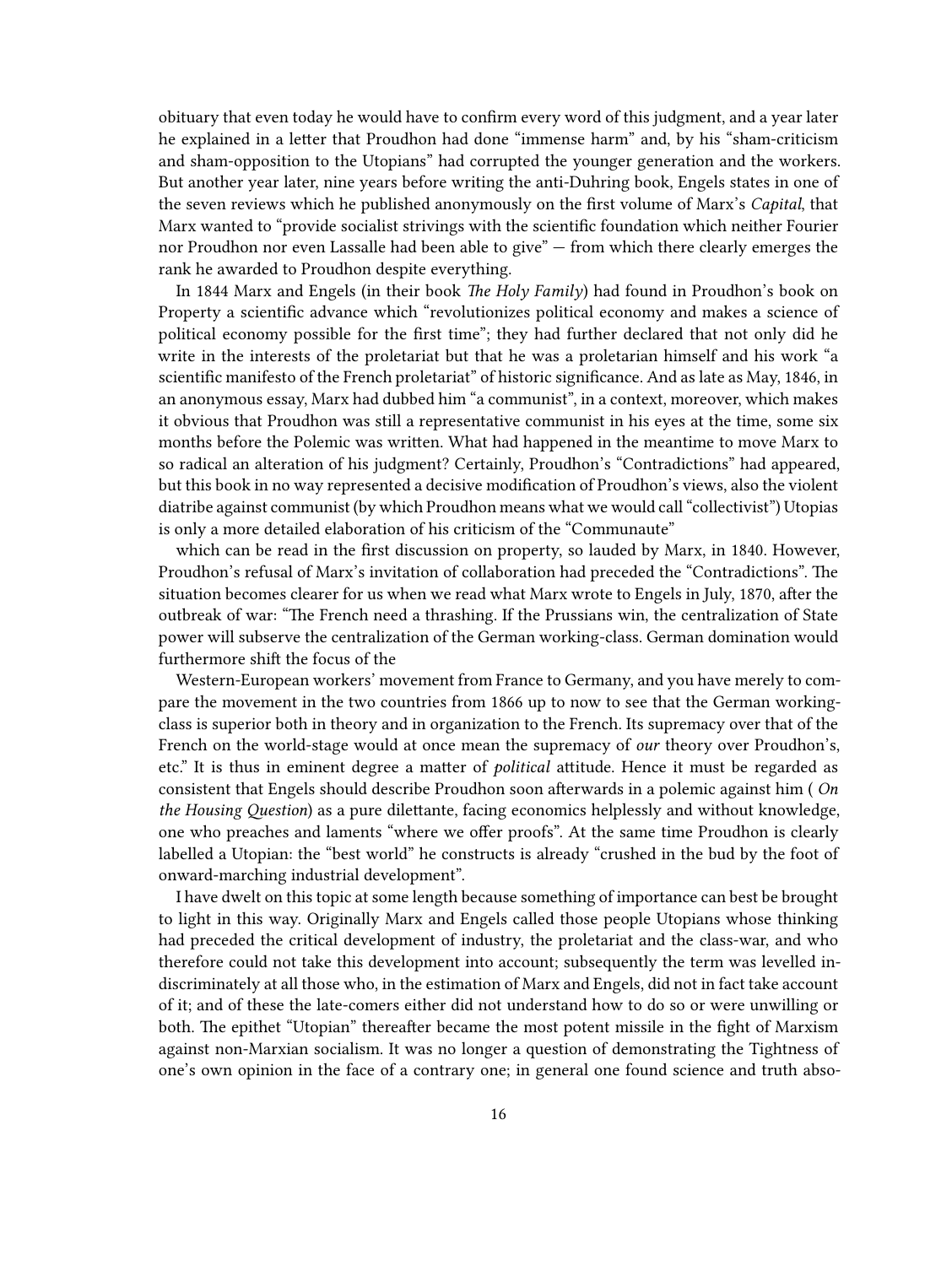lutely and exclusively in his own position and utopianism and delusion in the rival camp. To be a "Utopian" in our age means: to be out of step with modern economic development, and what modern economic development is we learn of course from Marxism. Of those "pre-historic" Utopians, Saint-Simon, Fourier and Owen, Engels had declared in his *German Peasant War in 1850* that German socialist theory would never forget that it stood on the shoulders of these men, "who despite all their fantasticalness and all their utopian-ism must be counted among the most significant brains of all time, who anticipated with genius countless truths whose validity we can now prove scientifically". But here again — and this is consistent from the political point of view — consideration is no longer given to the possibility that there are men living today, known and unknown, who anticipate truths whose validity will be scientifically proved in the future, truths which contemporary "science"  $-$  i.e. the trend of knowledge which not infrequently identifies itself in general with Science — is determined to regard as invalid, exactly as was the case with those "founders of socialism" in their day. They were Utopians as forerunners, these are Utopians as obscurantists. They blazed the trail for Science, these obstruct it. Happily, however, it is sufficient to brand them Utopians to render them innocuous.

Perhaps I may be allowed to cite a small personal experience as an instance of this method of "annihilation by labels". In Whitsun, 1928, there took place in my former home-town of Heppenheim a discussion, $^1$  attended mainly by delegates from religious socialist circles, on the question of how to nourish anew those spiritual forces of mankind on which the belief in a renewal of society rests. In my speech, in which I laid particular emphasis on the generally neglected and highly concrete questions of decentralization and the status of the worker, I said: "It is of no avail to call 'utopian' what we have not yet tested with our powers."

That did not save me from a critical remark on the part of the Chairman, who simply relegated me to the ranks of Utopian socialists and left it at that.

But if socialism is to emerge from the blind-alley into which it has strayed, among other things the catchword "Utopian" must be cracked open and examined for its true content.

<sup>1</sup> The minutes appeared in Zurich 1929 under the title "Sozialismus aus dem Glauben" (Socialism from Faith).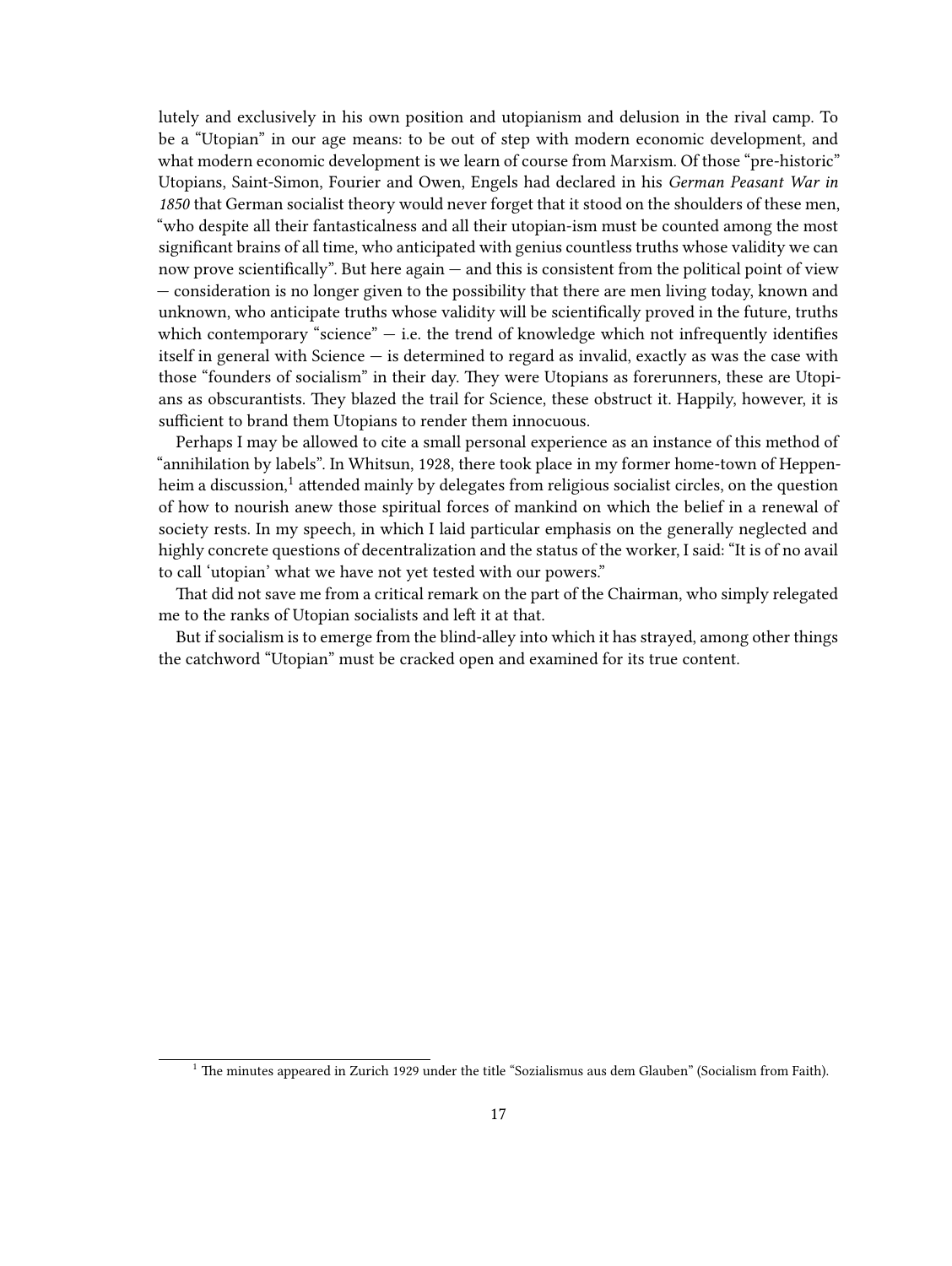# <span id="page-17-0"></span>**II. THE UTOPIAN ELEMENT IN SOCIALISM**

What, at first sight, seems common to the Utopias that have passed into the spiritual history of mankind, is the fact that they are pictures, and pictures moreover of something not actually present but only represented. Such pictures are generally called fantasy-pictures, but that tells us little enough. This "fantasy" does not float vaguely in the air, it is not driven hither and thither by the wind of caprice, it centres with architectonic firmness on something primary and original which it is its destiny to build; and this primary thing is a wish. The Utopian picture is a picture of what "should be", and the visionary is one who wishes it to be. Therefore some call the Utopias wish-pictures, but that again does not tell us enough.

A "wish-picture" makes us think of something that rises out of the depths of the Unconscious and, in the form of a dream, a reverie, a "seizure", overpowers the defenceless soul, or may, at a later stage, even be invoked, called forth, hatched out by the soul itself. In the history of the human spirit the image-creating wish — although it, too, like all image-making is rooted deep down in us — has nothing instinctive about it and nothing of self-gratification. It is bound up with something supra-personal that communes with the soul but is not governed by it. What is at work here is the longing for that Tightness which, in religious or philosophical vision, is experienced as revelation or idea, and which of its very nature cannot be realized in the individual, but only in human community. The vision of "what should be" — independent though it may sometimes appear of personal will  $-$  is yet inseparable from a critical and fundamental relationship to the existing condition of humanity. All suffering under a social order that is senseless prepares the soul for vision, and what the soul receives in this vision strengthens and deepens its insight into the perversity of what is perverted. The longing for the realization of "the seen" fashions the picture.

The vision of Tightness in Revelation is realized in the picture of a perfect time  $-$  as messianic eschatology; the vision of rightness in the Ideal is realized in the picture of a perfect space  $-$  as Utopia. The first necessarily goes beyond the social and borders on the creational, the cosmic; the second necessarily remains bounded by the circumference of society, even if the picture it presents sometimes implies an inner transformation of man. Eschatology means perfection of creation; Utopia the unfolding of the possibilities, latent in mankind's communal life, of a "right" order. Another difference is still more important. For eschatology the decisive act happens from above, even when the elemental or prophetic form of it gives man a significant and active share in the coming redemption; for Utopia everything is subordinated to conscious human will, indeed we can characterize it outright as a picture of society designed as though there were no other factors at work than conscious human will. But they are neither of them mere cloud castles: if they seek to stimulate or intensify in the reader or listener his critical relationship to the present, they also seek to show him perfection — in the light of the Absolute, but at the same time as something towards which an active path leads from the present. And what may seem impossible as a concept arouses, as an image, the whole might of faith, ordains purpose and plan. It does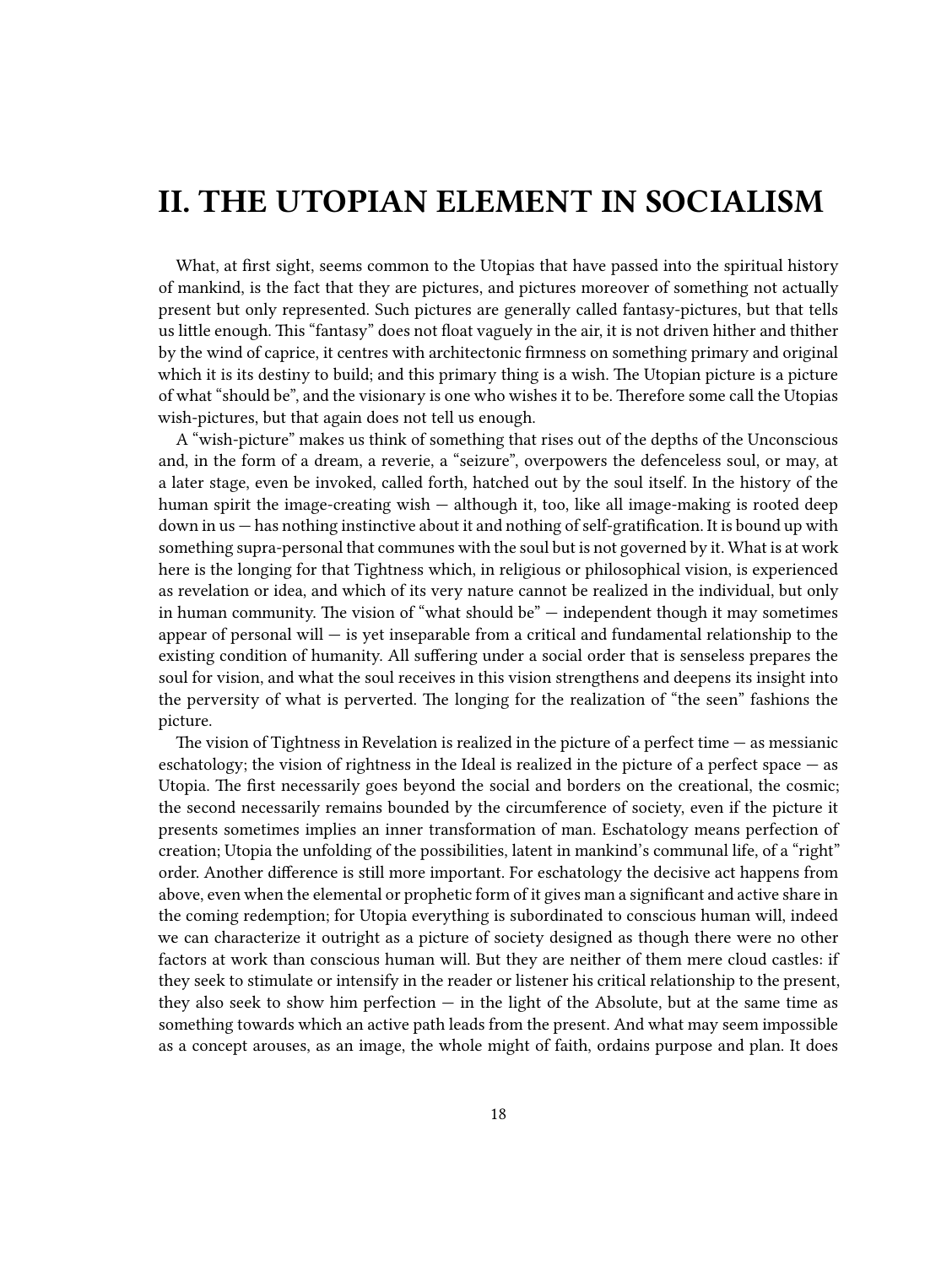this because it is in league with powers latent in the depths of reality. Eschatology, in so far as it is prophetic, Utopia, in so far as it is philosophical, both have the character of realism.

The Age of Enlightenment and its aftermath robbed religious eschatology in increasing measure of its sphere of action: in the course of ten generations it has become more and more difficult for man to believe that at some point in the future an act from above will redeem the human world, i.e. transform it from a senseless one into one full of meaning, from disharmony into harmony. This incapacity has become an actual physical incapacity, in avowedly religious no less than in a-religious people, save that in the former it is concealed from consciousness by the fixed nexus of tradition. On the other hand, the age of technology with its growing social contradictions has influenced Utopia profoundly. Under the influence of pan-technical trends Utopia too has become wholly technical; conscious human will, its foundation hitherto, is now understood as technics, and society like Nature is to be mastered by technological calculation and construction. Society, however, with its present contradictions poses a question that cannot be dismissed; all thinking and planning for the future must seek the answer to it, and where Utopia is concerned the political and cultural formulations necessarily give way before the task of contriving a "right" order of society. But here social thinking shows its superiority over technical thinking. Utopias which revel in technical fantasias mostly find foothold nowadays only in the feebler species of novel, in which little or none of the imagination that went into the grand Utopias of old can be discovered. Those, on the contrary, which undertake to deliver a blueprint of the perfect social structure, turn into systems. But into these "utopian" social systems there enters all the force of dispossessed Messianism. The social system of modern socialism or communism has, like eschatology, the character of an annunciation or of a proclamation. It is true that Plato was moved by the desire to establish a reality proportioned to the Idea, and it is true that he also sought, to the end of his days and with unflagging passion, for the human tools of its realization; but only with the modern social systems did there arise this fierce interplay of doctrine and action, planning and experiment. For Thomas More it was still possible to mingle serious instruction with incongruous jesting, and, with supercilious irony, to allow a picture of "very absurd" institutions to rub shoulders with such as he "wishes rather than hopes" to see copied. For Fourier that was no longer possible; here everything is practical inference and logical resolve, for the point with him is "to emerge at last from a civilization which, far from being man's social destiny, is only mankind's childhood sickness".

The polemics of Marx and Engels have resulted in the term "utopian" becoming used, both within Marxism and without, for a socialism which appeals to reason, to justice, to the will of man to remedy the maladjustments of society, instead of his merely acquiring an active awareness of what is "dialectically" brewing in the womb of industrialism. All voluntaristic socialism is rated "utopian". Yet it is by no means the case that the socialism diametrically opposed to it — which we may call necessitarian because it professes to demand nothing more than the setting in motion of the necessary evolutionary machinery — is free of utopianism. The Utopian elements in it are of another kind and stand in a different context.

I have already indicated that the whole force of dispossessed eschatology was converted into Utopia at the time of the French Revolution. But, as I have intimated, there are two basic forms of eschatology: the prophetic, which at any given moment sees every person addressed by it as endowed, in a degree not to be determined beforehand, with the power to participate by his decisions and deeds in the preparing of Redemption: and the apocalyptic, in which the redemptive process in all its details, its very hour and course, has been fixed from everlasting and for whose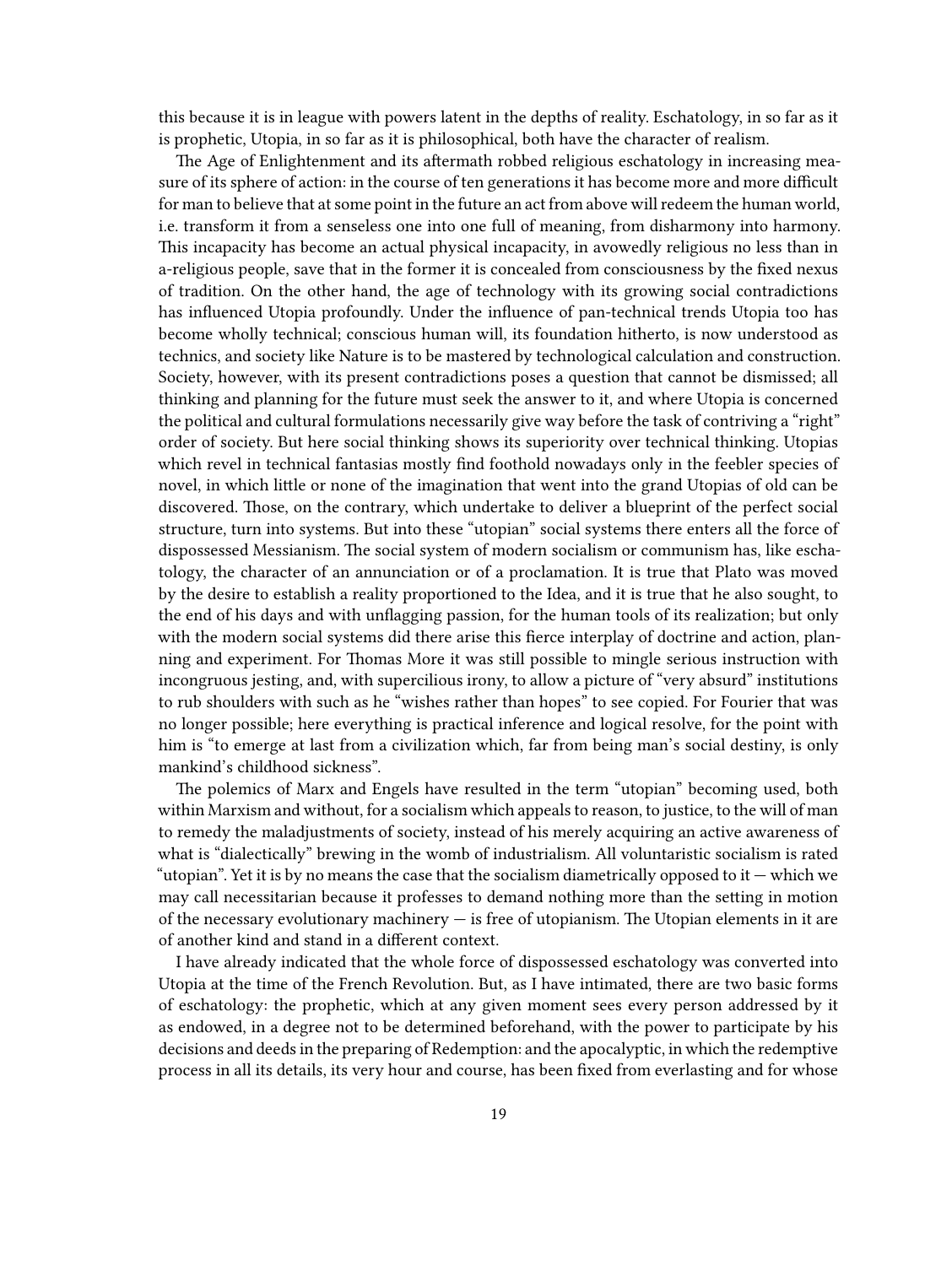accomplishment human beings are only used as tools, though what is immutably fixed may yet be "unveiled" to them, revealed, and they be assigned their function. The first of these forms derives from Israel, the second from ancient Persia. The differences and agreements between the two, their combinations and separations, play an important part in the inner history of Christianity. In the socialist secularization of eschatology they work out separately: the prophetic form in some of the systems of the so-called Utopians, the apocalyptic one above all in Marxism (which is not to say that no prophetic element is operative here  $-$  it has only been overpowered by the apocalyptic). With Marx, belief in humanity's road through contradiction to the overcoming of the same, takes the form of Hegelian dialectic, since he makes use of a scientific inquiry into the changing processes of production; but the vision of upheavals past or to come "in the chain of absolute necessity", as Hegel says, does not derive from Hegel. Marx's apocalyptic position is purer and stronger than Hegel's, which lacked any real driving power for the future; Franz Rosenzweig has pointed out, and rightly, that Marx remained truer to Hegel's belief in historical determinism than Hegel himself. "No one else has seen so directly where and how and in what form the last day would dawn on the horizon of history." The point at which, in Marx, the Utopian apocalypse breaks out and the whole topic of economics and science is transformed into pure "utopics", is the convulsion of all things *after* the social revolution. The Utopia of the so-called Utopians is pre-revolutionary, the Marxist one post-revolutionary. The "withering away" of the State, "the leap of humanity out of the realm of necessity into the realm of freedom" may be well-founded dialectically, but it is no longer so scientifically. As a Marxist thinker, Paul Tillich, says, these things "can in no way be made intelligible in terms of existing reality", "between reality and expectation there is a gulf", "for this reason Marxism has never, despite its animosity to Utopias, been able to clear itself of the suspicion of a hidden belief in Utopia". Or in the words of another Marxist sociologist, Eduard Heimann: "With men as they are, a withering away of the State is inconceivable. In speculating on a radical and inmost change of human nature, we pass beyond the borders of empirical research and enter the realm of prophetic vision where the true significance and providential destination of man are circumscribed in stammering metaphors." But what is of decisive significance for us is the difference between this Utopianism and that of the non-marxist socialists. We shall have to observe this difference more closely..

When we examine what Marxist criticism calls the Utopian element in the non-marxist systems we find that it is by no means simple or uniform. Two distinct elements are to be distinguished. The essence of one is schematic fiction, the essence of the other is organic planning. The first, as we encounter it particularly in Fourier, originates in a kind of abstract imagination which, starting from a theory of the nature of man, his capacities and needs, deduces a social order that shall employ all his capacities and satisfy all his needs.

Although in Fourier the theory is supported by a mass of observational material, every observation becomes unreal and untrustworthy as soon as it enters this sphere; and in his social order, which pretends to be social architecture but is in reality formless schematism, all problems (as Fourier himself says) have the same "solution", that is, from real problems in the life of human beings they become artificial problems in the life of instinctive robots — artificial problems which all allow of the same solution because they all proceed from the same mechanistic set-up. Wholly different, indeed of a directly contrary nature, is the second element. Here the dominant purpose is to inaugurate, from an impartial and "undogmatic understanding of contemporary man and his condition, a transformation of both, so as to overcome the contradictions which make up the essence of our social order.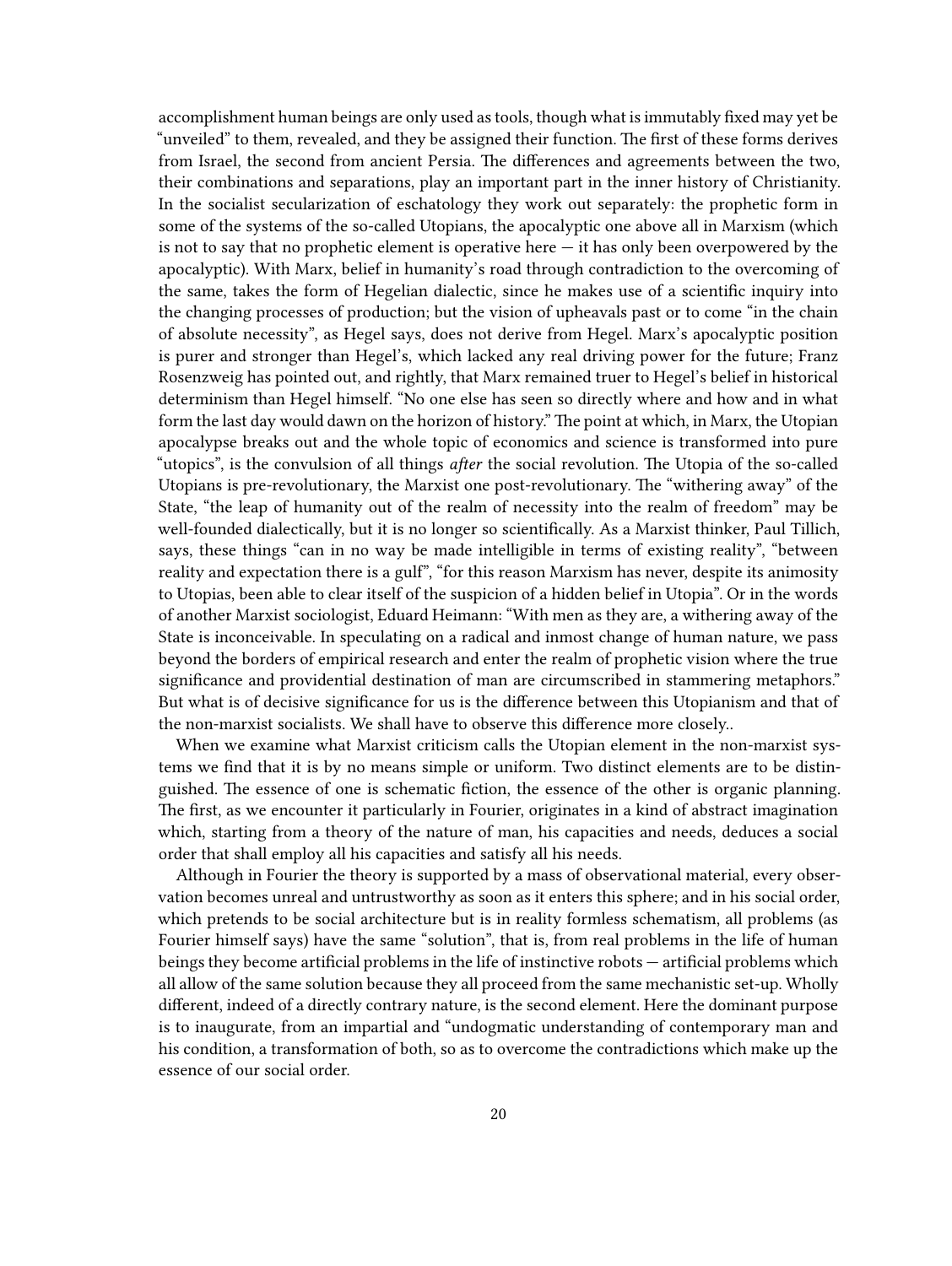Starting with no reservations from the condition of society as it is, this view gazes into the depths of reality with a clarity of vision unclouded by any dogmatic pre-occupation, discerning those still hidden tendencies which, although obscured by more obvious and more powerful forces, are yet moving towards that transformation. It has justly been said that in a positive sense every planning intellect is Utopian. But we must add that the planning intellect of the socialist "Utopians" under consideration, proves the positive character of its utopianism by being at every point aware, or at least having an inkling, of the diversity, indeed the contrariety, of the trends discernible in every age; by not failing to discover, despite its insight into the dominant trends, those others which these trends conceal; and by asking whether and to what extent those and those alone are aiming at an order in which the contradictions of existing society will truly be overcome.

Here, then, we have one or two motives which require further explanation and amplification both in themselves and in order to mark them off from Marxism.

In the course of the development of so-called Utopian socialism its leading representatives have become more and more persuaded that neither the social problem nor its solution can be reduced to a lowest common denominator, and that every simplification — even the most intellectually important — exerts an unfavourable influence both on knowledge and action. When in 1846, some six months before he started his controversy with Proudhon, Marx invited the latter to collaborate with him in a "correspondence" which should subserve "an exchange of ideas and impartial criticism", and for which — so Marx writes — "as regards France we all believe that we could find no better correspondent than yourself," he received the answer: "Let us, if you wish, look together for the laws of society, the manner in which they are realized, but after we have cleared away all these a priori dogmatisms, let us not, for God's sake, think of tangling people up in doctrines in our turn! Let us not fall into the contradiction of your countryman Martin Luther who, after having overthrown the catholic theology, immediately set about founding a protestant theology of his own amid a great clamour of excommunications and anathemas… Because we stand in the van of a new movement let us not make ourselves the protagonists of a new intolerance, let us not act like apostles of a new religion, even if it be a religion of logic, a religion of reason." Here it is chiefly a question of political means, but from many of Proudhon's utterances it is evident that he saw the ends as well in the light of the same freedom and diversity. And fifty years after that letter Kropotkin summed up the basic view of the ends in a single sentence: the fullest development of individuality "will combine with the highest development of voluntary association in all its aspects, in all possible degrees and for all possible purposes; an association that is always changing, that bears in itself the elements of its own duration, that takes on the forms which best correspond at any given moment to the manifold strivings of all." This is precisely what Proudhon had wanted in the maturity of his thought. It may be contended that the Marxist objective is not essentially different in constitution; but at this point a yawning chasm opens out before us which can only be bridged by that special form of Marxist utopics, a chasm between, on the one side, the transformation to be consummated sometime in the future — no one knows how long after the final victory of the Revolution — and, on the other, the road to the Revolution and beyond it, which road is characterized by a far-reaching centralization that permits no individual features and no individual initiative. Uniformity as a means is to change miraculously into multiplicity as an end; compulsion into freedom. As against this the "utopian" or non-marxist socialist desires a means commensurate with his ends; he refuses to believe that in our reliance on the future "leap" we have to do now the direct opposite of what we are striving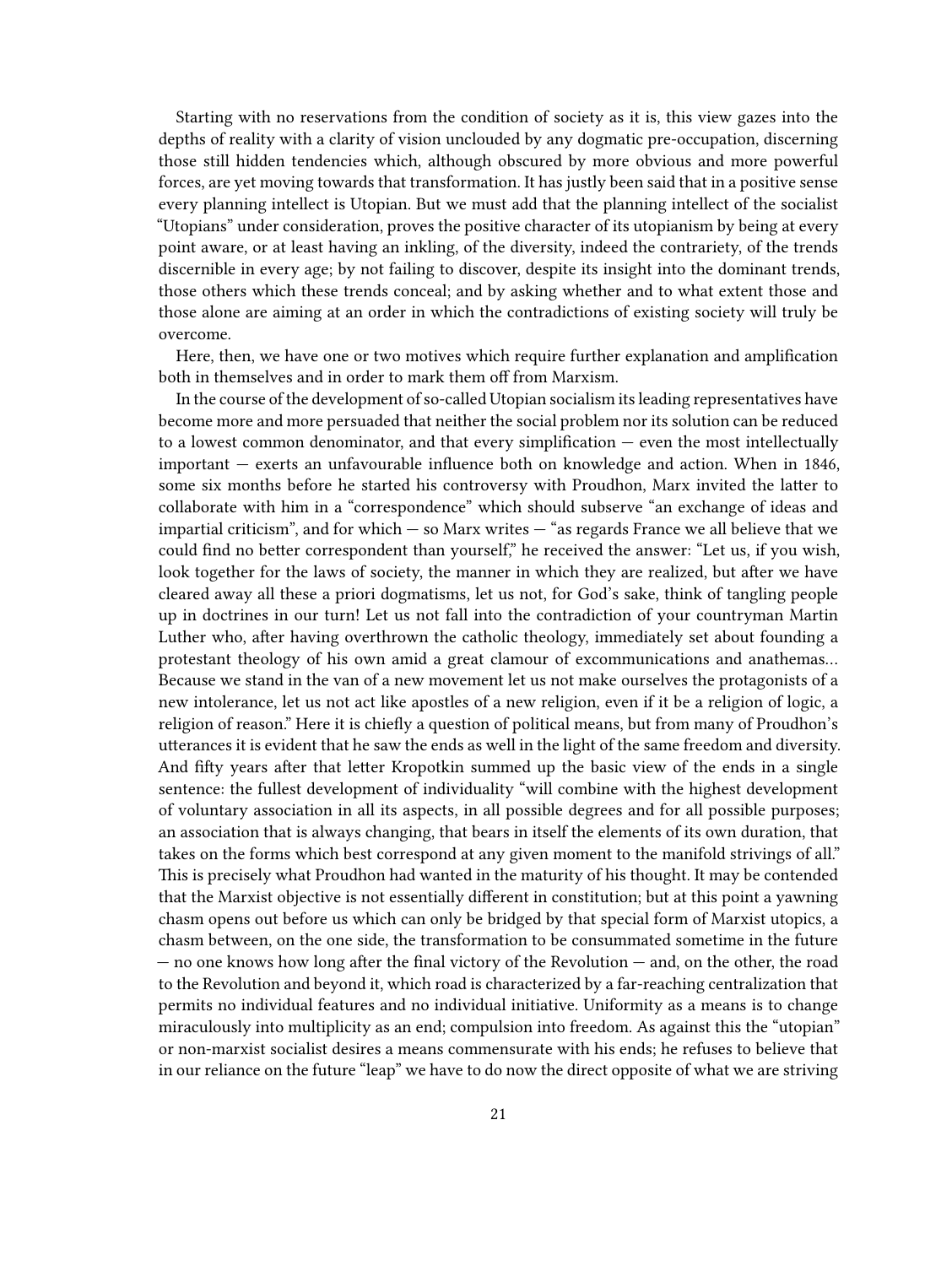for; he believes rather that we must create here and now the space now possible for the thing for which we are striving, so that it may come to fulfilment *then*; he does not believe in the postrevolutionary leap, but he does believe in revolutionary continuity. To put it more precisely: he believes in a continuity within which revolution is only the accomplishment, the setting free and extension of a reality that has already grown to its true possibilities.

Seen from another angle this difference may be clarified still further. When we examine the capitalist society which has given birth to socialism, as a society, we see that it is a society inherently poor in structure and growing visibly poorer every day. By the structure of a society is to be understood its social content or community-content: a society can be called structurally rich to the extent that it is built up of genuine societies, that is, local communes and trade communes and their step by step association.

What Gierke says of the Co-operative Movement in the Middle Ages is true of every structurally rich society: it is "marked by a tendency to expand and extend the unions, to produce larger associations over and above the smaller association, confederations over and above individual unions, all-embracing confederations over and above particular confederations". At whatever point we examine the structure of such a society we find the cell-tissue "Society" everywhere, i.e. a living and life-giving collaboration, an essentially autonomous consociation of human beings, shaping and re-shaping itself from within. Society is naturally composed not of disparate individuals but of associative units and the associations between them.

Under capitalist economy and the State peculiar to it the constitution of society was being continually hollowed out, so that the modern individualizing process finished up as a process of atomization. At the same time the old organic forms retained their outer stability, for the most part, but they became hollow in sense and in spirit  $-$  a tissue of decay. Not merely what we generally call the masses but the whole of society is in essence amorphous, unarticulated, poor in structure. Neither do those associations help which spring from the meeting of economic or spiritual interests — the strongest of which is the party: what there is of human intercourse in them is no longer a living thing, and the compensation for the lost community-forms we seek in them can be found in none. In the face of all this, which makes "society" a contradiction in terms, the "utopian" socialists have aspired more and more to a restructuring of society; not, as the Marxist critic thinks, in any romantic attempt to revive the stages of development that are over and done with, but rather in alliance with the decentralist counter-tendencies which can be perceived underlying all economic and social evolution, and in alliance with something that is slowly evolving in the human soul: the most intimate of all resistances — resistance to mass or collective loneliness.

Victor Hugo called Utopia "the truth of to-morrow". Those efforts of the spirit, condemned as inopportune and derided as "utopian socialism", may well be clearing the way for the structure of society-to-be. (There is, of course, no historical process that is necessary in itself and independent of human resolve.) It is obvious that here, too, it is a matter  $\circ$  preserving the community-forms that remain and filling them anew with spirit, and a new spirit. Over the gateway to Marxist centralization stands — for who knows how long? — the inscription in which Engels summed up the tyrannical character of the automatism in a great factory: "Lasciate ogni autonomia voi ch'entrate." Utopian socialism fights for the maximum degree of communal autonomy possible in a "restructured" society.

In that socialist meeting of 1928, I said: "There can be pseudo-realization of socialism, where the real life of man to man is but little changed. The real living together of man with man can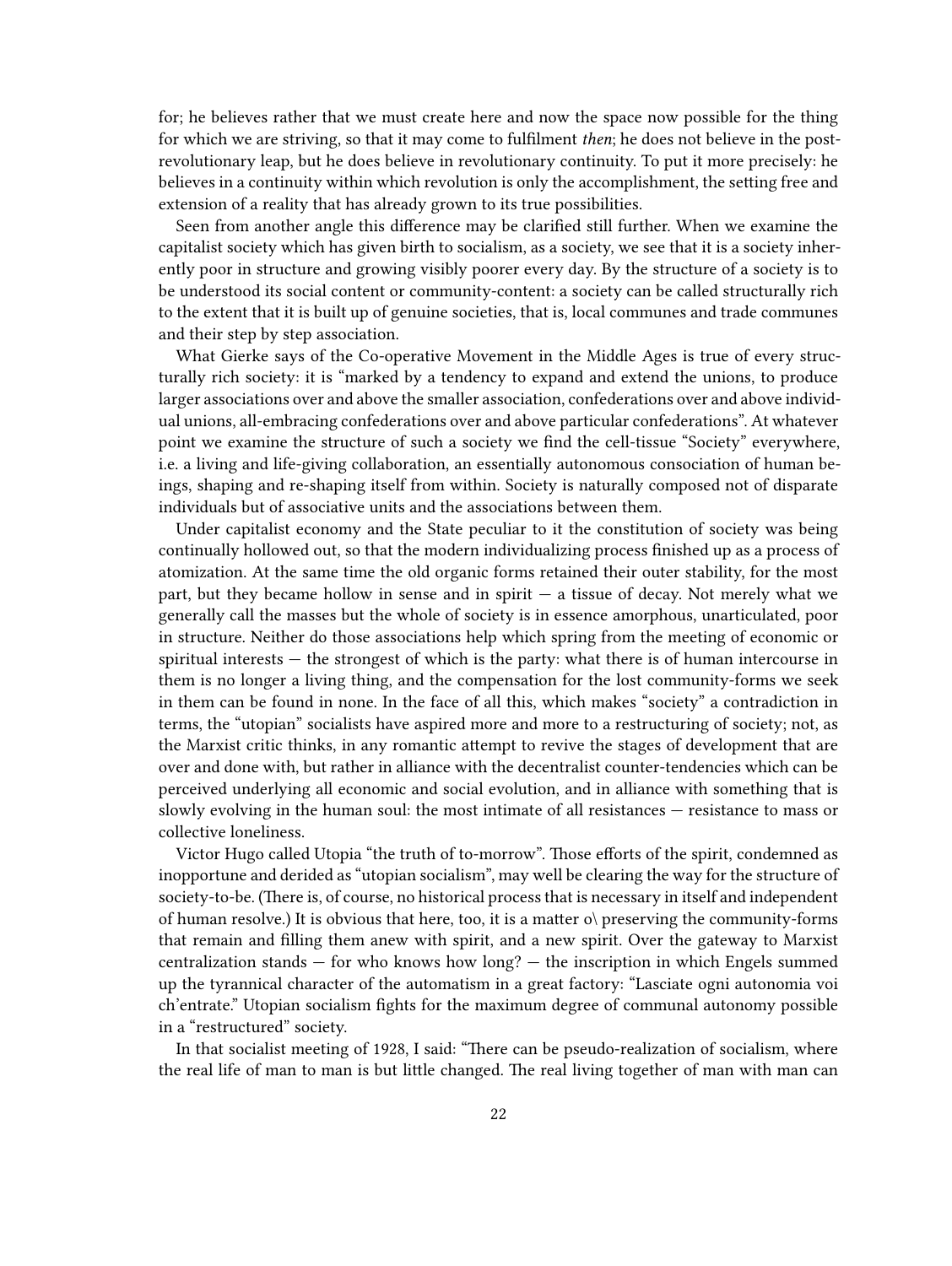only thrive where people have the real things of their common life in common; where they can experience, discuss 'and administer them together; where real fellowships and real work Guilds exist. We see more or less from the Russian attempt at realization that human relationships remain essentially unchanged when they are geared to a socialist-centralist hegemony which rules the life of individuals and the life of the natural social groups.

Needless to say we cannot and do not want to go back to primitive agrarian communism or to the corporate State of the Christian Middle Ages. We must be quite unromantic, and, living wholly in the present, out of the recalcitrant material of our own day in history, fashion a true community."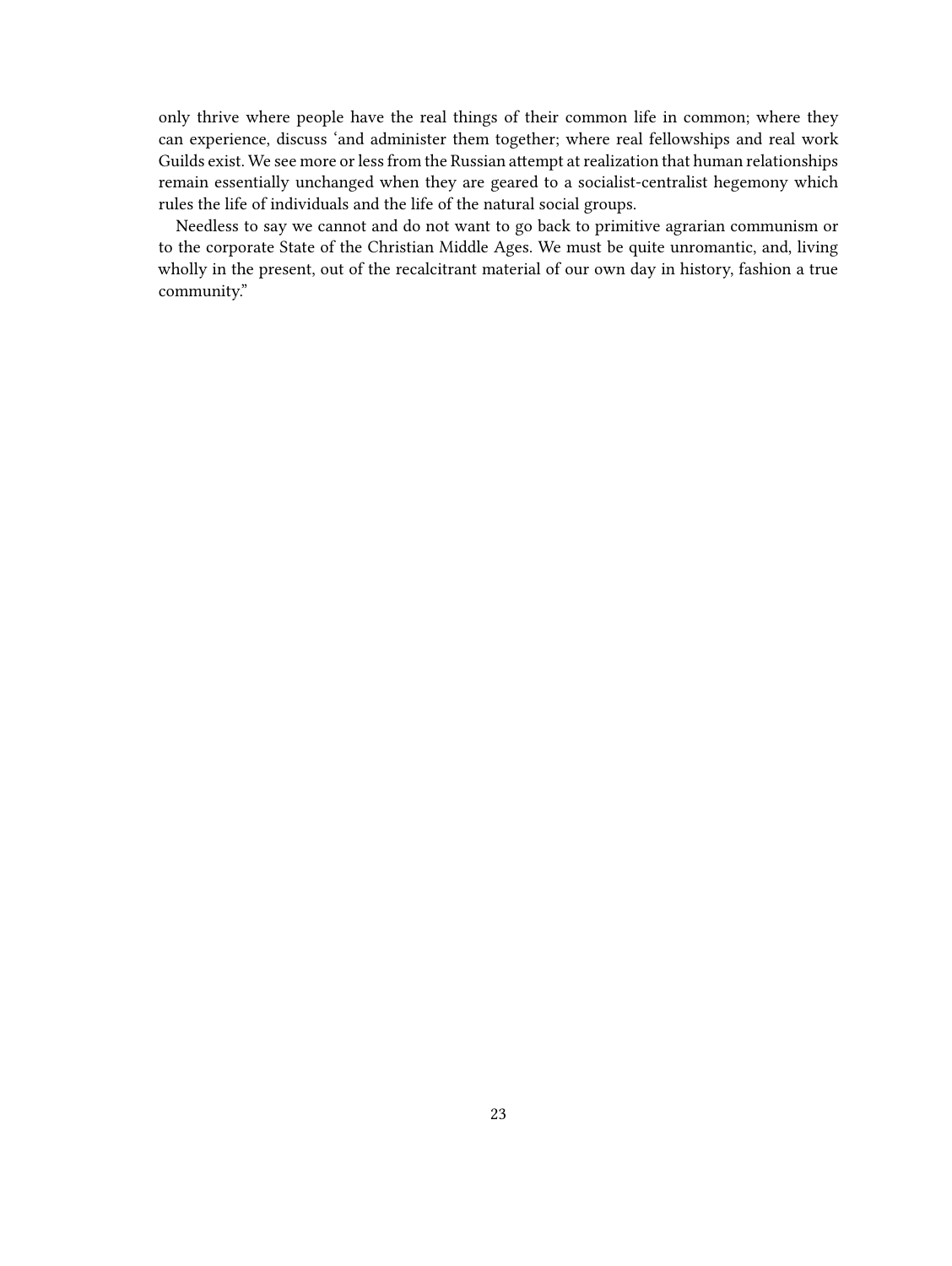### <span id="page-23-0"></span>**III. THE FORERUNNERS**

I have pointed out that in "utopian" socialism there is an organically constructive and organically purposive or planning element which aims at a re-structuring of society, and moreover not at one that shall come to fruition in an indefinite future after the "withering away" of the proletarian dictator-state, but beginning here and now in the given conditions of the present. If this is correct it should be possible to demonstrate, in the history of Utopian socialism, the line of evolution taken by this element.

In the history of Utopian socialism three pairs of active thinkers emerge, each pair being bound together in a peculiar way and also to its generation: Saint-Simon and Fourier, Owen and Proudhon, Kropotkin and Gustav Landauer. Through the middle pair there runs the line of cleavage separating the first phase of this socialism  $-$  the phase of transition to advanced capitalism  $$ from the second, which accompanies the rise of the latter. In the first each thinker contributes a single constructive thought and these thoughts  $-$  at first strange and incompatible with one another — align themselves together, and in the second Proudhon and his successors build up the comprehensive synthesis, the synthetic idea of restructure. Each step occupies its own proper place and is not interchangeable.

A few figures will help to make the relations between the generations clear. Saint-Simon was born twelve years before Fourier and died twelve years before him, and yet both belong to the generation which was born before the French Revolution and perished before 1848 — save that the younger, Fourier, belongs by nature and outlook to the eighteenth century and the older, Saint-Simon, to the nineteenth century. Owen was born before the great Revolution, Proudhon at the time of the Napoleonic triumphs; thus they belong congenitally to different generations but, as they both died between 1848 and 1870, death united them once more in a single generation. The same thing is repeated with Kropotkin, who was born before 1848, and Landauer, before 1870: both died soon after the first World War.

Saint-Simon — of whom the founder of sociology as a science, Lorenz von Stein, justly says that he " half understood, half guessed at *society* (that is, society as such in contradistinction to the State) "for the first time in its full power, in all its elements and contradictions" — makes the first and, for his epoch, the most important contribution. The "puberty-crisis" which mankind had entered meant for him the eventual replacement of the existing regime by "le regime industriel". We can formulate it in this way: the cleavage of the social whole into two essentially different and mutually antagonistic orders is to yield place to a uniform structure. Hitherto society had been under a "government", now it was to come under an "administration", and the administration was not, like the former, to be entrusted to a class opposed to society and made up of "legalists" and "militarists", but to the natural leaders of society itself, the leaders of its production. No longer was one group of rulers to be ousted by another group of rulers, as had happened in all the upheavals known to history; what remains necessary as a police force does not constitute Government in the old sense. "The producers have no wish to be plundered by any one class of parasites rather than by any other… It is clear that the struggle must end by being played out between the whole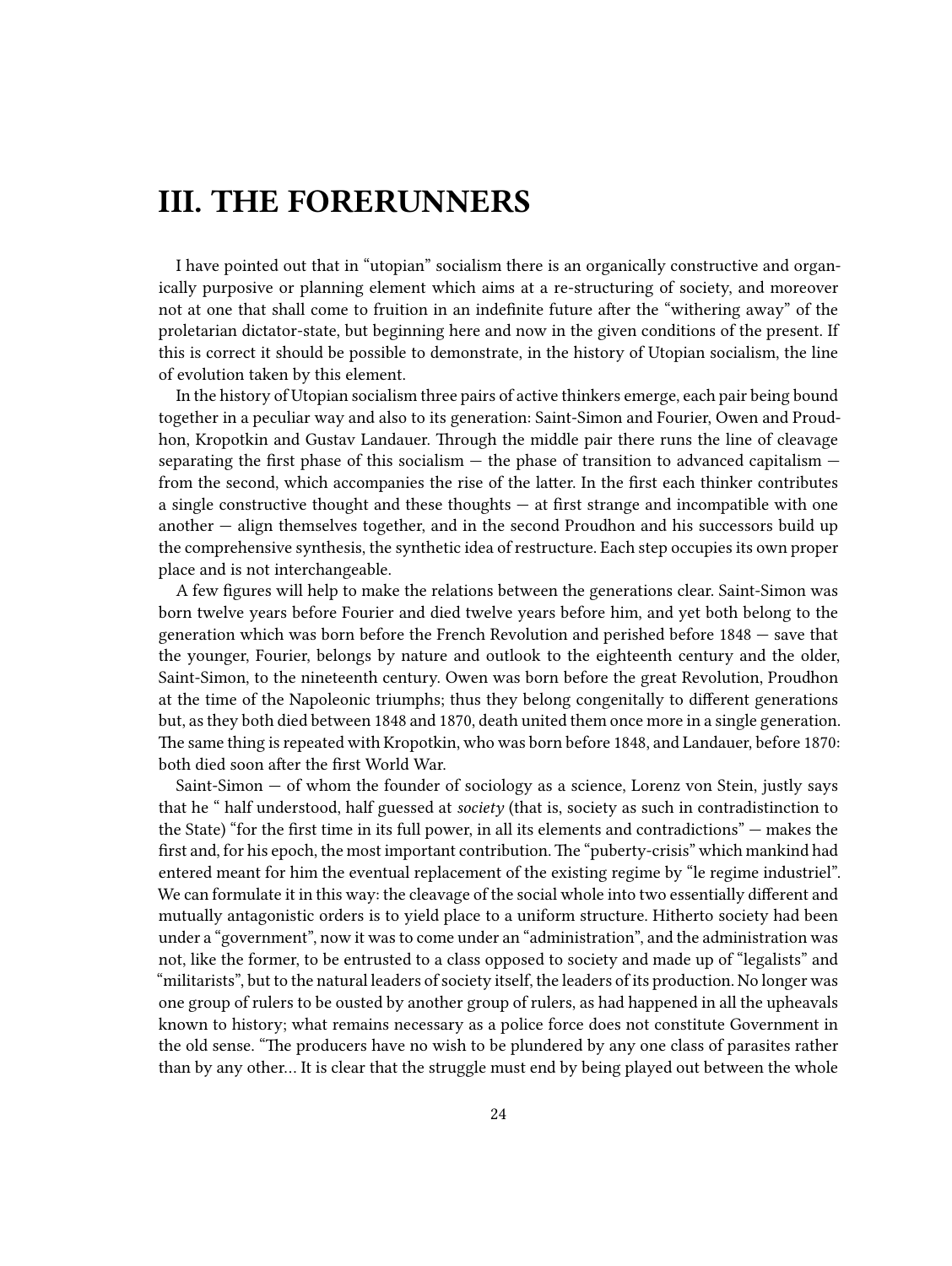mass of parasites on the one hand and the mass of producers on the other, in order to decide whether the latter shall continue to be the prey of the former or shall obtain supreme control of society." Saint-Simon's naive demand of "messieurs" the workers that they should make the entrepreneurs their leaders — a demand which was to weld the active portion of the capitalists and the proletarians into one class — contains, despite its odd air of unreality, the intimation of a future order in which no leadership is required other than that provided by the social functions themselves; in which politics have in fact become what they are in Saint-Simon's definition: "the science of production," i.e. of the pre-conditions most favourable to this. In the nature of things governments cannot implement policies of this sort; "government is a continual source of injury to industry when it meddles in its affairs; it is injurious even where it makes efforts to encourage it." Nothing but an overcoming of government as such can lead society out of the "extreme disorder" in which it languishes; out of the dilemma of a nation which is "essentially industrial" and whose government is "essentially feudal"; out of division into two classes: "one that orders and one that obeys" (the Saint-Simonist Bazard expressed it even more pungently soon after the death of his master, in 1829: "two classes, the exploiters and the exploited"). The present epoch is one of transition not from one sort of regime to another, but from a sham order to a true order, in which "work is the fountain-head of all virtues" and "the State is the confederacy of all workers" (so runs the formula of the Saint-Simonists). This cannot be the affair of a single nation only, for it would be opposed by other nations; the "industrial system" must be established over all Europe and the feudal system, persisting in bourgeois form, annihilated. Saint-Simon calls this "Europeanism". He realizes, however, that altering the relationship between the leaders and the led is not the sole intention, but that the alteration must permeate the whole inner structure of society. The moment when the industrial regime is "ripe" (i.e. when society is ripe for it can be "determined with reasonable exactitude by the fundamental circumstance that, in any given nation, the vast majority of individuals will by then have entered into more or less numerous industrial associations each two or three of which will be interconnected by industrial relationships. This will permit a general system to be built up, since the associations will be led towards a great common goal, as regards which they will be co-ordinated of themselves each according to its function". Here Saint-Simon comes very near to the idea of social restructuring. What he lacks is the conception of genuine organic social units out of which this re-structuring can be built; the idea of "industrial associations" does not provide what is required. Saint-Simon divined the significance of the small social unit for the rebuilding of society, but did not recognize it for what it was.

It is just this social unit which is the be-all and end-all for Fourier. He thought he had discovered "the secret of association " and in this he saw — the formula dates from the same time, about 1820, when Saint-Simon gave his "industrial system" its final formulation — "the secret of the union of interests". Charles Gide has rightly pointed out that Fourier was here opposing the legacy of the French Revolution, which had contested the right of association and prohibited trades-unions; and opposing it because it was from the collapse of the cadres of the old corporations that the "anarchic" principle of free competition had derived, which, as Fourier's most important pupil  $-$  Considerant  $-$  had foretold in his manifesto of 1843 on the principles of socialism (by which the Communist Manifesto appears to have been influenced), would inevitably result in the exact opposite of what its introduction purposed, namely, in die "universal organization of great monopolies in all branches of industry". Fourier countered this with his "association communale sur le terrain de la production et de la consummation" (as Considerant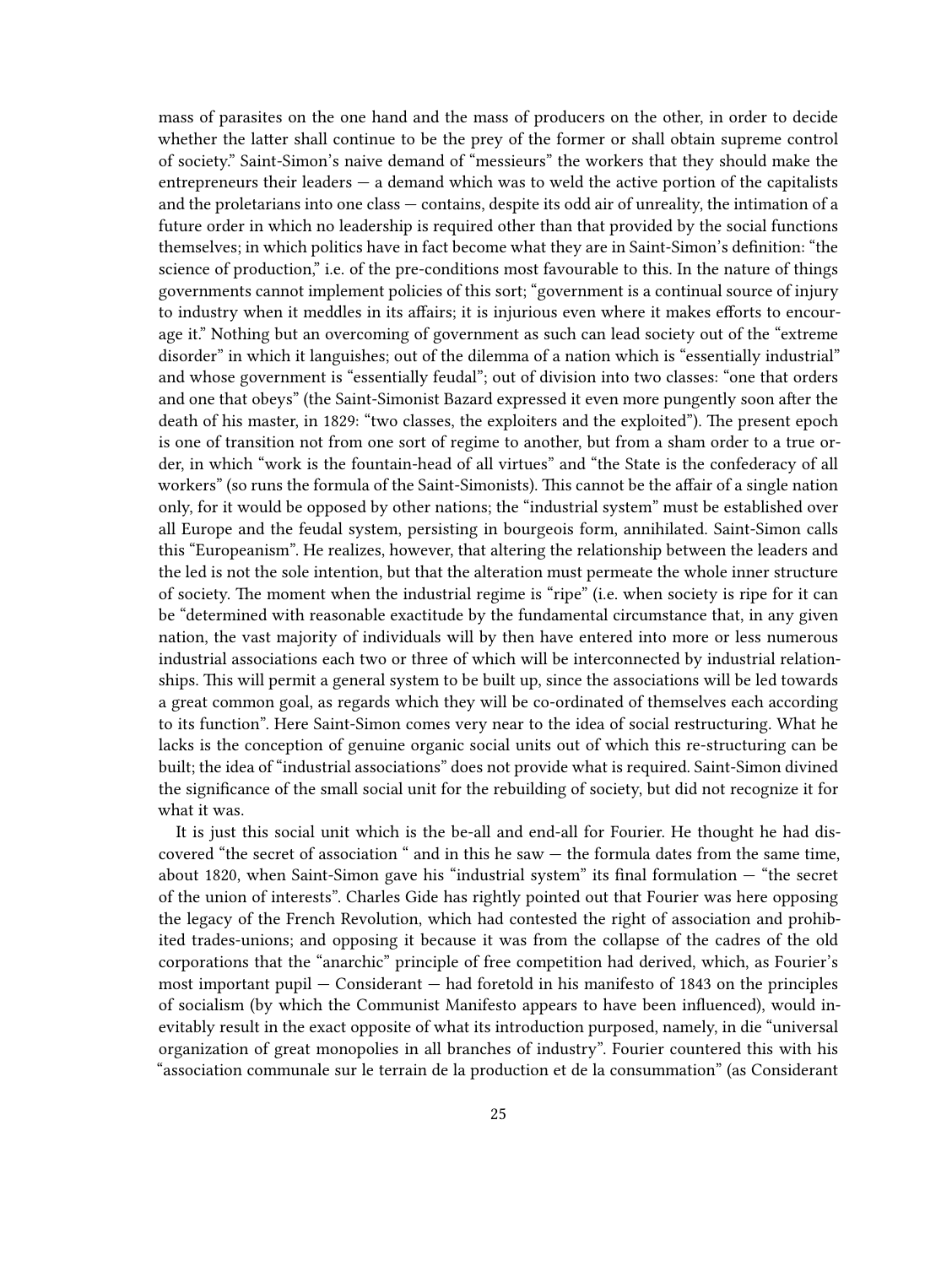again formulated it in 1848); which is to say the formation of local social units based on joint production and consumption. It is a new form of the "commune rurale", which latter is to be regarded as 'Telement alveolaire de la societe" — a conception not, of course, found in Fourier himself but only in his school that was also influenced by Owen (whom Fourier did not wish to read). Only free and voluntary association, so we are told in 1848, can solve the great organic problem of the future, "the problem of organizing a new order, an order in which individualism will combine spontaneously with 'collectism' " (sic). Only in this way can "the third and last emancipatory phase of history" come about, in which the first having made serfs out of slaves, and the second wage-earners out of serfs (we find this idea in Bazard as far back as 1829), "the abolition of the proletariat, the transformation of wage-earners into companions (associes)" will be accomplished. But one will scan Fourier's own expositions of his system and the drafts of his projects in vain for the concrete expression of his opposing principle. His "phalanstery" has been compared with a large hotel, and in fact it offers many similarities to those typical products of our age which meet the greatest possible part of their requirements with their own production — only that in this case production is managed by the guests themselves, and instead of the minimum conduct regulations as in the notices in hotel-rooms there is a law which regulates the daily round in all its details — a law that has various attractions and leaves one's powers of decision fundamentally untouched but is, in itself, meticulously exact. Although the supreme authority, the "Areopagus", issues no commands, but only gives instructions and each group acts according to its will, nevertheless this will simply " *cannot* deviate from that of the Areopagus, for he is the puissance d'opinion". Many things in this law may strike us as bizarre, but all the same it expresses some important and fruitful ideas, such as the alternation of various activities — a notion that foreshadows Kropotkin's "division of labour in time". On the other hand, and regarded precisely from this standpoint, the phalanstery is a highly unsocialistic institution. The division of labour in the course of a summer day leads the poor Lucas from the stables to the gardeners, from there to the reapers, the vegetable-growers, the manual workers, etc., while the same division of labour leads the rich Mondor from the "industrial parade" to the hunt, from there to fishing, to the library, greenhouses and so on. When we read that the poor have to enjoy a "graduated state of wealth that the rich may be happy", or that "only through the utmost inequality of worldly possessions can this beautiful and magnanimous agreement be reached", i.e. the renunciation by the rich of a great part of their dividends in favour of work and talent  $-$  we realize that these units which bear the stamp of a mechanical fantasy have no legitimate claim to be considered as the cells of a new and legitimate order. Their uniformity alone (for despite their appearance of inner diversity they represent, item for item, the same pattern, the same machinery) renders them totally unsuitable for a restructuring of society. Fourier's "universal harmony" which embraces world and society means, in society itself, only a harmony between the individuals living together, not a harmony between the units themselves (although some people may, of course, imagine a "federation of phalanges"). The interconnection between the units has no place in his system, each unit is a world on its own and always the same world; but of the attraction which rules the universe we hear nothing as between these units, they do not fuse together into associations, into higher units, indeed they cannot do so because they are not, like individuals, diversified, they do not complement one another and cannot therefore form a harmony. Fourier's thought has been a powerful incentive to the Cooperative Movement and its labours, in particular to the Consumer Co-operatives; but the constructive thinking of "utopian socialism" has only been able to accept him by transcending his ideas.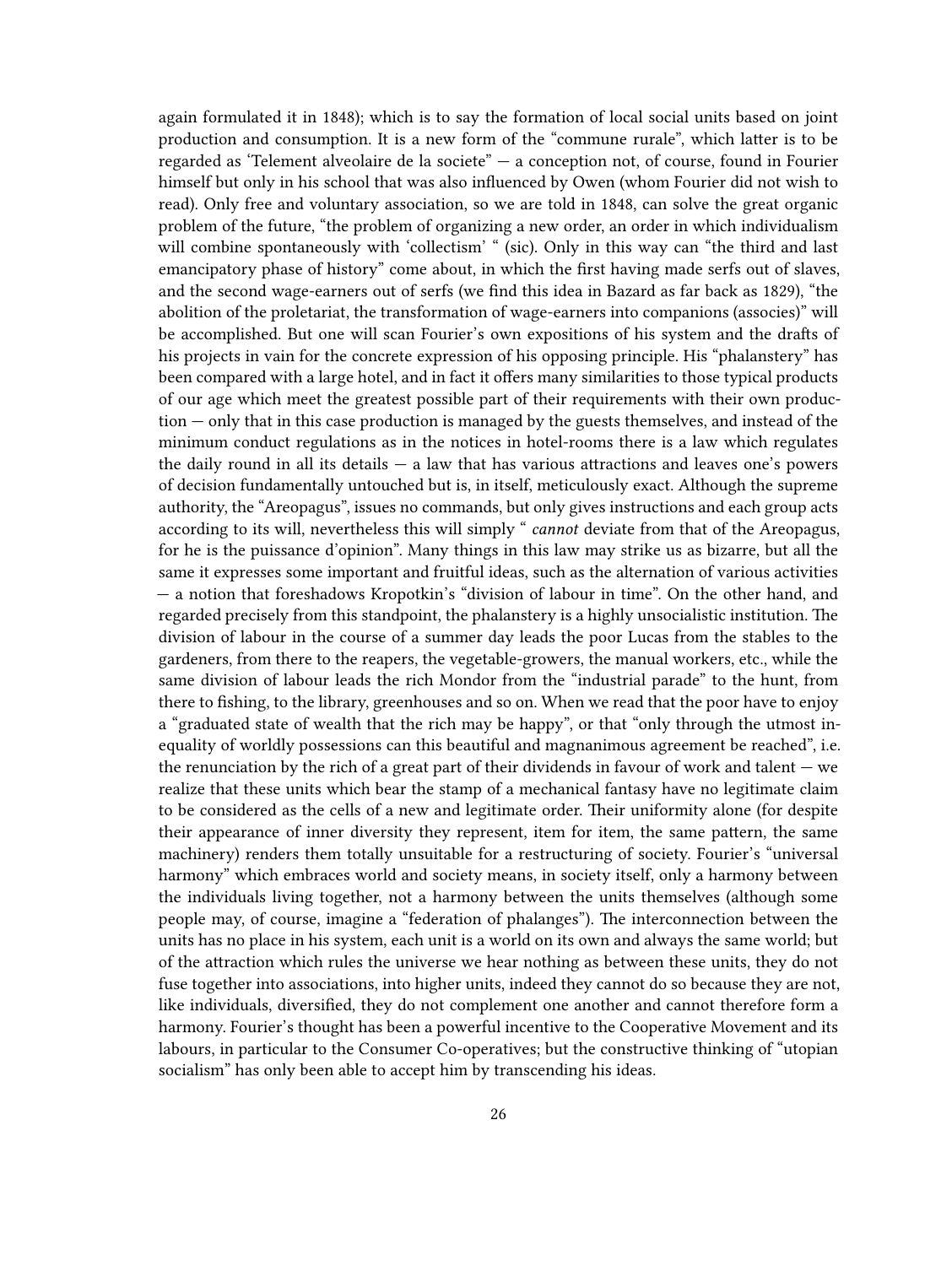Fourier's *chef d'oeuvre* appeared in 1822, the *Traite d'Association Domestique Agricole*; Saint-Simon's *Le Systeme Industriel* in 1821 and 1822; and from 1820 dates Robert Owen's *Report to the County of Lanark*, which appeared in 1821 and was the matured presentation of his "plan". But Fourier's *La Theorie des Quatre Mouvements et des Destinies Generates*, which contains his system in a nutshell, had already appeared in 1808; Saint-Simon's *De la Reorganisation de la Societe Europeenne* in 1814; Owen's *A New View of Society* — the theoretical foundation of his plans in 1813 and 1814. If we go still further back in time we come to Saint-Simon's earliest work at the turn of the century, in which the impending crisis of humanity is already announced, and Fourier's article on universal harmony, which may be regarded as the first sketch of his doctrine. At the same time, however, we find Owen engaged in purely practical activity as the leader of the cotton-spinners in New Lanark, in which capacity he brought about some exemplary social innovations. Unlike that of Saint-Simon and Fourier his doctrine proceeds from practice, from experiment and experience. No matter whether he knew of Fourier's theories or not, Owen's teaching is, historically and philosophically speaking, a rejoinder to theirs, the empirical solution of the problem as opposed to the speculative one. The social units on which society is to be built anew can in this case be called organic; they are numerically limited communities based on agriculture and sustained by the "principle of united labour, expenditure and property, and equal privileges", and in which all members are to have "mutual and common interests". Already we see how Owen, as distinct from Fourier, presses forward to the simple pre-requisites for a genuine community where the rule is not necessarily and exclusively common ownership, but rather a binding together and "communizing" of property; not equality of expenditure, but rather equality of rights and opportunities. "Communal life," says Tonnies of the historical forms of "community", i.e. the "true and enduring forms of men's life together", is "mutual possession and enjoyment, and possession and enjoyment of common property". In other words, it is a common housekeeping in which personal possessions can stand side by side with common ones, save that through the building of a common economy (quite otherwise than in the scheme of Fourier) only a narrow margin is set between differences in personal possessions and that, as a result of mutuality, of mutual give and take, there arises that very condition which is here termed "mutual possession and enjoyment", i.e. the appropriate participation of all members in one another. Precisely this conception underlies Owen's plan. (Later he goes further and reckons common ownership and co-operative union among the basal foundations of his projected Colony.) He does not fail to appreciate that great educational activity is required for its realization. "Men have not yet been trained in principles that will permit them to act in union, except to defend themselves or to destroy others… A necessity, however, equally powerful, will now compel men to be trained to act together to create and conserve." Owen knew that ultimately it was a matter of transforming the whole social order, and in particular the relationship between the rulers and the ruled. "The interest of those who govern has ever appeared to be, and under the present systems ever will appear to be, opposed to the interest of those whom they govern," This must continue "while man remains individualized", that is, while society refuses to build itself up out of the real bonds between individuals.

The change will reach completion in each single one of the village communities planned, before it extends from them to the community as a whole. The Committee governing the individual village will "form a permanent, experienced local government, never opposed to, but always in closest union with, each individual governed". Certainly there remain at the outset the problems of what Owen calls "the connection of the new establishments with the Government of the coun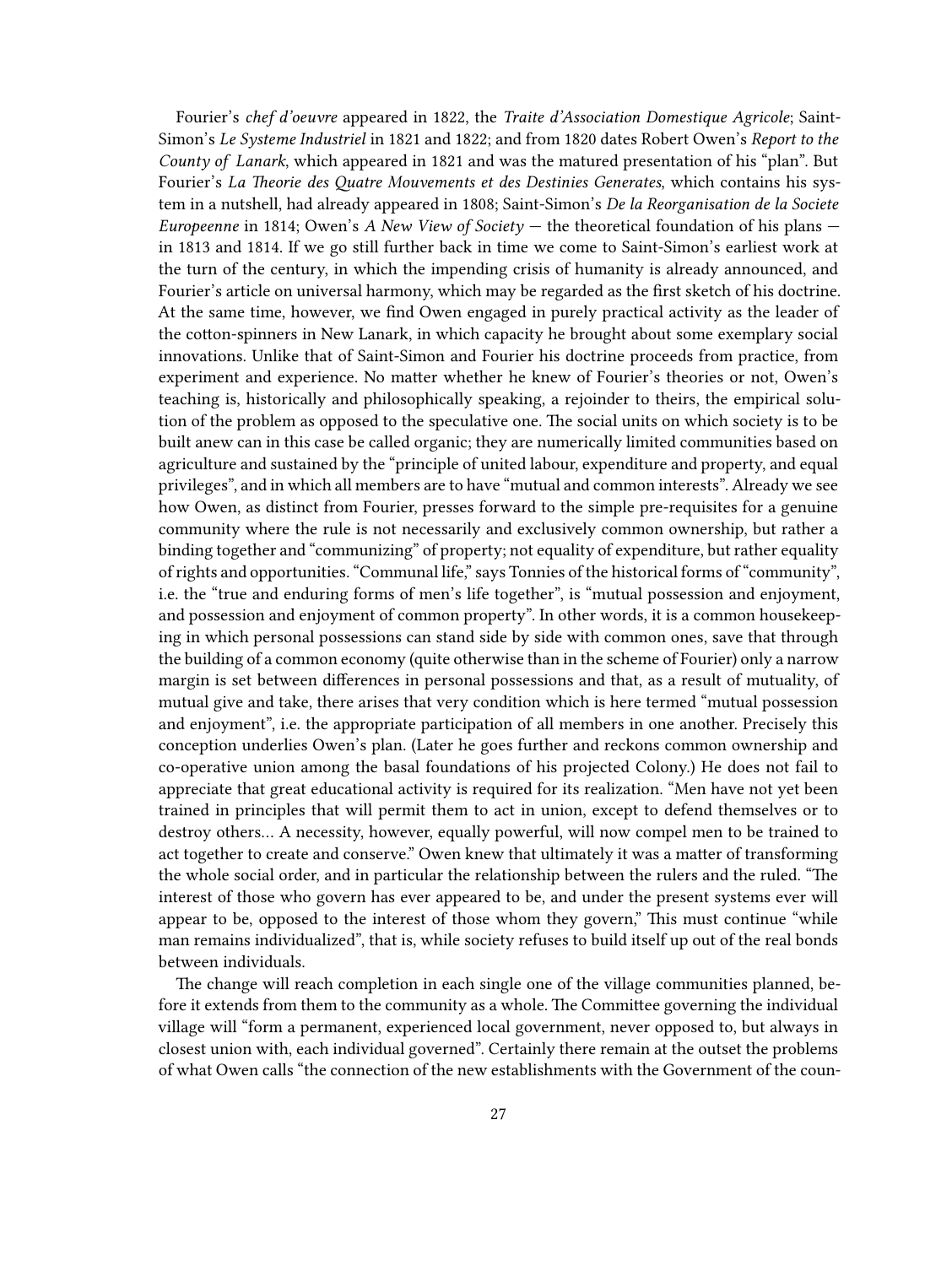try and with the old society", but from his appellation "the old society" it is clear that Owen is thinking of the new society as growing out of the old and renewing it from within. At the same time various stages in the evolution of the new society will have of necessity to exist side by side. A characteristic example of this is given in the Draft of Statutes (inspired by Owen) put forward by the "Association of All Classes of All Nations", founded in 1835, which, using a term that had only just begun to be current in this sense, called itself "The Socialists". Of the three divisions of this association the lower two have only the function of Consumer Co-operatives; the third and highest, on the contrary, is to establish a brotherhood and sisterhood which shall form a single class of producers and consumers differentiated by age alone, "without priests, lawyers, soldiery, buyers and sellers' . This is Utopia, to be sure, but a Utopia of that special kind without which no amount of "science" can transform society.

The line of development leading from Saint-Simon to Fourier and Owen rests on no sequence in time; the three men whom Engels names as the founders of socialism worked in approximately the same period; one could almost say that it is a development in contemporaneity. Saint-Simon lays down that society should progress from the dual to the unitary, the leadership of the whole should proceed from the social functions themselves, without the political order superimposing itself as an essentially distinct and special class. To this Fourier and Owen reply that this is only possible and permissible in a society based on joint production and consumption, i.e. a society composed of units in which the two are conjoined, hence of smaller communities aiming at a large measure of self-sufficiency. Fourier's answer affirms that each of these units is to be constituted like the present society in respect of property and the claims of the individual, only that the resultant society will be led from contradiction to harmony by the concord of instinct and activity.

Owen's answer, on the other hand, affirms that the transformation of society must be accomplished in its total structure as well as in each of its cells: only a just ordering of the individual units can establish a just order in the totality. This is the foundation of socialism.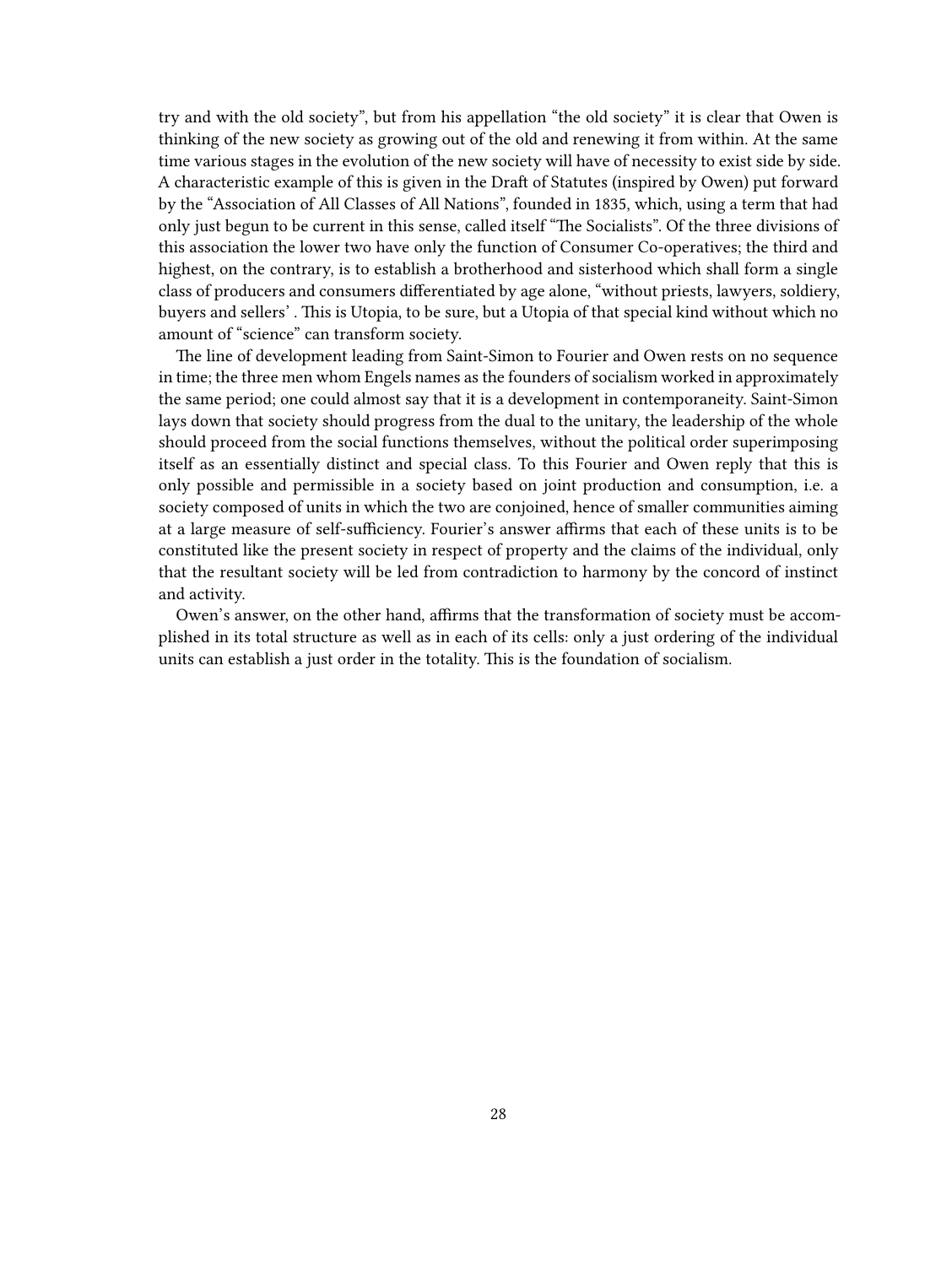## <span id="page-28-0"></span>**IV. PROUDHON**

"When the contradictions of ' *communaute*' and democracy," Proudhon wrote in a letter of 1844, "once revealed, have shared the fate of the Utopias of Saint-Simon and Fourier, then socialism, rising to the level of a science — this socialism which is neither more nor less than political economy — will seize hold of society and drive it with irresistible force towards its next destination… Socialism has not yet attained to self-consciousness; to-day it calls itself communism." The first sentence reminds one in many respects of the later formulations of Marx. Three months before the letter was written Marx had met Proudhon, who was ten years his senior, in Paris, immediately to conduct night-long conversations with him.

Little as Proudhon wished to go back to the "utopian" systems and deeply as he was opposed to their principles, he nevertheless continued the line of development that began with them. He continued this line by drawing it afresh, only on a higher plane where everything anterior to it was taken for granted. All the same he had a profound fear of himself adding a new system to the old. "System," he wrote in 1849, "I have no system, I will have none and I expressly repudiate the suggestion. The system of humanity, whatever it be, will only be known when humanity is at an end… My business is to find out the way humanity is going and, if I can, prepare it." The real Proudhon is very far removed from the man Marx attacks in his polemic and earlier in a letter to a Russian friend, from the man for whom, as the letter says, "categories and abstractions are the primary facts", "the motive forces which make history" and which it is sufficient to alter for alterations to follow in real life. This "hegelizing" of Proudhon misfires. No man has questioned more honestly and more pungently than Proudhon the social reality of his time and sought its secret. "The economic categories," declared Marx in his poleimic, "arc only theoretical expressions for the social relationships of production," whereas Proudhon, he says, saw in these relationships only the embodiments! of principles; but the fixed social relationships are produced by human beings just as are cloth, linen, etc. Proudhon rightly remarks in the margin of his copy of the polemic: "That is exactly what I'm saying. Society creates the laws and the raw material of its expedience." In one of his later, and most mature, writings — *Du Principe Federatif* (1863) — he pronounces the same judgment from another angle, when he says of reason that it leads the movement of history towards freedom butt only on condition that it takes the nature of the forces concerned into account and respects their laws.

Proudhon's fear of "systems" has its roots in his fundamental relationship to social reality. He observes society in all its contrasts and contradictions and will not rest until he has understood and expressed them.

Proudhon was a man who had the strength and courage to steep himself in contradiction and bear the strain of it. He did not remain in it in quite the way that Unamuno thinks, who compares him in this respect to Pascal; he did, however, remain in it for so long as was necesssary for him to grasp it in all its cruelty, to resolve "the conflict of elements, the clash of contrasts" fully in his thought. And sometimes it was *too* long, judg;ed by the shortness of human life. When Unamuno says of Pascal that his logic was not dialectics but polemics, this is true also of Proudhon to a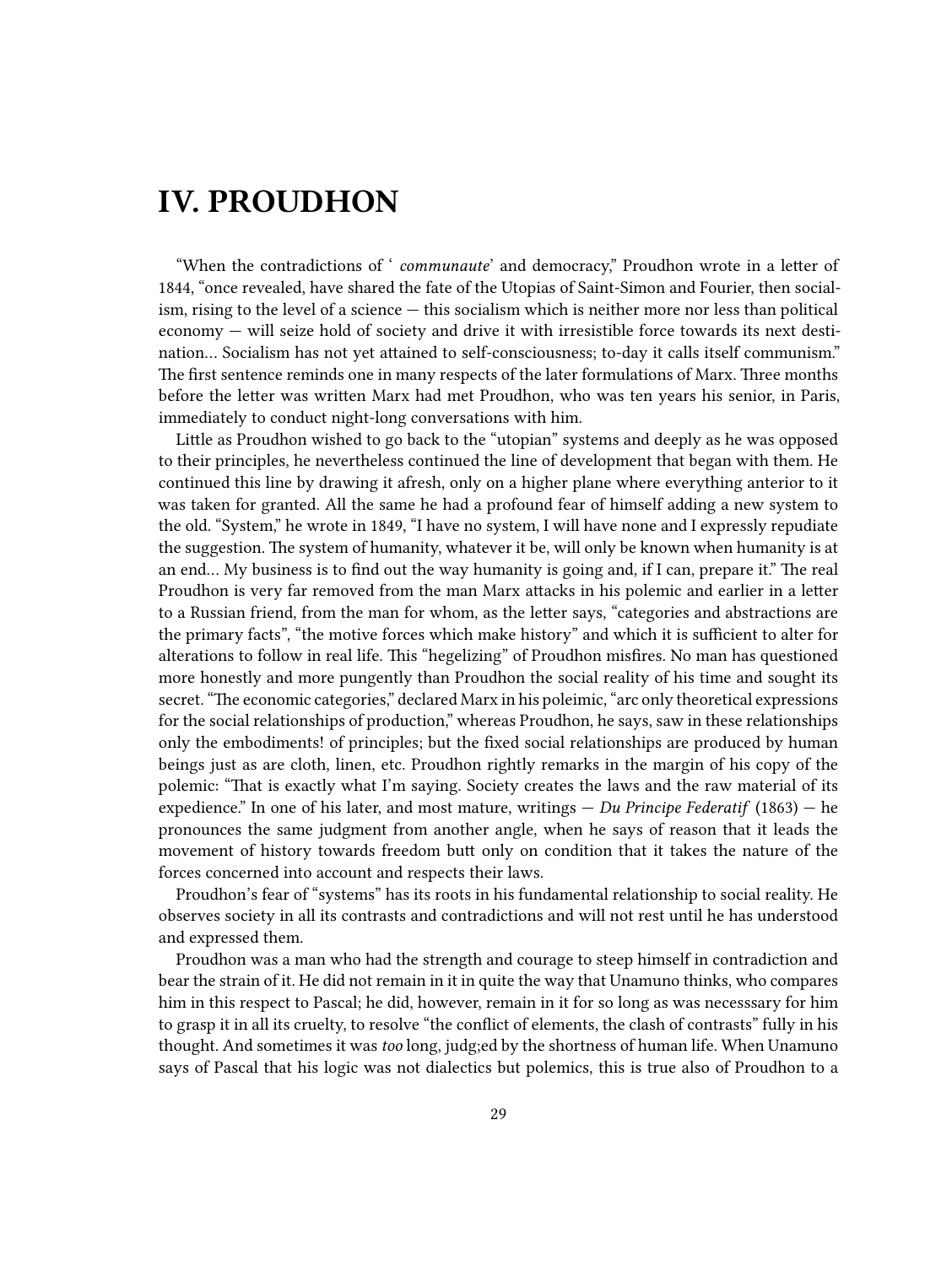certain extent; but when he goes on to say that Pascal did not seek any synthesis between thesis and antithesis, it is not in reality true of Proudhon. He sought no synthesis in the Hegelian sense, no negation of negation; he sought, as; he says in a letter of 18444, "des resolutions synthetiques de toutes les contradictions", and what he actually means is that he was seeking the way, the way out of contradiction recognized in all its pitilessness, out of the social "antinomies" (as he says, transferring the term from Kant's theory of cognition to the sphere of sociolcogy).

For him, thesis and antithesis were categories not embodying themselves in different historical epochs, but co-existimg; he took over only the formalism of Hegel, but of Hegel the historian almost nothiing. Despite his excursions into history Proudihon was not an historical thinker; his thought was social-critical, and that was both hiis strength and his limitation. To grasp the (contradiction which could, in any given social reality, in fact be grasped was, for him, the intellectual prerequisite for the discovery of "the way". That is why he puts tendencies and countertendencies side by side and refuses to elevate either of them into an Absolute. "All ideas," he writes in the *Philosophy of Progress* (1851), "are false, i.e. contradictory and irrational, when you grant them an exclusive and absolute meaning, or when you let yourself be swept away by this meaning"; all tendencies towards exclusiveness, towards immobility, tend towards degeneration. And just as no spiritual factors may be regarded as reigning with absolute necessity, neither may material ones be so regarded. Proudhon believes neither in blind providence from below, which contrives the salvation of mankind out of technical and material changes, nor in a free-ranging human intellect, which contrives systems of absolute validity and enjoins them on mankind. He sees humanity's real way in the deliverance from false faiths in absolutism, from the dominion of fatality. "Man no longer wishes to be mechanized. He strives towards 'defataliza-tion'." Hence the "universal antipathy to all Utopias whose essence is political organization and a social credo", by which Proudhon — in 1858 — means Owen, Fourier and the Saint-Simonist Enfantin, and also Auguste Comte.

Proudhon teaches that no historical principle can be adequately summed up in any system of ideas; every such principle needs interpretation and may be interpreted well or ill, and the interpretations influence, directly or indirectly, the historical fate of the principle. It must, however, be noted as an additional complication that in no age is any one principle all-powerful. "All principles," writes Proudhon in his posthumous work *Casarism and Christianity*, "are contemporaneous in history as they are in reason." It is only that they have different strengths in relation to one another at different epochs. At a time when a principle is struggling for hegemony it is important that it should enter man's consciousness and work on his will in its true essence and not in a distorted form. The "social age" announced with the French Revolution — an age preceded at the outset, naturally, by a period of transition, the "era of Constitutions", just as the Augustan epoch preceded the Christian: both of them working a renewal, but not a renewal that goes to the heart of existence — this social age is characterized by the predominance of the economic principle over those of religion and government. This principle it is that "in the name of socialism is stirring up a new revolution in Europe which, once it has brought about a federative Republic of all the civilized states, will organize the unity and solidarity of the human species over the whole face of the earth". It is important to-day to understand the economic principle in its true nature so as to guard against fatal conflicts between it and a travesty of it which usurps its ideas.

As I have said Proudhon did not merely continue the evolutionary line of "utopian" socialism, he began it again from the beginning, but in such a way that everything anterior to him ap-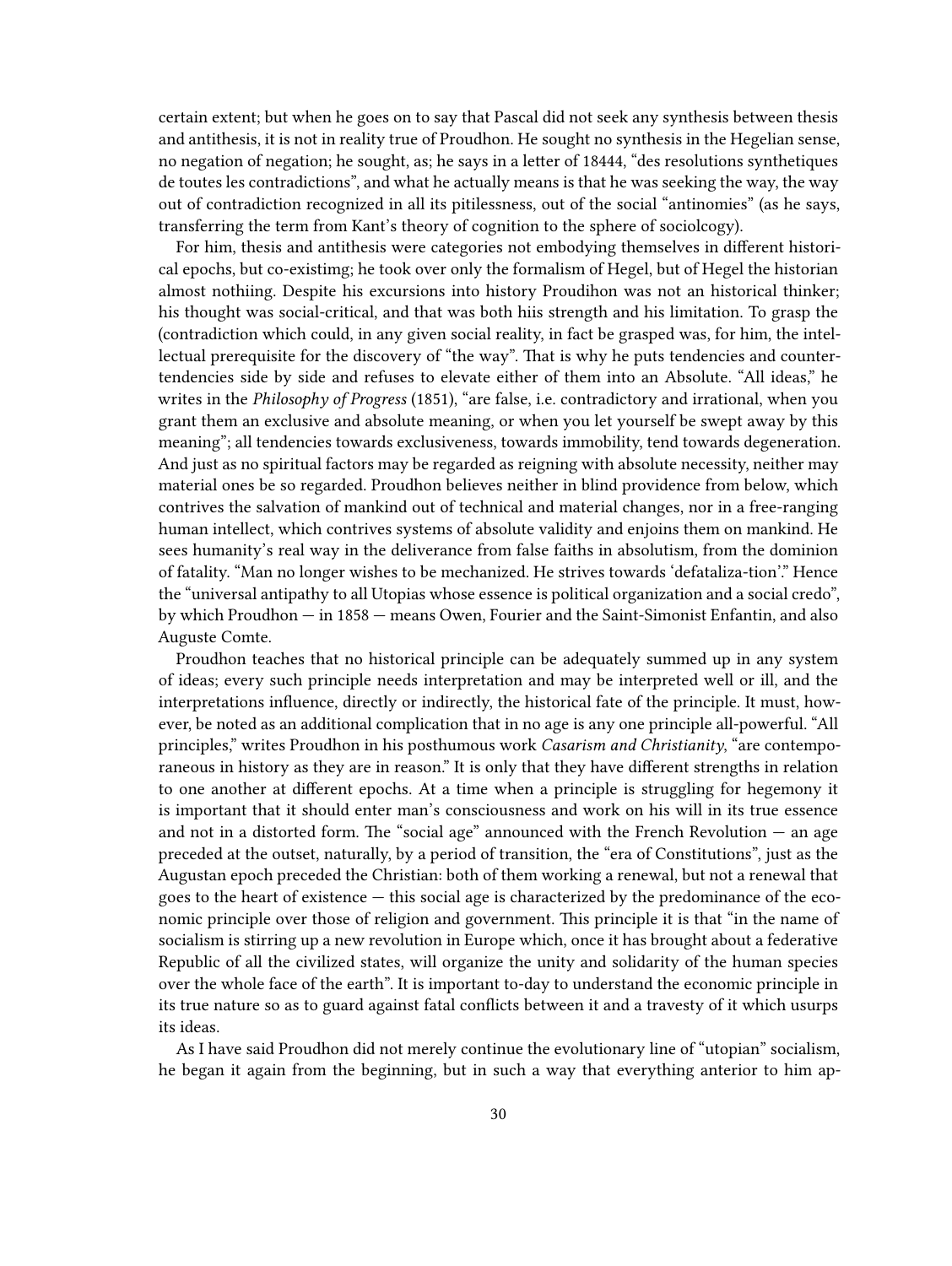peared completely remodelled. More especially he did not set out at the point where Saint-Simon stopped; rather he posed Saint-Simon's demand for an economy based on and conditioned by its groupings, in an altogether new and more comprehensive way that goes much deeper into social reality. Saint-Simon started from the reform of the State, Proudhon from the transformation of society. A genuine reconstruction of society can only begin with a radical alteration of the relationship between the social and the political order. It can no longer be a matter of substituting one political regime for another, but of the emergence, in place of a political regime grafted upon society, of a regime expressive of society itself. "The prime cause of all the disorders that visit society," says Proudhon, "of the oppression of the citizens and the decay of nations, lies in the single and hierarchical centralization of authority… We need to make an end of this monstrous parasitism as soon as possible." We are not told why and since when this need has become so pressing, but we can easily remedy this when we realize two things. First: so long as society was richly structured, so long as it was built up of manifold communities and communal units, all strong in vitality, the State was a wall narrowing one's outlook and restricting one's steps, but within this wall a spontaneous communal life could flourish and grow. But to the extent that the structure grew impoverished the wall became a prison. Second: such a structurally poor society awoke to self-consciousness, to consciousness of its existence as a society in contrast to the State, at the time of the French Revolution, and now it can only expect a structural renewal by limiting all not-social organizations to those functions which cannot be accomplished by society itself, — while on the other hand the proper management of affairs grows out of the functioning society and creates its own organs. "The limitation of the State's task is a matter of life and death for freedom, both collective and individual." It is obvious that Proudhon's basic thought is not individualistic. What he opposes to the State is not the individual as such but the individual in organic connection with his group, the group being a voluntary association of individuals. "Since the Reformation and especially since the French Revolution a new spirit has dawned on the world. Freedom has opposed itself to the State, and since the idea of freedom has become universal people have realized that it is not a concern of the individual merely, but rather that it must exist in the group also." In the early writings of Proudhon a sort of individualism still predominates, but already he knows that "through monopoly mankind has taken possession of the globe, and through association it will become its real master". In the course of development, however, individualism beat an increasingly rapid retreat (despite the toleration of individual peasant property) before an attitude in which the problematical relationship between personality and totality was balanced by the largely autonomous group  $-$  the local community or commune  $-$  living on the strength of its own interior relationships. Although the structural point of view as such is never expressly stated in Proudhon we notice that he comes nearer and nearer to it: his anti-centralism turns more and more to "communalism" and federalism (which indeed, as he says in a letter of 1863, had been boiling in his veins for thirty years), that is, it becomes increasingly structural. Advanced centralization should, he writes in i860, vanish "once it is replaced by federal institutions and communal customs". What is remarkable here is the connection between the new arrangements to be created — the "institutions", and the community — forms to be retained the "customs".

Just how powerfully Proudhon felt the amorphous character of present-day society we may learn best, perhaps, from his attitude to the question of universal suffrage. "Universal suffrage," he says in his essay *The Solution of the Social Problem* (1848), "is a kind of atomism by means of which the legislator, seeing that he cannot let the people speak in their essential oneness, in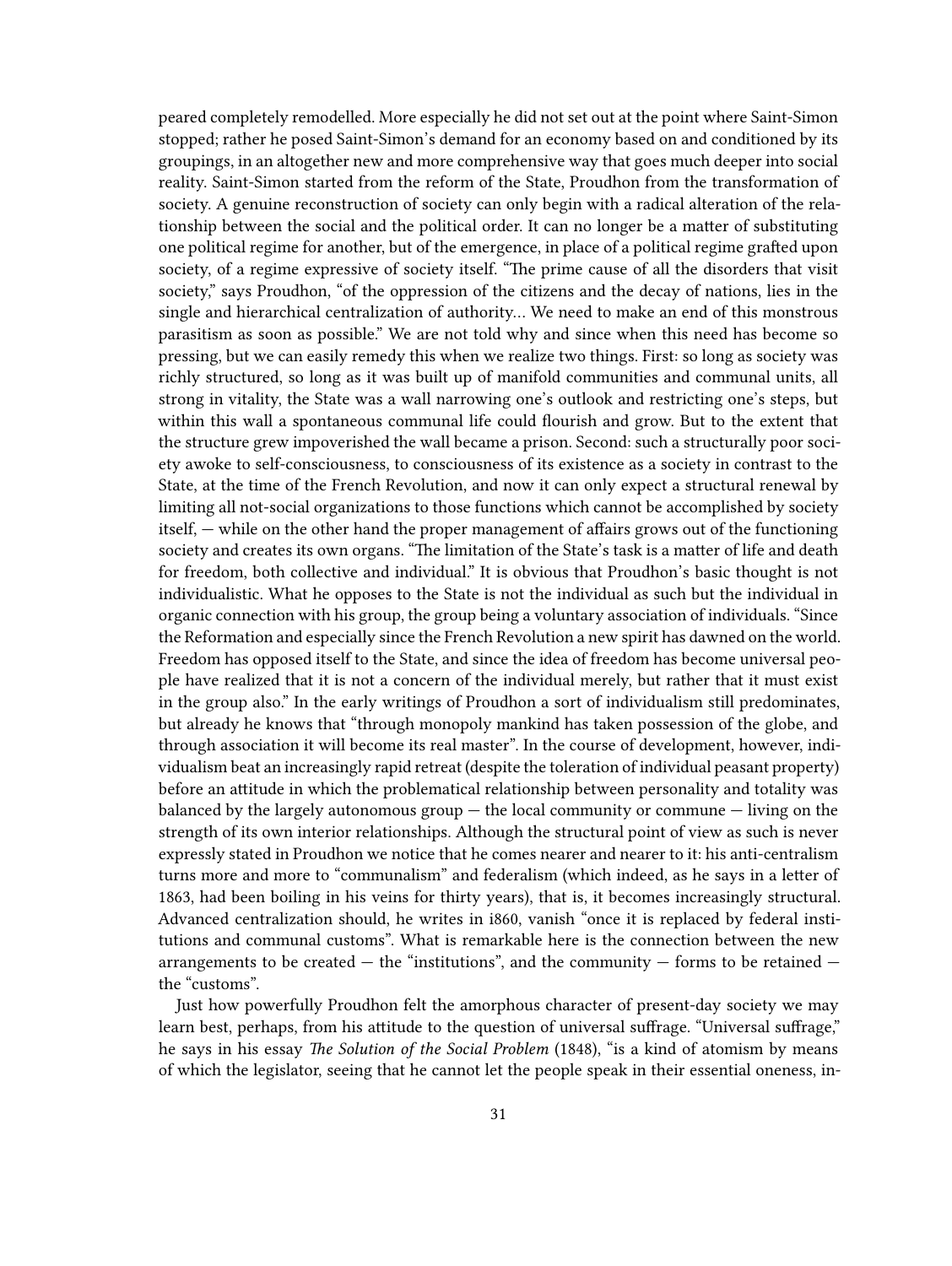vites the citizens to express their opinions per head, *viritim*, just as the Epicurean philosopher explained thought, will and understanding by combinations of atoms." As Proudhon said in his speech to the National Assembly in 1848, universal suffrage needs an "organizing principle". This principle can only rest on the organization of society in groups. "The retention of natural groups," writes Proudhon in 1863, "is of the greatest importance for the exercise of electoral power; it is the essential condition of the vote. Without it there is no originality, no frankness, no clear and unequivocal meaning in the voices… The destruction of natural groups in elections would mean the moral destruction of nationality itself, the negation of the thought of the Revolution." The amorphous basis of elections "aims at nothing less than to abolish political life in towns, communes and departments, and through this destruction of all municipal and regional autonomy to arrest the development of universal suffrage". In such circumstances the body of the nation is but an agglomeration of molecules, "a heap of dust animated from without by a subordinating, centralist idea. In our search for unity, unity itself has been sacrificed". Only as an expression of associated groups will universal suffrage, which is now "the strangling of public conscience, the suicide of the people's sovereignty", become an intelligent, moral and revolutionary force. Provided, of course, that "the various spheres of service are balanced and privilege abolished".

Proudhon by no means fails to recognize that "the real problem to be solved for federalism is not political, but economic". "In order to make the confederation indestructible," he says, "economic right must be declared the foundation of federative right and of all political order." The reform of economic right must follow from the answer to two questions which the workers' Societies have to face: whether labour can be self-financing as regards its undertakings as capital is now, and whether the ownership and control of the undertakings can be collective. "The whole future of the workers,' writes Proudhon in a curious book, *The Stockjobber's Handbook* (1853), "depends on the answer to these questions. If the answer is in the affirmative a new world will open out before humanity; if in the negative, then let the proletariat take warning! Let them commend themselves to God and the Church — there is no hope for them this side of the grave." Proudhon's sketch of the affirmative answer is "Mutualism" in its mature form. "Mutuality, reciprocity exists," he writes, "when all the workers in an industry, instead of working for an entrepreneur who pays them and keeps their products, work for one another and thus collaborate in the making of a common product whose profits they share amongst themselves. Extend the principle of reciprocity as uniting the work of every group, to the Workers' Societies as units, and you have created a form of civilization which from all points of view — political, economic and aesthetic — is radically different from all earlier civilizations." This is Proudhon's solution to the problem, and he formulates it as follows: "All associated and all free." But in order that this may be so the association must not become a system imposed from above; rather must people associate in Workers' Societies (in the sense of "foci of production") only in so far as — Proudhon writes in 1864 — "the demands of production, the cheapness of the product, the needs of consumption and the security of the producers themselves require it". By associating in this manner the workers are only following "la raison des choses" itself, and consequently they "can preserve their freedom in the very heart of the society". Thinking like this it was inevitable that Proudhon should turn in 1848 against the State-financed "social workshops" demanded by Louis Blanc (as later by Lassalle). He sees in them only a new form of centralization. It would mean, he says, a number of large associations "in which labour would be regimented and ultimately enslaved through a State policy of brotherhood, just as it is on the point of being enslaved now through the State policy of capitalism. What would freedom, universal happiness, civilization have gained? Nothing. We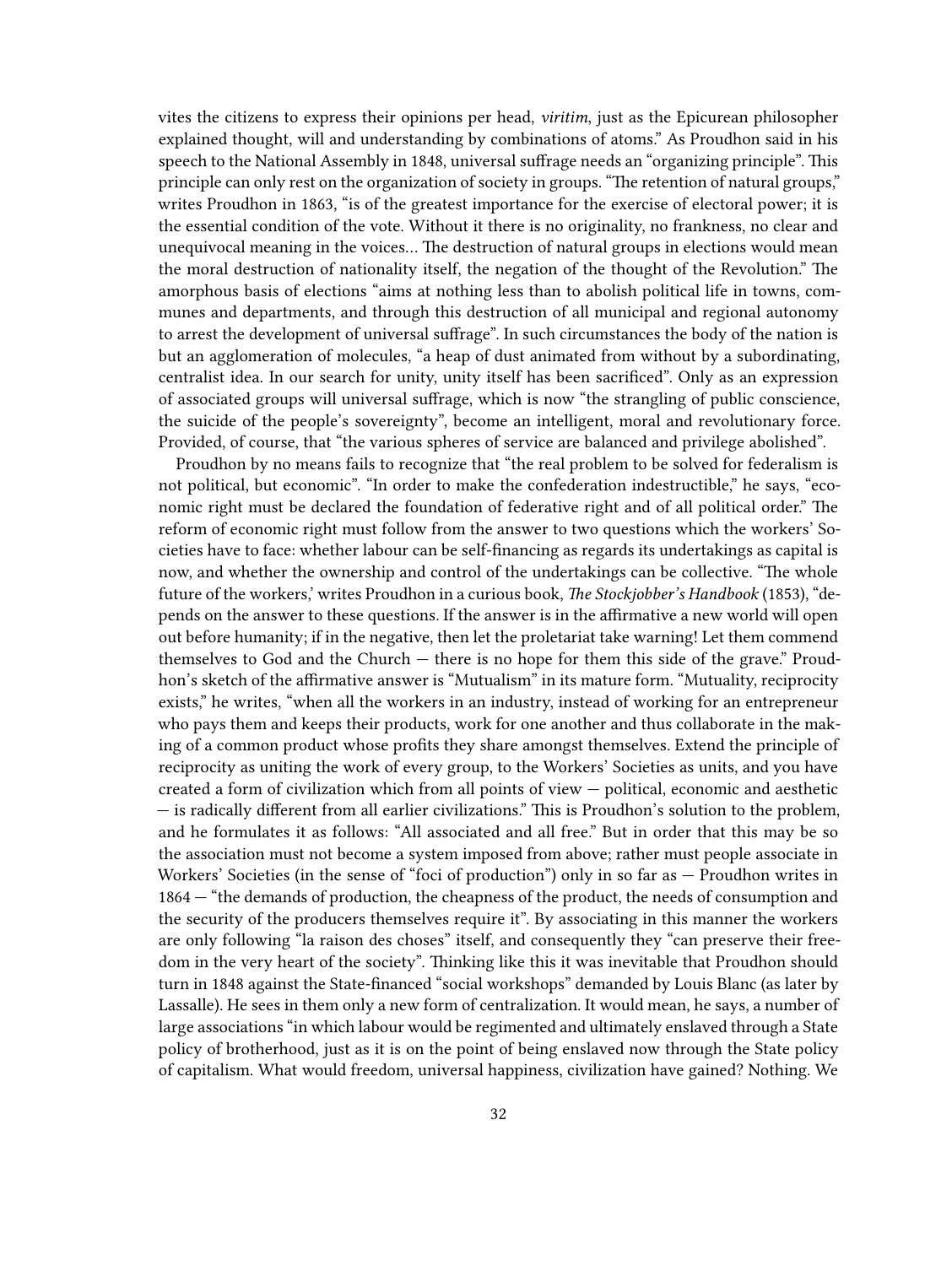would merely have exchanged our chains and the social idea would have made no step forward; we would still be under the same arbitrary power, not to say under the same economic fatalism". Here Proudhon is expressing the view which we find twenty years later in theoretical form in Gierke's great work. "Only free association," says Gierke, "can create communities in which economic freedom persists. For those organisms which spring from individual initiative and from the creative powers of their members enhance the life of each individual member simultaneously with the newly established life of the whole."

Communist centralism thus appeared to Proudhon as a variant of absolutism elaborated to a monstrous and ruthless degree of perfection. This "dictatorial, authoritarian, doctrinaire system starts from the axiom that the individual is subordinate, in the very nature of things, to the collectivity; from it alone does right and life come to him; the citizen belongs to the State as the child to his family, he is in its power and possession, and he owes it submission and obedience in all things". Just as we can understand from this standpoint that Marx (in a passage intended for the polemic but not actually incorporated in it) said of Proudhon that he was "incapable of comprehending the revolutionary movement", so it is from this standpoint also that we can understand why Proudhon, in an entry in his diary, described Marx as "the tapeworm of socialism". In the communist system common ownership is to bring about the end of all property, personal as well as parochial and communal; universal association is to absorb all special associations, and collective freedom is to devour all corporative, regional and private freedoms. Proudhon defines the political system of centralist communism, in 1864, in words which are worth pondering: "A compact democracy having the appearance of being founded on the dictatorship of the masses, but in which the masses have no more power than is necessary to ensure a general serfdom in accordance with the following precepts and principles borrowed from the old absolutism: indivisibility of public power, all-consuming centralization, systematic destruction of all individual, corporative and regional thought (regarded as disruptive), inquisitorial police." Proudhon thinks that we are not far removed from pure centralist communism in politics and economics, but he is persuaded that "after a final crisis and at the summons of new principles a movement will begin in the reverse direction".

The book in which these words occur — *The Political Capacity of the Working Classes* — was completed only shortly before Proudhon's death. He attributed especial importance to it as setting forth the "idea of a new democracy" and wrote it, as he says, under the inspiration of the "Manifesto of the Sixty" — the electoral declaration (1861) of a group of workers whose ideas for the most part came very near to Proudhon's own. This manifesto was the fourth in the series of four socialist "Manifestos"; the first being the *Manifeste des Egaux* of Babeuf, the second that of the Fourierist Considerant, the third the "Communist Manifesto" — and it was the first to emerge from the proletariat itself. In his declaration, in which Proudhon hails the "awakening of socialism" in France and the "unveiling of corporate consciousness" in the working-class, he demands inter alia the setting up of a *chambre syndicale*, but not one which, as some people had proposed in a "strange confusion of thought" (here Saint-Simon's idea turns up again), was to be composed of workers and work-givers; "what we demand is a Chamber composed exclusively of workers elected by the free vote of all  $-$  a Chamber of Labour". This demand bears clear witness of the development of the new social thinking from Saint-Simon to Proudhon.

By advancing from the idea of social reconstruction to the idea of structural renewal, Proudhon took the decisive step. The "industrial constitution" of Saint-Simon does not signify a new structure, but "federalism" does.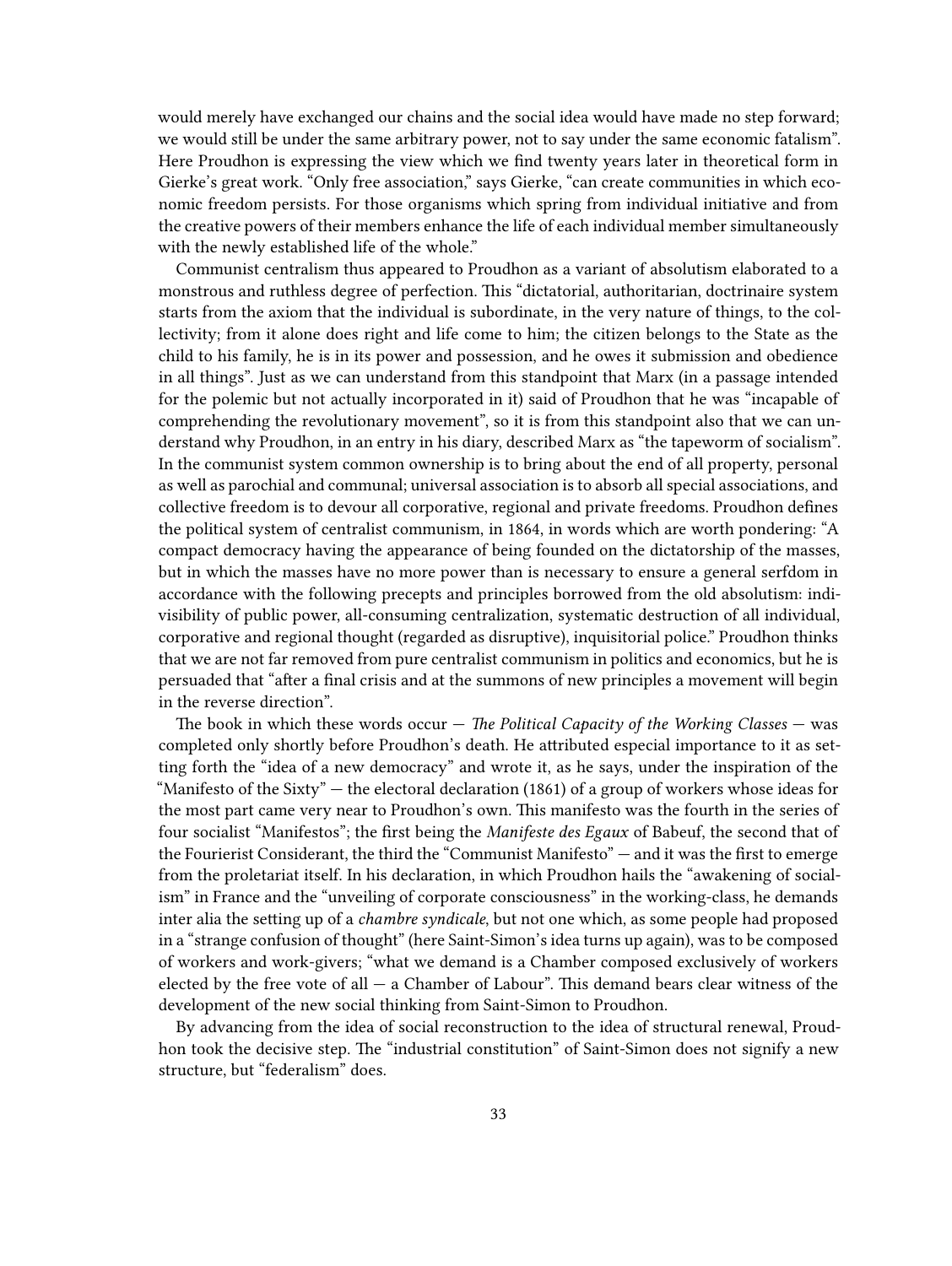Proudhon naturally distinguishes two modes of structure, which interpenetrate: the economic structure as a federation of work-groups, which he calls "agrarian-industrial federation", and the political structure, which rests on the decentralization of power, the division of authority, the guarantee of the maximum degree of autonomy to the communes and regional associations, and the widest possible replacement of bureaucracy by a looser and more direct control of affairs arising from the natural group. Proudhon's "Constitutional Science" can be summed up in three propositions. It is necessary —

- 1. To form moderately sized and moderately autonomous groups and to unite them by an act of federation;
- 2. To organize the government in each federated State according to the law of the division of organs. That is to say: inside the Public Authority to divide everything that can be divided, to define everything that can be defined, to allocate among different organs and functionaries everything that has been so divided and defined, to leave nothing undivided, and to surround the Public Authority with all the conditions of publicity and control;
- 3. Instead of allowing the federated States or the provincial and municipal authorities to merge into a central authority, to limit the competence of the latter to the simple tasks of general initiative, mutual assurance and supervision.

The life of a society finds fulfilment in the combination of persons into groups, of groups into associations.

"Just as a number of people by their common exertions give rise to a collective strength which is superior in quality and intensity to the sum of their respective strengths, so a number of workgroups associated in a relationship of mutual exchange will generate a potency of a higher order," which can be regarded specifically as "the social potential". Mutualism — the building up of an economy on reciprocity of service, and federation — the building up of a political order on the brotherhood of groups — are only two aspects of the same structure. "Through the grouping of individual strengths and the interdependence of the groups the whole nation will become a body." And a real brotherhood of man can be constituted from the various peoples, as a federation of federations.

Proudhon treated the problem of decentralization more particularly in his *Theory of Taxation* (1861). He says that he is not unaware of the fact that political centralization offers many advantages, but it is too costly. People regard it as obvious not merely because it flatters their collective vanity but also because "in nations as in children reason seeks unity in all things, simplicity, uniformity, identity and hierarchy as well as size and mass", and this is why centralization — the type of all the ancient kingdoms — became an effective method of discipline. "People like simple ideas and are right to like them. Unfortunately the simplicity they seek is only to be found in elementary things; and the world, society and man are made up of insoluble problems, contrary principles and conflicting forces. Organism means complication, and multiplicity means contradiction, opposition, independence. The centralist system is all very well as regards size, simplicity and construction; it lacks but one thing — the individual no longer belongs to himself in such a system, he cannot feel his worth, his life, and no account is taken of him at all." But the conception of and demand for a public system in which the individual can belong to himself, feel his worth and his life, a system that takes account of him as an individual, does not just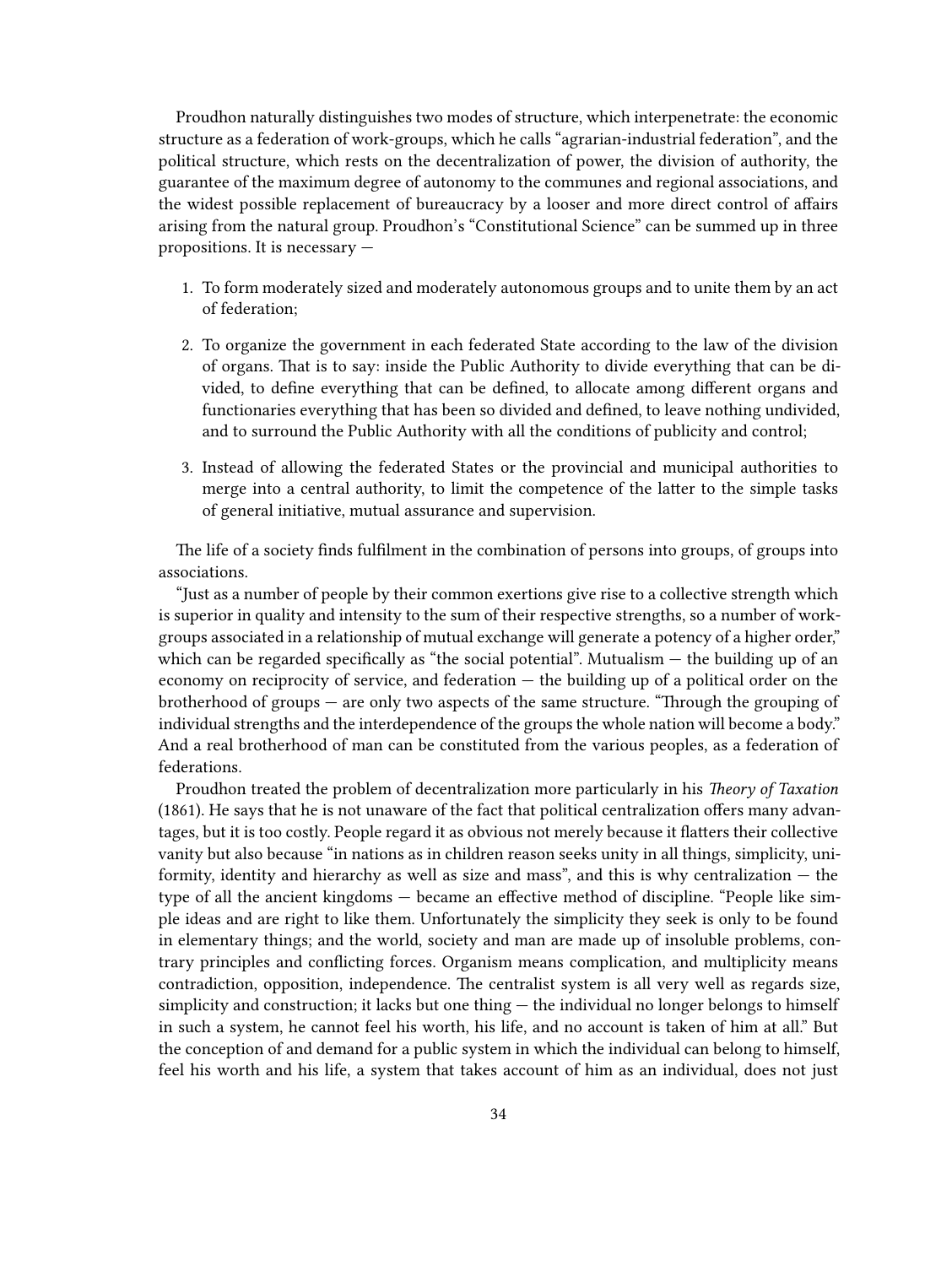float about in the boundless realm of abstraction  $-$  it is bound to the facts and tendencies of our social reality. In the modern constitutional State "the various groups need no direction in a great many of their activities; they are quite capable of governing themselves with no other inspiration than conscience and reason". In any State organized in accordance with the principles of modern law there occurs a progressive diminution of directive action — a decentralization. And a corresponding development can be discerned on the economic side. The development of technics in our age (Proudhon had already drawn attention to this in 1855 in his book on the reform of the railways, but it was only long after his death, with the mechanization of communications and the prospective electrification of production, that the matter became topical) tends to make the concentration of population in the big cities unnecessary; "the dispersion of the masses and their redistribution is beginning". The political centre of gravity must gradually shift from the cities to "the new agricultural and industrial groupings".

But Proudhon is by no means of the opinion that the process of decentralization is prospering and maturing in all fields. On the contrary: in the field of politics he sees in the conscious will of man a counter-movement of the gravest import. "A fever of centralization," he writes in 1861, "is sweeping over the world; one would say that men were weary of the vestiges of freedom that yet remain to them and were only longing to be rid of them… Is it the need for authority that is everywhere making itself felt, a disgust with independence, or only an incapacity for selfgovernment?" Only the creative, restructuring powers that reign in the depths of man can avail against this "fever", this grave sickness of the human spirit. The expression of these powers is "the idea" of which Proudhon says at the end of a political treatise in 1863 that it "exists and is in circulation", but that, if it is to be realized, it must "issue from the bowels of the situation".

At that time, when his insight was at its height, Proudhon was far from assuming that this situation was imminent. We know from some of his letters of i860 how he pictured the immediate future. "We should no longer deceive ourselves," he wrote. "Europe is sick of thought and order; it is entering into the era of brute force and contempt of principles." And in the same letter: "Then the great war of the six great powers will begin." A few months later: "Carnage will come and the enfeeblement that will follow these blood-baths will be terrible. We shall not live to see the work of the new age, we shall fight in the darkness; we must prepare ourselves to endure this life without too much sadness, by doing our duty. Let us help one another, call to one another in the gloom, and practise justice wherever opportunity offers." And finally: "To-day civilization is in the grip of a crisis for which one can only find a single analogy in history  $-$  that is the crisis which brought the coming of Christianity. All the traditions are worn out, all the creeds abolished; but the new programme is not yet ready, by which I mean that it has not yet entered the consciousness of the masses. Hence what I call the *dissolution*. This is the cruellest moment in the life of societies… I am under no illusions and do not expect to wake up one morning to see the resurrection of freedom in our country, as if by a stroke of magic… No, no; decay, and decay for a period whose end I cannot fix and which will last for not less than one or two generations — is our lot… I shall witness the evil only, I shall die in the midst of the darkness." But the thing is "to do our duty". In the same year he had written to the historian Michelet: "It will only be possible to escape by a complete revolution in our ideas and our hearts.

We are working for the revolution, you and I; that will be our honour before posterity, if they remember us." And eight years previously he had replied thus to a friend who had suggested emigration to America: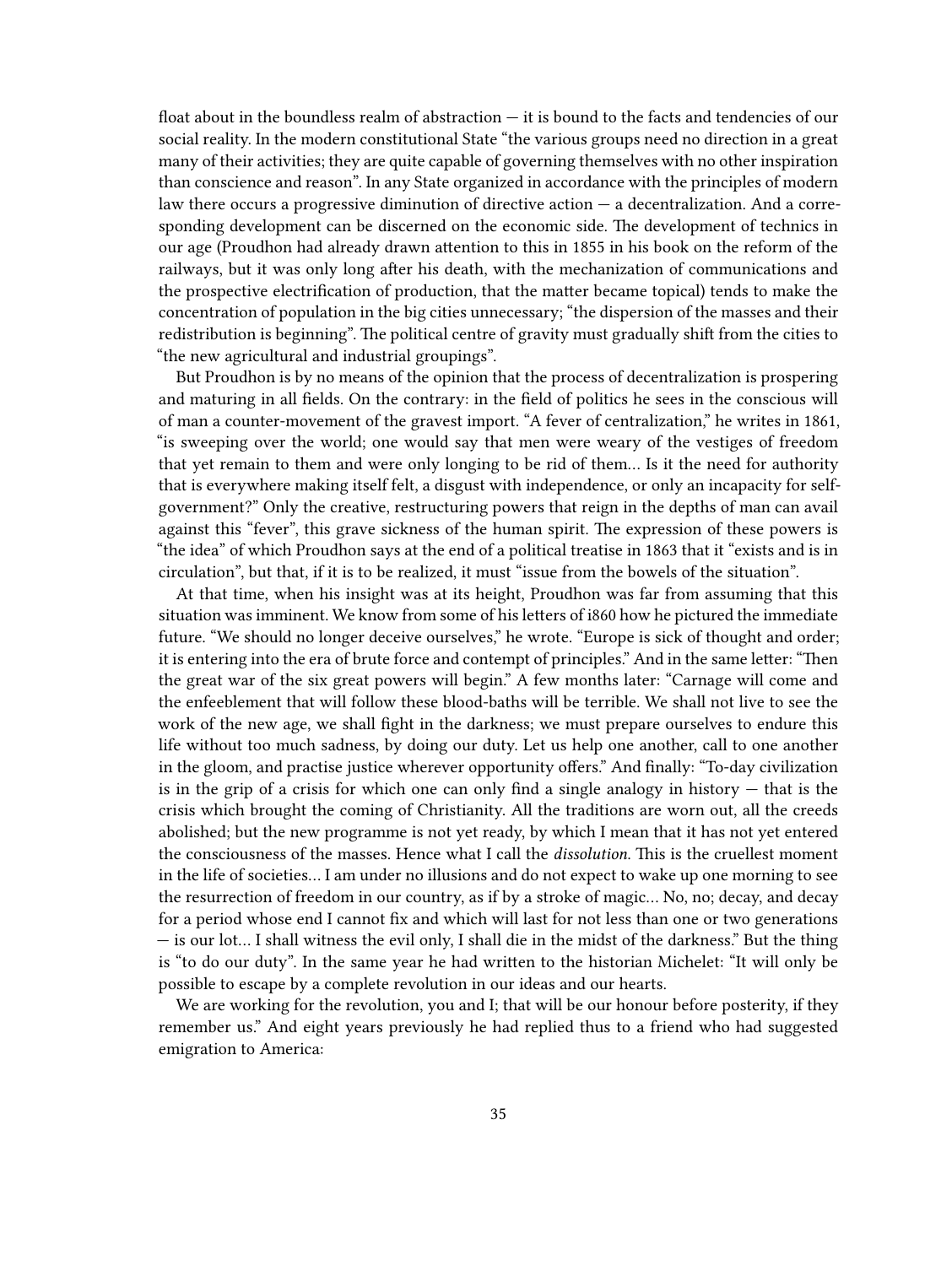"It is here, I tell you, here under the sabre of Napoleon, under the rod of the Jesuits and the spy-glass of the secret service, that we have to work for the emancipation of mankind. There is no sky more propitious for us, no earth more fruitful."

Like Saint-Simon, though in far greater detail and with far more precision, Proudhon brought the problem of a structural renewal of society to the fore without treating it as such. And just as Saint-Simon failed to face the question of the social units which would serve as the cells of a new society, so Proudhon left it open in all essentials, though he came much closer to it. But in the first case there were contemporaries, and in the second followers, who made this very problem the principal object of their research and planning.

That Proudhon did not study it more intensively has its chief reason in his suspicions of "association" as a State-prescribed uniform panacea for all the ills of society, in the sense proposed by Louis Blanc: "social workshops" in industry as well as in agriculture, established, financed and controlled by the State. It must be noted that Louis Blanc's proposals — if not in intention, at least in character — are socially structural; from the "solidarity of all workers in the same shop" he goes on to the "solidarity of shops in the same industry" and thence to the "solidarity of different industries". Also, he sees the agricultural commune as being built up on the basis of combined production and consumption. "To meet the needs of all," he says in his *Organization of Labour* (1839), "it is necessary to pool the products of the work of all," this is the form in which he sees the immediate possibility of a "more radical and more complete" application of "the system of fraternal association". Proudhon's suspicions were directed, as said, against a new "raison d'Etat"; hence, against uniformity, against exclusiveness, against compulsion. The co-operative form seemed to him more applicable to industry than to agriculture, where he was concerned for the preservation of the peasantry (note that in all the permutations of his thinking he holds fast to one principle in this connection, that the land lawfully belongs to him who cultivates it) and, when applied to industry, only in those branches whose nature the co-operative form suited, and for certain definite functions. He refuses to equate a new ordering of society with uniformity; order means, for him, the just ordering of multiformity. Eduard Bernstein is quite right when he says that Proudhon denied to the essentially monopolist Co-operative what he conceded to the mutualist one. Proudhon had a profound fear of everything coming "from above", everything imposed on the people and decked out with privileges. In this connection he feared the proliferation of new collective egoisms, for these seemed to him more perilous than individual egoisms. He saw the danger that threatens every Producer Go-operative working for a free market: that it will be seized with the spirit of capitalism, the ruthless exploitation of opportunities and eventualities. His doubts were cogent. They were rooted in his basic view which made justice the criterion of true socialism. (According to him there are two ideas: freedom, and unity or order, and "one must make up one's mind to live with both of them by seeking a balance between them". The principle that permits this is called "justice".) But the structural form of the coming society announced by Proudhon, the form in which the balance of freedom and order is attained and which he calls federalism, required him not merely to concern himself  $-$  as he did — with the larger units to be federated (that is, the various nations, but the smaller ones also whose federative combination would in reality alone constitute the "nation". Proudhon did not fulfil this requirement. He could only have fulfilled it had he sought in it and from it the answer to his own doubts, which is to say, only if he had directed his best thought to the problem of how to promote and organize "association" in such a way that-the danger inherent in it would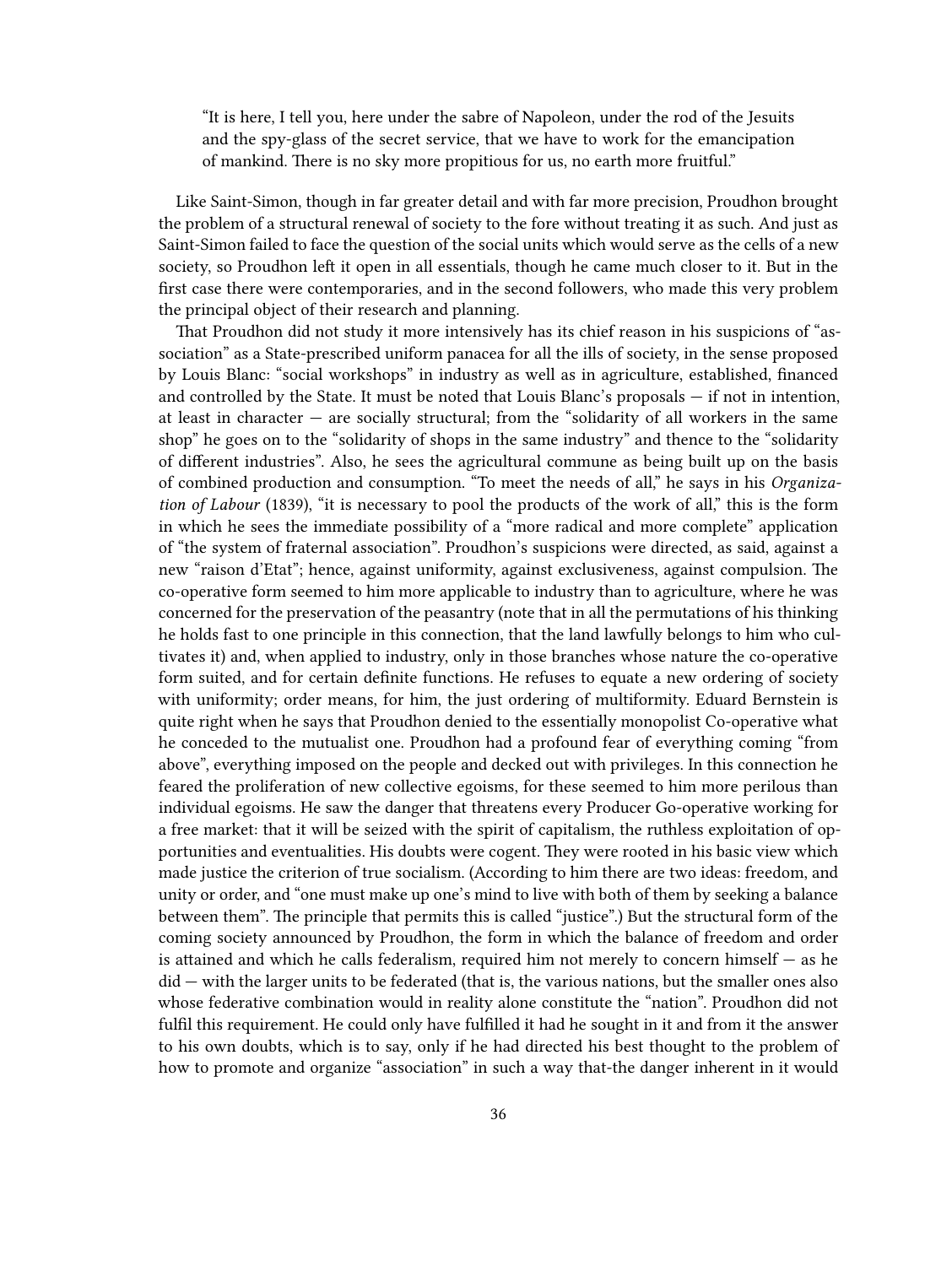be, if not exorcized, at least appreciably diminished. Because he did not do this sufficiently well important as was the step taken in this direction by his principle of mutualism — we find here no adequate answer to our question: "What are the units which will federate in a new and genuine popular order?", or, more precisely: "How must the units be constituted so that they can federate into a genuine popular order, a new and just social structure?" Thus Proudhon's socialism lacks one essential. For we cannot but doubt whether existing social units, even where the old community-forms remain, can still, being what they are, combine in justice; also whether any new units will ever be capable of it unless this same combination 01 freedom and order governs and shapes their inception.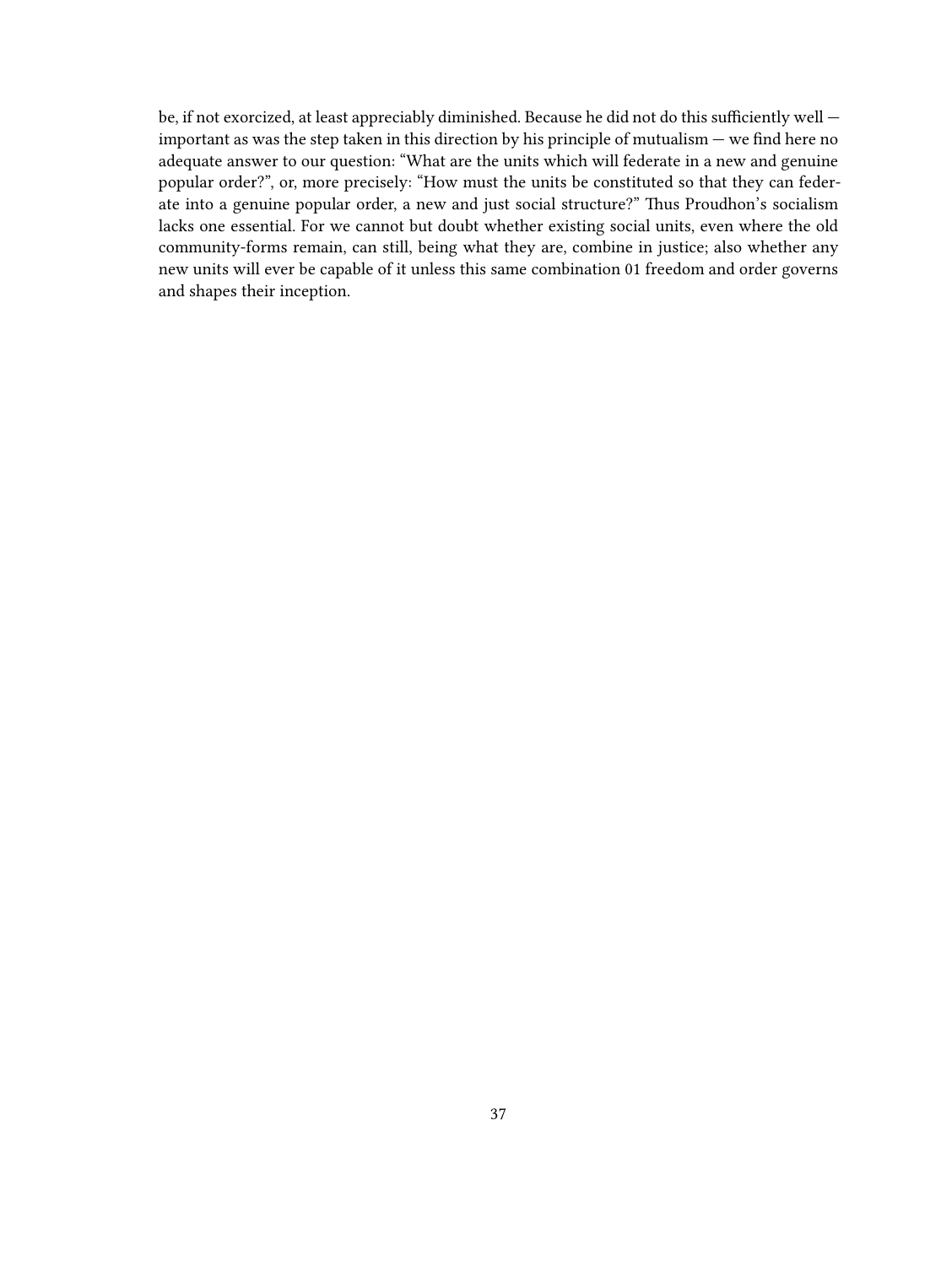## **V. KROPOTKIN**

This is where Kropotkin comes in. Born at a time — a hundred years ago — when Proudhon was just beginning his struggle against the inequity of private property, against property as "theft", he consciously takes up Proudhon's legacy so as to amplify and elaborate it. At the same time he simplifies it, though often in a fruitful and stimulating way. He simplifies Proudhon by mitigating the dazzle of contradictory principles, and that is something of a loss; but he also translates him into the language of history, and that is a gain. Kropotkin is no historian; even where he thought historically he is a social geographer, a chronicler of the states and conditions on earth; but he thinks in terms of history.

Kropotkin simplifies Proudhon first of all by setting up in the place of the manifold "social antinomies" the simple antithesis between the principles of the struggle for existence and mutual help. He undertakes to prove this antithesis biologically, ethnologically and historically. Historically he sees these principles (probably influenced very strongly by Kireyewski's picture of historical duality in 1852) crystallizing on the one hand into the coercive State, on the other into the manifold forms of association such as the County Commune, the parish, the guild, the corporation and so on right up to the modern Co-operatives. In an over-elaborate and historically under-substantiated formulation written in 1894, Kropotkin puts the antithesis thus: "The State is an historical growth that slowly and gradually, at certain epochs in the life and history of all peoples, displaces the free confederations of tribes, communities, tribal groups, villages and producers' guilds and gives minorities terrible support in enslaving the masses — and this historical growth and all that derives from it is the thing we are fighting against." Later (in his book *Modern Science and Anarchy*, a complete French edition of which appeared in 1913) he found a more correct and historically a more justifiable formulation. "All through the history of our civilization," he writes, "two contrary traditions, two trends have faced one another: the Roman tradition and the national tradition; the imperial and the federal; the authoritarian and the libertarian. And once more, on the eve of social revolution, we find these two traditions face to face." Here, probably under the influence of Gierke, who called the two opposing principles domination and free association, there is a hint, bound up with Kropotkin's historical insight, that the universal conflict of the two spiritual forces persists inside the social movement itself: between the centralist and the federalist forms of socialism.

Certainly Kropotkin's conception of the State is too narrow; it is not a question of identifying the centralist State with the State in general. In history there is not merely the State as a clamp that strangles the individuality of small associations; there is also the State as a framework within which they may consolidate; not merely the "great Leviathan" whose authority, according to Hobbes, is based on "terror", but also the great nourishing mother who carefully folds her children, the communities, to her bosom; not merely the *machina mackinarum* that turns everything belonging to it into the components of some mechanism, but also the *communitas communitatum*, the union of the communities into community, within which "the proper and autonomous common life of all the members" can unfold. On the other hand, Kropotkin was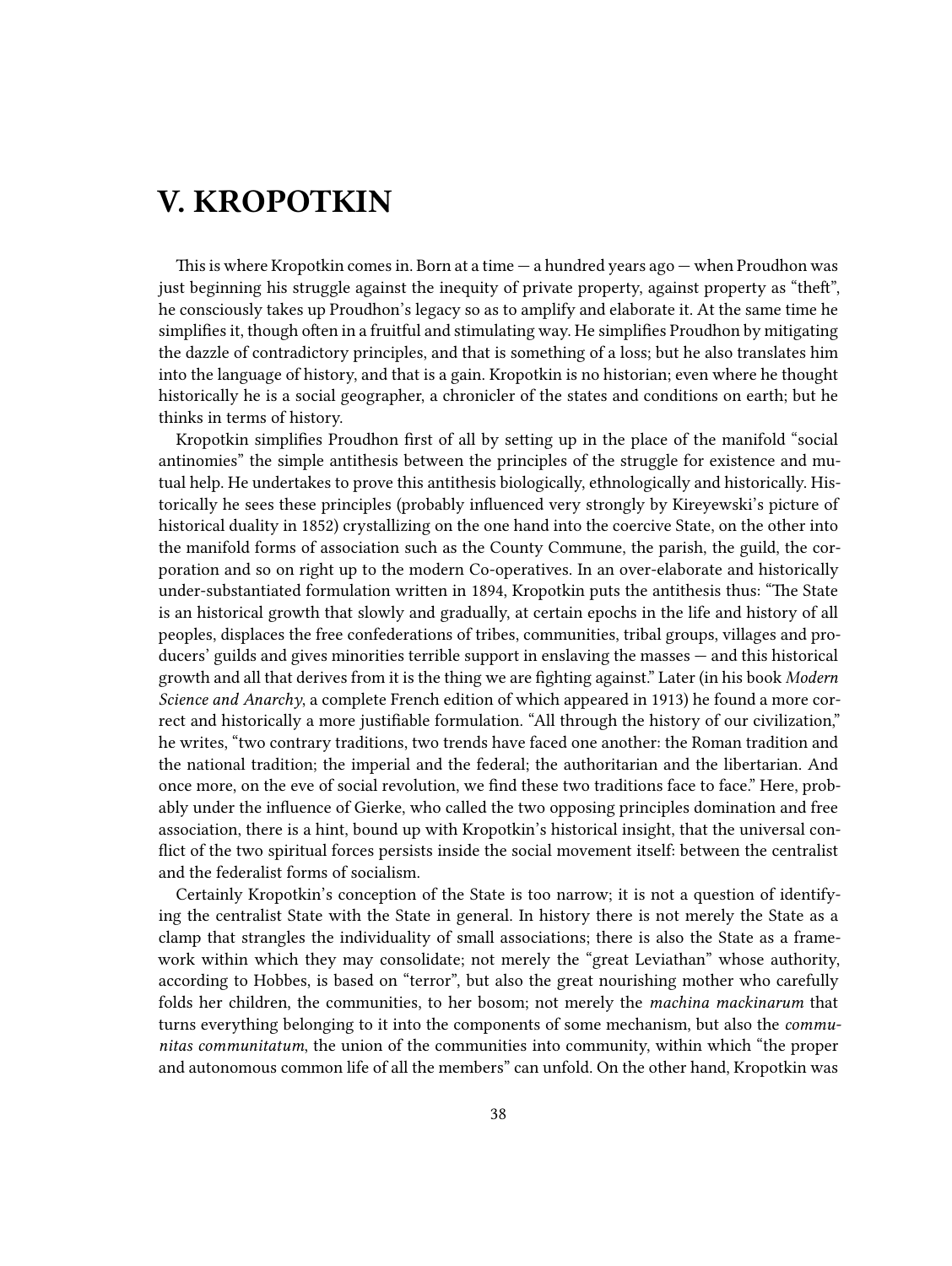more or less right when he dated the inception of the modern centralist State — which he confused with the State as such — from the sixteenth century; from the time when "the downfall of the free cities" was sealed "by the abolition of all forms of free contract": the village communities, the Societies of Artisans, the fraternities, the confederacies of the Middle Ages. "With some certainty we may say," writes the legal historian Maitland, "that at the end of the Middle Ages a great change in men's thought about groups of men was taking place." Now "the Absolute State faces the Absolute Individual". In Gierke's words "the sovereign State and the sovereign individual fought to define their natural and lawful spheres of existence; all intermediate associations were degraded to merely legalistic and more or less arbitrary formations and at last completely exterminated". In the end nothing remained but the sovereign State which, in proportion to its mechanization, devoured everything living. Nothing organic could resist "the rigidly centralized directive mechanism which, with its enormous expenditure of human intelligence, could be operated at the touch of a button", as Carl Schmitt, the ingenious interpreter of totalitarianism, calls the Leviathan. Those for whom the important thing is not so much the security of individuals (for which purpose the Leviathan is deemed indispensable) as the preservation of the substance of community, the renewal of communal life in the life of mankind — are bound to fight against every doctrine that would defend centralism. "There is no more dangerous superstition," says the church historian Figgis, "than that political atomism which denies all power to societies as such, but ascribes absolutely unlimited competence over body, soul and spirit to the grandiose unity of the State. It is indeed 'the great Leviathan made up of little men' as in Hobbes' title-page, but we can see no reason to worship the golden image." In so far as Kropotkin did battle not with State-order itself but with the centralist State-apparatus, he has powerful allies in the field of science. In scientific circles it may perhaps be maintained against "pluralism" that the modern State, in so far as it is pluralist rather than totalitarian, has the appearance of a "compromise between social and economic power-groups, an agglomeration of heterogeneous factors, parties, interests, concerns, trades-unions, churches, etc." (Carl Schmitt.) But that says nothing against a socialistic rebuilding of the State as a community of communities, provided that the communities are real communities; for then all the various groups Schmitt mentions would either not exist or be quite different from what they are now, and the fusion of the groups would not be an agglomeration but, in Landauer's words, "a league of leagues".

Any element of compulsive order still persisting would only represent the stage of development attained by man at the time; it would no longer represent the exploitation of human immaturity and human contrasts.

Contrasts between individuals and between groups will probably never cease, nor indeed should they; they have to be endured; but we can and we must strive towards a state of things where individual conflicts neither extend to large wholes which are not really implicated, nor lend themselves to the establishment of absolute centralist suzerainty.

As in his inadequate distinction between the excessive and the legitimate State, or the superfluous and the necessary State, so in another important respect Kropotkin's view, although perceiving many historical relationships unnoticed by Proud-hon, is not realistic enough. He says on one occasion that in his (Kropotkin's) praise of the medieval commune he might perhaps be accused of having forgotten its internal conflicts, but that he had by no means done so. For history showed that "these conflicts were themselves the guarantee of free life in the free city", that the communities grew and were rejuvenated through them.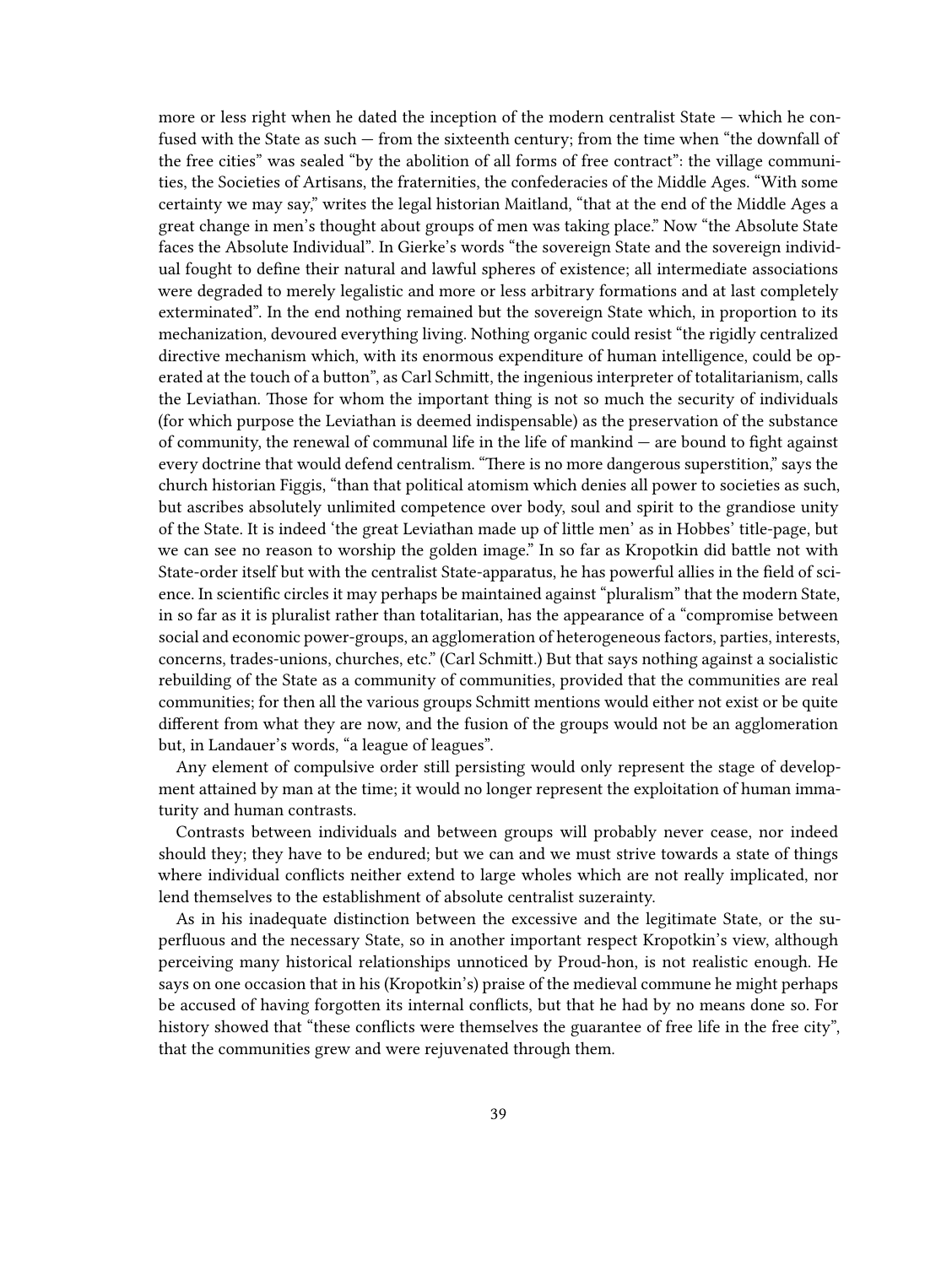Further, that in contrast to the wars of States, these inter-communal conflicts were concerned with the struggle for and maintenance of the individual's freedom, with the federative principle, the right to unite and to act in unison, and that therefore "the epochs when the conflict was fought out in freedom without the weight of existing authority being thrown into either of the scales, were the epochs of greatest spiritual development". This is substantially right and yet one all-important point has not been sufficiently grasped.

The danger of collective egoism, as also that of schism and oppression, is hardly less in an autonomous community than in the nation or party, particularly when the community participates as a co-partner in production. A telling example of this is to be found in the internal development of the "mining communities", that is, the Producer Co-operatives of mine-workers in the German Middle Ages. Max Weber has shown in a scholarly exposition that in the first stage of this there was an increasing expropriation of the owners; that the community became the managing director and shared out the profits while observing as far as practicable the principle of equality; but that a differentiation among the workers themselves thereupon set in. For as a result of increasing demand the new arrivals were no longer accepted into the community, they were "non-union men", hired labour, and the process of disintegration thus initiated continued until purely capitalist "interested parties" permeated the personnel of the mining-community and the union finally became a capitalistic instrument which itself appointed the workers. When we read to-day (for instance in Tawney's book *The Acquisitive Society*) how the workers can "freeze out" the owners from industrial undertakings by making them superfluous through their own control of production; or how they can limit the interest of the owners to such an extent that the latter become mere *rentiers* with no share in the profits and no responsibility — precisely, therefore, what had happened in the German mines seven hundred years ago  $-$  then the historical warning comes very close to us and commands us to have a care, to build the checks on collective egoism into the new order of society. Kropotkin is not blind to this danger; for instance, he points out ( *Mutual Aid*, 1902) that the modern Co-operative Movement which, originally and in essence, had the character of mutual aid, has often degenerated into "share-capital individualism" and fosters "co-operative egoism".

Kropotkin realized very clearly that, as Proudhon had already indicated, a socialistic community could only be built on the basis of a double intercommunal bond, namely the federation of regional communes and trade communes variously intercrossing and supporting one another. To this he sometimes added as a third principle, communal groupings based on voluntary membership. He sketches a picture of the new society most vividly in his autobiography (1899), in that passage where he speaks of the basic views of the anarchist-communist "Jura-Federation" founded by Bakunin, in which he played an active part in 1877 and in the years immediately following. From the documents of the Jura-Federation itself no comparable formulation is indeed known to us, and it is to be assumed that Bakunin's ideas, which were never other than cursorily sketched, becoming in the course of years intertwined with those of Proudhon, only attained maturity in Kropotkin's own mind. "We remark in the civilized nations," he writes in his autobiography, "the germ of a new social form which will supplant the old… This society will be composed of a number of societies banded together for everything that demands a common effort: federations of producers for all kinds of production, of Societies for consumption; federations of such Societies alone and federations of Societies and production groups, finally more extensive groups embracing a whole country or even several countries and composed of persons who will work in common for the satisfaction of those economic, spiritual and artistic needs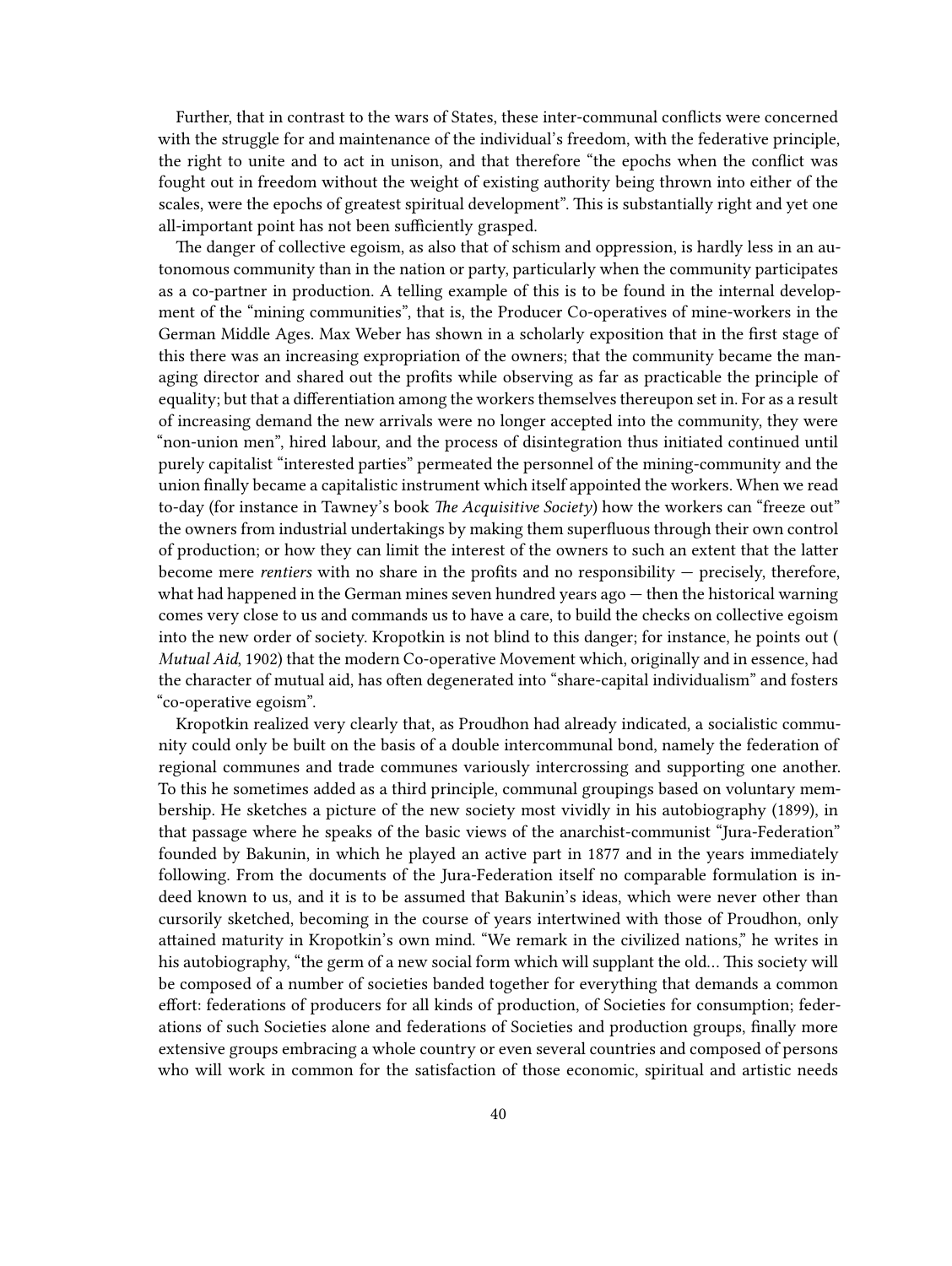which are not limited to a definite territory. All these groups will unite their efforts through mutual agreement… Personal initiative will be encouraged and every tendency to uniformity and centralization combated. Moreover this society will not ossify into fixed and immovable forms, it will transform itself incessantly, for it will be a living organism continually in development." No equalization, no final fixation — that is Kropotkin's basic idea, and it is a healthy one. What is aspired to is, as he says in 1896, "the fullest development of individuality combined with the highest development of free association in all its aspects, in all possible degrees and for all conceivable purposes: an ever-changing association bearing in itself the elements of its own duration and taking on the forms which at any moment best correspond to the manifold endeavours of all." And he adds with emphasis in 1913: "We conceive the structure of society to be something that is never finally constituted."

Such a structure means mobilizing the social and political spontaneity of the nation to the greatest possible degree. This order, which Kropotiun calls Communism (a term usurped by that "negation of all freedom" so bitterly attacked by Proudhon) and which may be called more correctly Federal Communalism, "cannot be imposed — it could not live unless the constant, daily collaboration of all supported it. In an atmosphere of officialdom it would suffocate. Consequently it cannot subsist unless it creates permanent contacts between everybody for the thousand and one common concerns; it cannot live unless it creates regional and autonomous life in the smallest of its units — the street, the house-block, the district, the parish." Socialism "will have to find its own form of political relationships… In one way or another it will be more 'of the people'; will have to be closer to the *forum* than parliamentary government is. It will have to depend less on representation, more on self-government". We see particularly clearly here that Kropotkin is ultimately attacking not State-order as such but only the existing order in all its forms; that his "anarchy", like Proudhon's, is in reality "anocracy" ( *!"#!\$%!* ); not absence of government but absence of domination. "If I may express myself so," Proudhon had written in a letter of 1864, "anarchy is a form of government or constitution in which the principle of authority, police institutions, restrictive and repressive measures, bureaucracy, taxation, etc., are reduced to their simplest terms." This is at bottom Kropotkin's opinion too.

As the important words " *less* representation" and " *more* self-government" show, he also knows that when it comes to our real will for a "restructuring" of society, it is not a question of manipulating an abstract principle but only of the *direction* of realization willed; of the limits of realization possible in this direction in any given circumstances — the line that defines what is demanded here and now, becomes attainable.

He knows that tremendous things are willed and how deeply they reach into our hearts: "All the relations between individuals and between the masses have to be corrected"; but he also knows that this can only be done if social spontaneity is roused and shown the direction in which it has to work.

That a decisive transformation of the social order as a whole cannot ensue without revolution is self-evident for Kropotkin. So it was for Proudhon. In the book that Marx attacked as "petty bourgeois" Proudhon knew well enough that the mighty task he set the working-classes — namely to "bring forth from the bowels of the people, from the depths of labour a greater authority, a mightier fact, which will draw capital and the State into its orbit and subdue them" cannot be fulfilled without revolution. Proudhon saw in revolutions, as he said in a toast to the Revolution of 1848, "the successive declarations of human justice", and the modern State he held to be "counter-revolutionary in nature and in principle". What he contested (in his famous letter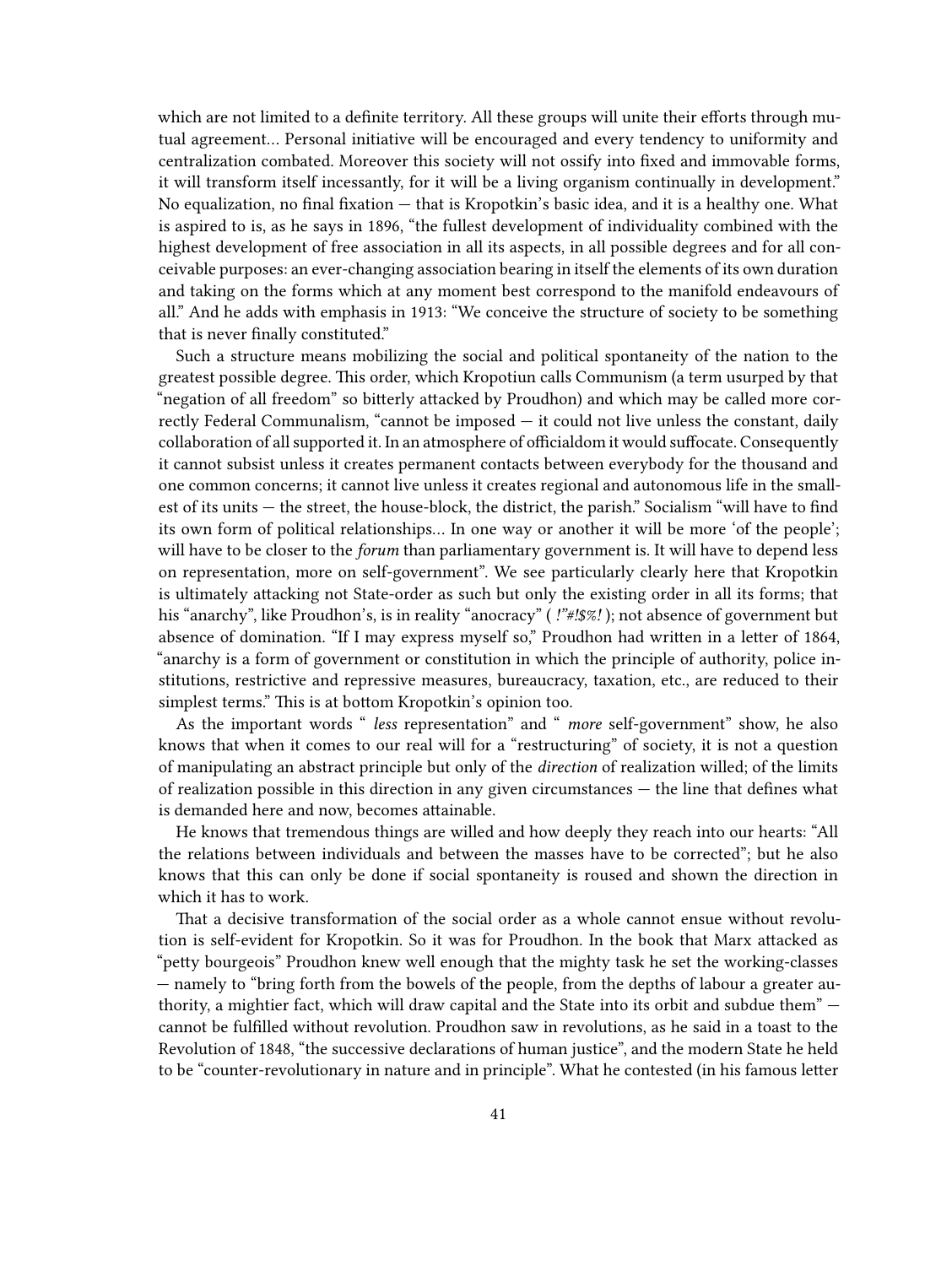to Marx) was that "no reform was possible at present without a *coup de main*" and that "we were obliged to use revolutionary action as a means of social reform". But he divined the tragedy of revolutions and came to feel it more and more deeply in the course of disappointing experiences. Their tragedy is that as regards their *positive* goal they will always result in the exact opposite of what the most honest and passionate revolutionaries strive for, unless and until this has so far taken shape *before* the revolution that the revolutionary act has only to wrest the space for it in which it can develop unimpeded.

Two years before his death Proudhon remarks bitterly: "It is the revolutionary struggle that has given us centralization." This view was not unfamiliar to Kropotkin. But he believed that it was sufficient to influence the revolutionary force by education so as to prevent the revolution from ending in a new centralization "every bit as bad or worse", and thus enabling "the people — the peasants and the urban workers — to begin the really constructive work themselves". "The point for us is to *inaugurate* the social revolution through communism." Like Bakunin, Kropotkin misses the all-important fact that, in the social as opposed to the political sphere, revolution is not so much a creative as a delivering force whose function is to set free and authenticate  $-$  i.e. that it can only perfect, set free, and lend the stamp of authority to something that has already been foreshadowed in the womb of the pre-revolutionary society; that, as regards social evolution, the hour of revolution is not an hour of begetting but an hour of birth — provided there was a begetting beforehand.

Of course there are in Kropotkin's teaching fundamental elements which point to the significance of pre-revolutionary structure-making. As in his book on mutual aid he traces the vestiges of old community-forms in our society and compares them with examples of existing, more or less amorphous solidarity, so in his book *Fields, Factories and Workshops* (1898, enlarged edition 1912) he makes, on purely economic and industrial-psychological grounds, a weighty contribution to the picture of a new social unit fitted to serve as a cell for the formation of a new society in the midst of the old. As against the progressive over-straining of the principles of division of labour and excessive specialization, he sets the principle of labour-integration and the alliance of intensive agriculture with decentralized industry. He sketches the picture of a village based on field and factory alike, where *the same* people work in the one as in the other alternately without this in any way entailing a technological regress, rather in close association with technical developments and yet in such a way that man enters into his rights as a human being. Kropotkin knows that such an alteration cannot be "completely carried through" in a society like ours, nevertheless he plans not merely for tomorrow but for to-day as well. He stresses the fact that "every socialistic attempt to alter the present relations between capital and labour will come to grief if it disregards the trend towards integration"; but he also stresses that the future he wishes to see "is already possible, already realizable".

From there it is only a step to demanding that an immediate beginning be made with the restructuring of society — but that step is decisive.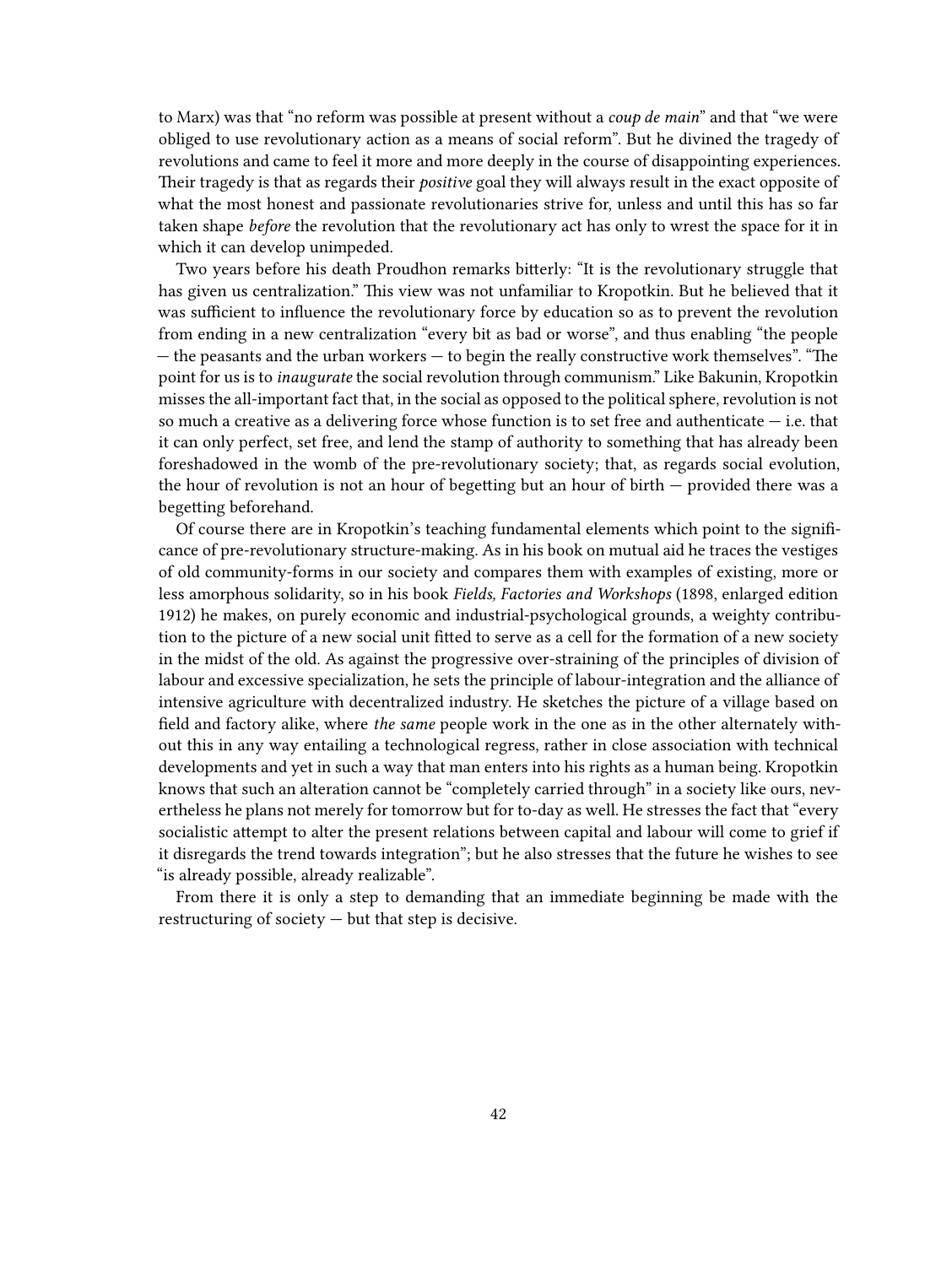## **VI. LANDAUER**

Landauer's step beyond Kropotkin consists primarily in his direct insight into the nature of the State. The State is not, as Kropotkin thinks, an institution which can be destroyed by a revolution. "The State is a condition, a certain relationship between human beings, a mode of human behaviour; we destroy it by contracting other relationships, by behaving differently." Men stand to one another to-day in a "statual" relationship, that is, in one which makes the coercive order of the State necessary and is represented by it and in it. Hence this order can only be overcome to the extent that this relationship between men is replaced by another. This other relationship Landauer calls "People". "It is a connexion between people which is actually there; only it has not yet become bond and binding, is not yet a higher organism." To the extent that people, on the basis of the processes of production and circulation, find themselves coming together again as a People and "growing together into an organism with countless organs and members", Socialism, which now lives only in the minds and desires of single, atomized people, will become reality  $$ not in the State "but outside, without the State", and that means *alongside* the State. This "finding themselves together" of people does not, as he says, mean the founding of something new but the actualization and reconstitution of something that has always been present  $-$  of Community, which in fact exists alongside the State, albeit buried and laid waste. "One day it will be realized that socialism is not the invention of anything new but the discovery of something actually present, of something that has grown." This being so, the realization of socialism is always possible if a sufficient number of people want it. The realization depends not on the technological state of things, although socialism when realized will of course look differently, begin differently and develop differently according to the state of technics; it depends on people and their spirit. "Socialism is possible and impossible at all times; it is possible when the right people are there to will and do it; it is impossible when people either don't will it or only supposedly will it, but are not capable of doing it."

From this glimpse into the real relationship between State and Community some important things ensue.

We see that, practically speaking, it is not a question of the abstract alternative "State or No-State". The Either-Or principle applies primarily to the moments of genuine decision by a person or a group; then, everything intermediate, everything that interposes itself, is impure and unpurifying; it works confusion, obscurity, obstruction. But this same principle becomes an obstruction in its turn if, at any given stage in the execution of the decision reached, it does not permit *less* than the Absolute to take shape and so devalues the measures that are *now* possible. If the State is a relationship which can only be destroyed by entering into another relationship, then we shall always be helping to destroy it to the extent that we do in fact enter into another.

To grasp the subject fully we must go one step further. As Landauer pointed out later, "State" is status — a state, in fact. People living together at a given time and in a given space are only to a certain degree capable, of their own free will, of living together rightly; of their own free will maintaining a right order and conducting their common concerns accordingly. The line which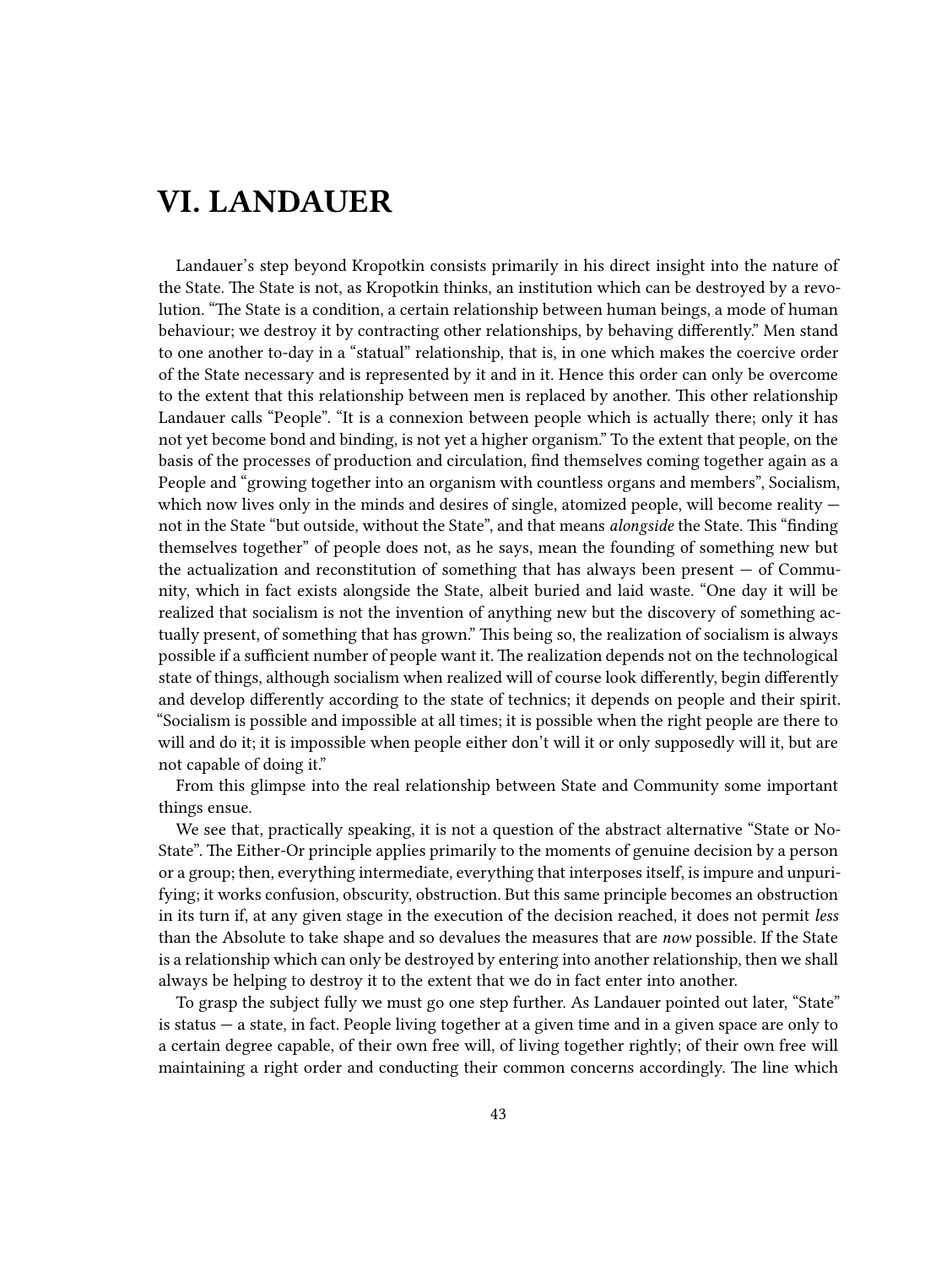at any time limits this capacity forms the basis of the State at that time; in other words, the degree of incapacity for a voluntary right order determines the degree of legitimate compulsion. Nevertheless the *de facto* extent of the State always exceeds more or less — and mostly very much exceeds — the sort of State that would emerge from the degree of legitimate compulsion. This constant difference (which results in what I call "the excessive State") between the State in principle and the State in fact is explained by the historical circumstance that accumulated power does not abdicate except under necessity. It resists any adaptation to the increasing capacity for voluntary order so long as this increase fails to exert sufficiently vigorous pressure on the power accumulated. The "principial" foundations of the power may have crumbled, but power itself does not crumble unless driven to it. Thus the dead can rule the living. "We see," says Landauer, "how something dead to our spirit can exercise living power over our body." The task that thus emerges for the socialists, i.e. for all those intent on a restructuring of society, is to drive the factual base-line of the State back to the "principial" base-line of socialism. But this is precisely what will result from the creation and renewal of a real organic structure, from the union of persons and families into various communities and of communities into associations. It is this growth and nothing else that "destroys" the State by displacing it. The part so displaced, of course, will only be that portion of the State which is superfluous and without foundation at the time; any action that went beyond this would be illegitimate and bound to miscarry because, as soon as it had exceeded its limits it would lack the constructive spirit necessary for further advance. Here we come up against the same problem that Proudhon had discovered from another angle: association without sufficient and sufficiently vital communal spirit does not set Community up in the place of State — it bears the State in its own self and it cannot result in anything but State, i.e. power-politics and expansionism supported by bureaucracy.

But what is also important is that for Landauer the setting up of society "outside" and "alongside" the State is essentially "a discovery of something actually present, something that has grown". In reality a community does exist alongside the State, "not a sum of isolated individual atoms but an organic cohesion that only wants to expand and, out of many groups, form a great arch". But the reality of community must be roused, must be summoned out of the depths where it lies buried under the incrustations of the State.

This can only happen if the hard crust that has formed on mankind, if their own inner "statehood" is broken open and the slumbering, immemorial reality aroused beneath. "Such is the task of the socialists and of the movements they have started among the peoples: to loosen the hardening of hearts so that what lies buried may rise to the surface: so that what truly lives yet now seems dead may emerge and grow into the light."

Men who are renewed in this way can renew society, and since they know from experience that there is an immemorial stock of community that has declared itself in them as something new, they will build into the new structure everything that is left of true community-form. "It would be madness," Landauer writes in a letter to a woman who wanted to abolish marriage, "to dream of abolishing the few forms of union that remain to us! We need *form*, not formlessness. We need *tradition*." He who builds, not arbitrarily and fruitlessly, but legitimately and for the future, acts from inner kinship with age-old tradition, and this entrusts itself to him and gives him strength. It will now become clear why Landauer calls the "other" relationship which men can enter into instead of the ordinary State-relationship, not by any new name but simply "People". Such a "People" comprehends also the innermost reality of "Nationhood" — what remains over when "Statehood" and politicization have been superseded: a community of being and a being in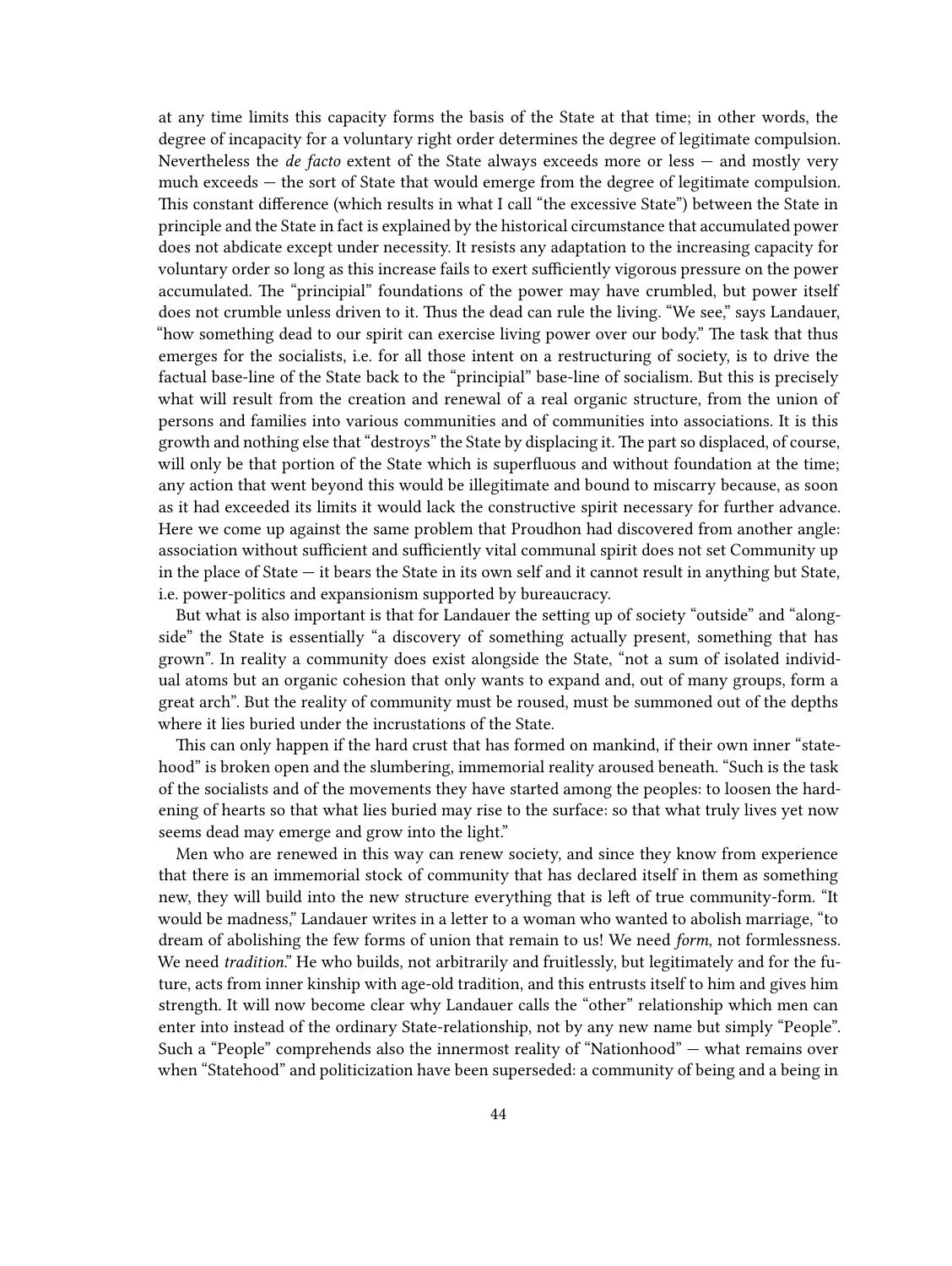manifold community. "This likeness, this equality in inequality, this peculiar quality that binds people together, this common spirit, is an actual fact. Do not overlook it, you free men and socialists; socialism, freedom and justice can only be accomplished between those who have always been united; socialism cannot be established in the abstract, but only in a concrete multiplicity that is one with the harmony of the peoples." The true connexion between Nation and socialism is discovered here: the closeness of people to one another in mode of life, language, tradition, memories of a common fate  $-$  all this predisposes to communal living, and only by building up such a life can the peoples of the earth constitute themselves anew. "Nothing but the rebirth of all peoples out of the spirit of regional community can bring salvation."

And Landauer understands "regional community" quite concretely, in the reappearance  $-$  if only in a rudimentary state  $-$  of the traditional community-forms and in the possibility of preserving them, renewing and expanding them. "The radical reformer will find nothing to reform, now or at any other time, except what is there. Hence, now and at all times it is well for the regional community to have its own boundaries; for part of it to be communal land, for the other parts to be family property for house, yard, garden and field." Landauer is counting here on the long memories of communal units. "There is so much to which we could add whatever outward forms of life still contain living spirit. There are village communities with vestiges of ancient communal property, with peasants and labourers who remember the original boundaries that have been in private possession for centuries; communal institutions embracing agricultural work and the handicrafts." To be a socialist means to be livingly related to the life and spirit of the community; to keep on the alert; to examine with impartial eye whatever vestiges of this spirit yet lurk in the depths of our uncommunal age; and, wherever possible, to bind the newly created forms firmly to the forms that endure. But it also means: to guard against all rigid delineation of ways and methods: to know that in the life of man and human communities the straight line between two points is often the longest; to understand that the real way to socialist reality is revealed not merely in what "I know" and what "I plan", but also in the unknown and unknowable; in the unexpected and the not to be expected; and, so far as we can, to live and act accordingly at all times. "We know absolutely no details," says Landauer in 1907, "about our immediate way; it may lead over Russia, it may lead over India. The only thing we know is that our way does not lead through the movements and struggles of the day, but over things unknown, deeply buried, and sudden."

Landauer said once of Walt Whitman, the poet of heroic democracy whom he translated, that, like Proudhon (with whom in Landauer's opinion he had many spiritual affinities), Whitman united the conservative and the revolutionary spirit — Individualism and Socialism. This can be said of Landauer too.

What he has in mind is ultimately a revolutionary conservation: a revolutionary selection of those elements worthy to be conserved and fit for the renovation of the social being.

Only on these assumptions can we understand Landauer as a revolutionary. He was a man from south-western Germany, of the Jewish middle class, but he came much nearer to the proletariat and the proletarian way of life than Marx, also a south-west German of the Jewish middle class. Again and again Marxists have condemned his proposals for a socialist Colony as implying a withdrawal from the world of human exploitation and the ruthless battle against it, to an island where one could passively observe all these tremendous happenings. No reproach has ever been falser. Everything that Landauer thought and planned, said and wrote — even when it had Shakespeare for subject or German mysticism, and especially all designs whatsoever for the building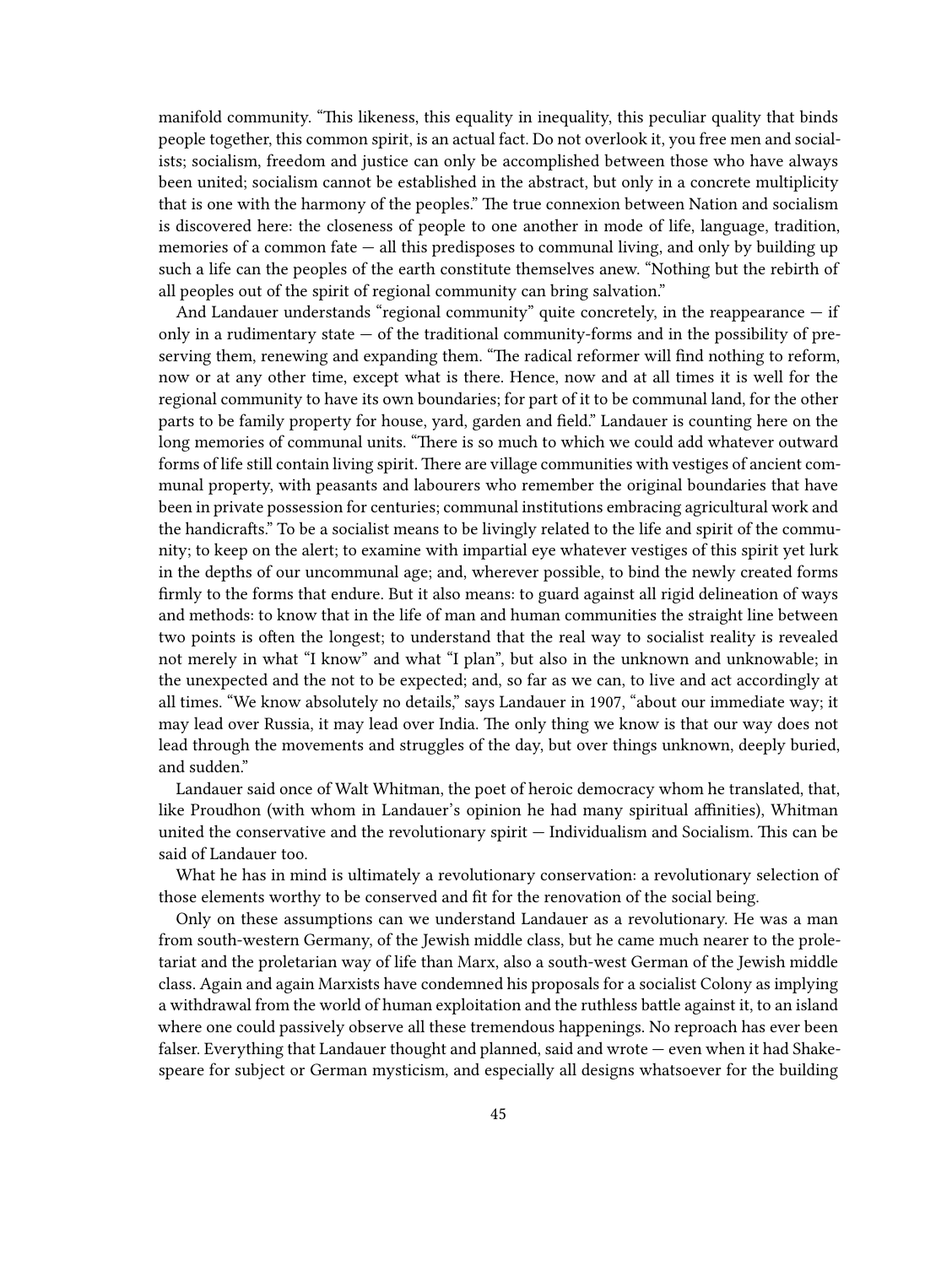of a socialistic reality — was steeped in a great belief in revolution and the will for it. "Do we want to retreat into happiness?" he wrote in a letter (1911). "Do we want our lives for ourselves? Do we not rather want to do everything possible for the people, and long for the impossible? Do we not want the whole thing — Revolution?" But that long-drawn struggle for freedom which he calls Revolution can only bear fruit when "we are seized by the spirit, not of revolution, but of regeneration"; and the individual revolutions taking place within that long "Revolution" seem to Landauer like a fire-bath of the spirit, just as in the last analysis revolution is itself regeneration. "In the fire, the ecstasy, the brotherliness of these militant movements" says Landauer in his book *The Revolution*, which he wrote in 1907, at my request, "there rises up again and again the image and feeling of positive union through the binding quality, through love  $-$  which is power; and without this passing and surpassing regeneration we cannot go on living and must perish." It is important, however, to recognize without illusion that "although Utopia is prodigally beautiful — not so much in *what* it says as in *how* it says it — the end which revolution actually attains is not so very different from what went before". The strength of revolution lies in rebellion and negation; it cannot solve social problems by political means. "When a revolution," Landauer continues, speaking of the French Revolution, "ultimately gets into the terrible situation that this one did, with enemies all round it inside and out, then the forces of negation and destruction that still live on are bound to turn inwards and against themselves; fanaticism and passion turn to distrust and soon to blood-thirstiness, or at least to an indifference to the added terrors of killing; and before long terror by killing becomes the sole possible means for the rulers of the day to keep themselves provisionally in power." Thus it happened (as Landauer, his view unchanged, wrote ten years later about the same revolution) that "the most fervent representatives of the revolution thought and believed in their finest hours — no matter to what strange shores they were ultimately flung by the raging waves — that they were leading mankind to a rebirth; but somehow this birth miscarried and they got in each other's way and blamed each other because the revolution had allied itself to war, to violence, to dictatorship and authoritarian oppression — in a word, to politics". Between these two statements Landauer, writing in July, 1914, on the threshold of the first World War, expressed the same critical insight in a particularly topical form. "Let us be under no illusion," he says, "as to the situation in all countries to-day. When it comes to the point, the only thing that these revolutionary agitations have served is the nationalist-capitalist aggrandisement we call imperialism; even when originally tinctured with socialism they were all too easily led by some Napoleon or Cavour or Bismarck into the mainstream of politics, because all these insurrections were in fact only a means of political revolution or nationalist war but could never be a means of socialist transformation, for the sufficient reason that the socialists are romantics who always and inevitably make use of the means of their enemies and neither practise nor know the means of bringing the new People and the new humanity to birth." But already in 1907 Landauer, basing himself on Proudhon, had drawn the obvious conclusion from his views. "It will be recognized sooner or later that, as the greatest of all socialists — Proudhon — has declared in incomparable words, albeit forgotten to-day, social revolution bears no resemblance at all to political revolution; that although it cannot come alive and remain living without a good deal of the latter it is nevertheless a peaceful structure, an organizing *of* new spirit *for* new spirit and nothing else." And further: "Yet it is the case, as Gottfried Keller says, that the last triumph of freedom will be dry. Political revolution will clear the ground, literally and in every sense of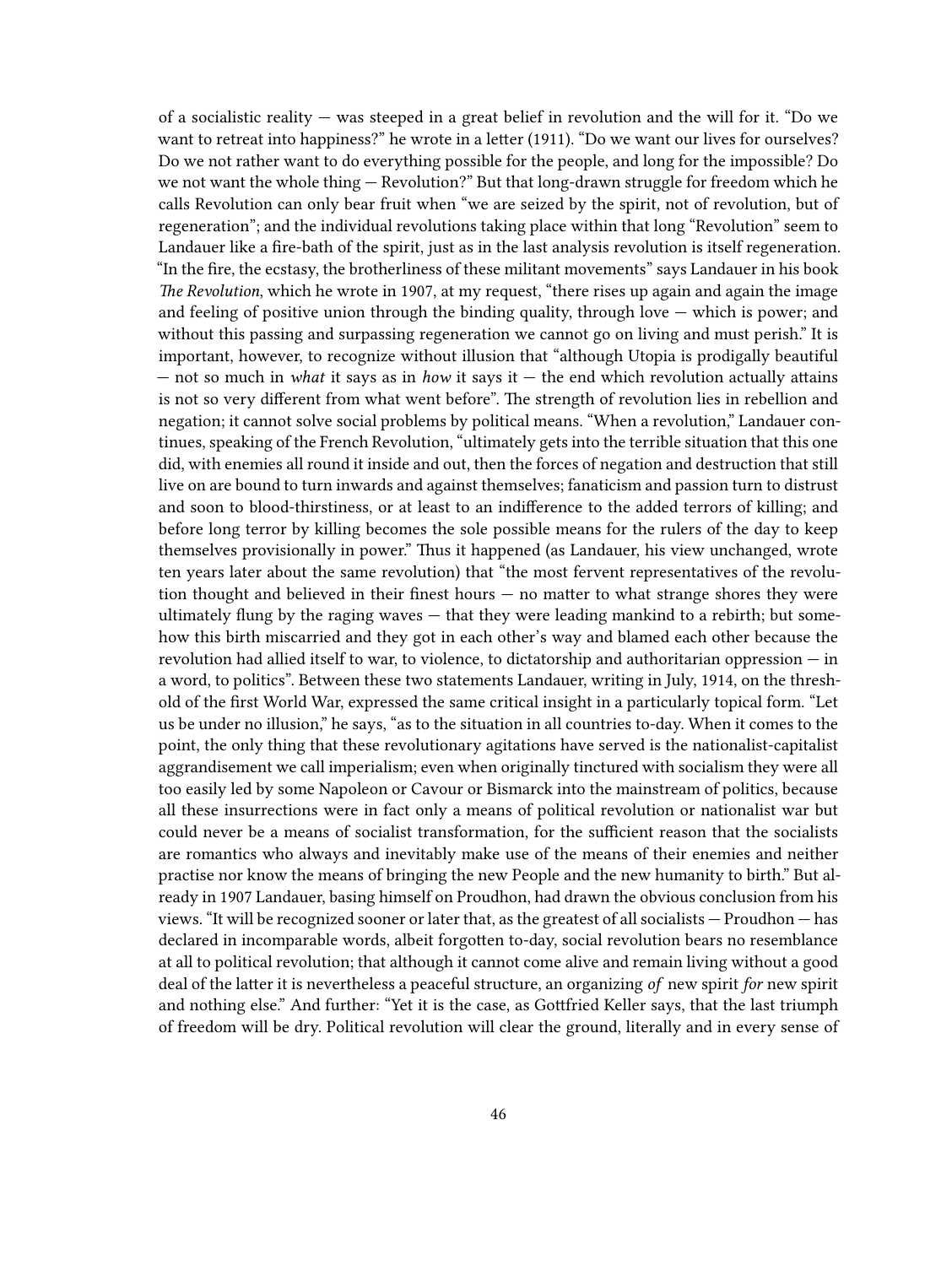the word<sup>1</sup>; but at the same time those institutions will be preparing in which the confederation of industrial societies can live, the confederation destined to release the spirit that lies captive behind the State." This preparation, however, the real "transformation of society, can only come in love, in work and in stillness". Hence it is obvious that the spirit that is to be "released" must already be alive in people to an extent sufficient for such "preparation", so that they may prepare the institutions and the revolution as "clearing the ground" for them. Once again Landauer refers to Proudhon. In the revolutionary epoch of 1848 Proudhon had told the revolutionaries: "You revolutionaries, if you do *that* you will make a change indeed." Disappointed, he had other things to do afterwards than repeat the catchwords of the revolution. "Everything comes in time," says Landauer, "and every time after the revolution is a time before the revolution for all those whose lives have not got bogged in some great moment of the past." Proudhon went on living, although he bled from more than one wound; he now asked himself: " ' *If* you do that,' I said but *why* have you not done it?" He found the answer and laid it down in all his later works, the answer which in our language runs: "Because the spirit was not in you."

Again, we are indebted to Landauer rather than to Kropot-kin for one vital clarification. If political revolution is to serve social revolution three things are necessary. Firstly: the revolutionaries must be firmly resolved to clear the ground and make the land available $^2$  as communal property, and thereafter to develop it into a confederation of societies. Secondly: communal property must be so prepared in institutions as to ensure that it can be developed along those lines after the ground has been cleared. Thirdly: such preparations must be conducted in a true spirit of community.

The significance of this third item, the "spirit", for the new society-to-be is something that none of the earlier socialists recognized as profoundly as did Landauer. We must realize what he means by it  $-$  always assuming of course that we do not understand spiritual reality merely as the product and reflection of the material world, as mere "consciousness" determined by the social "being" and explicable in terms of economic-technical relationships. It is rather an entity sui generis that stands in close relation to the social being, without, however, being explicable at any point in terms of the latter.

"A degree of high culture is reached," says Landauer, "when the various social structures, in themselves exclusive and independent of one another, are all filled with a uniform spirit not inherent in or proceeding from these structures, but reigning over them purely in its own right. In other words: such a degree of culture arises when the unity pervading the various forms of organization and the supra-individual formations is not the external bond of force, but a spirit dwelling in the individuals themselves and pointing beyond earthly and material interests." As an example Landauer cites the Christian Middle Ages (truly the sole epoch in the history of the West comparable in this respect with the great cultures of the Orient). He sees the Middle Ages as characterized not by this or that form of social life, such as the County Commune, the guilds, corporations and trade-confraternities, the city-leagues, nor even by the feudal system, the churches and monasteries and chivalric orders — but by this "totality of independent units which all interpenetrate" to form "a society of societies". What united all the variously differentiated forms and "bound them together at the apex into a higher unity, a pyramid whose point was not

<sup>&</sup>lt;sup>1</sup> "Den Boden frei machen" also means to "free the land", make it available to the people. The phrase is used in this latter sense in the next paragraph. Trans.

<sup>&</sup>lt;sup>2</sup> See footnote, p, 52.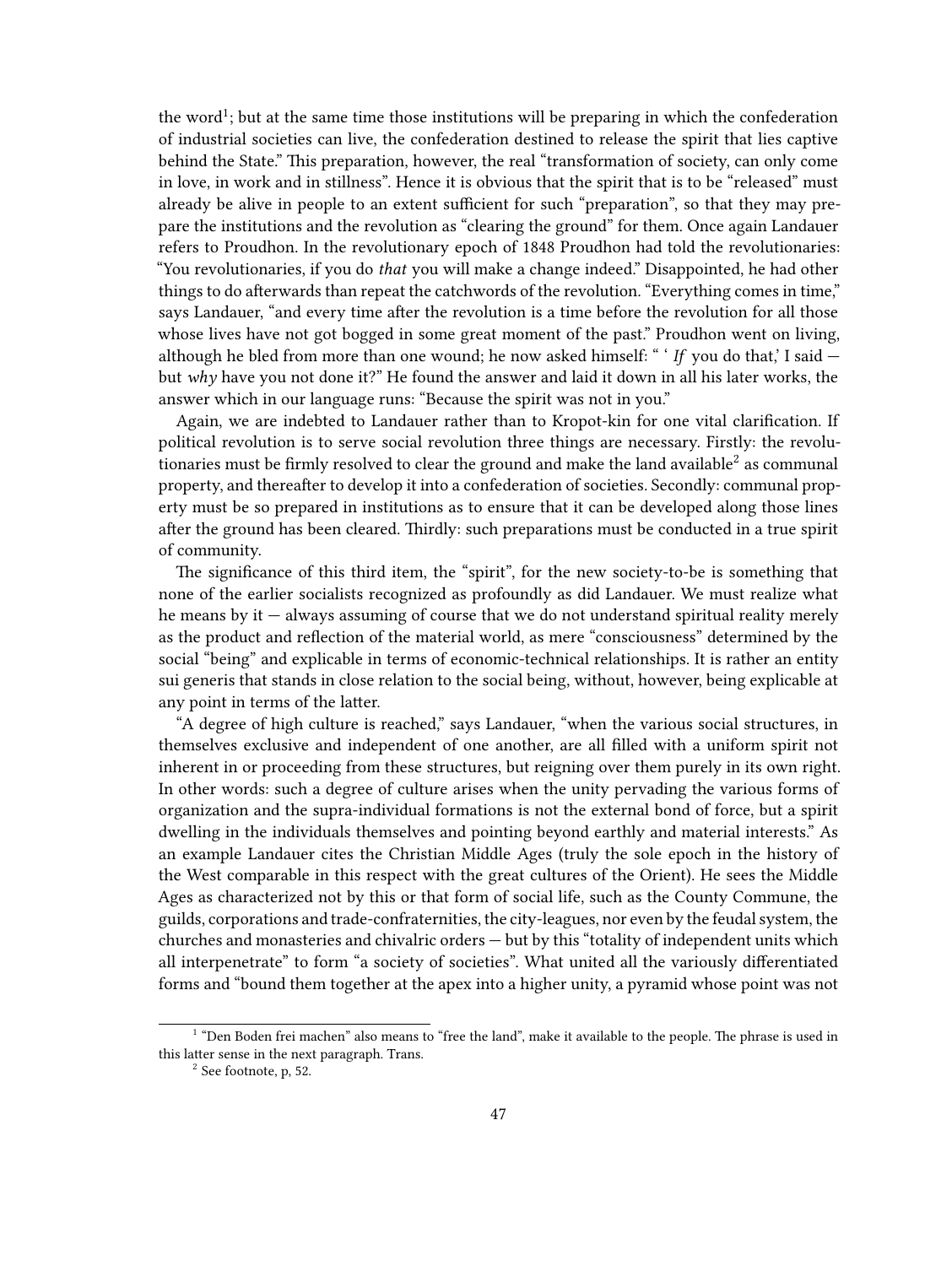power and not invisible in the clouds, was the spirit streaming out of the characters and spirits of individual men and women into all these structures, drawing strength from them and streaming back into the people again".

How can we invoke this spirit in a time like ours, "a time of un-spirituality and therefore of violence; unspirituality and therefore mighty tension within the spirits of individuals; individualism and therefore atomization, the masses uprooted and drifting like dust; a time without spirit and therefore without truth?"

It is "a time of decay, and therefore of transition". But because this is so, in such a time and only in such a time will the spirit be conjured to reappear; such conjurations are the revolutions. What, however, makes room for the spirit is the attempt at realization. "Just as the County Communes and numerous other instruments of stratification and unification were there *before* the spirit filled them and made them what they have meant to Christendom; and just as a kind of walking is there before the legs develop, and just as this walking builds and fashions the legs — so it will not be the spirit that sends us on our way, but our way that will bring the spirit to birth in us." But this road leads "those who have perceived how impossible it is to go on living as they are, to join together and put their labour at the service of their needs. In settlements, in Societies — despite all privation". The spirit that animates such people helps them along their common way, and on this way and on it alone can it change into the new spirit of community. "We socialists want to give spirit the character of reality so that, as unitive spirit, it may bring mankind together. We socialists want to render the spirit sensible and corporeal, we want to enable it to do its work, and by these very means we shall spiritualize the senses and our earthly life." But for this to happen the flame of the spirit must be carefully tended in the settlements lest it go out. Only by virtue of living spirit are they a form of realization; without it they become a delusion. "But if the spirit lives in them it may breathe out into the world and suffuse all the seats of co-operation and association which, without it, are but empty shells, gaols rather than goals. We want to bring the Co-operatives, which are socialist form without socialist content, and the trades-unions, which are valour without avail  $-$  to Socialism, to great experiments." "Socialism," says Landauer in 1915, "is the attempt to lead man's common life to a bond of common spirit in freedom, that is, to religion." That is probably the only passage where Landauer, who always eschewed all religious symbolism and all open avowals of religion, uses the word "religion" in this positive and binding sense — uses it to express the thing he craves: a bond of common spirit in freedom.

This state of affairs should not wait on our expectations; it should be "attempted" and a beginning be made.

In his striving for "common spirit" Landauer knows that there is no room for this without the land, i.e. that it can only have room to the extent that the soil once more supports man's communal life and work. "The struggle of socialism is the struggle for the soil." However, if the great upheaval is to occur in the "conditions of soil-ownership " (as it is called in the twelve Articles of the Socialist League founded by Landauer), "the workers must first create, on the basis of their common spirit — which is the capital of socialism — as much socialist reality, and exemplify it, as is possible at any time in proportion to their numbers and their energy." Here a beginning can be made. "Nothing can prevent the united consumers from working for themselves with the aid of mutual credit, from building factories, workshops, houses for themselves, from acquiring land; nothing — if only they have a will and begin." Such is the vision of the community, the archetype of the new society, that floats before Landauer's eyes; the vision of the socialist village. "A socialist village, with workshops and village factories," says Landauer in 1909, continuing Kropotkin's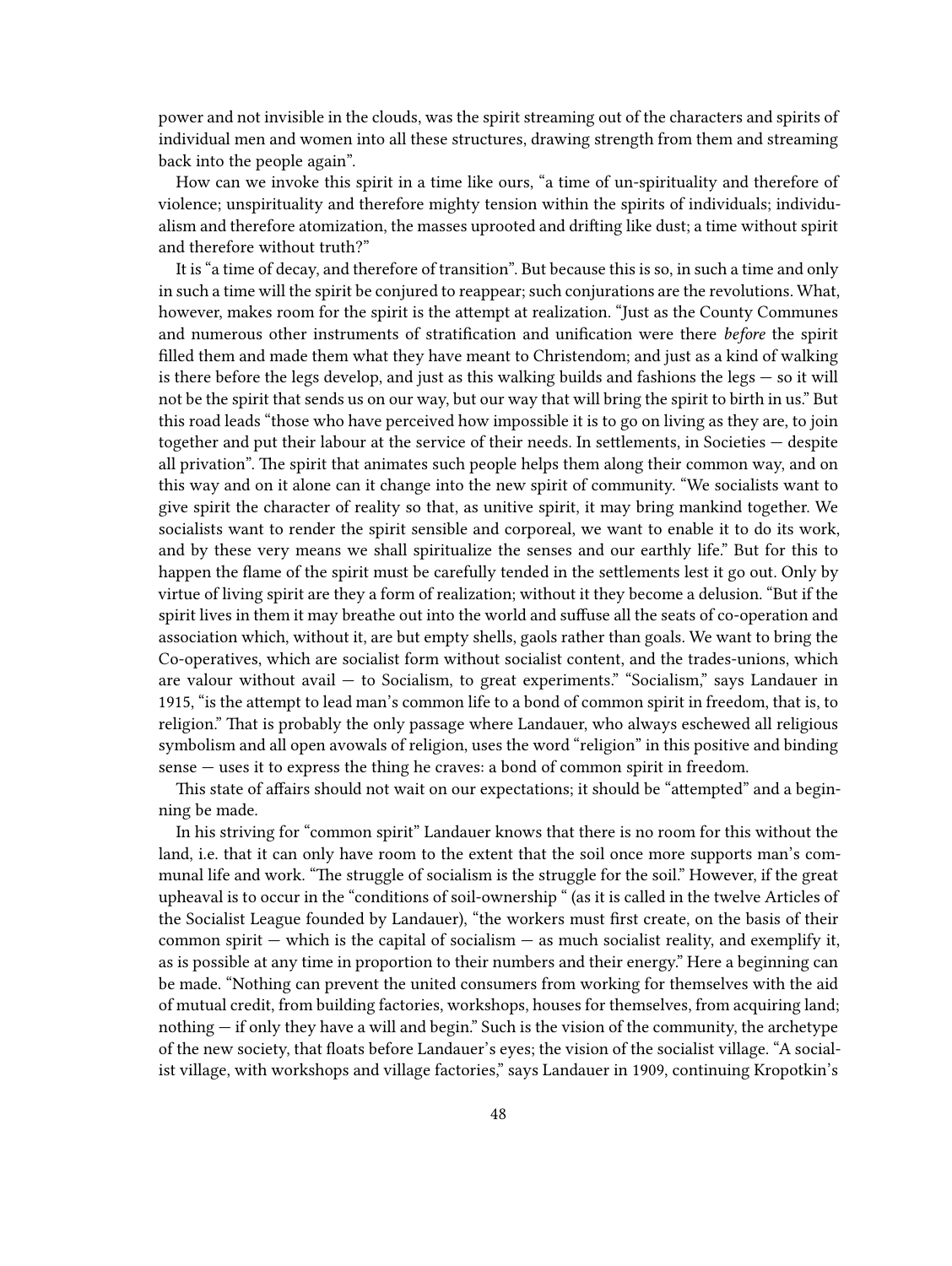thought, "with fields and meadows and gardens, with livestock large and small, and poultry you proletarians of the big cities, accustom yourselves to this thought, strange and odd as it may seem at first, for that is the only beginning of true socialism, the only one that is left us." On these seemingly small beginnings (on whether they arise or not), depends the revolution and whether it will find something worth fighting for  $-$  something which the hour of revolution itself is unable to create. But whether it finds this something and secures its full development, on this depends in its turn whether socialist fruit will ripen on revolutionary fields apart from the usual political crop.

Although, therefore, there is no beginning, no seed for the future other than what people now living under the rule of capitalism can achieve in their life together, in a common life based on common production and consumption, despite all the weariness, misery and disappointment yet Landauer is far from regarding these results as the final form of realization. Like Proudhon and Kropotkin he, too, has little faith in hitching the demands of socialism to the dreams, visions, plans and deliberations of men living to-day.

He knows well enough "the strange circumstance that this precarious beginning, this 'Socialism of the Few'  $-$  the settlement  $-$  bears many resemblances to the hard and toilsome communism of a primitive economy". Nevertheless the "essential thing" for him is "to accept this communist-looking state not as an ideal but as a necessity for the sake of socialism, as a first stage — because we are the beginners". From there the road will lead "as quickly as may be" to a society, in oudining which Landauer blends the ideas of Proudhon and Kropotkin: "a society of equalitarian exchange based on regional communities, rural communities which combine agriculture with industry." But even here Landauer does not see the absolute goal, only the immediate objective "so far as we can see into the future". All true socialism is relative.

"Communism goes in search of the Absolute and can naturally find no beginning but that of the word. For the only absolute things, detached from all reality, are words."

Socialism can never be anything absolute. It is the continual becoming of human community in mankind, adapted and proportioned to whatever can be willed and done in the conditions given. Rigidity threatens all realization, what lives and glows to-day may be crusted over to-morrow and, become all-powerful, suppress the strivings of the day after. "Everywhere, wherever culture and freedom are to dwell in unison, the various bonds of order must complement one another, and the fixity of the whole must bear in itself the principle of dissolution… In an age of true culture the order of private property, for instance, will bear in itself, as a revolutionary, dissolvent and re-ordering principle, the institution of *seisachtheia*<sup>3</sup> or Year of the Jubilee." True socialism watches over the forces of renewal. "No final security measures should be taken to establish the millennium or eternity, but only a great balancing of forces, and the resolve periodically to renew the balance… 'Then may you cause trumpets to be blown throughout the land!' The voice of the spirit is the trumpet… Revolt for constitution; reform and revolution the one rule valid for all time; order through the spirit the one intention — these were the great and holy things in the Mosaic order of society. We need them again, we need redirection and convulsion through the spirit, which has no desire to fix things and institutions in their final forms, but only to declare

 $3$  A "shaking off of burdens", the name given to the "disburdening ordinance" of Solon, by which all debts were lowered. Trans.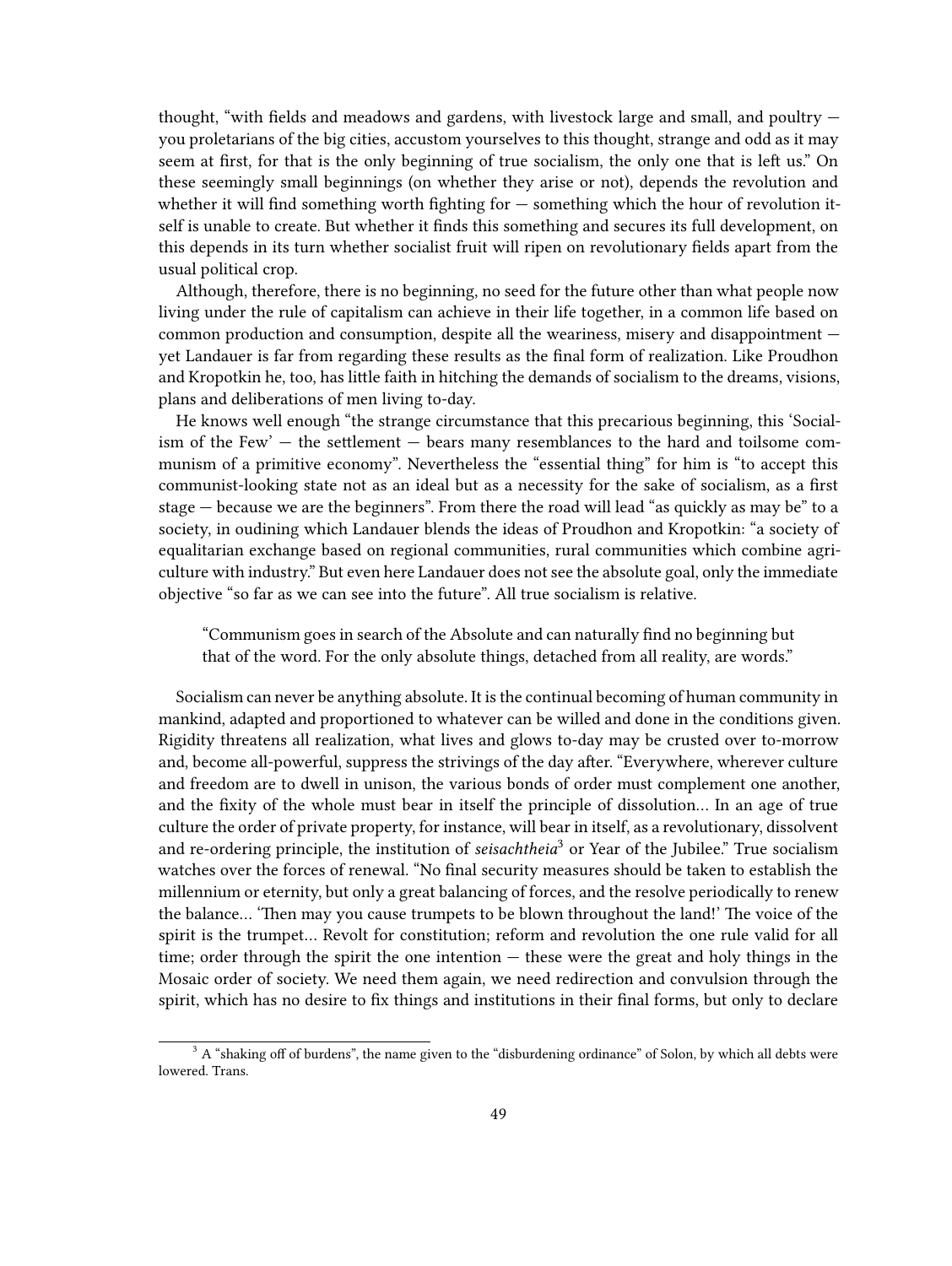itself everlastingly. Revolution must become the accessory of our social order, the corner-stone of our constitution."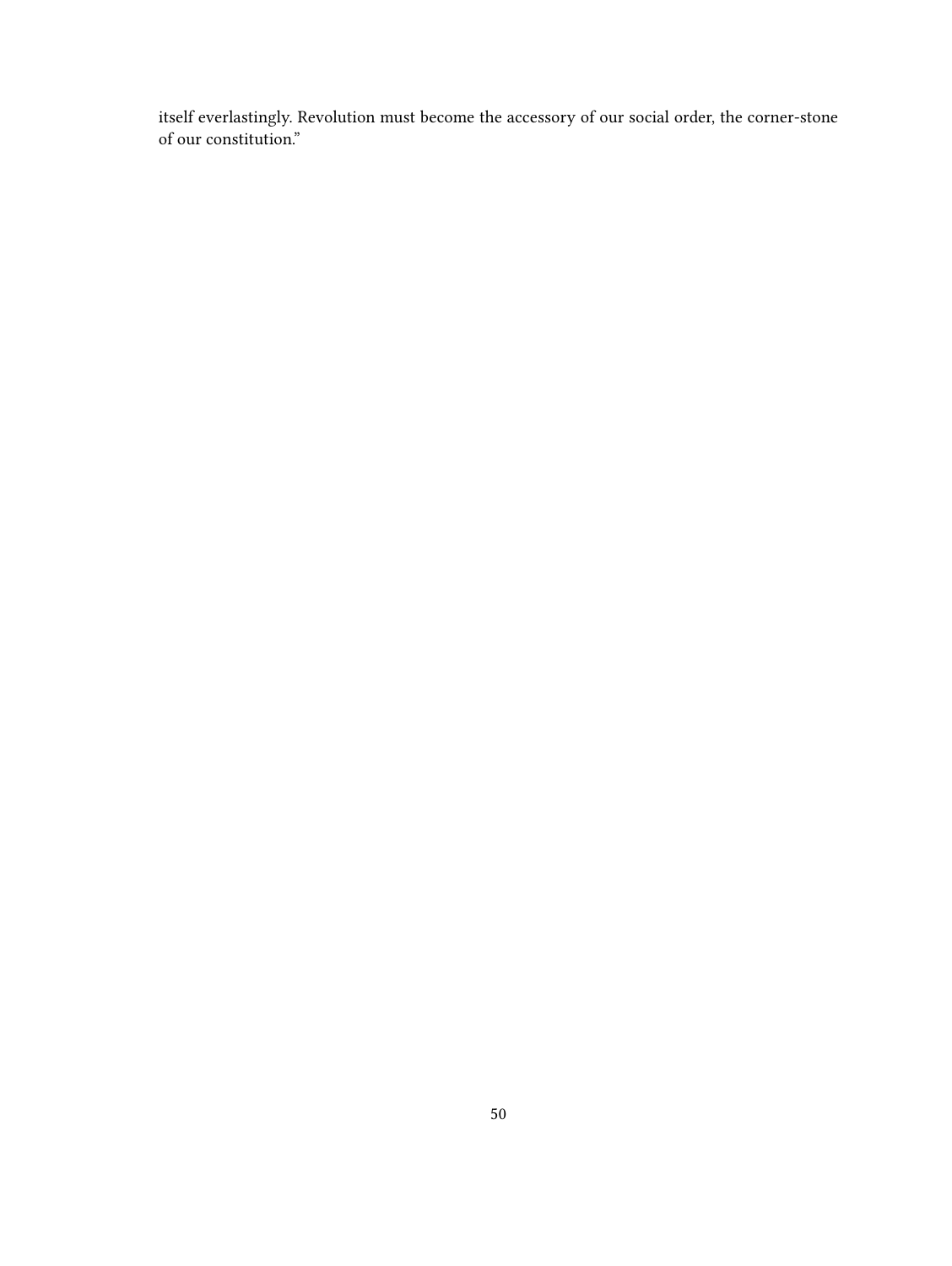## **VII. EXPERIMENTS**

With the same over-simplification that labelled the early socialists "utopian", people called the two great waves of the Co-operative Movement that agitated the bulk of the working population of England and France in 1830 and 1848, "romantic" — and with no greater justification in so far as this word implies dreaminess and unreality of outlook. These waves were no less expressions of the deep-seated crises accompanying the mechanization of modern economy than were the political movements proper — Chartism in England and the two Revolutions in France. But, as distinct from the latter, which wanted to alter the whole hierarchy of power, the Co-operative Movements wanted to begin with the creation of social reality, without which no amount of tinkering with legal relationships can ever lead to socialism.

They have been accused of rating man's share in the desired transformation too high and the share of circumstance too low; but there is no way of taking the measure of man's potentialities in a given situation that has to be changed, except by demanding the extraordinary. The "heroic" forms of the Co-operative Movement credited their members with a loyalty and readiness for sacrifice which, in the long run at any jate, they were unable to meet; but that does not prove in the least that loyalty and readiness for sacrifice, present though they may be in exceptional periods of political upheaval, cannot be found to a sufficient degree in the daily round of economic life. It is easy to scoff and say that the initiators of the heroic Cooperative Movements "put the ideal man in the place of the real one"; but the "real" man approximates most closely to the "ideal" just when he is expected to fulfil tasks which he is not up to, or thinks he is not up to  $-$  not of the individual alone is it true that "he grows to his higher purposes". And finally, it depends on the goal, the consciousness of it and will for it. The heroic epoch of the modern Co-operative looked to the transformation of society, the epoch of technics looks essentially to the economic success of each individual co-operative undertaking. The first has come to grief, but that does not condemn the goal and the way towards it; the second has great successes to record, but they do not look at all like stages on the way to the goal. A champion of the bureaucratized co-operative system expresses himself thus on its origin:

"Let us give our fullest admiration to those humble and faithful souls who were guided by the burning torch of social conviction… But let us acknowledge that heroism is not in itself a condition of soul fitted to bring about economic results." True enough; but let us also acknowledge that economic results are not in themselves fitted to bring about a restructuring of human society.

As regards the three chief forms of co-operation (apart from the Credit Co-operatives), to wit, Consumer Co-operatives, Producer Co-operatives, and Full Co-operatives<sup>1</sup> based on the union of production and consumption — let us compare a few dates taken from the two epochs of this movement.

The 1830 epoch: 1827 saw the first English Consumer Co-operative in the modern sense founded under the influence of the ideas of Dr. William King; 1832 the first French Producer

<sup>1</sup> *Vollgenossenschaft* is evidently a term coined by the author. It is here translated literally since no equivalent term is to be found in the English authorities. Trans.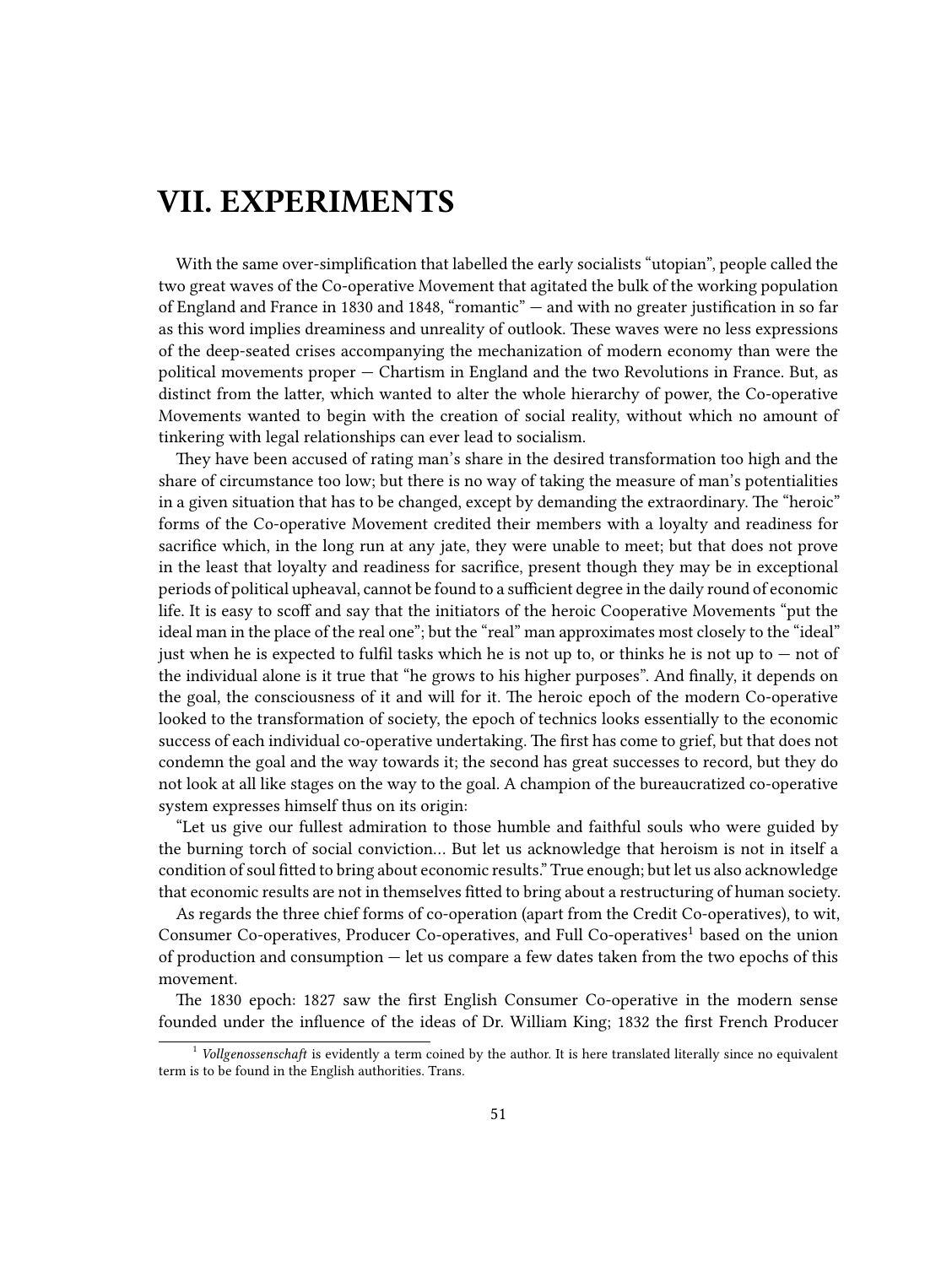Co-operative set up according to the plans of Buchez; in between the experimental "settlements" of Owen and his adherents — the American experiment and the English ones.

The 1848 epoch: first the Consumer Co-operative of the Rochdale weavers, then Louis Blanc's "national workshops" and the like, finally, by way of travesty, the tragi-comic "Icaria" project of Cabet (who was a *real* Utopian in the negative sense, a social constructionist without the slightest understanding of human fundamentals) on the banks of the Mississippi. Of these no more will be said here — as attempts to realize "utopian" Socialism — than is deemed desirable for the purpose of this book.

King and Buchez were both doctors and both, in contrast to Owen — whose war against religion was one of the main tasks of his life — practising Christians, one Protestant, one Catholic. This is not without significance. For Owen socialism was the fruit of reason, for King and Buchez it was the realization of the teachings of Christianity in the domain of public life. Both held, as Buchez says, that the moment had come "to mould the teachings of Christianity into social institutions". This basic religious feeling profoundly influenced the whole outlook of the two men; with King, who was in sympathy with theQuakers and worked together with them, it influenced the very tone of his words — everywhere we feel an unabstract, immediate, upwelling concern for his fellow-men, their life and soul.

King has justly been called in our own day  $-$  once he was rescued from oblivion  $-$  the first and greatest of the English theoreticians of the Co-operative Movement. But over and above this he had the gift of the simple word, which made plain to everybody the essential nature of the things he spoke of. In the whole literature of the Co-operatives I know nothing that gives such an impression of the "popular" and the "classical" alike as do the twenty-eight numbers of the magazine called *The Co-operator*, which King wrote and brought out between 1828 and 1830 for the instruction of those who were actively spreading his ideas.

He had a depth and clarity of social perception like none of his contemporaries, with the exception of the more scientific, but also more abstract, William Thompson. He starts from work as "the root of the tree, to whatever size it may ultimately grow". Work is "in this sense everything". The working classes "have the monopoly of this article". No power on earth can rob them of it, for all power is "nothing more than the power to direct the labour of the working classes". What they lack is capital, that is, disposal of the machines and the possibility of maintaining themselves whilst working them. But "all capital is made out of labour", and it is "nothing in itself". It has to unite with labour in order to be productive. This union is now achieved by capital "buying and selling the labourer like a brute". True union, "the natural alliance", can only be brought about by the working-classes themselves, only they do not know it. Their sole hope of achieving it is to get together, co-operate, make common capital, become independent. King gives passionate expression to the thought already uttered by Thompson before him, of co-operation as the form of production peculiar to labour. "As soon as ever the labourers unite upon a labour principle instead of a capital principle, they will make the dust fly in all directions… and it is great odds but this dust will blind some of the masters." If the workers get together they can acquire the tools they need — the machines — and themselves become, in their Co-operatives, the subject of production. But they can also acquire the land. King says clearly that he sees only a beginning in the Consumer Co-operatives, that his goal, like Thompson's, is the Full Co-operative. As soon as they can dispose of sufficient capital the "Society", that is, the Co-operative Society, "may purchase land, live upon it, cultivate it themselves and produce any manufactures they please, and so provide for all their wants of food, clothing, and houses. The Society will then be called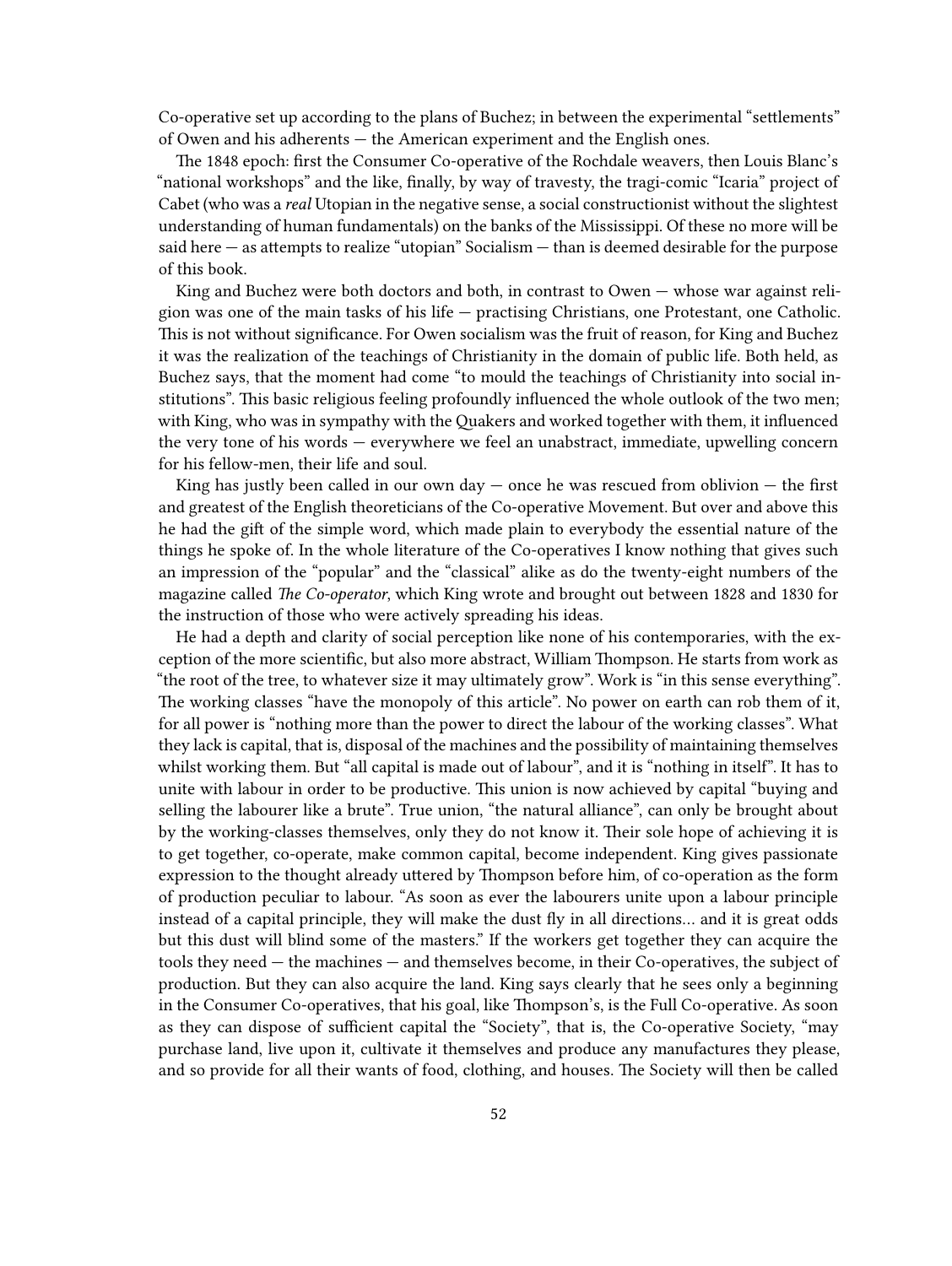a Community." King calls upon the trades-unions to purchase land with their savings and settle their unemployed members on it in communities producing above all for their own needs. These communities will embrace not merely the specific interests and functions of their members but their life as well, in so far as they want and are able to live it in common. But the life-community, even if it can only come to full reality in the Full Co-operative, should already exist potentially in the relations of the members of the Consumer Co-operative to one another. King is thinking not of a bare impersonal solidarity but of a personal relationship, generally latent yet ready at any time to become actual, a "sympathy that would act with new energies, and rise occasionally even to enthusiasm". Hence only members capable of such a relation are admitted. The basic law of co-operative means, for King, the establishment of genuine relations between man and man. "When a man enters a Co-operative Society, he enters upon a new relation with his fellow men; and that relation immediately becomes the subject of every sanction, both moral and religious." It is obvious that this ideal, this "heroic" demand could not be upheld in succeeding years, when membership of the Co-operatives increased with their growing mechanization and bureaucratization; but seen from the standpoint of social re-structure, this is the cause of the inadequacy of these "partial" Cooperatives.

When William King suspended publication of *The Co-operator* in 1830, three hundred Societies had come into being under the influence of his teachings. These for the most part did not live long because of the "spirit of selfishness" reigning in them, as one of the leaders told the Congress of 1832. The crucial stage of the consumer-based Co-operatives did not begin until 1844, when in the grave industrial crisis which had once again descended upon England shortly after the collapse of a strike, a little group of flannel-weavers and representatives of other trades met in the city of Rochdale to ask one another: "What can we do to save ourselves from misery?" There were not a few among them who thought that each man must begin with himself — and indeed that is always right in all circumstances, for without it nothing can ever succeed; only one must know that it is merely a part of what has to be done, albeit an important part. And because they did not know this they proposed to renounce the pleasures of alcohol, and they naturally failed to convince their comrades. (How important none the less the proposal seemed can be seen from the fact that subsequently, in the Statutes of the "Equitable Pioneers of Rochdale", the erection of a Temperance Hotel was mentioned on the agenda of the Society.) And again there were some, members of the Chartist Movement which aimed at altering the Constitution and seizing power, who proposed that they should ally themselves to political action so as to win for Labour its due share in legislation; but the movement had passed its peak and they had learned that although the political struggle was necessary it was not enough.

Some of Owen's adherents who were among those assembled declared that there was no hope for them in England any more and that they must emigrate and build a new life for themselves abroad (thinking perhaps of the possibility of new experimental Settlements in America); but that too was rejected, for the predominant feeling was: "doing" means doing *here*, means not fleeing before the crisis but enduring it with what strength one has. This strength was little enough, yet a few of the weavers who were fairly familiar with the teachings of William King pointed out that they could put their strengths together and then perhaps a power would be there with which they could *do* something. So they decided to "co-operate".

The tasks the Society set itself were put very high, without the authors of the statutes being accused of overbold imagination. These tasks were ranged in three stages. The first, the Consumer Co-operative, was regarded as something to be organized at once. The second, the Producer Co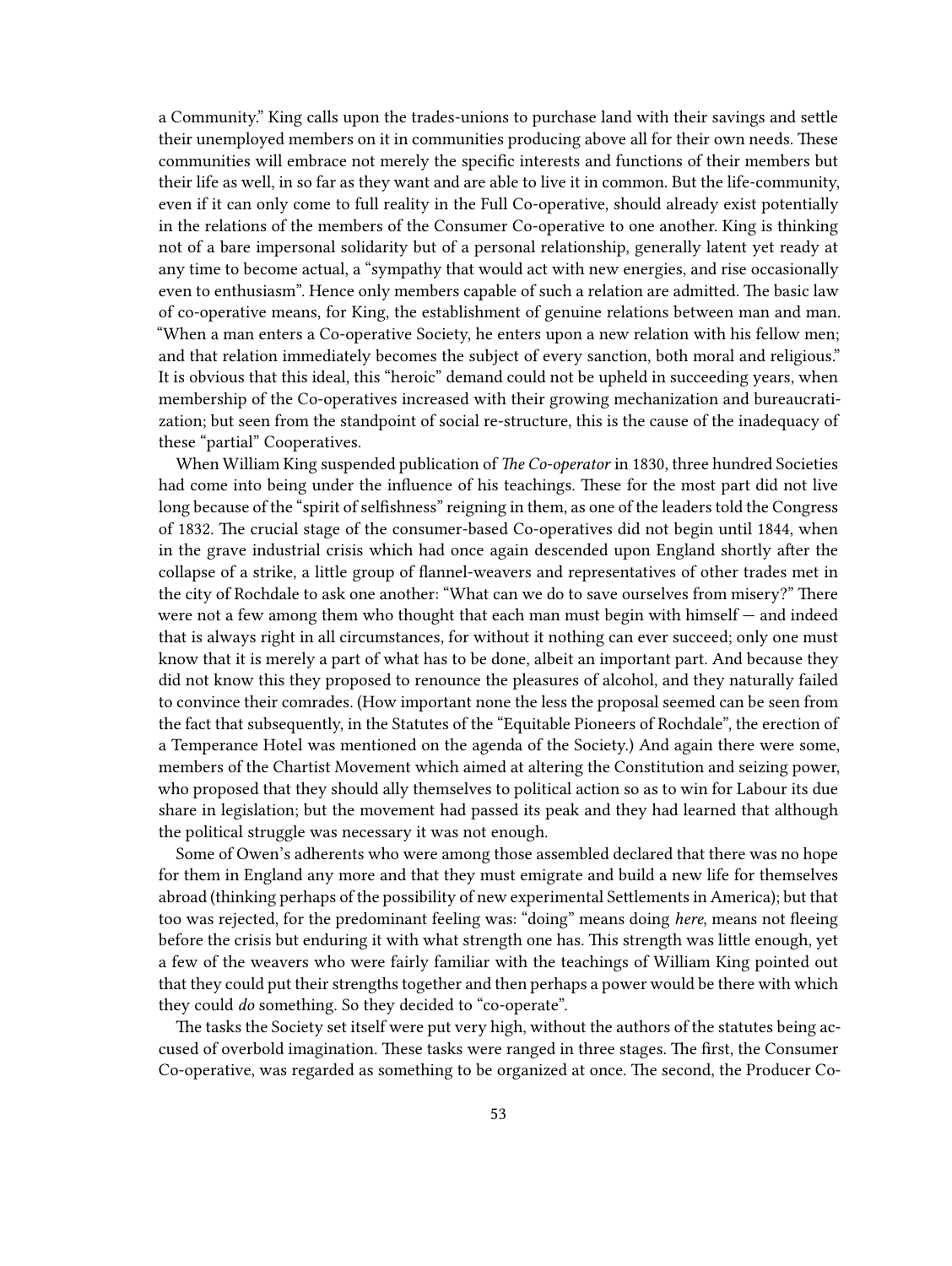operative, comprising the common building of houses for the members, the common production of wares and the common cultivation of allotments by unemployed comrades, was likewise a prospect for a not far distant future, though not the immediate future. The third stage, the Cooperative Settlement, was removed still further by the proviso "as soon as practicable": "as soon as practicable this Society shall proceed to arrange the powers of production, distribution, education, and government; or, in other words, to establish a self-supporting Home Colony of united interests or assist other Societies in establishing such Colonies." It is amazing how the practical intuition of the flannel-weavers of Rochdale grasped the three essential fields of co-operation. In the first field, the Consumer Co-operative, their simple and effective methods (among which the distribution of profits among members according to the relative volume of purchases proved to be particularly persuasive) blazed a new trail. In the field of production they made a number of advances with increasing success, particularly in corn-milling but also in the field of spinning and weaving; yet it is characteristic of the whole problem (to be discussed later) of co-operative activity in production that, in the steam spinning-mills constructed by the Equitable Pioneers, only about half the workers were members of the Society, and hence stockholders, and that these immediately put through the principle of rewarding work with payment but of distributing the profit exclusively among the stockholders as " *entrepreneurs* and owners of the business", as the important co-operationist Victor Aime Huber, who repeatedly visited Rochdale in its early days, remarks in his monograph on the Pioneers. They did not, however, get down to the third, the greatest and decisive task, of realizing the Co-operative Colony based on joint production and consumption.

One element in the Rochdale institution deserves our particular attention. That is the cooperation between the Co-operatives, the working together of several co-operative groups and institutes, which was undertaken by the "Pioneers" themselves and, later, in conjunction with them. "The principle of Federalism," says the Rumanian scholar Mladenatz in his *History of the Co-operative Theories*, obviously basing himself on Proudhon, "derives quite naturally from the idea itself, which is the foundation of the cooperative system. Just as the Co-operative Society unites people for the common satisfaction of certain needs, so the various co-operative cells unite one with another by applying the principle of solidarity for the common exercise of certain functions, particularly those of production and supply." Here we again meet the arch-principle of restructuring, although naturally the consumer associations as such, i.e. Cooperatives which only combine certain interests of people but not the lives of the people themselves, do not appear suited to serve as cells of a new structure.

The modern Consumer Co-operative which has become so great a reality in the economic life of our time derives from the ideas of "utopian" socialism. In William King's plans there is a clearly discernible tendency to reach the great socialist reality through the creation of small socialist realities which keep on expanding and confederating continually. But King recognized at the same time, and with the utmost clarity, the nature of the technological revolution that had started in his day. He recognized the cardinal significance of the machine and approved it; he rejected all assaults on machines as "folly and criminality".

But he also recognized that the inventors, who are workers too, destroy themselves and their comrades with their "wonderful inventions", because "by selling these inventions to their masters they work *against* themselves, instead of keeping them in their own hands and working with them". For this it is necessary, of course, that the workers should constitute themselves cooperatively in their Societies. "The workmen have ingenuity enough to make all the machinery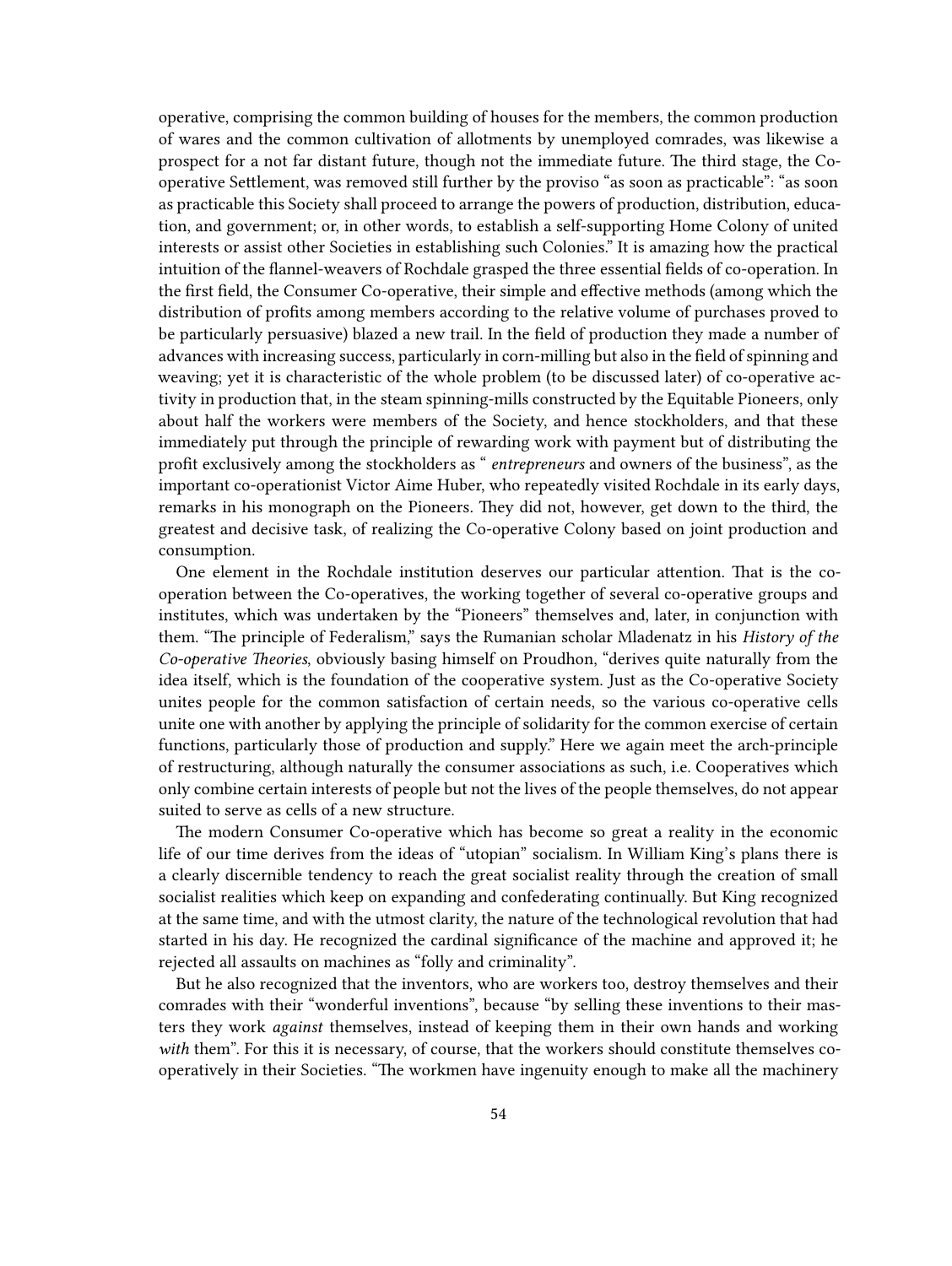in the world, but they have not yet had ingenuity enough to make it work *for* them. This ingenuity will not be dormant much longer." Consequently co-operative organization of consumption is, for King, only a step towards the co-operative organization of production, but this in its turn is only a step towards the co-operative building of life as a whole.

In the hundred years since its inception the Consumer Co-operative has conquered a considerable portion of the civilized world, but the hopes that King set on its internal development have not yet been fulfilled.

Consumer Societies may in many places, and sometimes to a very great extent, have turned to production for their own needs, and there exists, as Fritz Naphtali rightly stresses, a tendency to penetrate more and more deeply into production and guide it in the direction of "basic" production. But we have hardly come any nearer to an organic alliance of production and consumption in a comprehensive communal form, although we already have notable examples of large Consumer Societies  $-$  or groups of the same for individual branches of production  $-$  organizing themselves into Producer Co-operatives, or assimilating existing ones; but that is only technical organization, not the fulfilment of genuine co-operative thought. And just as little has the confederation of local societies, even where this has occurred on a large scale, preserved a genuine federative character; in these cases the small Societies have mostly, as was reported several decades ago, changed from independent foci of social solidarity into mere organs of membership, and their stores into mere branches of the organization as a whole. The technological advantages of such centralization are obvious; the trouble is that there was no authority at hand to try to salvage as much autonomy in the individual Societies as was compatible with technological requirements, although people did try here and there — for instance in Switzerland — to counteract the progressive "de-souling" and de-substantiation of the Societies by planned decentralization. But for the most part the running of large co-operative institutions has become more and more like the running of capitalist ones, and the bureaucratic principle has completely ousted, over a very wide field, the voluntary principle, once prized as the most precious and indispensable possession of the Co-operative Movement. This is especially clear in countries where Consumer Societies have in increasing measure worked together with the State and the municipalities, and Charles Gide was certainly not far wrong when he called to mind the fable of the wolf disguised as a shepherd and voiced the fear that, instead of making the State "co-operative", we should only succeed in making the Cooperative "static". For the spirit of solidarity can in truth only remain alive to the extent that a living relationship obtains between human beings. Tonnies thought that in their transition to communal buying and then to producing for their own needs the Consumer Societies would "lay the foundations of an economic organization that would stand in open opposition to the existing social order", and that in theory "the capitalist world would therefore be lifted off its hinges". But "theory" can never become reality so long as the life-forms of capitalism permeate co-operative activity.

Buchez, who came shortly after King and who planned and inspired the founding of Producer Cooperatives in France, is likewise a "utopian" socialist at bottom. "The Communist reform that is everywhere in the air," he writes in his magazine *L'Europeen* in 1831, "should be implemented by the association of workers." For Buchez — who, although a Catholic, graduated in the school of Saint-Simon where he was in sympathy with the radical socialist Bazard — production is everything and the organization of consumption not even a stage. In his opinion the Producer Go-operative  $-$  by which he, with less understanding of technological developments than King, means manual workers rather than modern industrial workers — leads directly to the socialist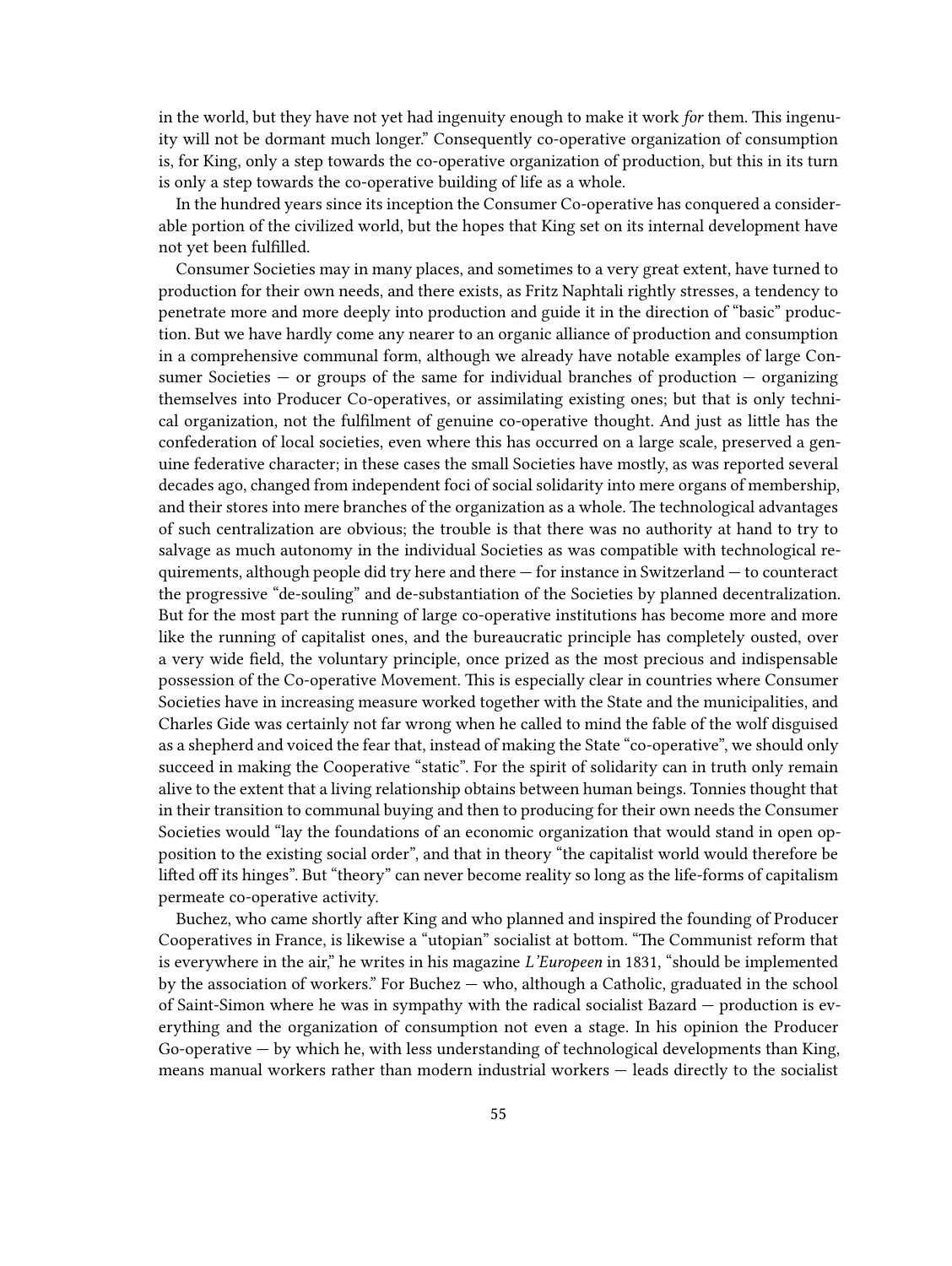order. "The workers of a particular trade unite, put their savings together, raise a loan, produce as they think best, repay the borrowed capital despite great privations, ensure that each man gets equal pay, and leave the profits in the common funds, with the result that the co-operative workshop becomes a little industrial community." *Une petite communaute industnelle* — here Buchez comes close to King's idea that a Society can become a Community, save that he prematurely ascribes this character to the Producer Co-operative as such, whereas King's deeper insight envisaged such a possibility only for the Full Co-operative. Buchez concludes with the simple, all too simple, formula: "Let all the workers do this and the social problem will be solved." He knew well enough that the great problem of ownership of the land was not solved by it in the least, so he devised the makeshift slogan: "The land for the peasants, the workshop for the workers" without appreciating the question of the social reform of agriculture in its true import; the problem of evolving a Full Co-operative, the all-important problem of social re-structure, was hidden from him, though not from King. On the other hand Buchez recognized with astounding acuteness most of the dangers that threaten the socialist character of the Producer Co-operative from within, one above all, the increasing differentiation inside the Cooperative in its initial stages between those comrades who have founded it and the workers who come afterwards — a differentiation which lends the Co-operative, though it plead socialism never so energetically, the incontestable stamp of an appendage to the capitalist order. To eliminate this danger Buchez built two counter-measures into the modified programme he published after his first practical experiences of 1831: firstly the "social capital" accruing at any time from the putting by of a fifth of the profits was to remain the inalienable, indivisible property of the Society, which was itself to be declared indissoluble and was to replenish itself continually by taking on new members; and secondly, the Society might not employ outside workers as wage-earners for longer than one year, after which time it was bound to accept new comrades according to its requirements (in a sample contract published in 1840 in the journal of the Buchezites, *L'Atelier*, the term was reduced to a trial period of three months). To the first of these points Buchez says that, but for this capital the Society "would resemble all the other trade societies; it would be useful only to the founders and harmful to all who had taken no part in the beginning, for in the hands of the former it would ultimately become an instrument of exploitation". As has rightly been said, this programme aimed at the creation of a capital which would finally absorb "the industrial capital of the whole country and thus realize the appropriation of all the means of production through Workers' Cooperatives". Here, too, we find that "utopian" element again; but, which is the more practical in the last analysis: to try to create social reality through social reality, with its rights defended and extended by political means, or to try to create by the magic wand of politics alone? Naturally enough the two rules were only followed very irregularly by the Societies founded under Buchez' influence, and after twenty years the principle of indivisible capital was made so questionable that those who remained true to it had to wage a hard and virtually fruitless fight for it, as for the principle whereby the conditions of property would be changed and capital would come under the rule of work — a principle that had to be upheld if the Go-operative was to benefit the whole of the working-class and not merely "the few fortunate founders who, thanks to it, had become *rentiers* instead of wage-earners". And just about this time, 1852, we read of similar experiences in England in a report of the Society for the Promotion of Working-men's Associations.

But from all of them, from the analogous experiences in the Middle Ages as also from similar experiences in the history of the Consumer Societies, there is no other conclusion to be drawn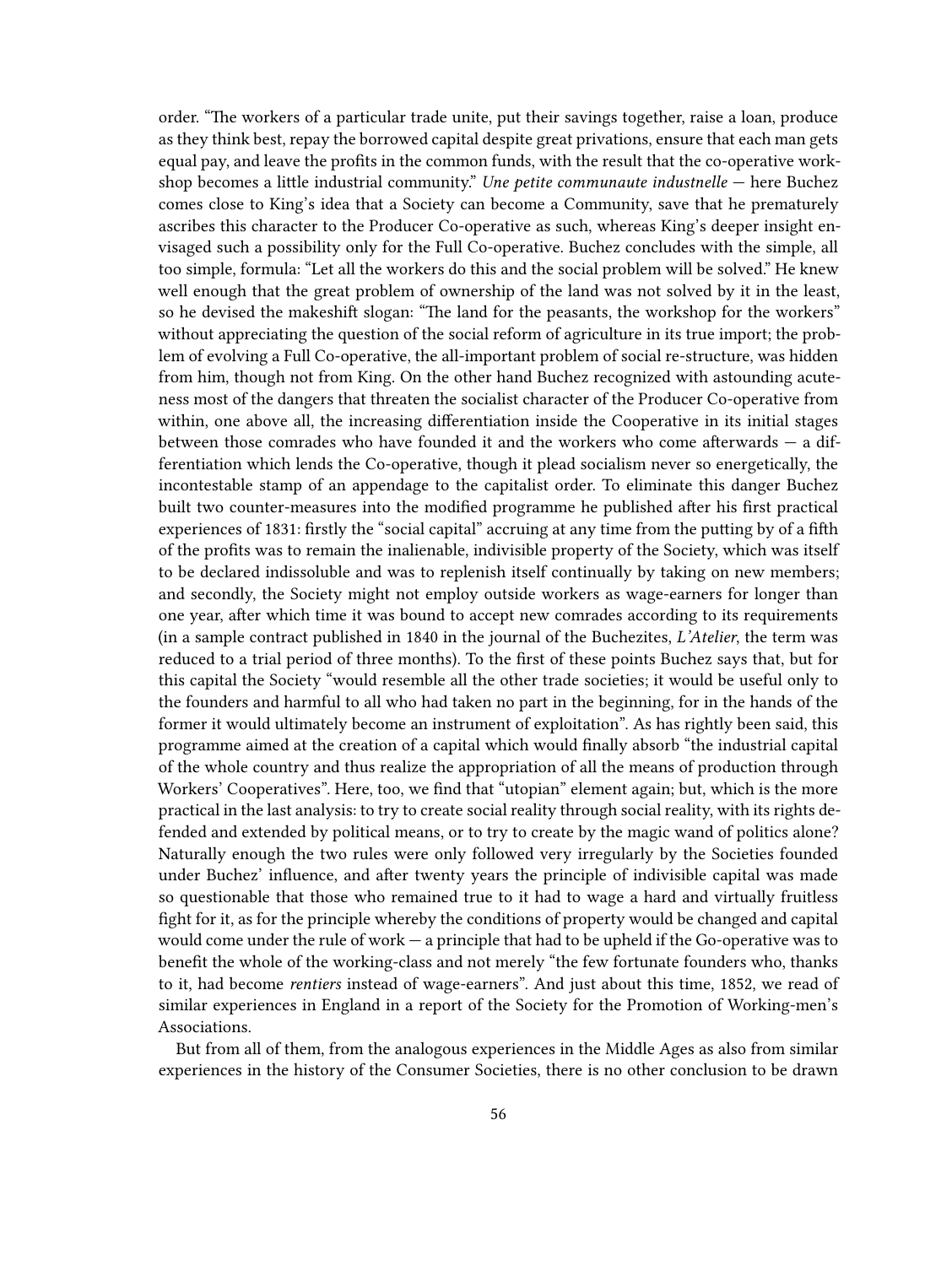save that the internal problems of the Co-operatives and the dominance of the capitalist principle that still persists in them can be overcome, albeit gradually, only in and through the Full Cooperative.

It is likely that Louis Blanc was influenced by Buchez' thought; but he differs from him on decisive points.

At the same time the important thing is not that he demanded, as Lassalle did later for his Worker-Producer Co-operatives, State help for the "social workshops" he wanted to found, since "what the proletariat lacks in order to free itself is tools, and it is the government's job to deliver them". That was, of course, a deep-seated error, indeed a contradiction in terms, since a government representative of a definite State-order cannot very well be urged to call institutions into being which are destined (such was Blanc's express meaning) to abolish that order. It was only logical, therefore, that the anti-socialist majority in the Provisional Government of 1848 should first replace Blanc's plan by a caricature and then play havoc even with this; but as regards the nature of the social reform he planned this demand of Blanc's was not absolutely essential. Far more significant is the fact that Blanc's social programme was itself centralist in thought: he wanted each large industry to constitute itself as a single association by grouping itself round a central workshop. He gave this basically Saint-Simonistic thought a federalist tinge by demanding that the solidarity of all the workers in one workshop should be continued in the solidarity of all the workshops in one branch of industry and finally completed in the solidarity of all the branches of industry; but what he called solidarity was in actual fact more like solidification into centralist management with monopoly status. Well might Blanc be anxious to attack "the cowardly and brutal principle" of competition, as he once called it in the National Assembly, at the root; that is, to prevent collective competition from emerging in the place of individual competition. And this is indeed the chief danger, apart from internal differentiation, that threatens the Producer Co-operative. A good example of the widespread incidence of this danger is afforded by a letter written by one of the leaders of the Christian-Socialist Co-operative movement in England at that time, in which he says of the Producer Co-operatives founded by this movement that they were "actuated by a thoroughly mercenary competitive spirit" and "aimed merely at a more successful competition than is possible under the present system". This danger was recognized by Buchez and his adherents; but they refused to combat it with monopolies which seemed to them even more dangerous, because monopoly meant for them the paralysis, the end of all organic development. According to their proposals competition between the Co-operatives was rather to be organized and regulated by means of a league of the Co-operatives themselves. Here free federation opposes planned amalgamation.

But we have to acknowledge that the federalist idea crops up again and again with Blanc and bursts the centralist strait-jacket, particularly of course after the failure of his State plan. He gives a twist to Buchez' plan for reserve funds by intending it to "realize the principle of mutual help and solidarity between the various social workshops". But as soon as he proceeds from the plan for State initiative to the planning of free Co-operatives he sees no other way of reaching this goal except the way of federation, beginning with the Co-operatives already existing; these are to come to an understanding with one another and name a Central Committee which shall organize throughout the country "the most important of all subscriptions — the subscription to abolish the proletariat". Such words are midway between the sublime and the ridiculous; but the call to the proletariat for self-abolition through co-operation implies a certain practical seriousness which is not without significance for the time that followed. And towards the end of 1849 we see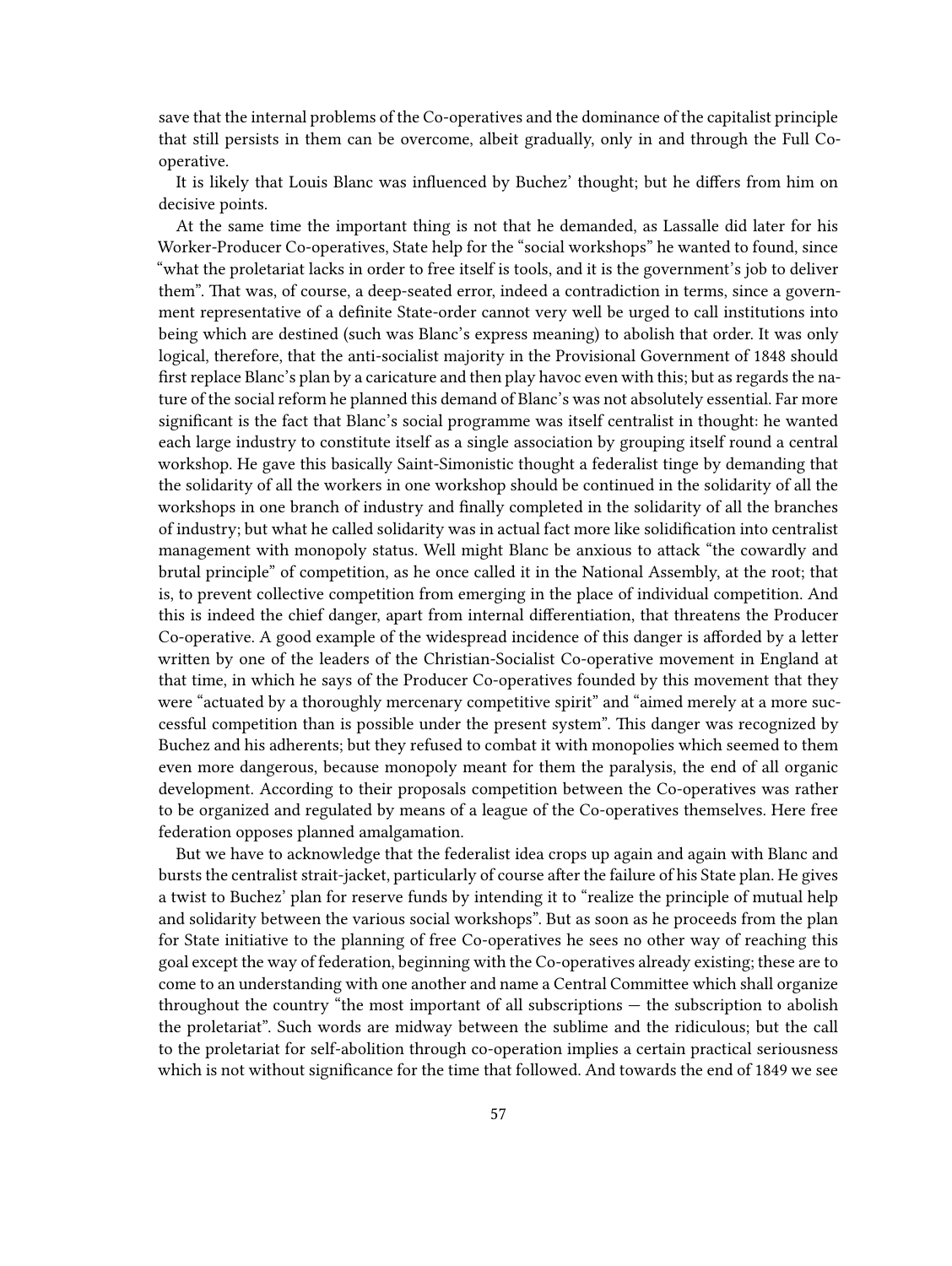Blanc expressing his approval of the *Union des associations fraternelles*, which arose out of the federation of more than a hundred Co-operatives and realized his enemy Proudhon's idea of the *mutualite du travail*; backing himself up, of course, by saying that on the agenda of the Union there was talk of "centralizing business-matters of general interest". Everywhere in Blanc we come across thoughts which belong to the living tradition and context of "utopian" socialism. He sees the Producer Co-operative emerging into the Full Co-operative in the future, just as King saw the Consumer Co-operative merging into it; in which respect, just as the *Union des associations fraternelles* praised by him aimed at establishing, *as a federation*, "agricultural and industrial colonies" on a large scale, so he was aiming at the creation of Communal Home Colonies. His starting-point is the technological necessity for large-scale concerns: "We must inaugurate a system of large-scale concerns for agriculture by linking them up with association and common ownership," and he wants if possible to transplant industry to the country and "wed industrial work to agricultural". Here, too, Kropotkin's idea of a "division of labour in time", of the union of agriculture, industry and handicraft in a modern village-community, is anticipated.

Despite the early suppression of the Co-operative Federations by the Reaction, numerous new Producer Cooperatives came into being in France during the following years; even doctors and chemists united on a co-operative basis (in these cases there could obviously be no question of genuine Producer Cooperatives, since there is no place for communal work here). The enthusiasm for Co-operatives outlasted the Revolution. Even the persecution and dissolution of many of the Co-operatives after the *coup d'etat* was unable to check the movement. The real danger threatening them here as in England came from within: their capitalization, their gradual transformation into capitalist or semi-capitalist societies. Forty years after the enthusiastic efforts, beginning about 1850, of the English Christian Socialists to create a wide net ofWorkers' Producer Co-operatives which "rejected any notion of competition with each other as inconsistent with the true form of society", Beatrice Webb stated that with the exception of a few Cooperatives which had remained more or less true to the ideal of a "brotherhood of workers" — most of which, however, had become questionable at one point or another – all the rest "exhibit an amazing variety of aristocratic, plutocratic and monarchical constitutions". And fifty years after Louis Blanc there was a thoroughly typical (in this respect) Producer Co-operative in France, that of the spectacle-makers, which, apart from a small number of associes and approximately as many adherents, employed ten times as many wage-earners. Despite this, however, we can find perfect examples of the inner battle for socialism everywhere. Sometimes there is something tragic about them, but equally something prophetic. The Producer Co-operative has rightly been called "the child of sorrows and the darling" of all those "who expect the Co-operative Movement to produce something essential for the salvation of mankind"; but it is readily understandable from the facts that a champion of the Consumer Co-operative Societies should call the Producer Cooperatives which work for the open market "thoroughly unsocialistic in spirit and in essence", because "producers, set up by and for themselves, always and in all circumstances have separatist, individualist or cliquish interests". Apart, however, from the exaggeration inherent in such an assertion, Producer Co-operatives above all should never be "set up by and for themselves". Two great principles should together guard against this: the combination of production and consumption in the Full Co-operative, and Federalism.

The development of the Consumer Co-operative follows the straight line of numerical progression; a considerable portion of civilized mankind (characteristically enough, outside America) is organized to-day, from the consumption side, on co-operative lines. On the other hand the de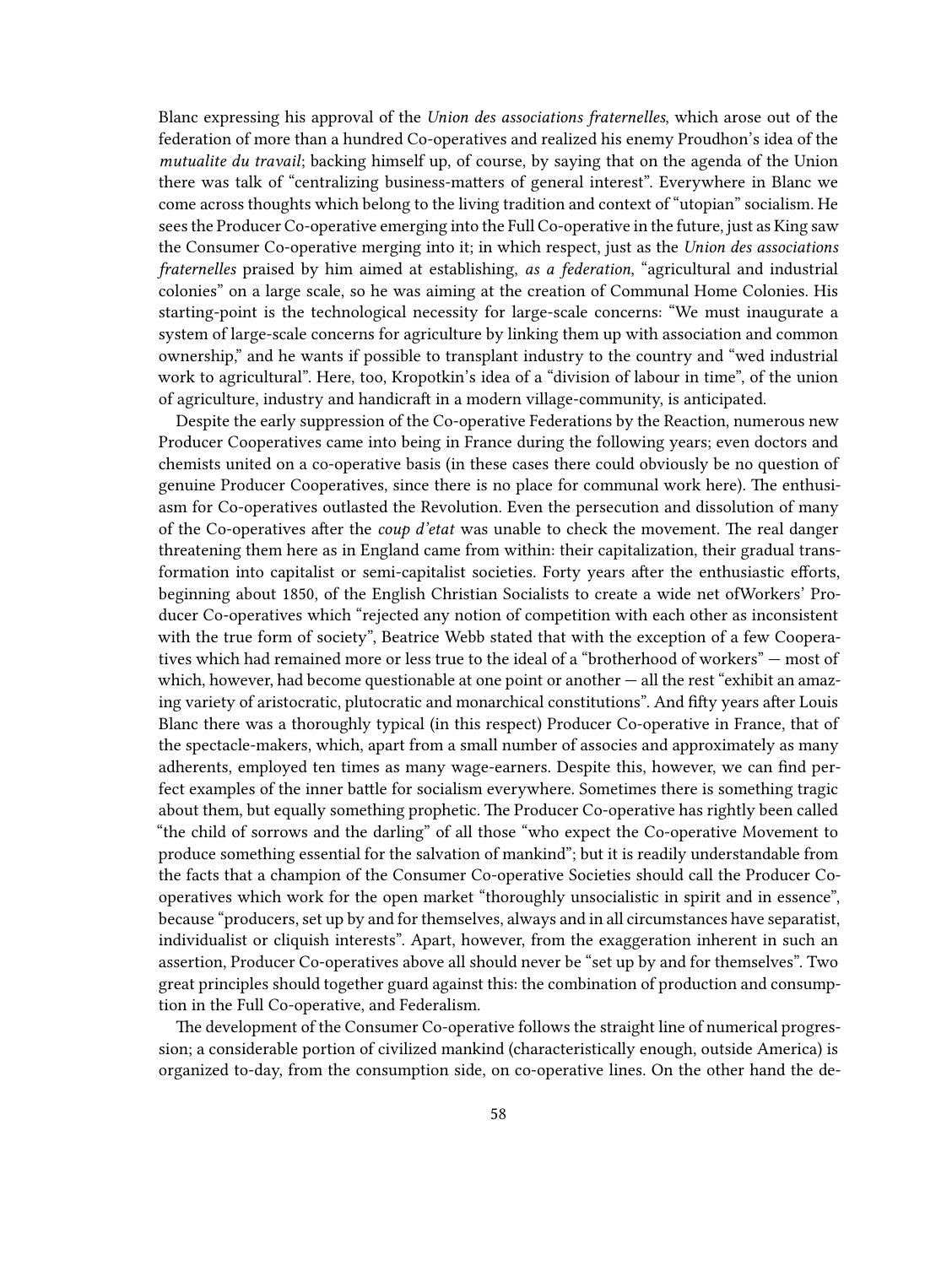velopment of the Producer Cooperatives (I speak here only of the Producer Co-operative in the strict sense, not of the many partial, in the main agricultural associations which aim merely at making production easier or more intensive), can be represented as a zig-zag line which, on the whole, shows hardly any upward trend. New ones are always coming into being, but again and again most of the more vigorous ones pass over into the sphere of capitalism; there is hardly any continuity. The Full Co-operative, however, is in different case; its development, so far as there is one, looks like a cluster of small circles between which there is generally no real connexion. Consumer and Producer Co-operatives were based on an extensive movement which spread to locality after locality; Colonies in the Full Co-operative sense have always had something sporadic, improvised, lacking in finality about them. In contrast to the others they also lacked what Franz Oppenheimer has termed "the power of remote effect". Not but what some of them got themselves talked about; but their power of attraction was individualistic, they did not call new community-cells into being.

In the history of Co-operative Colonies, neither in Europe (with the exception of Soviet Russia, where, however, the essential basis of free will and autonomy does not exist) nor with few exceptions in America is there any indication of a federative tendency. Consumer Co-operatives have continually and increasingly federated; Producer Co-operatives in the true sense have done so discontinuously, now on the increase, now on the decrease; communal Colonies in general not at all. Their fate is at odds with their will: originally they did not want to become isolated, but they did become isolated; they wanted to become working models, but they only became interesting experiments; they wanted to be the dynamic and dynamitic beginnings of a social transformation, but each had its end in itself. The cause of this difference between the Consumer and Producer Co-operative on the one hand and Full Co-operative on the other seems to me ultimately to lie in an essential difference of starting-point. The former grew out of given situations which were roughly the same in a whole chain of places and factories, so that from the start there was a germ of reciprocal influence in the experiments undertaken to get the situation in hand, and hence the germ of their federation. In addition the plans that inspired the founding of these Co-operatives did not derive from one all-embracing thought, but from a question addressed, as it were, to the planners by the situation itself.

We can accurately follow this process with King and Buchez, because both were federalists at the outset; Buchez even had a federative association in mind for the trades-unions he had proposed. In both cases the plans were directed towards remedying a given state of distress, and they bore a local character in so far as they sought to solve the problems of this emergency at the point where these problems brought themselves to bear. Such plans may be called topical in the precise sense of being locative, inasmuch as they were of their own nature related to definite localities, the very ones in which the problems arose. The identity of the problems in different places led at once to the possibility of federative union, right up to gigantic formations like some associations of Consumer Co-operatives to-day.

It is a fundamentally different story with the generality of "colonial" Full Co-operatives. Here, time after time, with greater or lesser independence of the situation but always without real reference to given localities and their demands, we see the "idea" dictating its decrees, preparing its plans somewhere up in the clouds and then bringing them down to earth. No matter how speculative these plans are in origin and therefore thoroughly schematic as with Fourier; no matter how much they are based on definite experiences and empirical assumptions as with Owen, they will never answer the questions put by a given situation, but will proceed to create new situations ir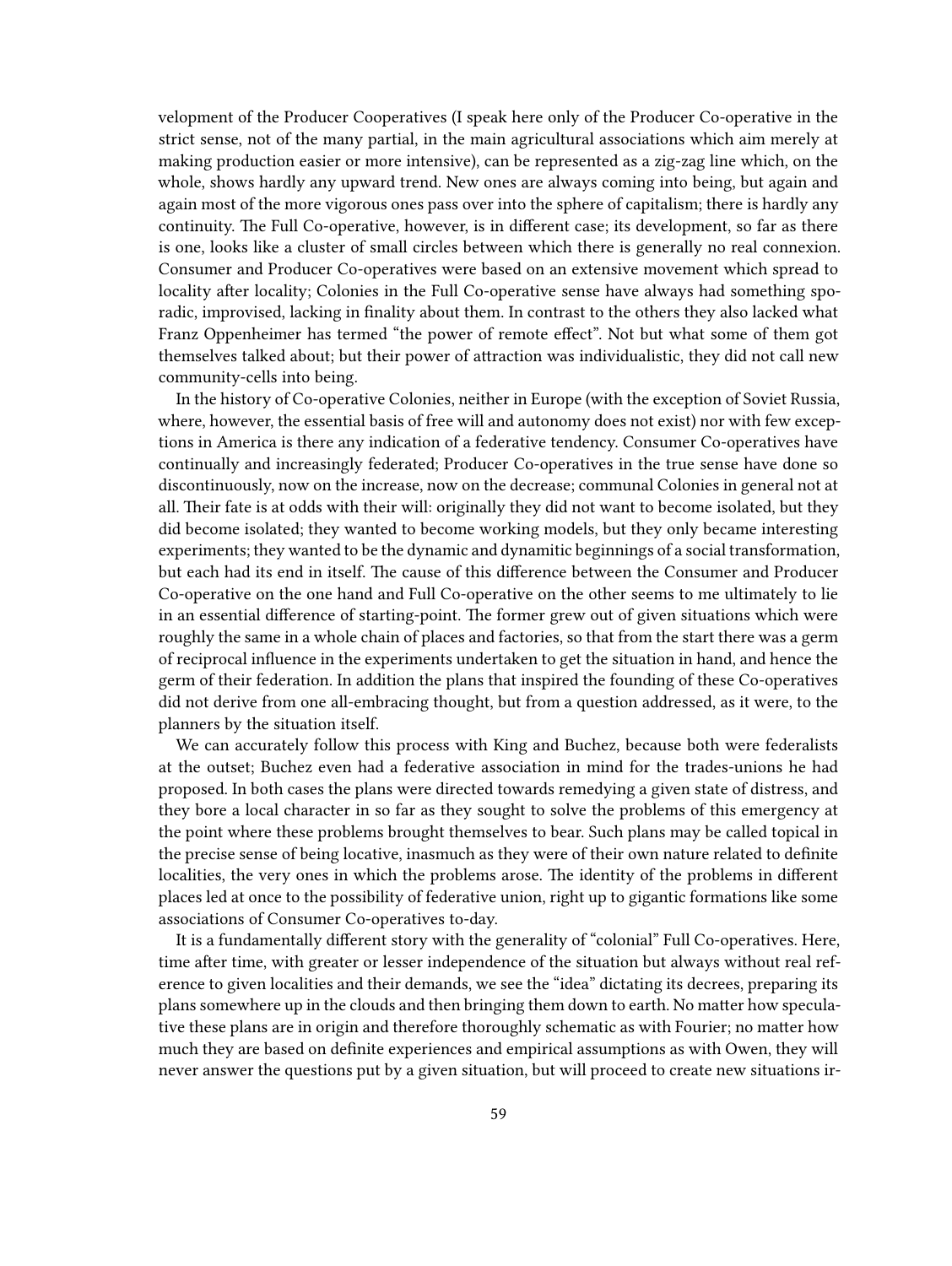relevant to the locality and its local problems. This becomes peculiarly evident where Settlements in foreign countries are concerned: emigration is not organized and regulated along socialistic lines, no such thing; rather the impulse to emigrate is associated with a new impulse, namely, the will to have a share in the realization of a social project; and this will is all too frequently coerced into the dogmatism of some organization felt and believed to be the only right one, the only just and true organization, the binding claims of which sometimes stand in opposition to the free play of relationships between members. (Community of sentiment is hardly ever sufficient to establish community of life; for this a deeper and more vital bond is required.) The Settlement that remains faithful to dogma is threatened with paralysis; one that increasingly rebels against it, with fragmentation; and both lack the corrective, modifying power of insight into conditions. Wherever dogma reigns supreme, isolation of the Settlement is the sole result; the exclusiveness of "the only right form" precludes union even with like-minded establishments, for in every single one of them the "faithful" are completely obsessed with the absolute character of their unique achievement. But equally, wherever dogma retreats, the economic and spiritual seclusion of the Settlement, especially in a strange country, succumbs to the same fate — isolation, lack of connective power, ineffectuality. None of these things would be so important if some great educative force, sustained by a vigorous upsurge of life and fate, could assure to the communal will a lasting victory over the residue of egoism that inevitably goes with it, or rather raise this egoism to a higher form. But usually it is only the case that collective egoism, i.e. egoism with a clear conscience, emerges in place of individual egoism; and if the latter always threatens to disintegrate the inner cohesion of the community, the former, which is often tainted with dogmatism, prevents the growth of any real communal education as between one community and another, between the community and the world.

Most of the known experimental Settlements came to grief or petered out — and not, as some think, the communist ones alone. Here we must exempt the individual efforts of various religious sects, efforts whose vitality can only be understood in terms of a particular group's faith and as the partial manifestation of this faith; it is characteristic that the federative form makes its appearance here and here alone, as, for instance, with the Russian sect of the Dukhobors in Canada or the "Hutterite Brothers". It is, therefore, unjust of Kropotkin to trace the collapse of the experimental communist Settlements to the fact that they were "founded on an uprush of religiosity, instead of seeing in the commune simply a mode of consumption and production economically ordered". For it is precisely where a Settlement comes into being as the expression of real religious exaltation, and not merely as a precarious substitute for religion, and where it views its existence as the beginning of God's kingdom — that it usually proves its powers of endurance.

Among the causes which Kropotkin adduces for the collapse of most of the Settlements two are worthy of particular note, though at bottom they are one and the same: isolation from society and isolation from each other. He is in error when he imputes the cause to the smallness of the Commune, thinking, as he says, that in such a Commune its members would acquire a distaste for one another after a few years of living together so closely: for, among the Settlements that have lasted at all, we find small ones as well as large ones. But he is right to demand federation to make up for the smallness of the groups. The fact that federation enables members to pass from one settlement to another (which is of crucial importance for Kropotkin), is in reality only one among its many favourable results; the vital thing is federation itself, the complementing and helping of each group by the others, the stream of communal life flowing between them and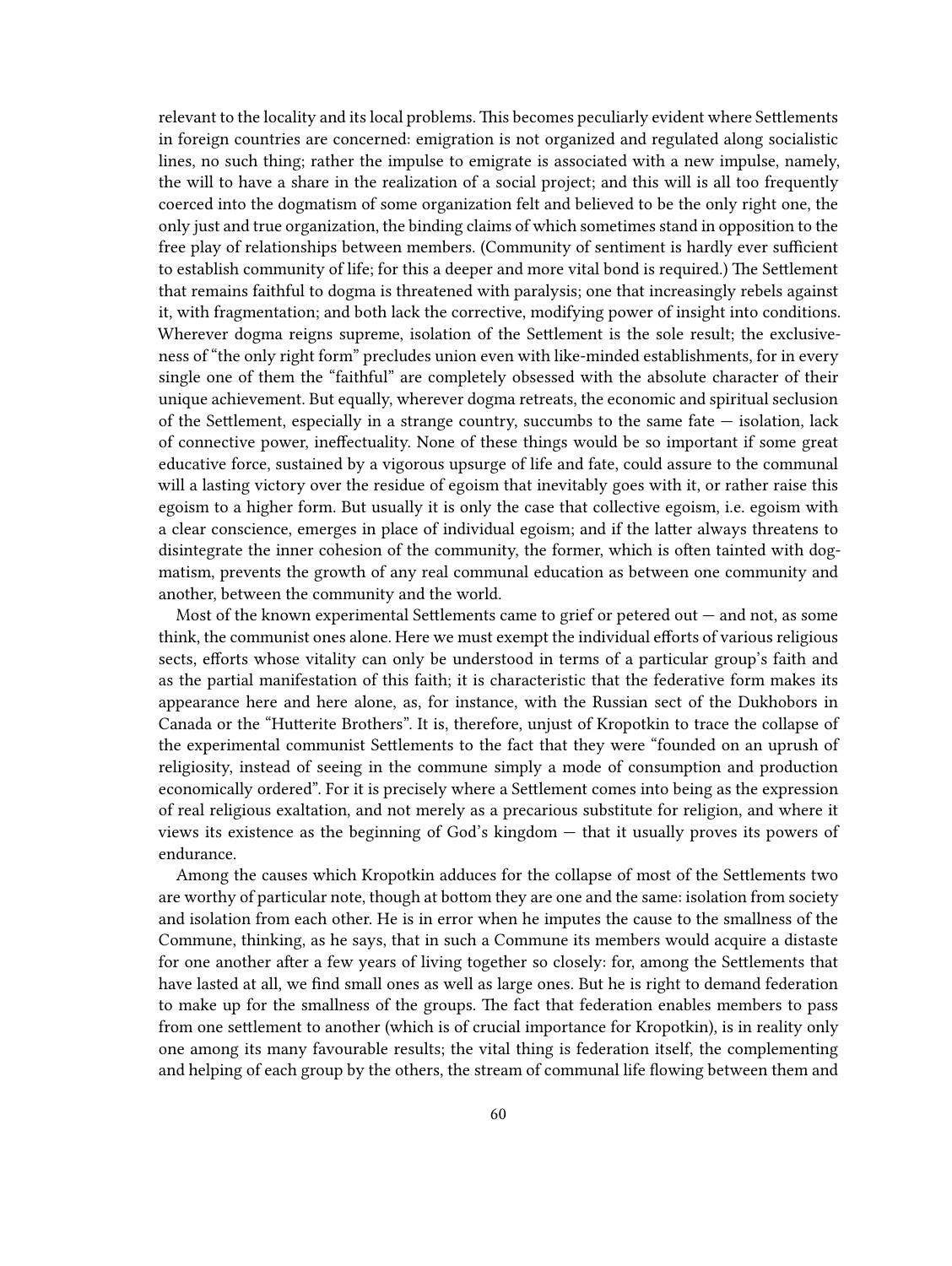gathering strength from each. No less important, however, is the fact that the Settlements stand in some relation, if a varying one, to society at large — not merely because they need a market for their surplus production, not merely because youth, as Kropotkin points out, does not tolerate being cut off, but because the Settlements must, in so far as they do not possess that specifically Messianic faith, influence the surrounding world in order to live at all. Whoever bears a message must be able to express it, not necessarily in words, but necessarily in his being.

To a query coming from Settlement circles Kropotkin once answered with an open letter to all Settlement-minded groups stressing the fact that any commonwealth worthy the name must be founded on the principle of association between independent families that join forces. What he meant was that even the individual group must spring from a union of the smallest communal units, federatively. If the federative movement is to extend beyond the group, space is needed: "The experiment," he says in his book *Modern Science and Anarchy*, "must be made on a definite *territory*." He adds that this territory must comprise both town and country. Once more economic motifs have to be geared to the great social motif; genuine community-life means the full play of all the functions and interaction between them, not restriction and seclusion. But it is not enough, as Kropotkin seems to assume that it is, for a town "to make itself into a commune"; if it confronts the finely articulated federation of villages as an unco-ordinated and socially amorphous entity, it is bound to exert rather a negative influence in the long run. It has to co-ordinate itself, convert itself *as a federation* into societies in order to engage in really fruitful intercourse with the villages.

Already we can see significant moves in this direction in the "planned economy" theories of our time, the result, mostly, of technical and managerial considerations.

From their long and instructive history we can only give here one characteristic example of the problematical career of the many experimental Settlements to date  $-$  Owen's first establishment in this kind, the only one that was his own work: New Harmony in Indiana. He bought the property from the sect of "Separatists" that had immigrated from Germany; after twenty years of work they had managed to make it produce a few blossoms. Members were accepted unselectively; the important German political economist Friedrich List noted at the time in his American Diary: "The elements don't seem to be of the best." In the beginning the Constitution of the new community was based on complete equality between members, for which reason it was also called "The Community of Equality". Two years later, after a number of separate groups had branched off, an attempt had to be made to transform the community into an association of little societies. But this and similar plans for conversion failed. When Owen, returning from a journey to England, saw the Settlement again after it had lasted three years, he had to confess that "the attempt to unite a number of strangers not previously educated for the purpose, who should live together as a common family, was premature", and that "the habits of the individual system" die hard. By selling one part of the land in lots and leasing another in the same way the experiment cost him a fifth of his fortune — he replaced the Society by a complex of Settlements run on private capitalist lines, only giving them this piece of advice by the way: "To unite their general labour, or to exchange labour for labour on the terms most beneficial for all, or to do both or neither, as their feelings and apparent interests may influence them."

Here we have an example of a Settlement that came to grief not on dogma — despite his definite plans Owen did not commit himself on this point — but rather on the lack of any deep, organic bond between its members.

As an example of the opposite we may cite the development of Cabet's "Icaria". Undertaken as an attempt to realize a dilettante but successful Utopian novel, born after terrific disappointments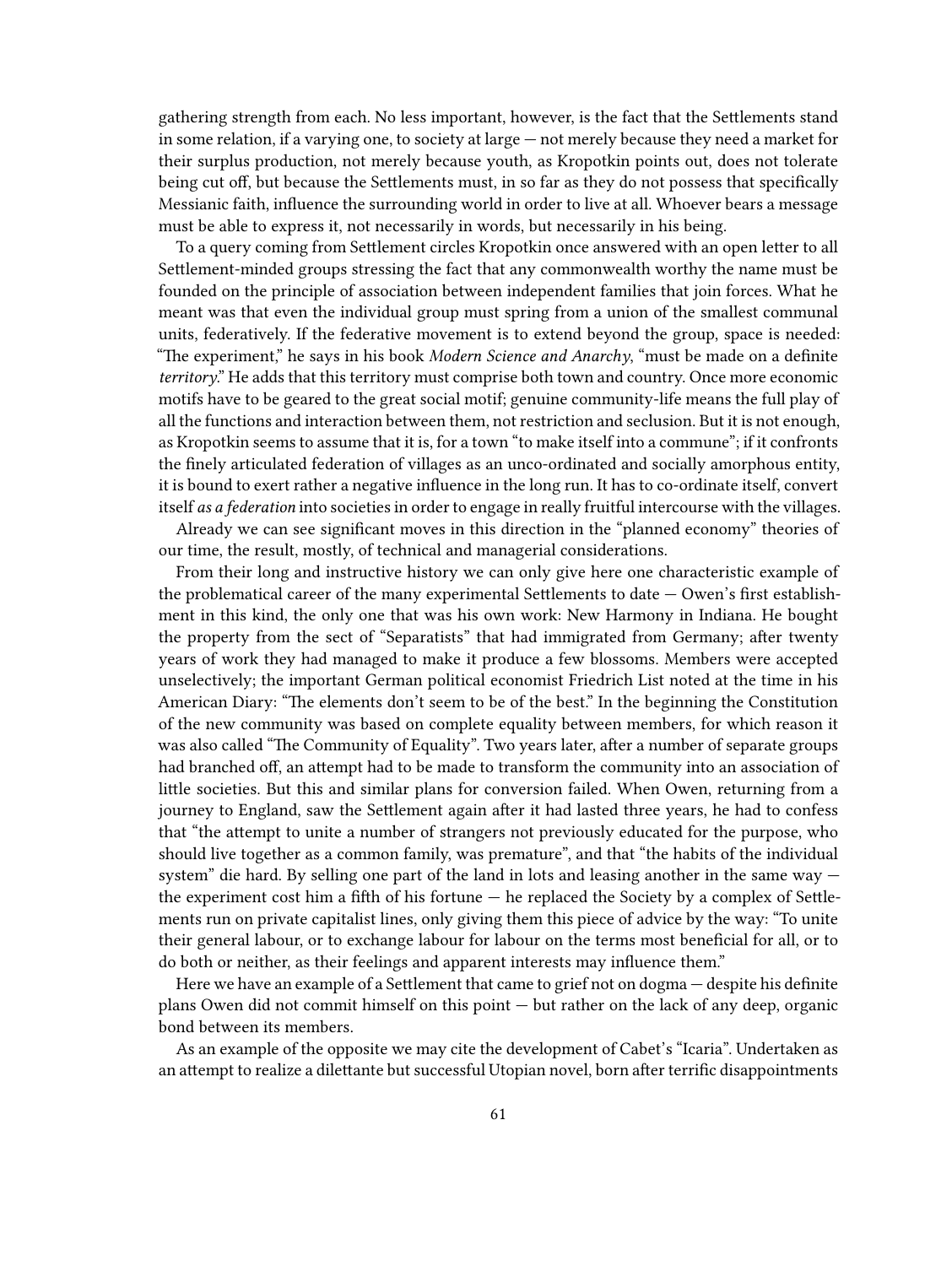and privations and, like Owen's Settlement, the former property of a sect — this time that of the Mormons — the Settlement, during the half-century from its beginnings right up to its final ramifications, underwent schism after schism. First of all there was a schism because Cabet (a temperamental and honestly enthusiastic man, but mediocre) made a bid for dictatorship in the form of dogmatic planning, a bid which kindled a civil war of vituperation and fisticuffs. Of the two groups to which the schism gave rise, the first crumbled into nothing after Cabet's death; in the second a new schism sprang up between the "Young" and the "Old", the "young" championing the dogmatic plan to abolish, for instance, the little gardens that surrounded the houses where the members could pluck not only flowers but fruit as well. Here indeed was a deplorable "remnant of individualism". The affair  $-$  after being judicially decided  $-$  resulted in the division of the Settlement, the part that contained buildings put up by the "Old" with their own hands being allotted to the "Young". The part remaining to the "Old" lasted another twenty years and then died of "senile decay". The economic forces were strong enough to survive, but the power of belief was extinguished. "We were so few and so like the people outside," writes a female member, "that it was not worth the effort to live in the community." The "Young" Settlement was even shorterlived. After all kinds of difficulties they moved to California, but under the new organization the principle of private ownership took a significant place, so that the Settlement has not unjustly been compared with a joint-stock company; it soon disbanded itself, the appreciation of landvalues being a determining factor, perhaps. So the career of Icaria runs in a strange sequence of dogmatism and opportunism. "We had a furious will to succeed," wrote one of the members several years later, "but the garment we wore was too heavy for us and too long, it trailed at times in the mud; by which I mean to say that the Old Adam in us, or the beast, inadequately repressed, made a violent appearance." But it was not the beast at all, it was only the specifically human species of egoism.

Let us look, finally, at the three chief kinds of "Society" from the point of view of social restructure.

By far the most powerful of them historically, the Consumer Co-operative Society, is least suited in itself to act as a cell of social reconstruction $\wedge$  It brings people together with only a minimal and highly impersonal part of their total being. This part is not, as might be supposed at first glance, consumption. Common consumption as such has a great power to unite people; and, as we know from ancient times, there is no better symbol of communal life than the banquet. But the Consumer Co-operative is concerned not with consumption proper but with purchases for consumption. Common purchasing as such lays no very significant demands on the individuals participating in it, unless it be in exceptional times when it is a question of common care and responsibility for a common task, as in the "heroic" age of the Co-operative Movement or in the crises since then, when private persons came forward in a spirit of sacrifice to alleviate the distress of the many. Similarly, as soon as common purchasing becomes a business, responsibility for which passes to the employees, it ceases to unite people in any significant sense. The bond becomes so loose and impersonal that there can be no question of communal cells and their association in a complex organic structure, even if the co-operative organization of this or that branch of production is linked up with the Co-operative's warehouses. I find this view expressed with great clarity in a book by the Irish poet George William Russell ("A. E."), *The National Being*; a book written with true patriotism and dealing with the social reconstruction of Ireland. He says: "It is not enough to organize farmers in a district for one purpose only  $-$  in a credit society, a dairy society, a fruit society, a bacon factory, or in a co-operative store.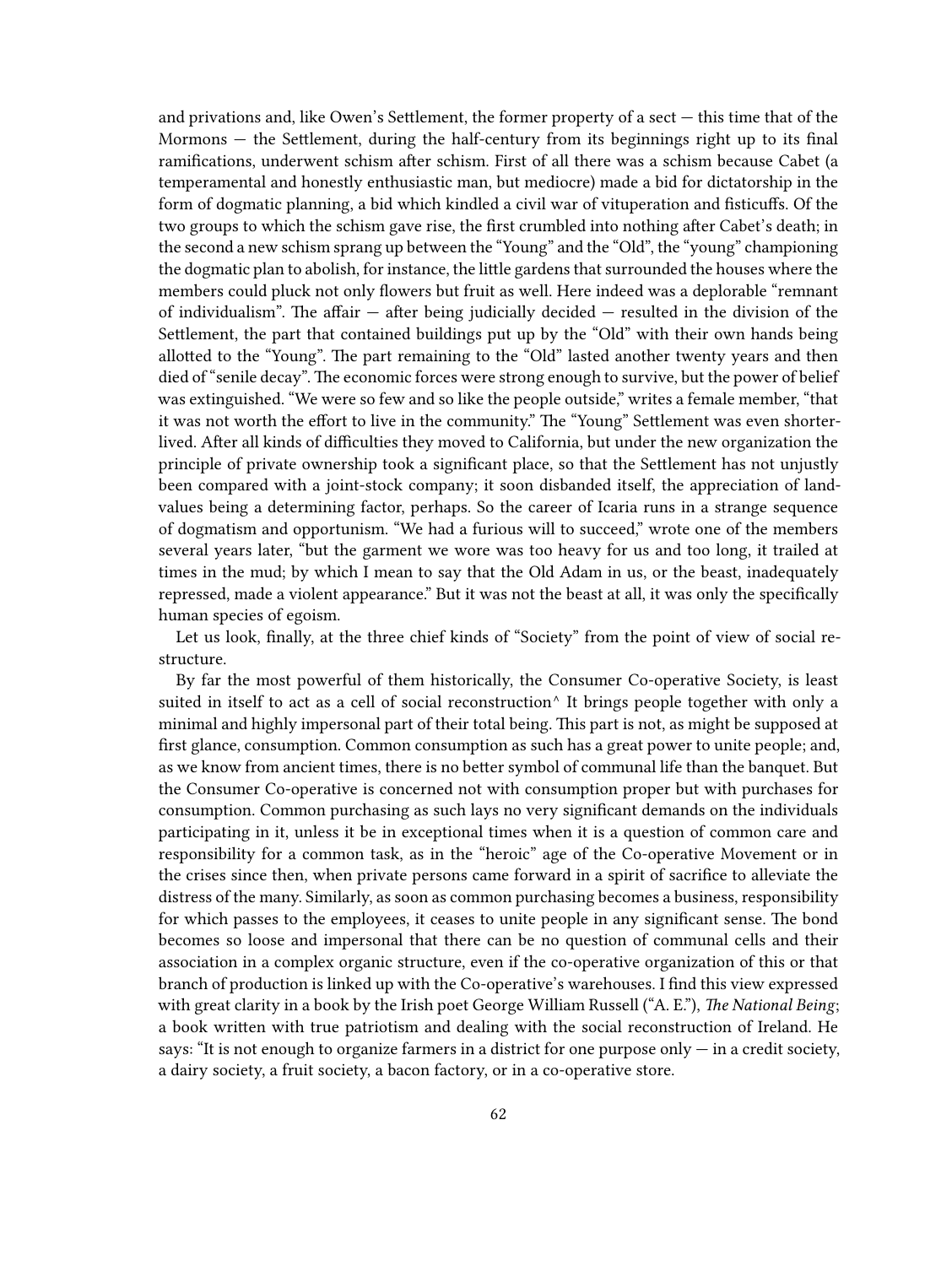All these may be and must be beginnings; but if they do not develop and absorb all rural business into their organization they will have little effect on character. No true social organism will have been created. If people unite as consumers to buy together they only come into contact on this one point; there is no general identity of interest. If co-operative societies are specialized for this purpose or that — as in Great Britain or on the Continent — to a large extent the limitation of objects prevents a true social organism from being formed. The latter has a tremendous effect on human character. The specialized Society only develops economic efficiency. The evolution of humanity beyond its present level depends absolutely on its power to unite and create true social organisms." That precisely is what I understand by an organic restructuring of society.

The Producer Co-operative is better suited in itself than the Consumer Co-operative to take part in a restructuring of this sort, i.e. to function as the cell of a new structure. Common production of goods implicates people more profoundly than a common acquisition of goods for individual consumption; it embraces much more of their powers and their lifetime. Man as producer is by nature more prepared to get together with his kind in an eminently active way than man as consumer; and is more capable of forming living social units. This is true of the employer, if and in so far as he draws more strength from the association for the discharge of his productive activity than he did and ever could as an individual. But it is particularly true of the employed, because only in and through the association does he draw any strength at all  $-$  the question is whether he will become vitally conscious of this opportunity and believe in its practical prospects. But as we have seen, he succumbs very easily, indeed almost with a kind of fatality, to the desire to get others to work for him. If the Consumer Co-operative adapts itself outwardly, in a technical and managerial sense, to the capitalistic pattern, the Producer Co-operative does so inwardly in a structural and psychological sense. At the same time the latter is itself more amenable to a genuine, not merely technical, federation; but just how little the paramount importance — from the point of view of restructure — of small organic units and their organic-federative growth was recognized (even in those circles most enthusiastic for the regeneration of society by means of Producer Co-operatives), we actually saw two decades ago in the English Guild Socialist Movement. On the one hand the bold step was conceived of converting the State into a dual system: multiform, co-ordinated representation of producers, and uniform, mass-representation of consumers. But on the other hand, there soon manifested itself a Saint-Simonistic tendency aiming at "national" (i.e. embracing a whole branch of industry) guilds for "the regimentation into a single fellowship of all those employed in any given industry", which proved much stronger than the tendency to form "local" guilds, i.e. small organic units and their federation. If the principle of organic restructuring is to become a determining factor the influence of the Full Co-operative will be needed, since in it production and consumption are united and industry is complemented by agriculture. However long it may take the Full Co-operative to become the cell of the new society, it is vitally important for it to start building itself up now as a far-reaching complex of interlocking, magnetic foci. A genuine and lasting reorganization of society from within can only prosper in the union of producers and consumers, each of the two partners being composed of independent and homogeneous co-operative units; a union whose power and vitality for socialism can only be guaranteed by a wealth of Full Co-operatives all working together and, in their functional synthesis, exercising a mediatory and unifying influence.

For this it is necessary, however, that in place of all the isolated experiments (condemned in the nature of things to isolation) that have made their appearance in the course of more than a hundred years of struggle, there should emerge a network of Settlements, territorially based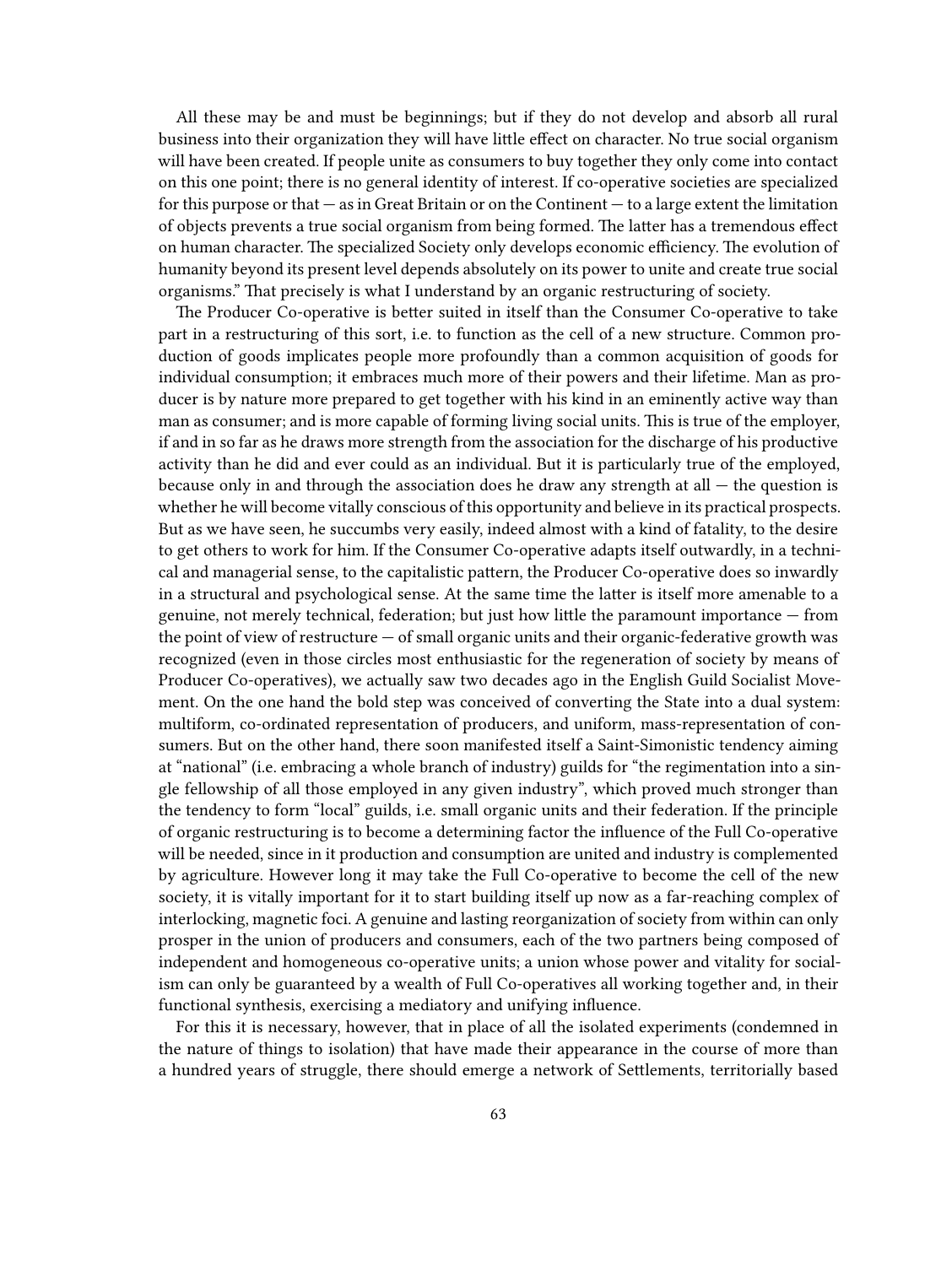and federatively constructed, without dogmatic rigidity, allowing the most diverse social forms to exist side by side, but always aiming at the new organic whole.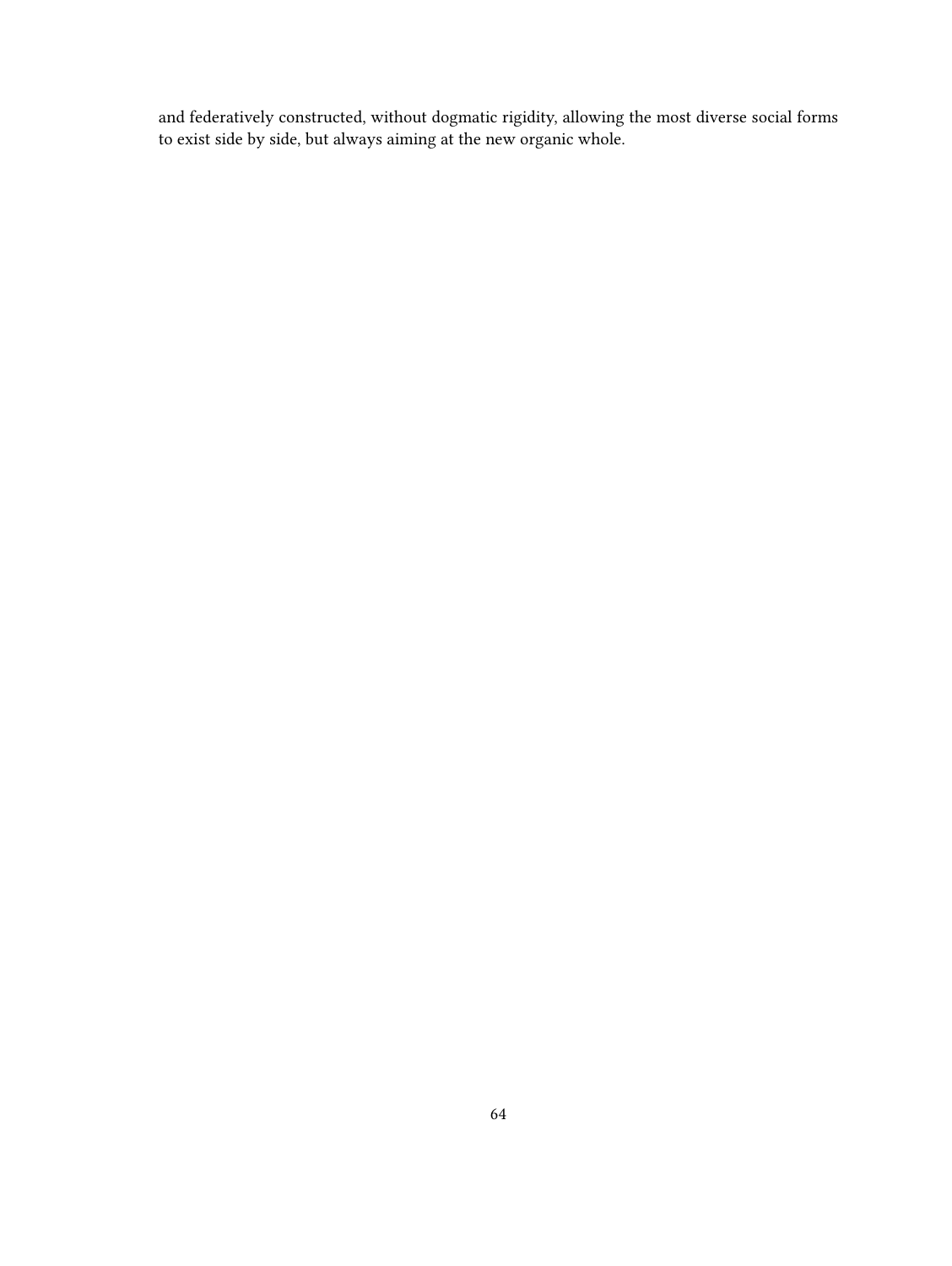## **VIII. MARX AND THE RENEWAL OF SOCIETY**

We have seen that it is the goal of Utopian socialism so-called to substitute society for State to the greatest degree possible, moreover a society that is "genuine" and not a State in disguise. The prime conditions for a genuine society can be summed up as follows: it is not an aggregate of essentially unrelated individuals, for such an aggregate could only be held together by a "political", i.e. a coercive principle of government; it must be built up of little societies on the basis of communal life and of the associations of these societies; and the mutual relations of the societies and their associations must be determined to the greatest possible extent by the social principle — the principle of inner cohesion, collaboration and mutual stimulation. In other words: only a structurally rich society can claim the inheritance of the State. This goal can be attained neither by a change in the order of government, i.e. those who dispose of the means of power, alone; nor by a change in the order of ownership, i.e. those who dispose of the means of production, alone; nor yet by any laws and institutions governing the forms of social life from outside, alone — nor by a combination of all these. All these things are necessary at certain stages of the transformation, with the restriction, of course, that no coercive order shall result which would standardize the whole and not tolerate the emergence of those elements of spontaneity, internal dynamism and diversity so indispensable to the evolution of a genuine society. What, however, is essential, so essential that all these phases should only subserve its full implementation, is the growth of the genuine society itself, partly from already existing societies to be renewed in form and meaning, partly from societies to be built anew. The more such a society is actually or potentially in being at the time of the changes, the more it will be possible to realize socialism as an actuality in the changed order, that is, to obviate the danger of the power-principle  $-$  be it in political or economic form or both — finding entry again, and of the human relations — the real life of society — remaining, underneath the changed surface of laws and institutions, as hopelessly out of joint and askew as ever they were under the capitalist regime. Those changes in the economic and political order inevitably imply, as regards the realization of socialism, the necessary removal of obstacles, but no more and no less.

Without such a change the realization of socialism remains nothing but an idea, an impulse and an isolated experiment; but without the actual re-structuring of society the change of order is only a facade. It is not to be supposed that the change comes first and the re-structuring afterwards; a society in transformation may well create for itself the instruments it needs for its maintenance, for its defence, for the removal of obstacles, but changed power-relations do not of themselves create a new society capable of overcoming the power-principle. "Utopian" socialism regards the various forms of Co-operative Society as being the most important cells for social re-structure; and the more "Utopianism" clarifies its ideas the more patently does the leading role seem to fall to the Producer-cum-Gonsumer Cooperative. The Co-operative is not an end in itself for the "Utopian", not even when a large measure of socialism has been successfully realized within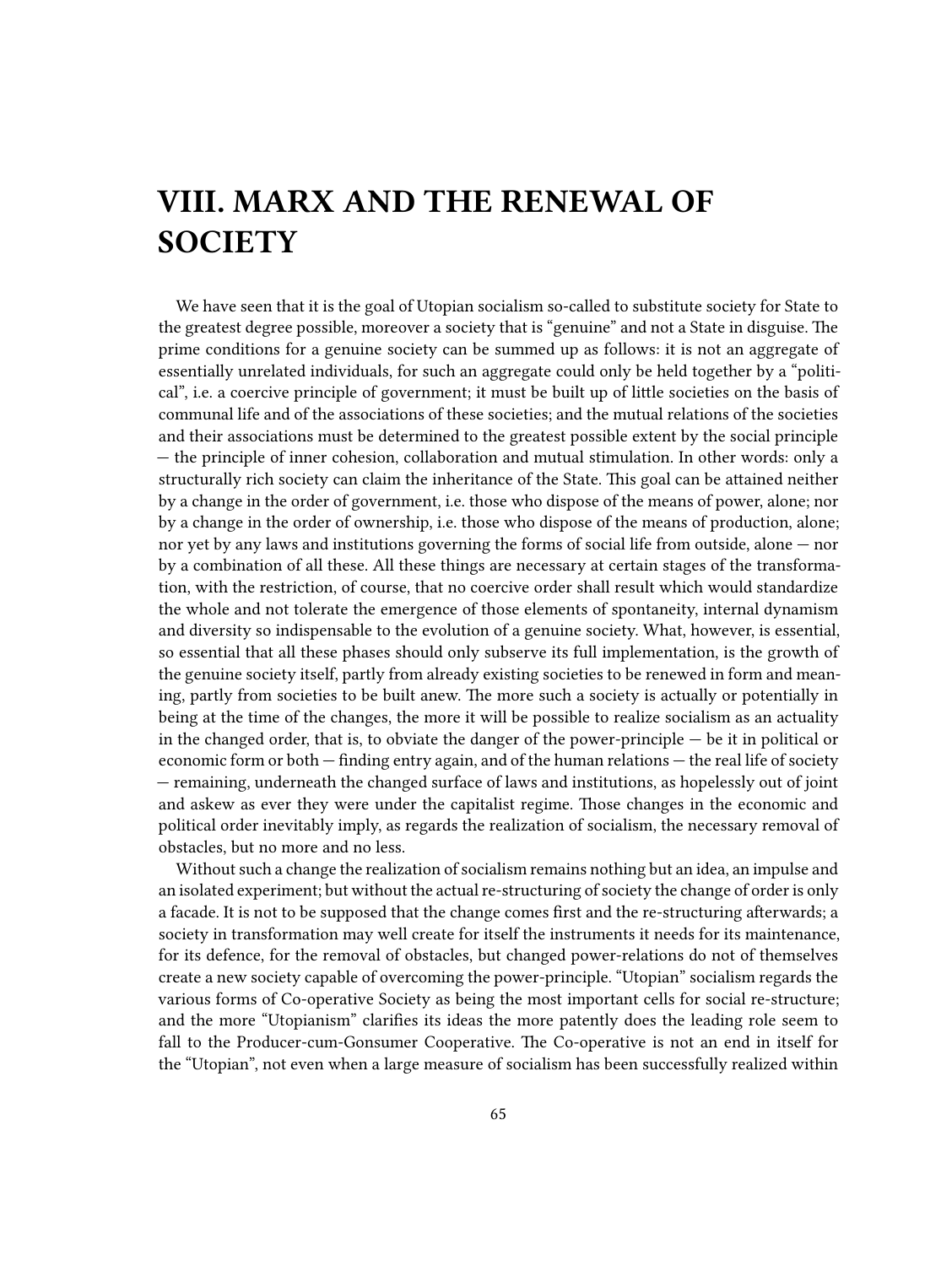it; the point is rather to produce the substance which will then be released by the new order, established in its own right so as to unify the multifarious cells. Genuine "utopian" socialism can be termed "topical" socialism in a specific sense: it is not without *topographical* character, it seeks to realize itself in a given place and under given conditions, that is, "here and now", and to the greatest degree possible here and now. But it regards the local realization (and this has become increasingly clear as the idea has developed) as nothing but a point of departure, a beginning, something that must be there for the big realization to join itself on to; that must be there if this realization is to fight for its freedom and win universal validity; that must be there if the new society is to arise out of it, out of all its cells and those they make in their likeness.

Let us, at this juncture, put the decisive questions of means and ends to Marx and Marxism.

Right from his earliest socialistic formulations up to the full maturity of his thought Marx conceived the end in a way that comes very close to "utopian" Socialism. As early as in August, 1844, he was writing (in his essay *Critical Glosses*): "Revolution as such — the overthrow of existing power and the dissolution of the old conditions — is a political act. But without Revolution socialism cannot carry on. Socialism needs this political act in so far as it needs destruction and dissolution. But when its organizing activity begins, when its ultimate purpose, its soul emerges, socialism will throw the political husk away." We must read this in conjunction with the following passage written earlier on in the same year ( *On the Jewish Question*):

"Only when man has recognized and organized his 'forces prOpres' as *social* forces [it is therefore not necessary, as Rousseau thinks, to change man's nature, to deprive him of his 'forces propres' and give him new ones of a social character] and, consequently, no longer cuts off his social power from himself in the form of political power [i.e. no longer establishes the State as the sphere of organized rule] only then will the emancipation of mankind be achieved." Since Marx is known even in his early days to have regarded politics as obviously nothing but the expression and elaboration of class-rule, politics must accordingly be abolished with the abolition of the latter: the man who is no longer "sundered from his fellow-man and from the community" is no longer a political being. This, however, is not regarded as the first consequence of some post-revolutionary development. Rather, as is clearly stated in both the above passages, Revolution as such, i.e. Revolution in its purely negative, "dissolvent" capacity, is the last political act. As soon as the organizing activity begins on the terrain prepared by the overthrow, as soon as the positive function of socialism starts, the political principle will be superseded by the social. The sphere in which this function is exercised is no longer the sphere of the political rulership of man by man. Marx's dialectical formulation leaves no doubt as to what the sequence of events actually is in his opinion: first the political act of social revolution will annihilate not merely the Class State, but the State as a power-formation altogether, whereas the *political* revolution was the very thing that "constituted the state as a public concern, that is, as the real State". On the other hand, "the organizing activity" will begin, i.e. the reconstruction of society, only after the complete overthrow of existing power — whatever organizing activity preceded the Revolution was only organization for the struggle. From this we can see with the greatest clarity what it is that connects Marx with "utopian" socialism: the will to supersede the political principle by the social principle, and what divides him from it: his opinion that this supersession can be effected by exclusively political means — hence by way of sheer suicide, so to speak, on the part of the political principle.

This opinion is rooted deep in Marx's dialectical view of history, which found classical formulation fifteen years later in the preface to his book *A Critique of Political Economy*.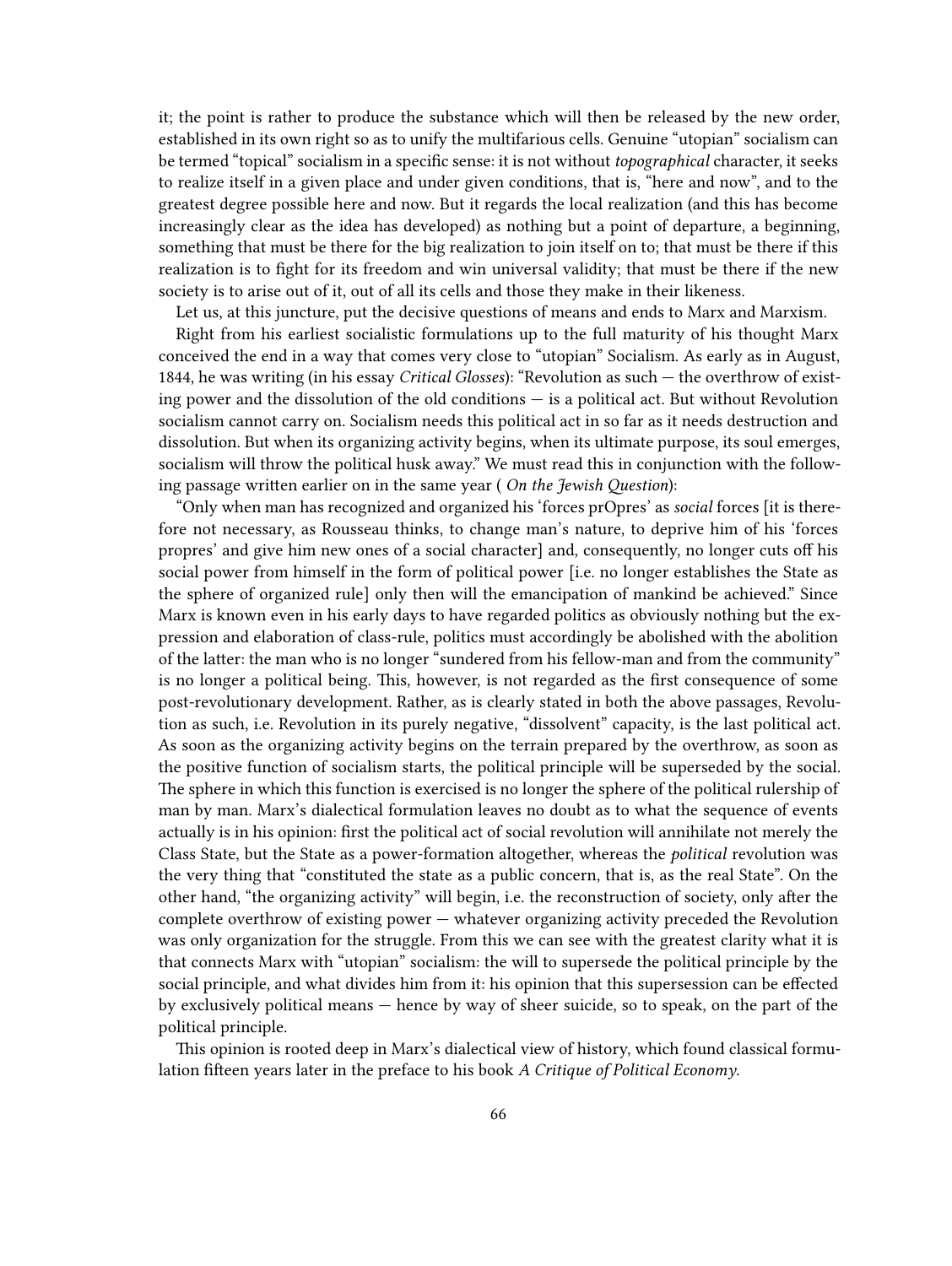Yet, in the concluding section of his polemic against Proud-hon, we encounter what appears to be a not inconsiderable limitation. "The working-class," he says, "will, in the course of its development (dans le cours de son developpement), replace the old bourgeois society by an association which will exclude classes and their antagonisms, and there will no longer be any political power in its proper sense (il n'y aura plus de pouvoir politique, proprement dit), since political power is nothing but the official sum (le resume officiel) of the antagonisms obtaining in bourgeois society." "No political power in its proper sense" — that means: no political power in the sense of an expression and elaboration of class-rule, which is quite self-evident if class-rule really has been abolished. Let us leave aside for the moment the question which obviously never entered into Marx's field of vision, namely, whether in those circumstances the proletariat would really be the "last" class, with whose accession to power class-rule would collapse altogether, that is, whether a new social differentiation would not arise within the victorious proletariat itself, one which, even though the class-designation might not apply, might very well lead to a new system of domination. There still remains, however, the no less momentous question as to the nature and extent of political power in the "improper" sense, that is to say, the political power that no longer rests on class-rule but persists after the classes have been abolished. Might it not be possible for such power to make itself no less felt, indeed more felt, than that based on class-rule, especially so long as it was a matter of "defending the Revolution" — so long, in fact, as humanity as a whole had not abolished class-rule, or even, perhaps, so long as humanity had not adopted the view or the realization of socialism prevailing in that particular State in which the victory of the proletariat had been won? But the thing that concerns us most of all is this: so long, in such a State or States, as this fixed point of view prevails, and prevails with all the technique and instruments of power at the disposal of our age, how can that spontaneity, that free social form-seeking and form-giving, that unfettered power of social experimentation and decision so indispensable to the realization of socialism and the emergence of a socialist form of society  $-$  how can they possibly get to work? By omitting to draw a clear line of demarcation between power in its proper and improper senses Marx opens the door to a type of political principle which, in his opinion, does not and cannot exist: a type which is not the expression and elaboration of class-rule, but is rather the expression and elaboration of power-tendencies and power-struggles not characterized by class, on the part of groups and individuals. Political power in the improper sense would accordingly be "the official sum of antagonisms" either within the proletarian class itself or, more precisely, within the nation in which "class-rule has been abolished".

His impressions of the problematical revolution of 1848 served to sharpen Marx's critical attitude to experiments in social re-structure. If the "little experiments, inevitably abortive" had already been censured in the Manifesto, now (in the report *The Class War in France* of 1850) "doctrinaire socialism" was accused of "wishing away the revolutionary conflict of the classes and the need for it by means of petty artifices and gross sentimentalities", and (in the *Eighteenth Brumaire* of 1852) the French proletariat was reprobated for having partly committed itself to "doctrinaire experiments, exchange-banks and workers' associations", and thus to a "movement which, having given up the struggle to overthrow the old world despite all the means at its disposal, prefers to seek its own salvation behind society's back, privately, inside the narrow framework of its existence, and which will thus necessarily come to grief".

Marx's faith in the impending revolution was still unshaken at that time, but his confidence in an impending World Revolution in the full sense of the word began to waver. In 1858 he wrote to Engels: "The difficult question for us is this. On the continent the Revolution is imminent and will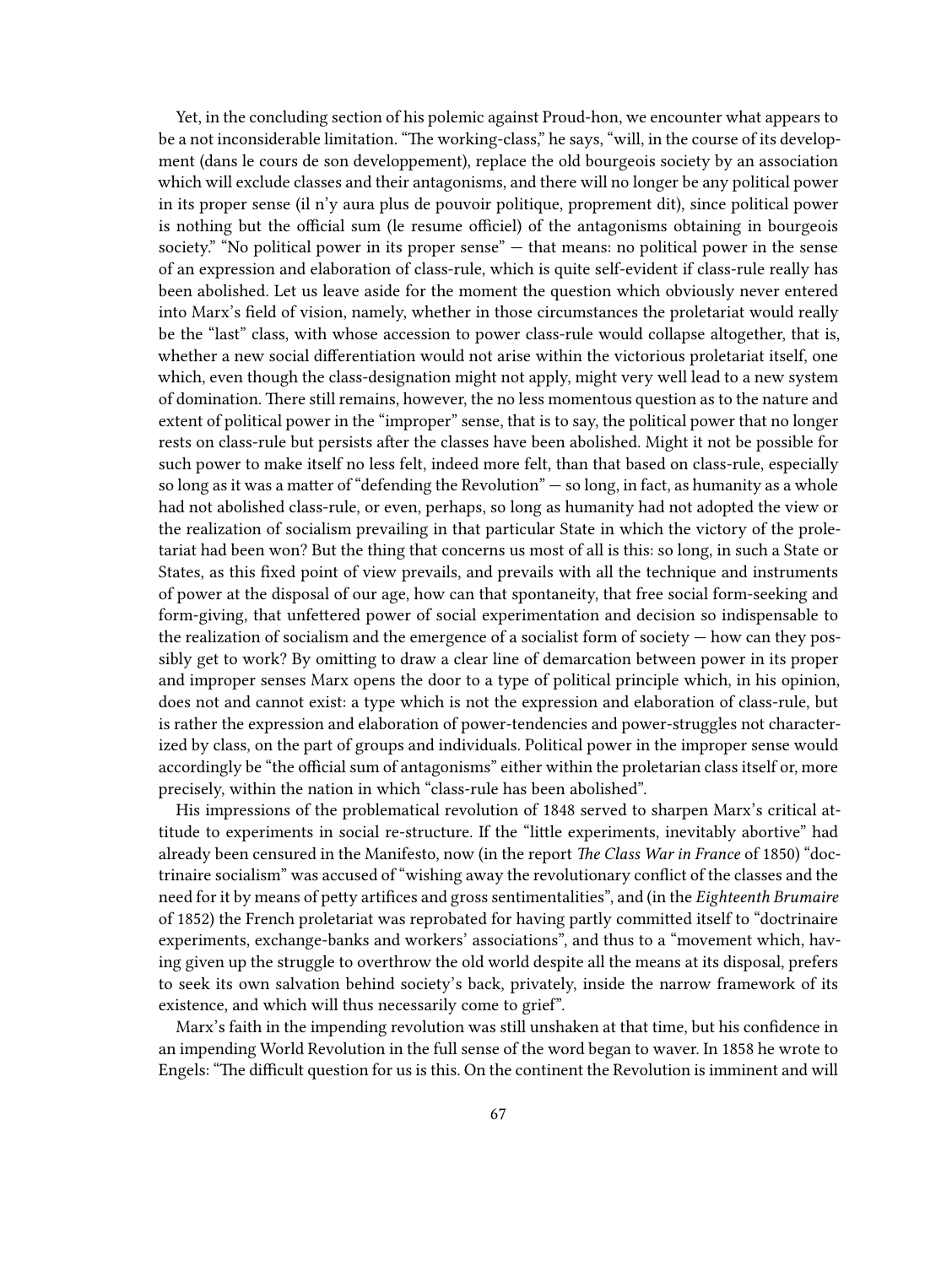immediately assume a socialist form. But will it not necessarily be crushed in this small corner of the earth [meaning the continent of Europe!], seeing that over a far greater area the movement of bourgeois society is still in the ascendant?"

His doubts seem to have deepened still more in the following years. On the other hand he became more and more impressed with the significance of the extra-revolutionary political struggle. After another six years this was worked out *inter alia* in the "Inaugural Address to the International Workers' Association". Having praised the Ten-Hour-Law as the "triumph of a principle", he went on to call the rise of the Co-operative Movement "a still greater triumph for the political economy of labour over the political economy of capital". The value of these great social experiments, he said, could not be over-estimated; for the workers, who had set up co-operative factories without any help at all, had thereby proved that wage-labour "is destined to give way to associated labour". The co-operative system, however, if it was to free the masses, needed "developing on a national scale and consequently promoting by national means", hence precisely what Louis Blanc and Lassalle had hoped and striven for. But such a thing would not be conceded by the big landed proprietors and the capitalists of their own free will. "Therefore," he ends, it is "the great duty of the working class" to seize political power. We must give this word "therefore" our full attention. Labour is to win political power in the parliaments in order to sweep the obstacles out of the way of the Go-operative Movement. Marx is here ascribing a central significance to co-operation, and in particular to the Producer Co-operatives. Although it is stressed, as also in Resolutions Marx drew up for the Geneva Congress of 1866, that the Co-operative Movement was not capable of remodelling capitalist society of itself, it is none the less acknowledged as the proper way to remodel it, save that for this to succeed the acquisition of State power by the workers was essential. At this point Marx comes remarkably close to re-structural thinking in practice without accepting it in principle. Worthy of mention in this connection is the fact that he clearly recognizes the danger of the Co-operatives degenerating into ordinary bourgeois jointstock companies, and even recommends the right remedy: that all the workers employed should receive the same share.

But less than three months before the opening of the Geneva Congress for which he drew up this Resolution, Marx wrote to Engels about the tendencies expressed by the French in a debate of the General Council of the International: "Proudhonized Stirnerism. Splitting everything up into little 'groupes' or 'communes' and then making a 'company' of them, but not a State." It is here that the undercurrent of State Centralism creeps unmistakably into Marx's ideas if only by implication. The federalism of Proudhon he is attacking has not the slightest wish to split everything up into communes, it only wants to confer relatively extensive autonomy on the existing communes and combine them in units, whose own combination would represent a more organic form of community than the existing State. As against this Marx once more holds fast to the State as such.

But now, another five years later, a revolutionary event exerted a new influence on Marx's views, an event stronger than any preceding it and tending in another direction: the Paris Commune. In one of his most significant writings, the address to the General Council of the International on the civil war in France, he sketched a picture of the growth, activities and aims of the Commune. The historical reliability of this picture has been disputed, but that does not concern us here: the picture is a confession and one that is of great importance for our theme, which is the variations in Marx's views concerning the evolution of a new society.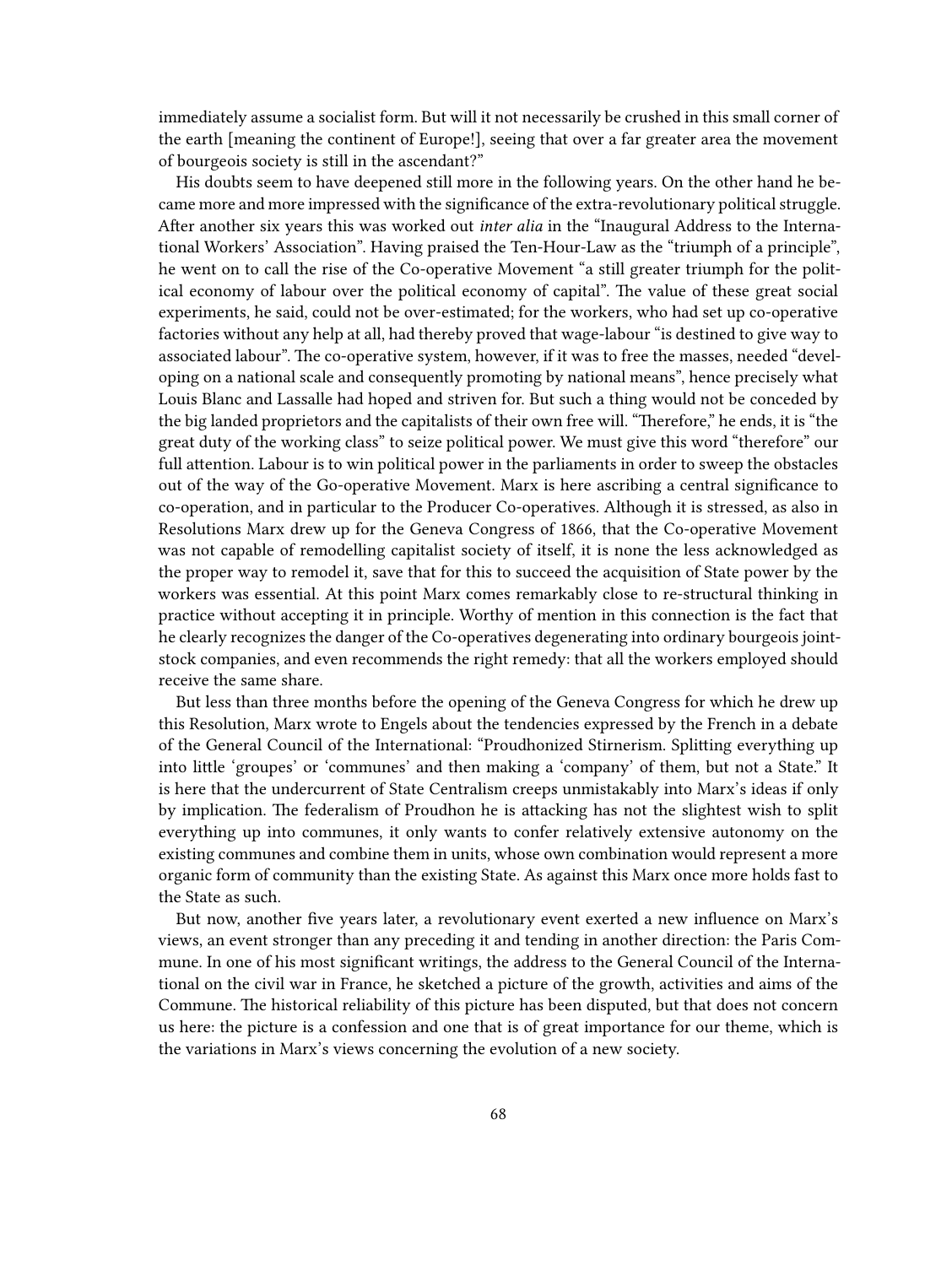What distinguished the Commune in Marx's eyes *toto genere* from all earlier endeavours, "its true secret", is that it was "essentially a working-class government". That is to be understood literally: Marx means a government not merely appointed by the working-class but also actually and factually exercised by it. The Commune is "the self-government of the producers". Born of universal suffrage and elected by the Parisians themselves, representation of this kind, consisting as it does of members who can be replaced at any time and who are bound by the definite instructions of their electors — such representation "should not be a parliamentary but a working body, executive and legislative at the same time". The same form of organization was to be provided for every commune in France right down to the smallest village. The provincial communes were to administer their common affairs in the district parliament and the district assemblies in their turn were to send deputies to the national delegation. In place of centralized State-power originating from the era of absolute monarchy, "with its omnipresent organs", there would consequently emerge a largely decentralized community. "The few, but important, functions, still left over for a Central Government were to be transferred to communal, i.e. strictly answerable officials." The decentralization, however, would not be a fragmentation but a reconstitution of national unity on an organic basis, and would mean a reactivating of the nation's forces and therefore of the national organism as a whole. "The communal constitution would have rendered up to the body social all the powers which have hitherto been devoured by the parasitic excrescence of the 'State', which battens on society and inhibits its free movement. By this deed alone it would have brought about the regeneration of France." It is obvious that Marx is speaking here not of certain historical State-forms but of the State in general. By becoming something "self-evident" local self-government renders State-power "superfluous". Never did any "utopian" Socialist express himself more radically on this point.

But the political structure of the Commune is, for Marx, only a prelude to the real and decisive thing — the great social transformation to which, with its plans and its dispositions, it would inevitably have led had it not been destroyed. He sees in the Commune "the finally discovered political form, in whose sign the economic liberation of labour can march forward". The Commune wanted "to make individual property a truth, by converting the means of production, land and capital into the mere tools of free and associated labour", and labour amalgamated in Producer Co-operatives at that. "If Co-operative production," Marx cries, "is not to remain a snare and a delusion, if it is to oust the capitalist system, if the Co-operatives as a whole are to regulate national production according to a common plan and thereby take it under their own control what else would that be, gentlemen, but Communism, and a Communism that is *possible*?" That is, a communism that proves its possibility in the teeth of the widespread notion of its "impossibility". A federalism of communes and Co-operatives — for that is precisely what this picture sketches — is thus acknowledged by Marx as genuine communism. To be sure, he still sets his face against all "Utopianism".

The working-class "has no cut-and-dried Utopias to introduce by a plebiscite". The communal and cooperative system which it wants to build up into a new community and a new society, is not a contrivance of the mind: only out of the reality of the association of old and new generations, the reality that is gradually emerging from the nation itself, out of these things alone can the workingclass build its work and its house. "It has no ideals to realize, it has only to set free those elements of the new society which have already developed in the womb of the collapsing bourgeois society." Here we have that notion of "development" again, dating from 1847; but this time it is completely unequivocal and indubitably meant in the sense of a pre-revolutionary process, one, moreover,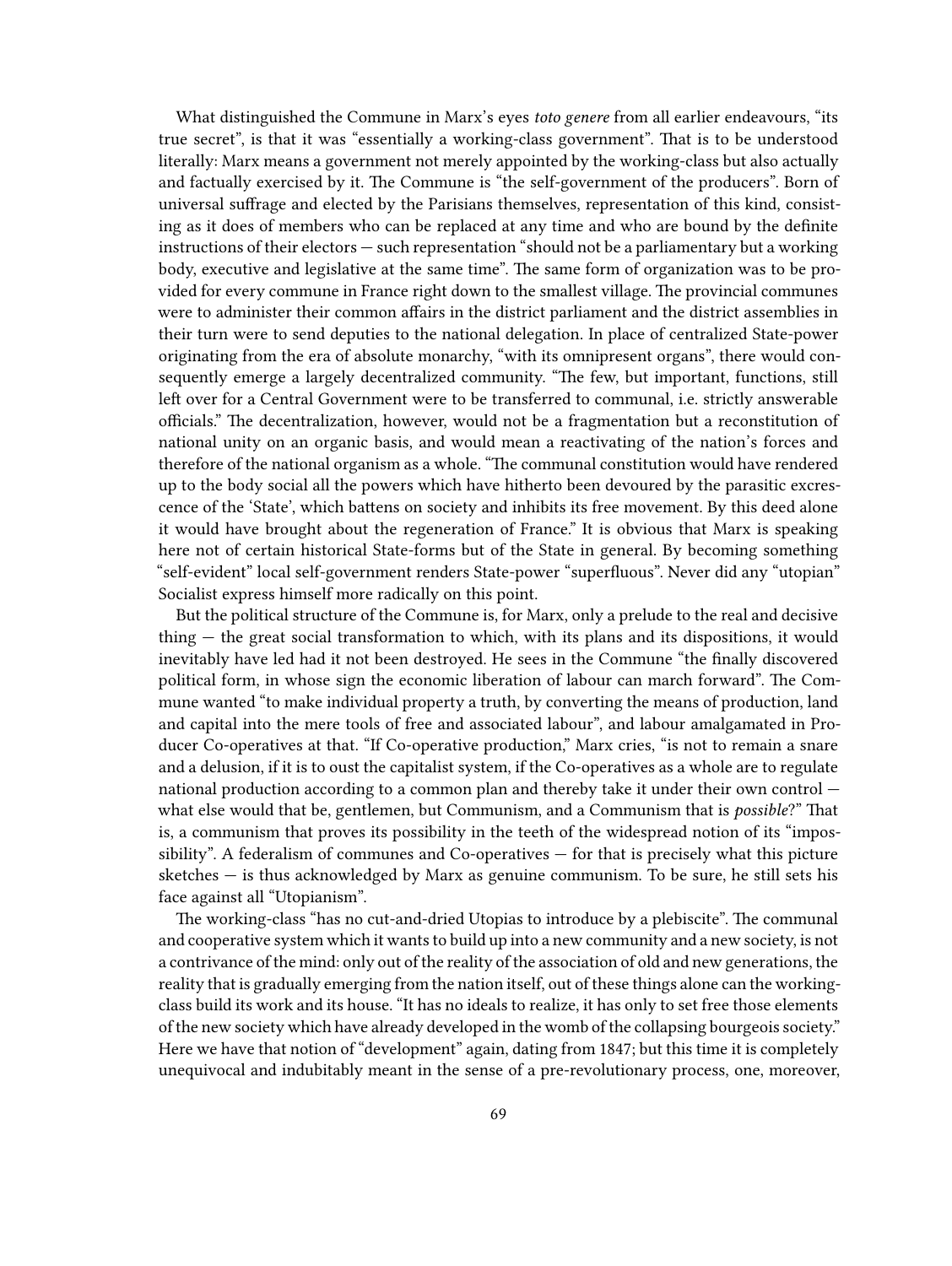whose nature consists in the formation of small, federable units of men's work and life together, of communes and Co-operatives, in respect to which it is the sole task of the Revolution to set them free, to unite them and endow them with authority. This certainly accords at all points with the famous formula given in the *Critique of Political Economy* twelve years previously, as regards the new and higher conditions of production which, however, will never supplant the old "until the material conditions for their existence have been gestated in the womb of the old society itself". But it is nowhere hinted in the report of the General Council that the Paris Commune miscarried because the gestation had not been completed. And the "elements of the new society" that had developed in the womb of the old, collapsing one  $-$  they were for the most part those very Cooperatives which had been formed in France under the influence of "utopian" socialism, just as the political federalism of the communes Marx described had been formed under the influence of Proudhon. These Co-operatives it was that were characterized as "little experiments, inevitably abortive" in the Communist Manifesto; but had the Commune triumphed — and everything in the Report indicates that it could have triumphed but for this or that particular circumstance then they would have become the cell-substance of the new society.

From this standpoint — i.e. of Marxist *politics of revolution* — statements like the following one by Engels in 1873 can therefore be understood: "Had the autonomists been content to say that the social organization of the future would admit authority only within the bounds unavoidably set by the conditions of production themselves, then we could have agreed with them." As if Proudhon had not time and again emphasized the necessity of constantly setting boundaries between possible decentralization and necessary centralization!

Another time (1874) Engels says — adhering strictly to the formulation Marx gave in the Report of the Commission set up by the Hague Congress in 1872 to examine the activities of the Bakuninists — that all socialists were agreed that the State would wither away as a result of the social Revolution-to-be, and political authority with it; but that the "anti-authoritarians" were wrong to demand "that the political State should be abolished at a blow before the social conditions producing it were abolished". "They demand," Engels continues, "that the first act of the social revolution should be the abolition of authority." In actual fact no prudent anti-authoritarian socialist had ever demanded anything but that the revolution should begin by curing the *hypertrophy* of authority, its proliferation, and from then on concentrate on reducing it to proportions that would correspond to the circumstances given at any time. Engels answers the alleged demand as follows: "Have you ever seen a revolution, gentlemen? A revolution is certainly the most authoritarian thing there is." If that means that the revolutionary struggle as such must proceed under far-sighted leadership and strict discipline, so much cannot be doubted; but if it means that in the revolutionary epoch (of which nobody can say when it will end), the whole population is to be limitlessly determined in all branches of its life and thought by one central authoritarian will, then it is inconceivable how such a stage can ever evolve into socialism.

Four years after his paper on the Commune Marx, in a letter sharply criticizing the programme sketched for the Unification Congress of Gotha, set out afresh his misgivings about the Cooperatives, with the obvious political intent of bringing one of the chief points in the programme of the Lassallites into question and thus undermining the possibility of any compromise with them. Certainly Marx was only setting his face against the "establishment of Co-operative Societies with State aid", though allowing Co-operative Production to stand as the socialist goal; but expressions like "specific miracle-cure", "sectarian movement" and even "reactionary workers"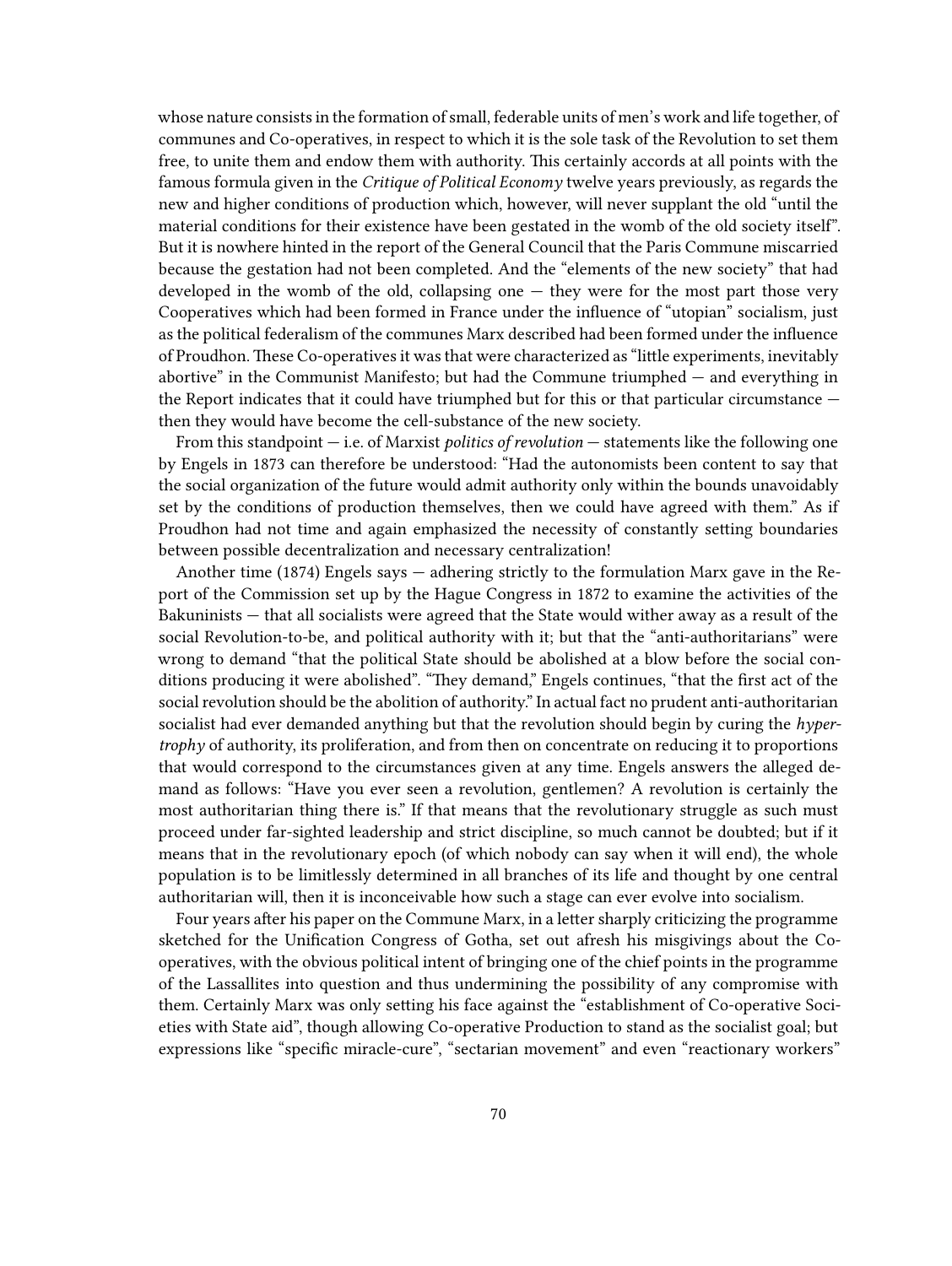in connexion with Buchez' programme are clear enough. Despite that, however, the paragraph dealing with Producer Associations financed out of State Credit was accepted by the Congress.

But nothing affords us a deeper insight into Marx's ambivalent attitude to the question of the internal transformation of society and the conditions for it than his correspondence with Vera Zasulitch in 1881.

The publication of these documents by Ryazanov is therefore particularly valuable, because they acquaint us with Marx's drafts, some of them very detailed, for his answering letter; as published the drafts run to more than 900 lines, with innumerable deletions, emendations, amplifications; the letter itself runs only to about 40.

Vera Zasulitch, "the woman of the moment, the woman with a mission," as Stepniak calls her, had written to Marx from Geneva to ask him, as author of *Capital*, the first volume of which was "enjoying great popularity in Russia" and was also playing a part particularly in discussions on the agrarian question and the Russian village community  $-$  to ask him what he thought about the prospects of the village community in the future. It was, she said, "a question of life and death" for the Russian Socialist Party, and on it also depended the personal fate of the revolutionary Socialists. For, either the village communities, once free of the excessive taxes and tributes as well as of the Government's arbitrary dealings, were capable in themselves of developing in a socialist direction, i.e. of gradually organizing the production and distribution of goods on a collective basis, in which case the revolutionary Socialist would have to "devote all his powers to the freeing of the communities and their development" — or else, as many people who called themselves Marxists declared, basing themselves on Marx, the village community was an "archaic form" condemned by history and scientific socialism alike to perdition. In that case the Socialists, who would seek in vain to calculate in how many decades the land would pass out of the hands of the Russian peasants into those of the bourgeoisie and in how many centuries capitalism in Russia might conceivably reach a stage of development similar to that in Western Europe, would have to restrict themselves to propaganda among the urban workers, propaganda which "will continue to pour into the masses of the peasants who, as a result of the dissolution of the village community, will be thrown on to the streets of the great cities in their search for wages". One can see that as a matter of fact it is nothing less than the decision whether or not the work of the Socialists in Russia could have any assured future for the next few generations. Must Russia go the way of Western Europe where, with the rise of Advanced Capitalism, the "archaic" forms of community necessarily dissolve of themselves, and is there no alternative but to prepare a classconscious core of urban proletariat for the still distant time of industrialization? On the other hand if there exists, by reason of her special agrarian institutions, a special way for Russia, quite apart, as it were, from the general dialectics of history, a way by which to imbue the traditional pattern of communal ownership and production with Socialist spirit; if one could, by developing this pattern from within and obtaining a better position for it externally, create an organic social reality which would ripen into the Revolution, and, liberated by the latter and established in full freedom and right, which would thereupon constitute itself as the backbone of the new society — if all this, then there is indeed a great and immediate constructive-revolutionary task which may lead quite soon, perhaps, to the realization of socialism. The decision as to which of the two was the historical truth was left in Marx's hands.

His exertions to give the right answer are of a thoroughness and scrupulosity worthy of admiration. Already before this he had occupied himself with the same knotty problem, and now he attacked it afresh with especial intensity. Again and again we see him cancelling one formulation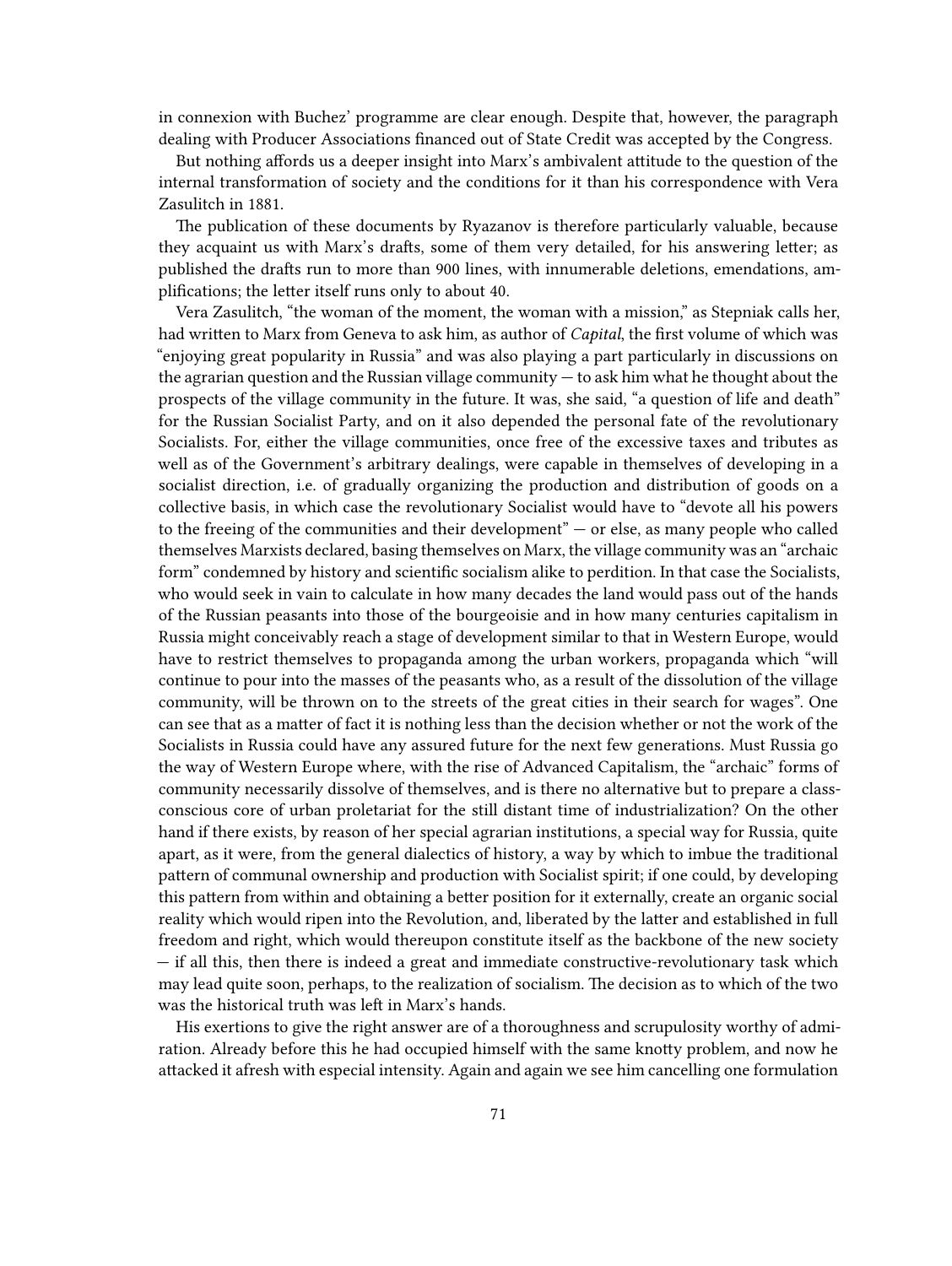of great delicacy and precision only to seek another still more adequate. Although but a series of fragmentary sketches these notes seem to me the most important attempt that has been made to grasp synthetically the theme of the Russian village community.

Owing to the paucity of historical material the village community is still one of the least understood departments of ethnic sociology, within which the Russian type, whose development is extremely poorly documented, forms a perplexing chapter. In accordance with the prevailing scientific opinion of his time, Marx was inclined to attribute a very early origin to it. To-day we are wont to regard it as rather late in origin and as an outcome of Russia's fiscal policy. But this is surely not the final word. Research will, I think (as important works of our own day indicate) establish that Marx was not so wrong as people assume and that the fiscal system did not create new social forms, but made use of old ones. But here we have to concern ourselves not so much with historical inquiry as with an inquiry into the socialist prospects of the village community, as Marx saw them.

Marx declared in his drafts, in connexion with a remark of the ethnologist Morgan, that the present crisis of capitalism would end by modern society returning to a higher form of the archaic type of communal ownership and production, that is, by its going over to the communist pattern. Hence we were not to let the word "archaic" alarm us — for in this direction lay the golden opportunity for the Russian village community. It had a big advantage over all other archaic communities of the same type: it alone in Europe had maintained itself on a wide national scale. It would not, therefore, as had been the fate of communal ownership in Western Europe, disappear with social progress. Rather, it might "gradually slough off its primitive characteristics and develop as the direct basis of collective production on a national scale".

Marx points out that he had, in his "Capital", confined the "historical fatality" of the accumulation of capital which progressively expropriates all property accruing from personal labour, expressly to Western Europe. Since the land in the hands of the Russian peasants had never been their private property, such a line of development was inapplicable to them. Instead, one needed simply to replace the Government institution of the *Volost*, which "links a fair number of villages together", by a "peasant assembly elected by the commune itself and serving as the economic and administrative organ of their interests". The transition from work in allotments to full co-operative work would easily be accomplished then, in which connexion Marx stresses the familiarity of the peasants with the communal work-contracts of the *Artel*<sup>1</sup> as an added inducement to this. The inevitable economic need for such a process would make itself felt as soon as the village community, freed of its burdens and with more land at its disposal, was in normal circumstances; and as for the necessary material conditions, Russian society, having lived so long at the expense of the peasant, surely owed him the requisite wherewithal for such a transition. It is clear that Marx is thinking of a change that can actually be accomplished in the circumstances given. But on the other hand he draws emphatic attention to a peculiarity of the Russian village community which afflicts it with impotence and makes all historical initiative impossible for it. By this he means its isolation; it is a "localized microcosm", and no connexion exists between the life of one commune and that of the others. In other words, what Marx is really missing without consciously making use of the idea, is the trend towards *federation*. This peculiarity, he says, is not to be found everywhere as the characteristic of this type of community; but "wherever it is found it has given rise to a more or less centralized despotism over the communes". Only

 $1$  Described in the next chapter.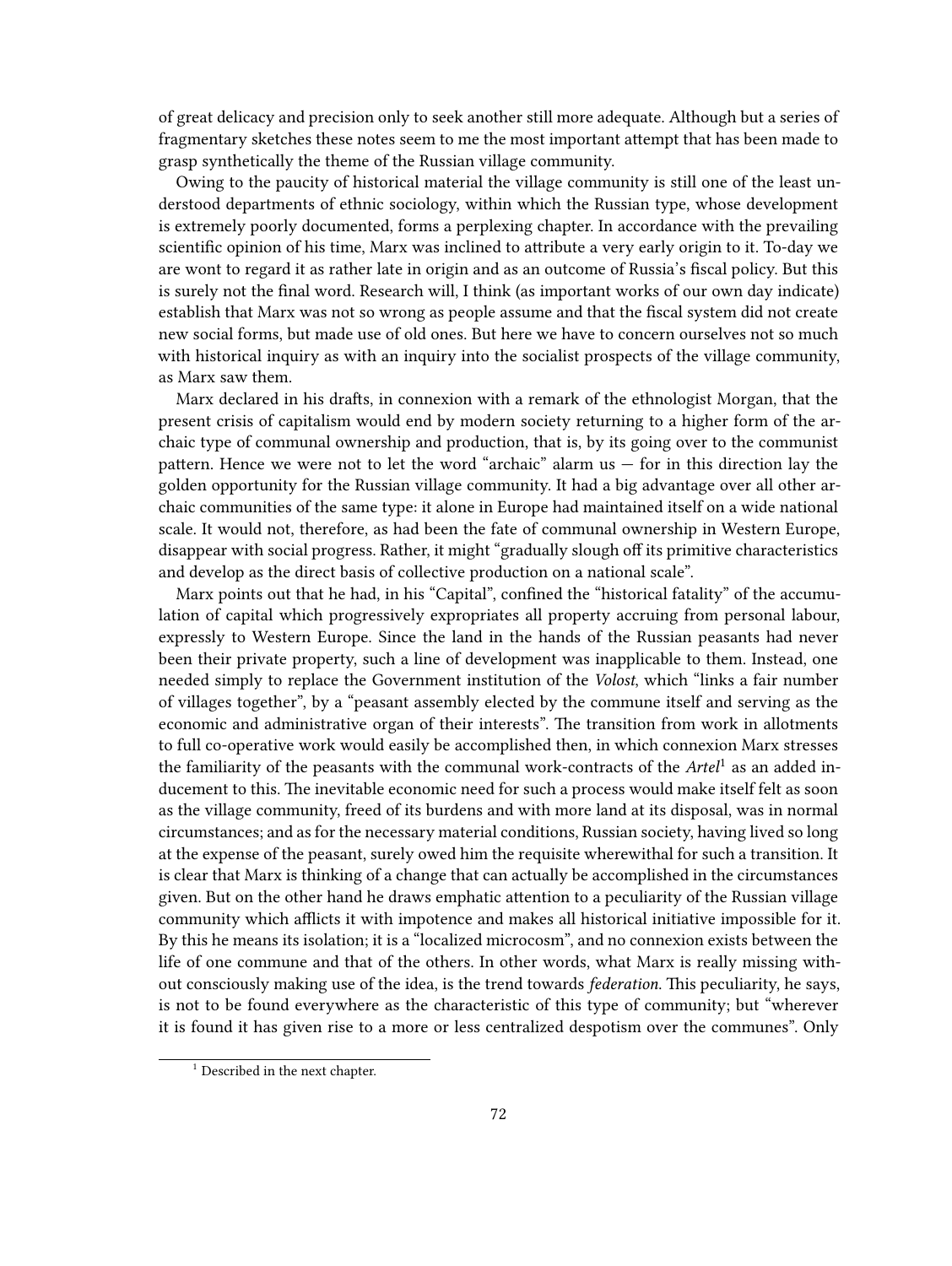by means of a general revolt can the isolation of the Russian village community be broken. Its present state is (for reasons which Marx does not specify) economically untenable; "for the Russian communes to be saved a Russian revolution is needed". But the revolution must come in time and it must "concentrate all its powers on securing the free rise of the village community". Then the latter will soon develop "comme element regenerateur de la societe russe et comme element de superiorite sur les pays asservis par le regime capitaliste".

In the short letter that Marx actually sent to Vera Zasulitch, a single sentence follows the reference to the relevant passages in his *Capital*. The sentence runs: "The analysis given in my *Capital* offers, therefore, no reasons either for or against the viability of the village commune; however, the special study I have devoted to it and the material for which I have sought in the original sources convince me that the commune is the mainstay of social regeneration in Russia, but that, if it is to function as such, one must first of all eliminate the injurious influences which work upon it from all sides, and then secure for it the normal conditions of spontaneous development."

The basis of the argument is so enormously compressed that even the message it manages to convey can hardly be grasped in its proper significance. Evidently this process of compression was inevitable, since in the drafts the pros and cons confronted one another in such a manner as to be irreconcilable in fact if not in appearance. In theory Marx affirmed the possibility of a pre-revolutionary development of the commune in the direction desired, but in practice he made its "salvation" dependent on the timely appearance of the revolution. Here as elsewhere the determining factor is clearly the political element: the fear lest constructive work should sap the strength of the revolutionary impetus. Since, however, the political element in Marx was not offset by any insight into the significance of social re-structure, the pros and cons had ultimately to be replaced by a sentence which could hardly appear to Vera Zasulitch as an answer to her fateful question. Even in his own lifetime Marx, as Tonnies says, was something of an oracle who, on account of the ambiguity of his answers, was often petitioned in vain. At any rate Vera Zasulitch, in the answer to her question as to whether the revolutionary socialist should devote all his strength to the freeing and developing of the communes, could have heard no "yes" echoing out of Marx's letter, which for her was of the highest authority.

Not long afterwards she wrote (in the preface to the Russian translation of Engels' *Evolution of Socialism from Utopia to Science*, published in 1884) a few passages on the village community which draw the conclusion from Marx's oracle: that the gradual liquidation of communal ownership was inevitable; that Russia's immediate future belonged to capitalism, but that the socialist revolution in the West would put a term to capitalism in the East as well, "and then the remnants of the institution of communal ownership would render a great service to Russia". In his Foreword to the Russian translation (also by Vera Zasulitch) of the Communist Manifesto in 1882, Engels had given a somewhat different answer to the question he himself formulated obviously under the influence of ^larx. "Can the Russian village community," he asked, "which is already an extremely corrupt form of the original communal ownership of land, pass over *direct* to a higher, communist form of ownership — or must it first of all go through the process of liquidation familiar to us in the historical development of the West?" His answer (as usual, less equivocal and more massive than Marx's, but also less regardful of the profundity of the problem) is as follows: "Should the Russian Revolution become the signal for a workers' revolution in the West, so that both complement one another, then the Russian communal ownership of to-day might serve as the starting-point for communist development." Later he seems to have grown more sceptical, but he avoided (so Gustav Mayer reports) "getting involved in the internal struggles between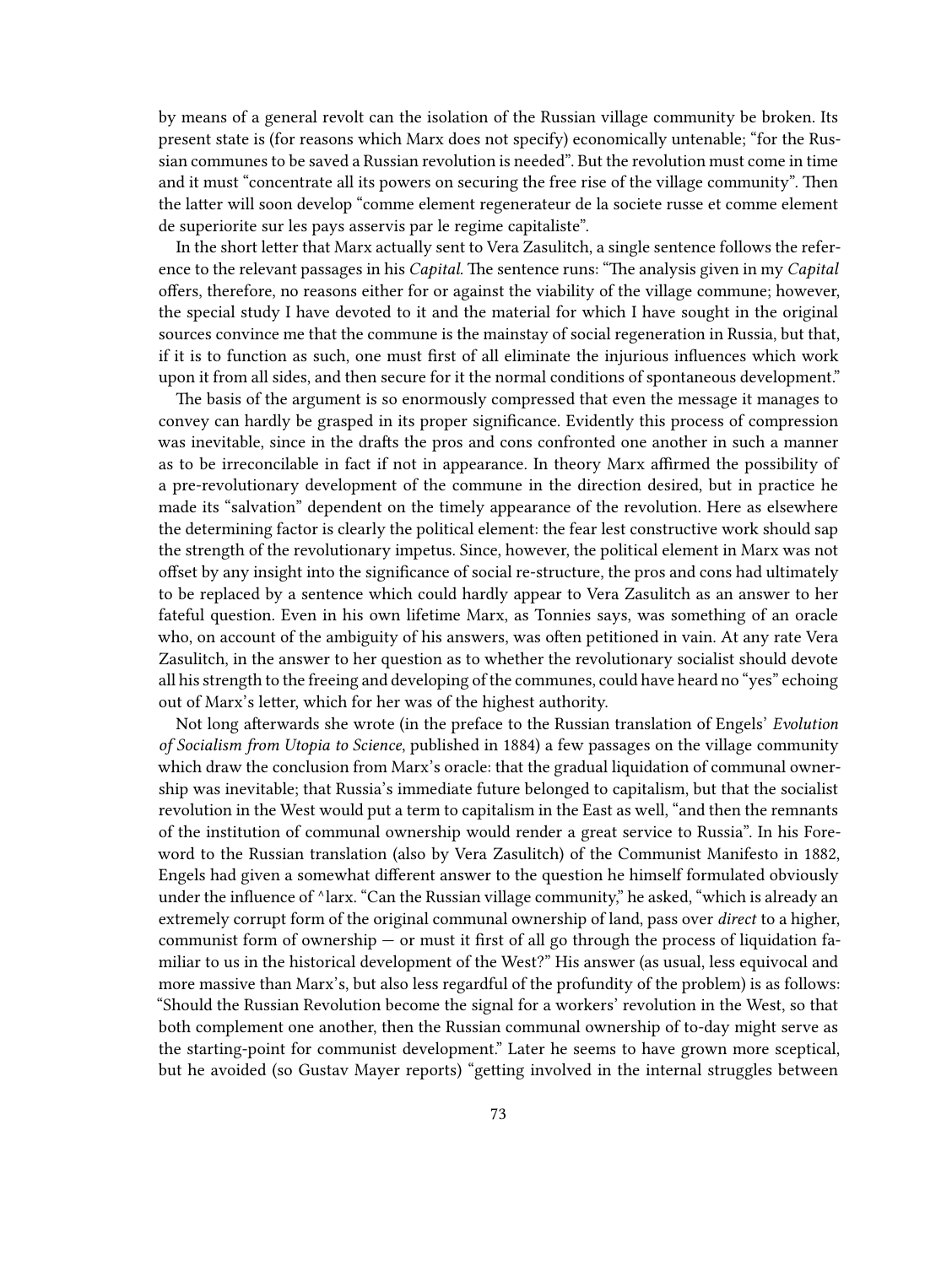those Russian Socialists who trusted more to the peasants and those who trusted more to the rise of an industrial proletariat".

As against Eduard Bernstein, who rightly pointed out the similarity between the programme of the Paris Commune as reported by Marx and Proudhon's federalism, Lenin declared emphatically that Marx was a centralist and that his statements in the *Civil War in France* show "no trace of a deviation from centralism".

Stated in such general terms this view is untenable. When Marx says that the few functions "which will then remain for centralization" should be handed over to communal officials, he means without a doubt: decentralize as many State-functions as possible and change those that must remain centralized into administrative functions, not, however, only after some post-revolutionary development lasting an indefinite time, but inside the revolutionary action itself — thus realizing what, according to Engels' well-known criticism of the draft to the Erfurt programme, "every French department, every parish possessed: complete self-administration". Nevertheless, Lenin was not wrong; Marx always remained a centralist at heart. For him the communes were essentially political units, battle-organs of the revolution. Lenin asks, "If the proletariat were to organize itself absolutely freely into communes, and were to unite the activities of these communes in a common front against Capital … would that not be … proletarian centralism?" Of course it would, and to this extent Lenin and not Bernstein is Marx's faithful interpreter. But that is true merely of the revolution as such, which  $-$  in the sense of Marx's definition of the commune — is not a "development" spread out over several generations, but a coherent historical act, the act of smashing capitalism and placing the means of production in the hands of the proletariat. But in the French programme for the communes each individual commune with its "local self-government" is by no means a mere cog in the great apparatus of revolution, or, to put it less mechanically, not merely an isolated muscle within the revolutionary exertions of the body politic  $-$  on the contrary it is destined to outlast the upheaval as an independent unit equipped with the maximum of autonomy. During the act the commune's particular will merges spontaneously in the great impulse of the whole, but afterwards it is to acquire its own sphere of decision and action, so that the really vital functions are discharged "below" and the general administrative functions "at the top". Each commune is already invested in principle with its own proper powers and rights within the revolutionary process, but it is only after the accomplishment of the common act that they can come into actuality. Marx accepted these essential components of the commune-idea but without weighing them up against his own centralism and deciding between them. That he apparently did not see the profound problem that this opens out is due to the hegemony of the political point of view; a hegemony which persisted everywhere for him as far as concerned the revolution, its preparation and its effects. Of the three modes of thinking in public matters — the economic, the social and the political — Marx exercised the first with methodical mastery, devoted himself with passion to the third, but  $-$  absurd as it may sound in the ears of the unqualified Marxist  $$ only very seldom did he come into more intimate contact with the second, and it never became a deciding factor for him.

To the question of the elements of social re-structure, a fateful question indeed, Marx and Engels never gave a positive answer, because they had no inner relation to this idea. Marx might occasionally allude to "the elements of the new society which have already developed in the womb of the collapsing bourgeois society", and which the Revolution had only "to set free"; but he could not make up his mind to foster these elements, to promote them and sponsor them. The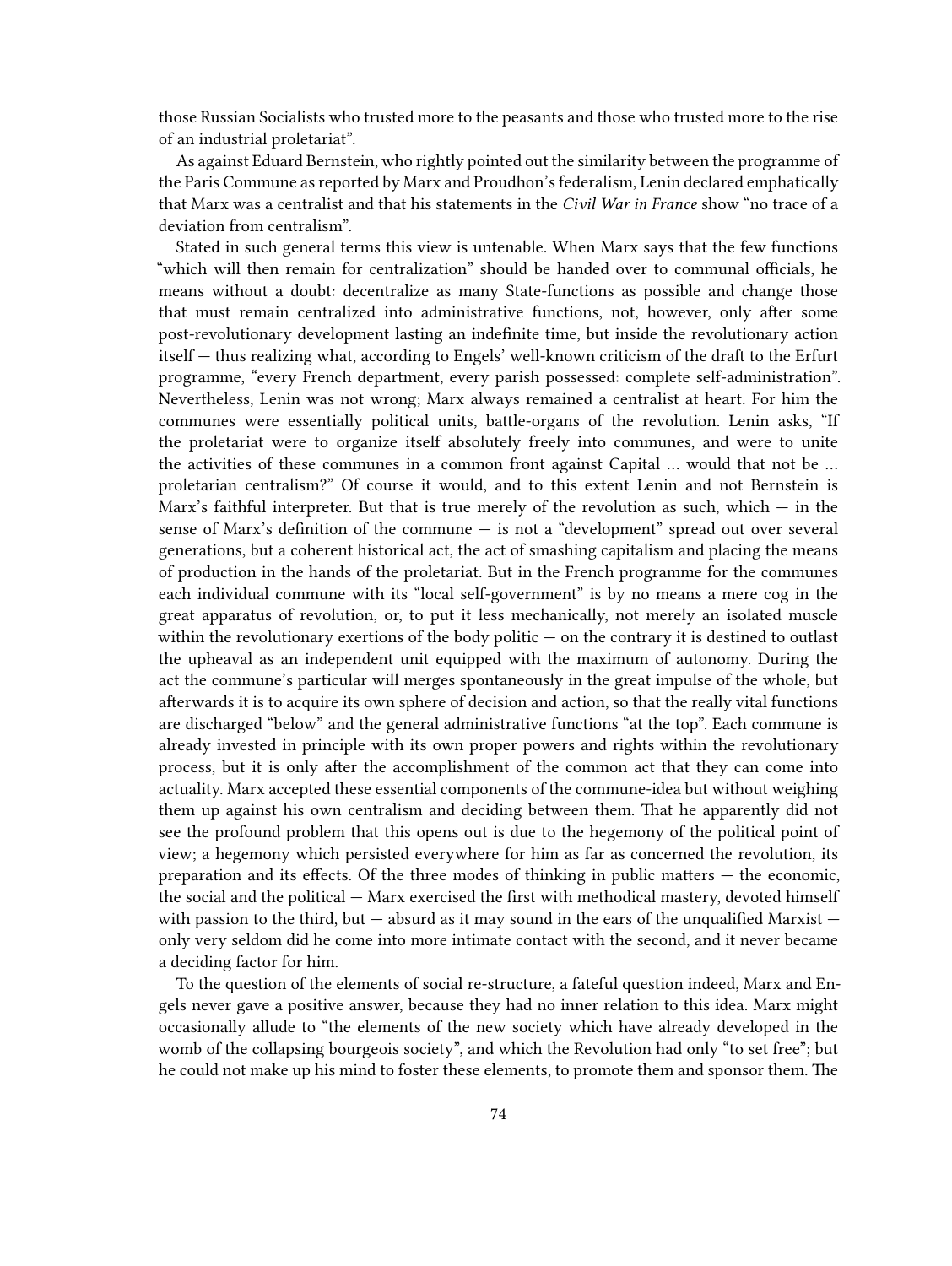political act of revolution remained the one thing worth striving for; the political preparation for it — at first the direct preparation, afterwards the parliamentary and trades unionist preparation — the one task worth doing, and thus the political principle became the supreme determinant; every concrete decision about the practical attitude to such re-structural elements as were actually present, in the process of formation or to be constituted anew, was reached only from the standpoint of political expediency. Naturally, therefore, decisions in favour of a positive attitude were tepid, uncoordinated and ineffectual, and finally they were always cancelled out by negative ones.

A characteristic example of the purely political way in which the spiritual leaders of the movement treated the social structures most important for the re-shaping of society, is afforded by Engels' attitude to the Cooperatives. In 1869 (in his preface to the new impression edited by Wilhelm Liebknecht of the paper on the German Peasant War) he had declared: "The agricultural day-labourers can only be redeemed from their misery if the chief object of their work, the land itself, is converted into communal property and cultivated by Co-operatives of Landworkers for the common good." From this fundamental premise he seems to draw a perfectly practical conclusion, when he writes to Liebknecht in 1885 to the effect that the Social-Democratic party of the German Reichstag should say to the Government: "Give us guarantees that the Prussian domains, instead of being leased out to big leaseholders or peasants incapable of living without day-labour, will be leased to Workers' Co-operatives; that public works will be commissioned to Workers' Co-operatives instead of to capitalists — well and good, we will do the rest. If not, not." All these, Engels adds, are things that can be introduced at a day's notice and got going within a year, and are only blocked by the bourgeoisie and the Government. This sounds like genuine demands to be fought for. But in 1886 Engels is demanding of Bebel that the party should propose socialistic measures such as these on the ground that they would conduce to the overthrow of capitalist production; which, therefore, would be a practical impossibility for that Government as for any other bourgeois Government. Here the tactical-propagandist character of the demands is laid bare: the Co-operative principle is merely made use of, not propounded in all seriousness as something simply to be striven and fought for. The tactical application would not be so bad if only the fundamental thing were put boldly and clearly in words: but that is not the case. I cannot help seeing Lassalle's belief - shortsighted as it was - in the practical possibility of Cooperatives with Government aid, as the more socialistic attitude.

As another example of how the leaders' lack of principle on the subject of re-structure led to the sterility of the movement in this respect, I will again give a characteristic sequence of resolutions passed by the Party held to be the most knowledgeable in Marxist matters — the German Social Democrats — anent their relations to the Co-operative. In the Gotha Unification programme of 1875 (concerning the draft of which Marx had voiced his misgivings as mentioned above) it had been demanded that Producer Co-operatives should be set up for industry and agriculture "of such scope that they would result in the socialist organization of all Labour". This was a clear avowal of the re-structural principle, as appeared to be necessary for union with the Lassallites. But in the Erfurt programme of 1891 nothing more was heard of it  $-$  which is not to be explained solely by the failures of the Worker and Producer Cooperatives founded in the meantime, but principally by this same lack of fundamental directive, and at the Berlin Party Congress of 1892 it was decided that the Party "could only approve the founding of Co-operatives in so far as they were designed to enable comrades, on whom disciplinary punishment had been inflicted in the political or trades-union struggle, to live a decent social life, or in so far as they served to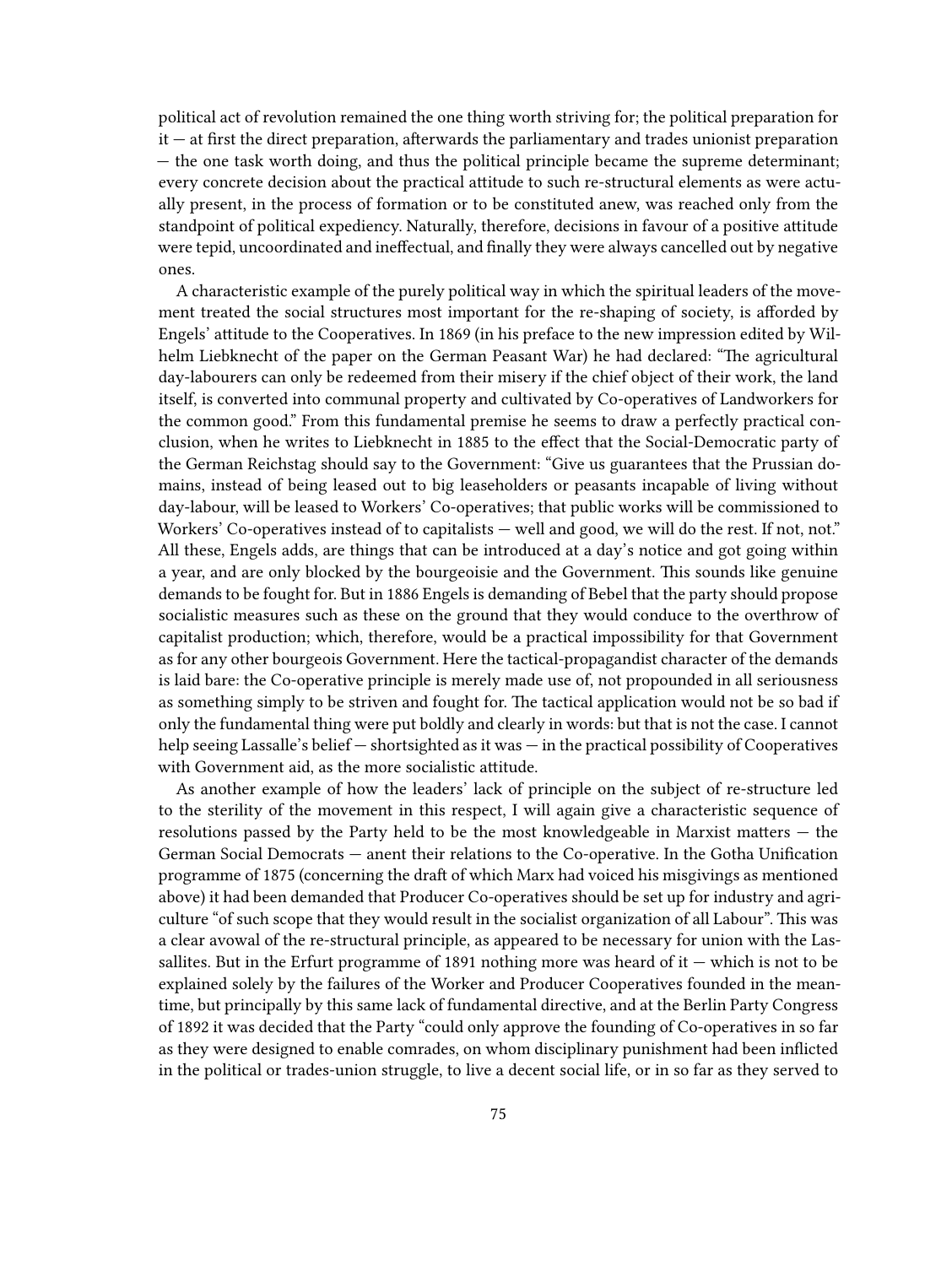facilitate agitation"; for the rest, "the Party was opposed to the founding of Co-operatives". This is refreshingly outspoken. But in the resolution of the Hanover Party Congress in 1899 it was stated that the Party was neutral as regards the founding of Industrial Co-operatives, that it saw in the founding of such Co-operatives a suitable means of educating the working-class to the independent control of their affairs, but that it attributed to the Cooperatives "no decisive significance in the matter of freeing the working-class from the chains of wage-slavery". Yet in Magdeburg in 1910 the Consumer. Co-operatives were not merely acknowledged as effectively supporting the class-struggle, it was also declared that Co-operative activity in general was "an effective complement to the political and trades-union struggle to raise the position of the working-class".

This zig-zag line may well serve as a symbol of the tragic mis-development of the Socialist Movement.

With all the powerful forces of propaganda and planning it had gathered the proletariat about itself; in the political and economic field it had acted with great aggressive aplomb in attack and defence, but the very thing for which, ultimately, it had made propaganda and planned and fought — the evolution of the new social form — was neither the real object of its thought nor the real goal of its action. What Marx praised the Paris Commune for, the Marxist movement neither wanted nor achieved. It did not look to the lineaments of the new society which were there for all to see; it made no serious effort to promote, influence, direct, co-ordinate and federate the experiments that were in being or about to be; never by consistent work did it of its own accord call any cell-groups and associations of cell-groups of living community into existence. With all its great powers it lent no hand to shaping the new social life for mankind which was to be set free by the Revolution.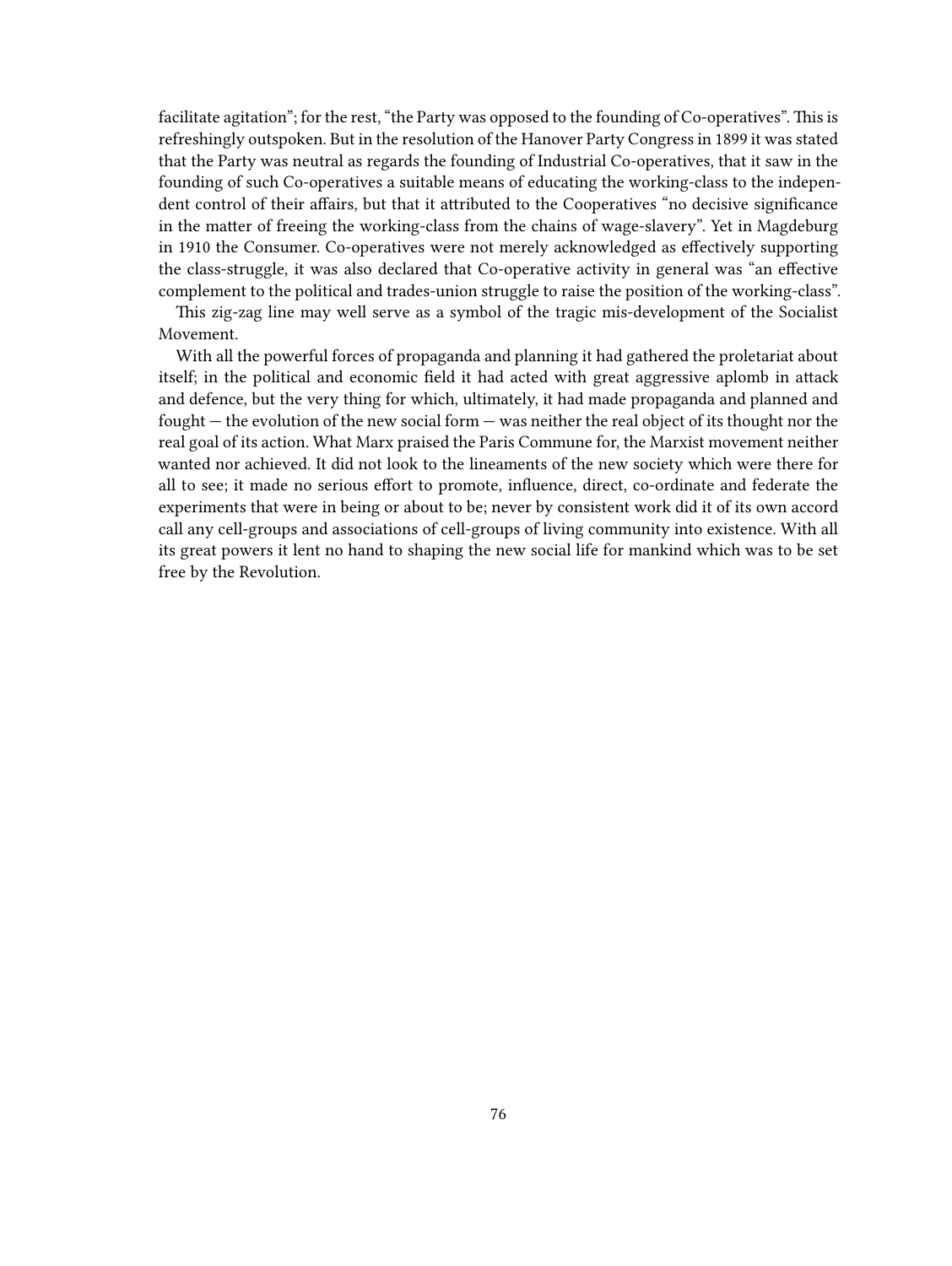## **IX. LENIN AND THE RENEWAL OF SOCIETY**

Just as the principle of the renewal of society from within, by a regeneration of its cell-tissue, found no fixed place derivable from the idea itself, in Marx's doctrine, so there was no place for it in the most tremendous attempt of our time to realize this doctrine through the admirable but highly problematical application of conscious human will. In both cases this negative fact can, as we have seen, be justified as regards the pre-revolutionary era by saying that under the reign of capitalism no social regeneration whatsoever, even if only fragmentary, could be accomplished; but as regards the post-revolutionary era it is stated in both cases that it would be "utopian" to outline the appropriate forms of this regeneration.

"Utopia," Engels writes in 1872, "arises when, 'from the existing conditions', people undertake to prescribe the form wherein this, that or the other contradiction in existing society will be resolved." "In Marx," says Lenin, "you will find no trace of Utopianism in the sense of inventing the 'new' society and constructing it out of fantasies." But useless as such fantasy-pictures indeed are, it is also of vital importance to let the idea to which one clings dictate the direction towards which one may actively strive. The socialist idea points of necessity, even in Marx and Lenin, to the organic construction of a new society out of little societies inwardly bound together by common life and common work, and their associations. But neither in Marx nor Lenin does the idea give rise to any clear and consistent frame of reference for action. In both cases the decentralist element of re-structure is displaced by the centralist element of revolutionary politics.

In both cases the operative law is that strictly centralist action is necessary to the success of the revolution, and obviously there is no small truth in this; what is wanting is the constant drawing of lines of demarcation between the demands of this action and — without prejudicing it — the possible implementation of a decentralized society; between what the execution of the idea demands and what the idea itself demands; between the claims of revolutionary politics and the rights of an emergent socialist life.

The decision always falls  $-$  in the theory and directives of the movement with Marx, in the practice of revolution and the reordering of the State and economics with Lenin — essentially in favour of politics, that is, in favour of centralization. A good deal of this can certainly be attributed to the situation itself, to the difficulties which the Socialist movement had to face and the quite special difficulties faced by the Soviet regime; but over and above that a certain conception and a certain tendency subsequently came to the fore which we may find in Marx and Engels and which thereafter devolved upon Lenin and Stalin: the conception of one absolute centre of doctrine and action from which the only valid theses and the only authoritative decrees can issue, this centre being virtually a dictatorship masked by the "dictatorship of the proletariat" — in other words: the tendency to perpetuate centralist revolutionary politics at the cost of the decentralist needs of a nascent socialist community. It was easy for Lenin to give way to this tendency because of the situation itself, which clearly pointed to the fact that the Revolution had not yet reached its end. The contradiction between Marx's demand for the supersession of the political by the social principle on the one hand and the incontestible persistence of it on the other, is disguised and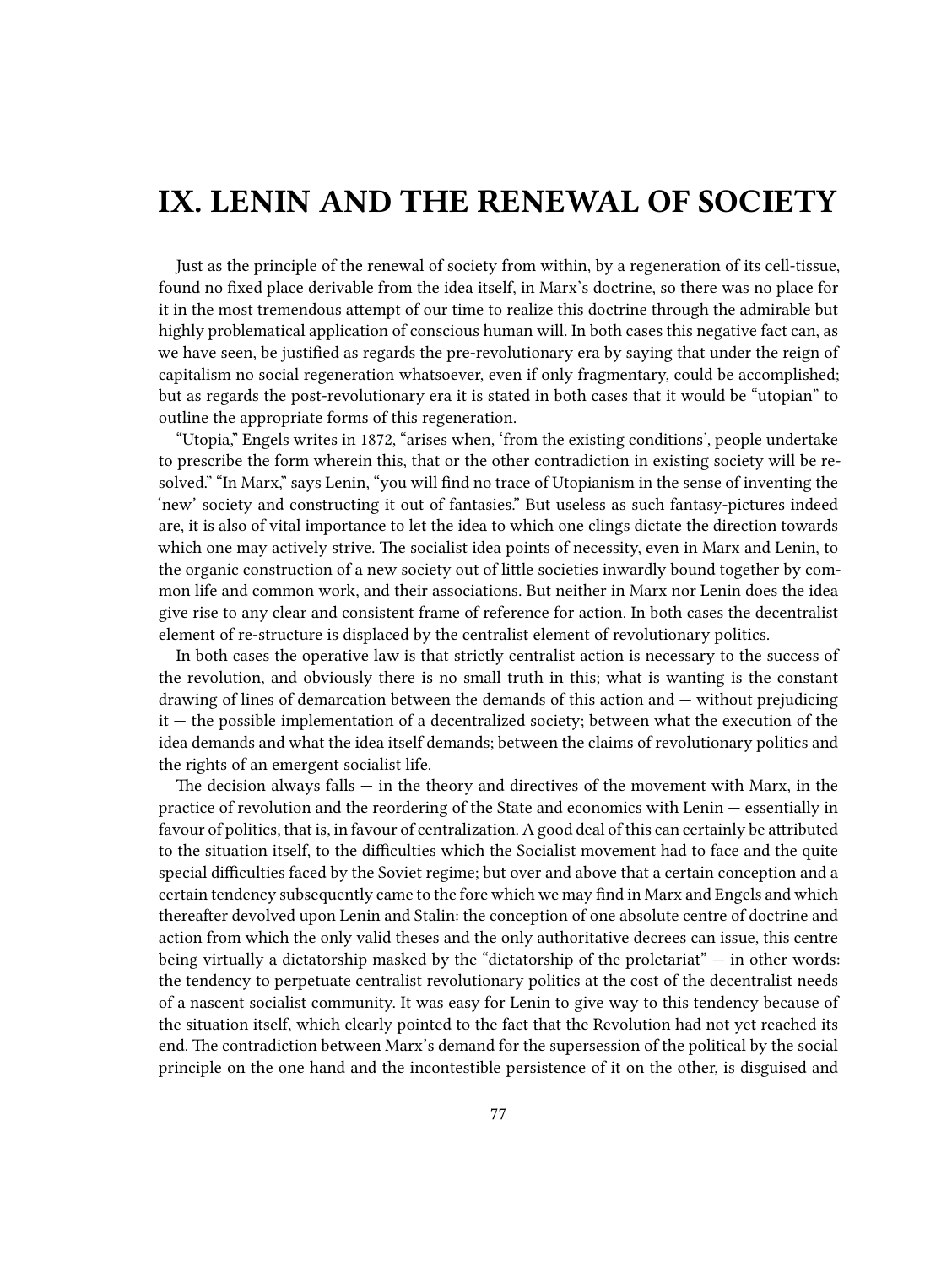justified by the alleged incompleteness of the revolution; but this does not, of course, take into account the circumstance that for Marx socialism was to slough off its political skin the moment "its organizing activity begins". Here there lurks a problem which in its turn is masked by nothing less than the materialistic interpretation of history: according to this view, politics is merely the exemplification and expression of the class-struggle, and with the abolition of the class-state the ground will consequently be cut from under the political principle. The life-and-death struggle of the sole valid doctrine and sole programme of action against all other versions of socialism cannot pass itself off as unpolitical; it must, therefore, brand every other kind of socialism as bogus, as a vestige of bourgeois ideologies; for so long as any other version of socialism exists the Revolution cannot yet be at an end, obviously, and the political principle cannot yet have been superseded by the social, although the organizing activity has already begun. Political power "in the improper sense" can indeed become far more comprehensive, ruthless and "totalitarian" in its centralist pretensions than political power "in its proper sense" ever was. This is not to say that Lenin was a centralist pure and simple: in certain respects he was less so than Marx and in this he was closer to Engels; but in his thought and will the revolutionary-political motif dominated as with Marx and Engels and suppressed the vital social motif which requires decentralized community-living, with the result that this only made itself felt episodically.

The upshot of all this was that there was no trace in the new State-order of any agency aiming at the liquidation of State centralism and accumulation of power. How such a liquidation was ever to take place by degrees in the absence of such an agency is inconceivable. Lenin once remarked, in 1918: "What Socialism will be we just don't know. When has any State begun to wither away?" And in history there is indeed no example, however small, to which one could refer. To achieve this for the first time in the world's history one would have needed to set about it with a tremendously vital and idealistic store of decentralizing energy. No such thing happened. That under these circumstances a voluntary renunciation of accumulated power and a voluntary liquidation of centralization would ever take place has not unjustly been characterized (by a Socialist) as a belief in miracles.

The doctrine of the "withering away" of the State after the social revolution was elaborated by Engels from Marx's for the most part very tentative adumbrations. It would not be unprofitable to bring his chief utterances on this subject together in chronological sequence. In 1874 he declared that the State, "as a result of the social revolution of the future, would vanish" because all public functions would simply be changed from political into administrative ones. In 1877 he said more precisely that the proletariat, by converting the means of production into State property, would abolish the State as State and that, moreover, this same seizure of the means of production would "at once be its last independent act as a State", that it would then "fall asleep" or "wither away of itself". In 1882 there follows the eschatological interpretation of this "at once": there would be the "leap of humanity out of the realm of necessity into the realm of freedom"; nothing could be more outspoken than this. Now, however, a remarkable retreat ensues. After Marx's death we hear no more of this "at once" from Engels' lips. When he announces in 1884 that the whole machinery of State will be relegated to the Museum of Antiquities, the date of this singular proceeding is no longer the moment when the means of production have been nationalized, but evidently a much later moment, and evidently the proceedings will be long-drawn, for the authority which undertakes that relegation to the Museum is now "Society, which will organize production anew on the basis of the free and equal association of the producers" — a task only inaugurated, naturally, by the unique act of nationalization. This accords with the formula in the Communist Manifesto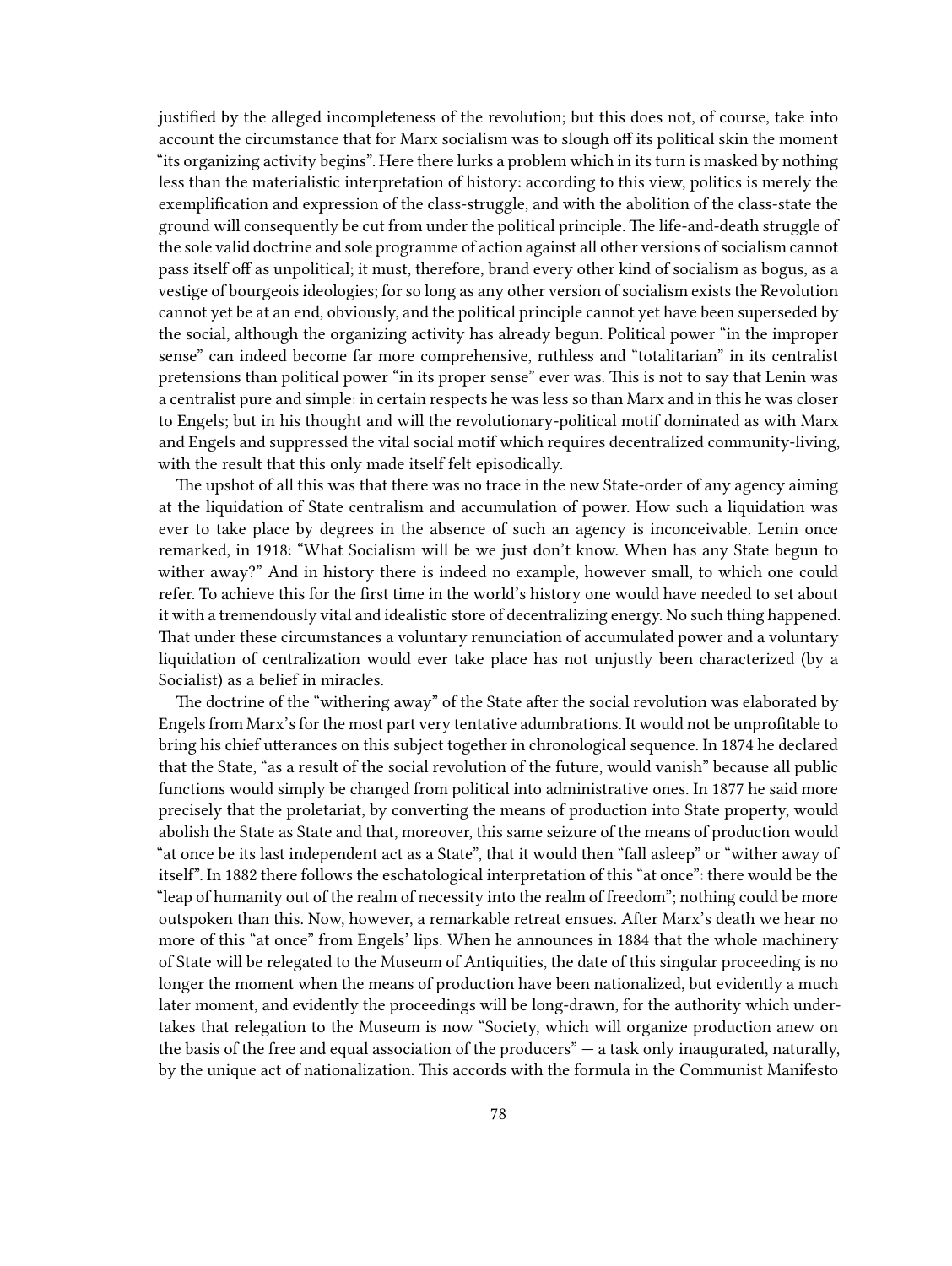about "the course of development", a formula which Engels recalls here; save that there the formula speaks of the concentration of production "in the hands of associated individuals" as being the result of a development in whose train public power would lose its political character. In 1891 Engels retreats still further, so far indeed that no additional retreat is necessary or even possible. The proletariat, he says, victorious in the struggle for mastery, will not be able to avoid "at once paring down the worst aspects of the State, until a new generation grown up in new, free social conditions is capable of putting aside the whole paraphernalia of State." Engels says this in his Foreword to the new edition of Marx's *Civil War in France*, in which the latter had written twenty years previously that the working-class "will have to go through long struggles, a whole series of historical processes which will completely transform men and circumstances alike". In his Foreword Engels transposes this conception to the post-revolutionary period. But by so doing the cogency of that "at once" is enormously weakened. Not only is it no longer the case that the proletariat will abolish the State as State with the nationalization of the means of production, but also it will, to begin with and right up to the coming of age of the "new generation", merely "pare down" the worst aspects of the State. And yet in that same book Marx had said of the Constitution of the Paris Commune that, had the Commune triumphed, it would have given back to the social body all the powers which hitherto "the parasitic excrescence of the State" had eaten up; consequently he had laid the main stress on the change brought about by the workings of the Commune — hence on the "at once". But now Engels in his Foreword retreats far beyond this. No doubt certain historical experiences were to blame; but that Engels let himself be influenced by them so profoundly is due to the fact that neither with him nor with Marx was there any uniform and consistent ideal aiming at the re-structuring of society or at preparations for the abolition of the State, or any strong and steadfast will for decentralizating action. It was a divided spiritual inheritance into which Lenin entered: socialist revolutionary politics without socialist vitality.

As is well known, Lenin tried to overcome the problematical nature of Engels' doctrine by pointing out with great emphasis that "the abolition" referred to the bourgeois State but that "the withering away" referred to the "remains of the proletarian State system after the Socialist revolution". Further, that since the State as (in Engels' definition) a "special repressive power" was necessary at first for the suppression of the bourgeoisie, it was also essential as the dictatorship of the proletariat, as the centralized organ of its power.

That Lenin hit off Marx's (and Engels') intention is indisputable; he rightly quotes the passage in which Marx, in 1852, had characterized this dictatorship as being the transition to a classless society. But for the Marx of 1871 with his enthusiasm for the Commune it was certain that a decentralization would simultaneously be preparing itself in the midst of the centralism necessary for revolutionary action; and when Engels called the nationalization of the means of production an abolition of the State "as State", he meant the all-important process that would be worked out to the full immediately after the completion of the revolutionary act.

Lenin praises Marx for having "not yet, in 1852, put the concrete question as to what should be set up in place of the State machinery after it had been abolished". Lenin goes on to say that it was only the Paris Commune that taught Marx this. But the Paris Commune was the realization of the thoughts of people who had put this question very concretely indeed. Lenin also praises Marx for having "held strictly to the factual basis of historical experience". But the historical experience of the Commune became possible only because in the hearts of passionate revolutionaries there lived the picture of a decentralized, very much "deStated" society, which picture they undertook to translate into reality. The spiritual fathers of the Commune had just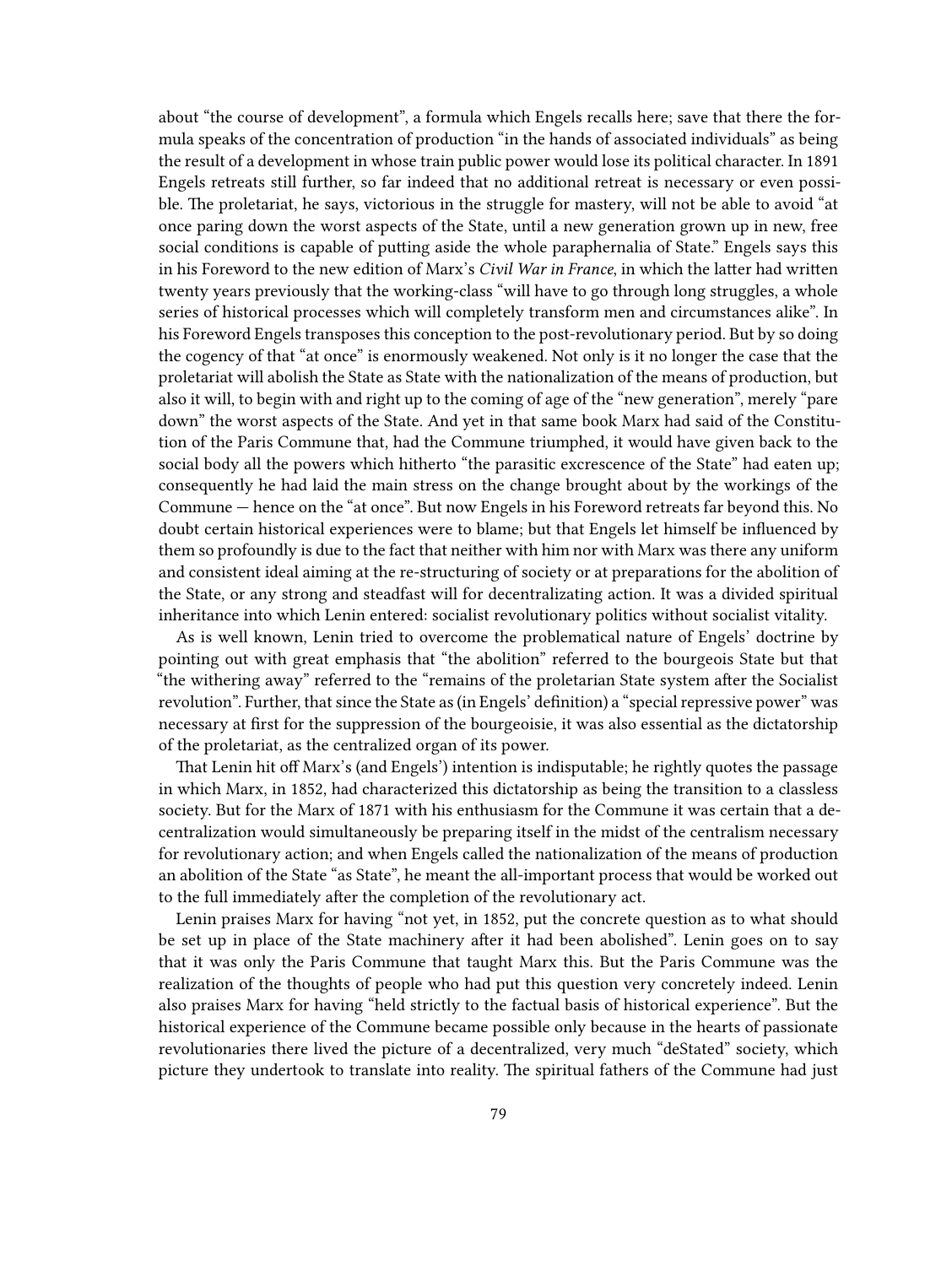that ideal aiming at decentralization which Marx and Engels did not have, and the leaders of the Revolution of 1871 tried, albeit with inadequate powers, to begin the realization of that ideal in the midst of the revolution.

As to the problem of action Lenin starts off with a purely dialectical formula: "So long as there is a State there is no freedom. Once there is freedom there will be no more State." Such dialectics obscures the essential task, which is to test day by day what the maximum of freedom is that can and may be realized today; to test how much "State" is still necessary to-day, and always to draw the practical conclusions. In all probability there will never  $-$  so long as man is what he is — be "freedom" pure and simple, and there will be "State", i.e. compulsion, for just so long; the important thing, however, is the day to day question: no more State than is indispensable, no less freedom than is allowable. And freedom, socially speaking, means above all freedom for community, a community free and independent of State compulsion.

"It is clear," says Lenin, "that there can be no talk of a definite time when the withering away of the State will begin." But it is not at all clear. When Engels declares that, with the seizure of the means of production, the State will in fact become representative of society as a whole and will thereby make itself superfluous, it follows that this is the time when the withering away must begin. If it does not begin then it proves that the withering tendency is not an integral and determining part of the revolutionary action. But in that case a withering away or even a shrinking of the State cannot be expected of the Revolution and its aftermath. Power abdicates only under the stress of counter-power.

"The most pressing and topical question for politics to-day," states Lenin in September, 1917, "is the transformation of all citizens into workers and employees of one big 'syndicate', namely, the State as a whole." "The whole of society," he continues, "will turn into one office and one factory with equal work and equal pay." But this reminds us, does it not, of what Engels said of the tyrannical character of the automatic mechanism of a big factory, that over its portal should stand written: *Lasciate ogni autonomia, voi ch'entrate*. To be sure, Lenin sees this factory discipline only as "a necessary stage in the radical purging of society"; he thinks that it will pass as soon as "everybody has learnt to manage society's production by himself", for from this moment the need for any government whatever will begin to disappear. The possibility that the capacity for managing production is unequally distributed and that equal training may not be able to make up for this natural deficiency, never seems to have entered Lenin's head.

The thing that would meet the human situation much more would be the de-politicization of all the functions of management as far as practicable; that is, to deprive these functions of all possibility of degenerating into power-accretions. The point is not that there should be only managers and no managed any more — that is more Utopian than any Utopia — but that management should remain management and not become rulership, or more precisely, that it should not appropriate to itself more rulership than the conditions at any time make absolutely necessary (to decide which cannot, of course, be left to the rulers themselves).

Lenin wanted, it is true, one far-reaching change to take place "immediately": immediately after they had wrested political power the workers were to "smash the old apparatus of bureaucracy, raze it to its foundations, leave not one stone upon another", and replace it by a new apparatus composed of these same workers. Time and again Lenin reiterates the word "immediately". Just as the Paris Commune had done, so now such measures shall "immediately" be taken as are necessaiy to prevent the new apparatus from degenerating into a new bureaucracy, chief among them being the ability to elect and dismiss officials and, in Marx's language, to hold them "strictly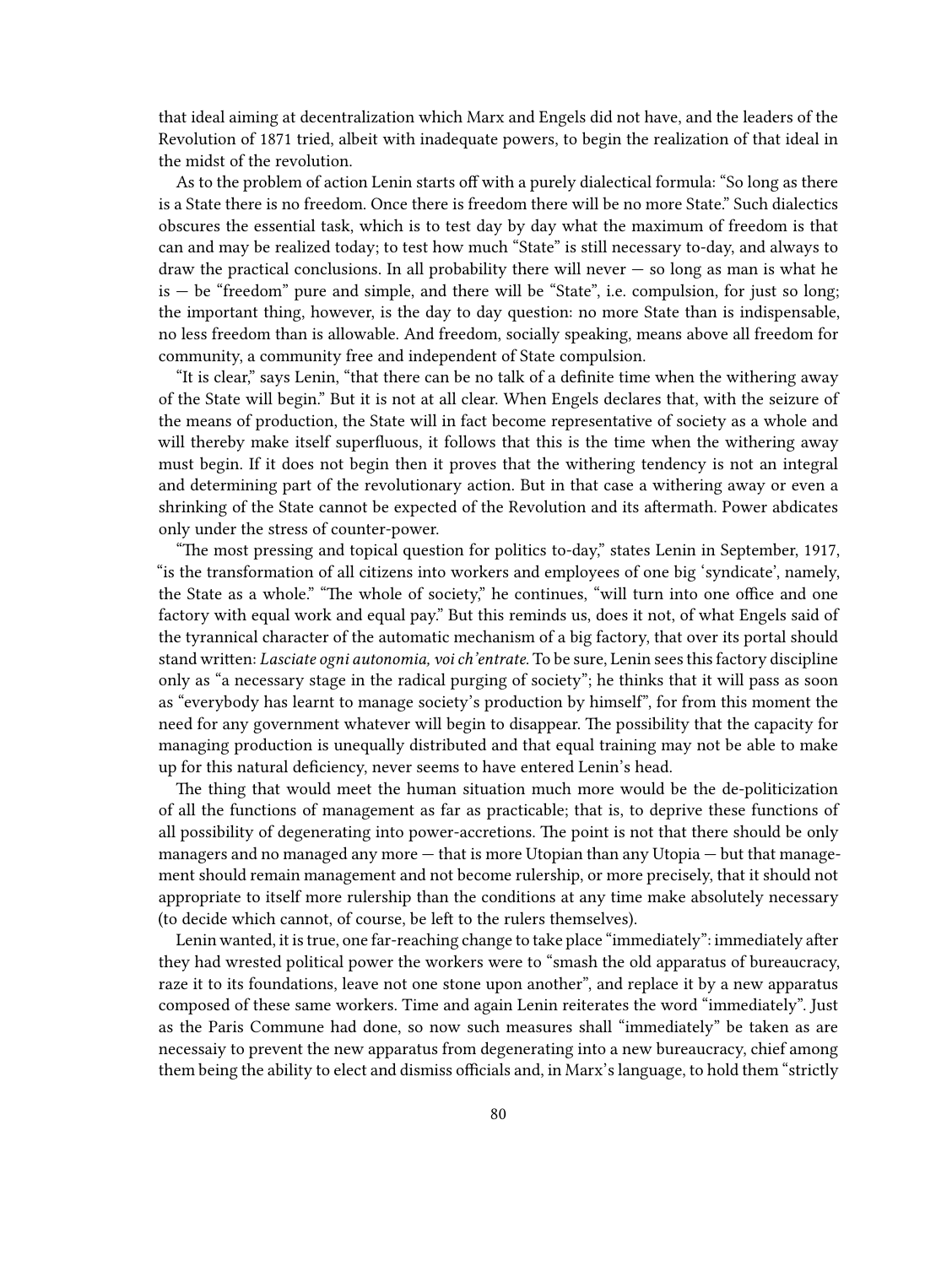answerable". This fundamental transformation is not, in contradistinction to all the others, to be left to the process of "development", it is supposed to be implicit in the revolutionary action itself as one of its most momentous and decisive acts. A "new, immeasurably higher and incomparably more democratic type of State-apparatus" is to be created "immediately".

On this point, therefore, Lenin held an immediate change in the social structure to be necessary. He realized that in its absence, despite all the formidable interventions, the new institutions, the new laws and new power-relationships, at the heart of the body politic everything would remain as of old. That is why, although he was no adherent of any general decentralist tendency, he was such an emphatic advocate of this demand for immediate change which, as far as the Paris Commune was concerned, had been an organic part of the decentralist order of society and which can only be fulfilled in a society pressing towards the realization of this order. As an isolated demand it has not been fulfilled in Soviet Russia. Lenin himself is reported to have said with bitterness at a later phase: "We have become a bureaucratic Utopia."

And yet a beginning had been made with structural transformation, not indeed on Lenin's initiative, although he recognized its importance if not all its potential structural qualities a peculiarly Russian beginning akin to the proposals of the Paris Commune and one that had tremendous possibilities — namely the Soviets. The history of the Soviet regime so far, whatever else it is, has been the history of the destruction of these possibilities.

The first Soviets were born of the 1905 Revolution primarily as "a militant organization for the attainment of certain objectives", as Lenin said at the time; first of all as agencies for strikes, then as representative bodies for the general control of the revolutionary action. They arose spontaneously, as the institutions of the Commune did, not as the outcome of any principles but as the unprepared fruit of a given situation.

Lenin emphasized to the anarchists that a Workers' Council was not a parliament and not an organ of self-administration. Ten years later he stated that Workers' Councils and similar institutions must be regarded "as organs of revolt" which could only be of lasting value "in connexion with the revolt". Only in March, 1917, after the Sovietic pattern had been, in Trotsky's words, "almost automatically reborn" in Russia and after the first reports of the victory of the revolution had reached Lenin in Switzerland, did he recognize in the St. Petersburg Soviet "the germ-cell of a workers' government" and in the Councils as a whole the fruit of the experiences of the Paris Commune. By this he still meant, of course, first and foremost "the organization of the revolution", that is to say, of the "second real revolution" or "organized striking-force against the counterrevolution", just as Marx saw in the institutions of the Commune above all the organs of revolutionary action; nevertheless Lenin described the Councils, which he held to be of the same nature as the Commune, as already constituting "the State we need", that is, the State "which the proletariat needs" or which is "the foundation we must continue to build on". What he demanded immediately after his arrival in Russia was, in opposition to the opinion prevailing in the Workers' Council itself, "a republic of Workers', Landworkers' and Peasants' Deputy Councils throughout the country, from top to bottom". In this sense the Soviet that then existed was, in his view, "a step towards Socialism", just as the Paris Commune had been for Marx but of course only a political, a revolutionary-political step as that also had been for Marx; an institution, namely, in which revolutionary thinking could crystallize, the "revolutionary dictatorship, that is, a power supported from below by the direct initiative of the masses and not by the law, which was dispensed by a centralized State-power"; in other words, "direct usurpation". The devolution of power on the Soviets still meant for Lenin not only no real decentralization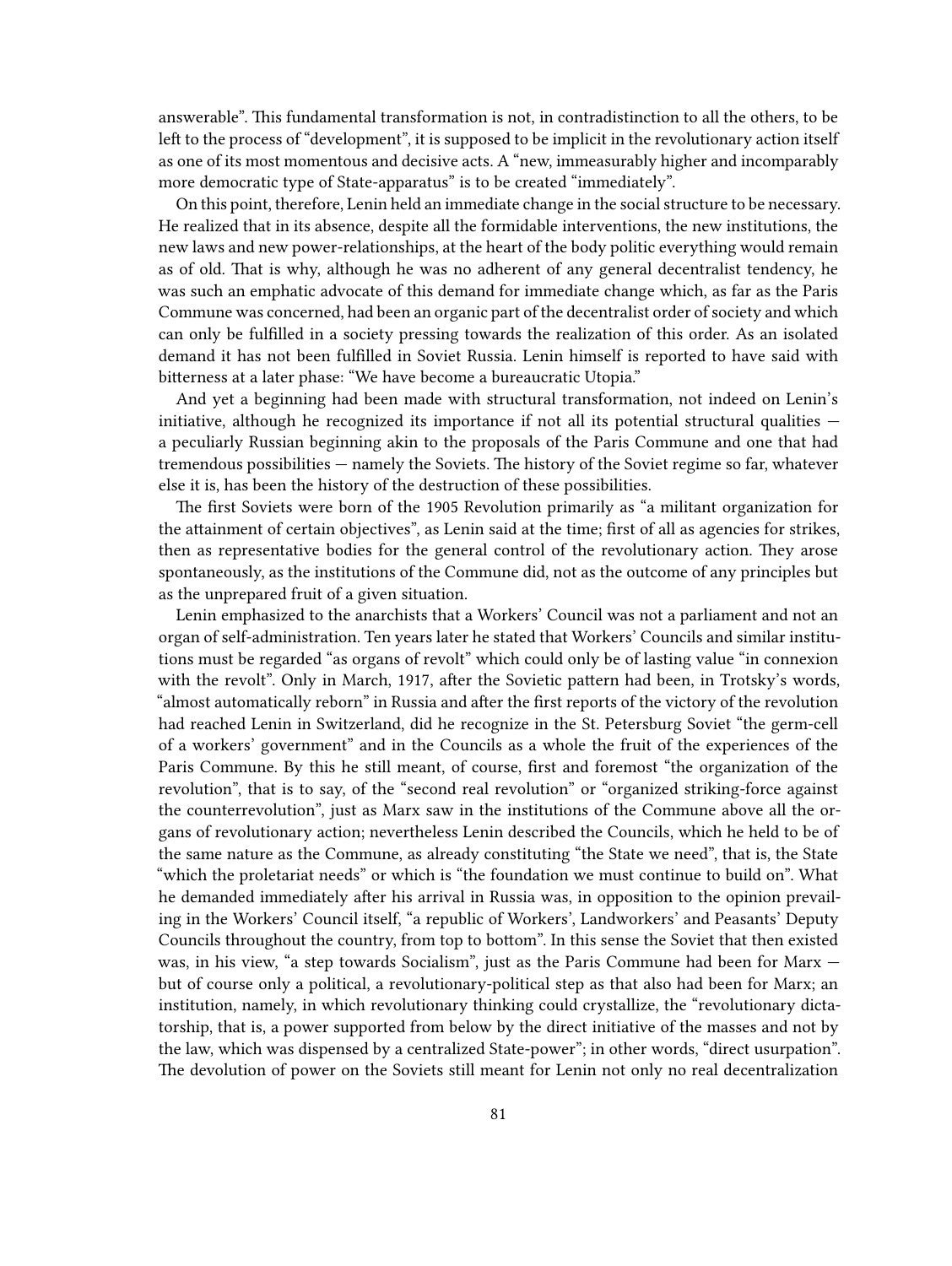but not even the incentive to the formation of anything of the kind, since the political function of the Soviets was not an integral part of a plan for a comprehensive, organic order that should include society as well as its economy. Lenin accepted the Councils as a programme for action but not as a structural idea.

The utterance Lenin made the day after his arrival, at a meeting of the Bolshevist members of the All-Russian Conference of Councils, is characteristic: "We have all clung to the Councils, but we have not grasped them." The Councils, therefore, already had an objective historical significance for him, quite independent of the significance they had for themselves and for their own members. For the Mensheviks and the social revolutionaries the Councils were what they had been for the former in 1905 and what they in fact more or less were at the time of Lenin's arrival in Russia: organs for the control of Government, guarantees of democracy. For Lenin and his adherents among the Bolsheviks they were very much more — they were the Government itself, the "only possible form of revolutionary Government"; they were, indeed, the new emergent State — but no more than that. That the decentralist form of this State *in statu nascendi* did not disturb Lenin is due to the fact that the only thing to make active appearance in the Councils Movement at this purely dynamic phase of the Revolution was the undivided will to revolution.

The model of the Paris Commune was vitally important for Lenin both because Marx had exemplified through it — and through it alone — the essential features of a new State-order and because Lenin's mind, like that of all the leading Russian revolutionaries, had been lastingly influenced by the revolutionary tradition of France as being the "classic" of its kind. The influence of the great French revolution, the habitual measuring of their own revolution by it and the constant comparison of equivalent stages, etc., were themselves sufficient to exercise a negative effect, particularly as regards the bias towards centralism.

But Lenin did not apply the model afforded by the Commune to any general understanding of history. The fact that (as Arthur Rosenberg rightly stresses in connexion with Kropotkin and Landauer) whenever, in history, the masses endeavoured to overthrow a feudal or a centralist power-apparatus it always ended in these same Communelike experiments, was either unknown to him or did not interest him; still less did he grapple with the fact (although he once spoke of the Soviets being "in their social and political character" identical with the State of the Commune) that in all those experiments *social* decentralization was linked up with political decentralization, if in differing degrees. For him, the only decisive lesson of history was the conviction that hitherto humanity had not brought forth a higher and better type of government than the Councils. Therefore the Councils had to "take *the whole* of life into their own hands".

Naturally Lenin did not fail to realize that the Councils were in essence a decentralist organization. "All Russia," he says in April, 1917, "is already overspread by a network of local organs of self-administration."

The specific revolutionary measures — abolition of the police, abolition of the standing army, the arming of the whole population — could also be put into effect by local self-government; and that is the whole point.

But that these organs could and should come together as a lasting organism based on local and functional decentralization after the accomplishment of this task, is not so much as hinted at by a single word, apparently not even by a thought. The setting up and strengthening of selfadministration has no ultimate purpose or object other than a revolutionary-political one: to make a self-administration a reality means "to drive the Revolution forwards". Admittedly in this connexion a social note is also struck, if only in passing: the village Commune — which,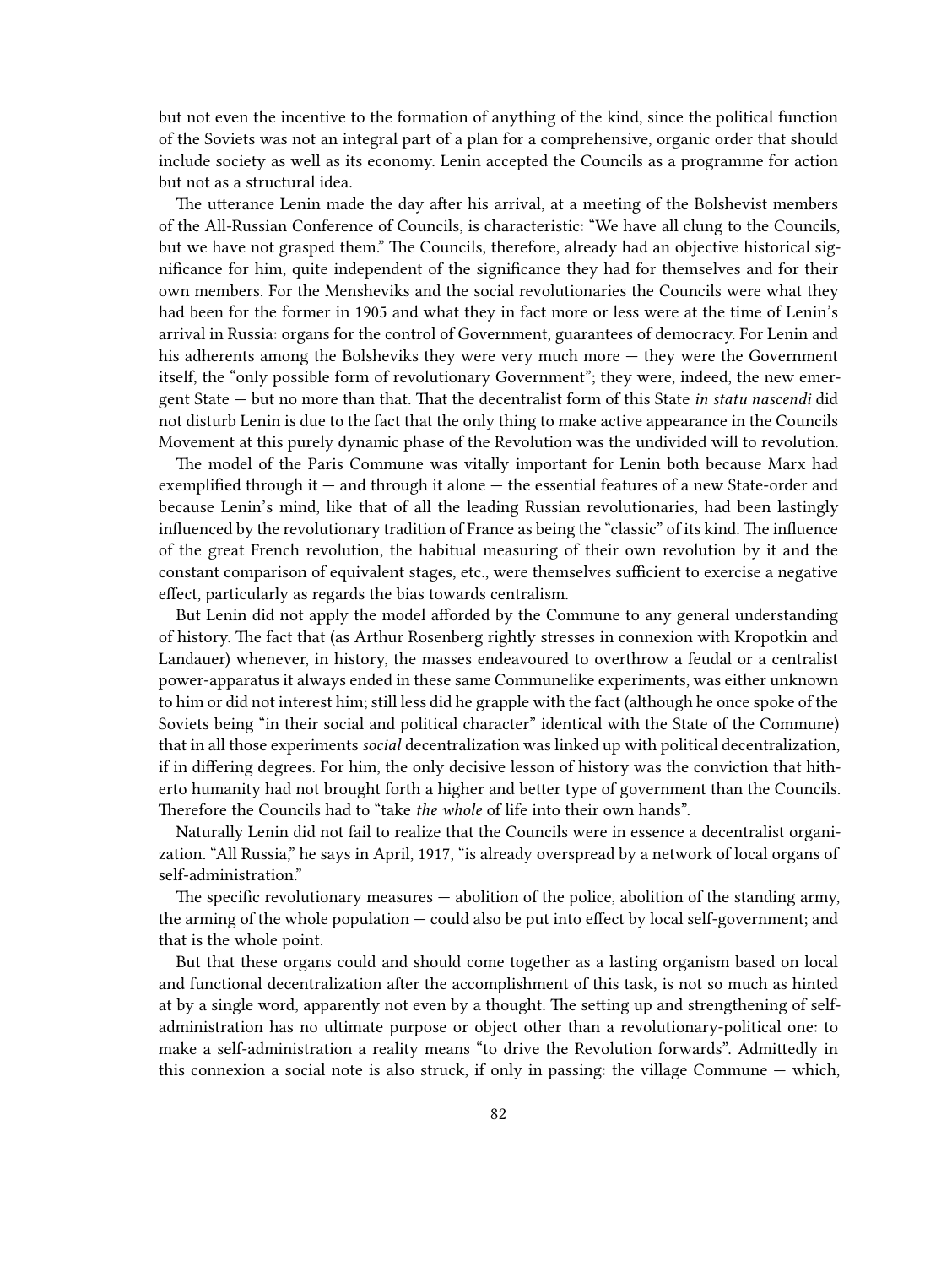it is said, means "complete self-administration" and "the absence of all tutelage from above" would suit the peasantry very well (that "nine-tenths of the peasantry would be agreeable to it" was, be it noted by the way, a fundamental error). But the reason for this follows at once: "We must be centralists; yet there will be moments when the task will shift to the provinces; we must leave the maximum of initiative to individual localities… Only our party can give the watchwords which will really drive the Revolution forwards." At first glance it does not seem clear how this obligatory centralism can be compatible with the complete self-administration mentioned above; on closer inspection, however, we remark that this compatibility rests on the fact that the guiding point of view is, purely and simply, the revolutionary-political one or even the revolutionary-strategic one: in this case, too, self-administration is only a component of the programme of action and not the practical conclusion drawn from a structural idea. This more than anything else enables us to understand why the programmatic demand for "the absence of all tutelage from above" (a demand not envisaged for any post-revolutionary development, but as something to be secured in the midst of the revolution and destined to drive it forwards) turned so rapidly into its exact opposite. Instead of the watchword, "We must be centralists, yet there will be moments…", a genuinely socialist attitude would have put it the other way round: "We must be decentralists, federalists, autonomists, yet there will be moments when our main task will shift to a central authority because revolutionary action requires it; only we must take care not to let these requirements swamp its objective and temporal frame of reference."

For a clearer understanding of the antagonism between centralism and the above-mentioned "moments" we must realize that in the provinces, as Lenin himself emphasized, "communes are being formed at a great rate, particularly in the proletarian centres", so that the revolution was progressing "in the form of local communes". The "watchwords" corresponded to these facts. A watchword corresponding to this description of the situation, such as "Local Communes, complete regional autonomy, independence, no police, no officials, sovereignty of the armed masses of workers and peasants" — such a watchword, appeal as it might to the experience of the Paris Commune, was and remained a revolutionary-political one; that is, it could not, of its own nature, point beyond the revolution to a decentralized social structure; centralism continued to be its fixed basis. We cannot help being profoundly impressed when we read, in the same draft (of May, 1917), from which I have quoted just now, of Lenin's demand that the provinces should be taken as a model and communes formed of the suburbs and metropolitan areas; but once again no other *raison d'itre* is granted them except to drive the Revolution forwards and to lay down a broader basis for "the passing of the total power of the State to the Councils". ("We are now in the minority, the masses do not believe us as yet," says Lenin at about the same time.) Lenin is without a doubt one of the greatest revolutionary strategists of all time; but the strategy of revolution became for him, as the politics of revolution became for Marx, the supreme law not only of action but of thinking as well. We might say that precisely this was the cause of his success; it is certain at any rate that this fact — together with a tendency to centralism rooted very deeply in him as in Marx — was to blame for it if this success did not ultimately contribute to the success of Socialism.

Nevertheless these words should not be construed to imply that I would charge the Lenin of 1917 with not intending to permit the nascent power of the Soviets to continue beyond the revolution. That would be nonsensical; for did he not expressly say at the time, in his significant *Report on the Political Situation*, of the State that would arise when the Councils took the power into their own hands (a State that "would no longer be a State in the accepted sense"), that al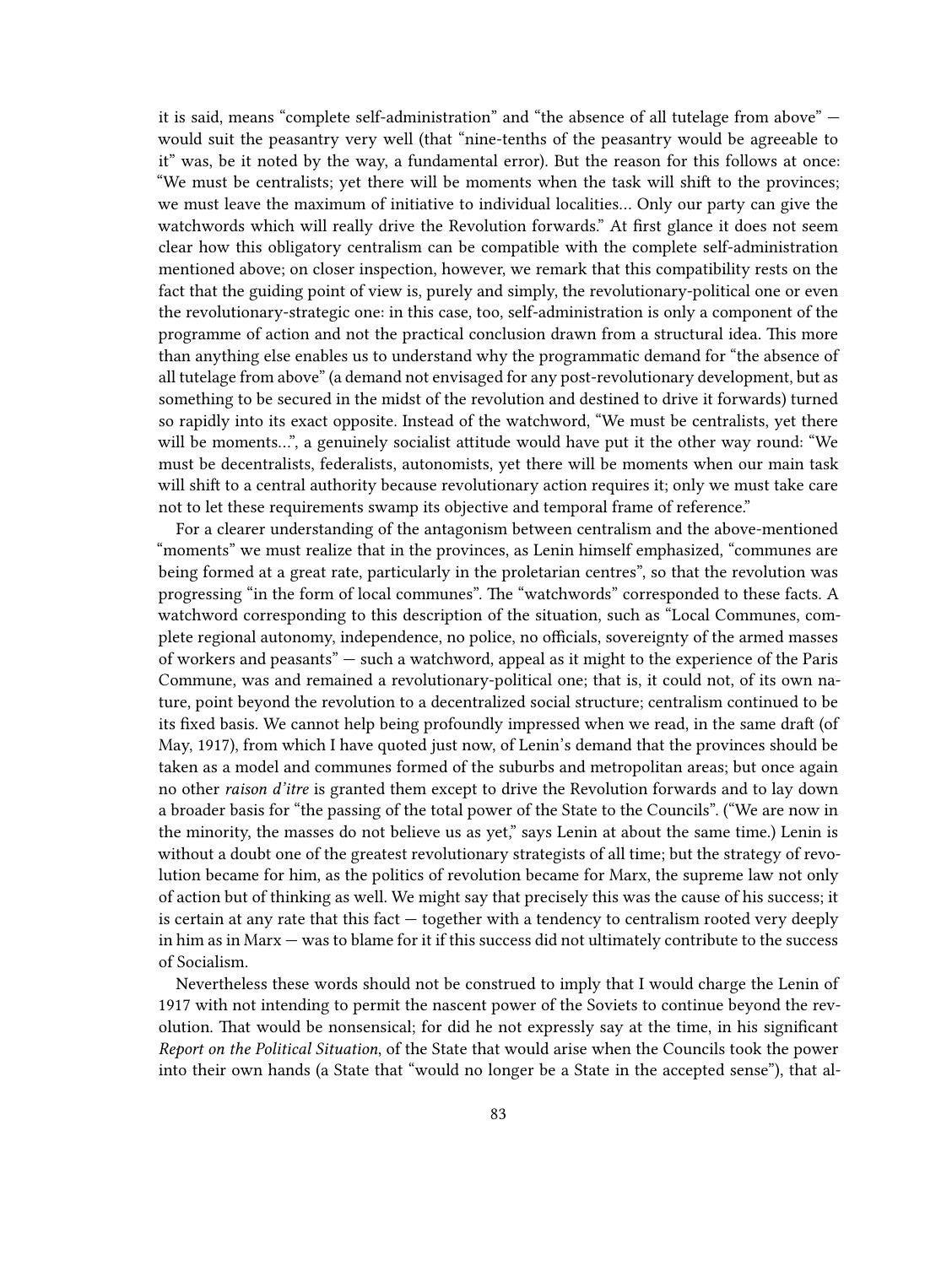though such a Power had never yet maintained itself in the world for any length of time, "the whole Workers' Movement all over the world was going in that direction?" What I complain of in Lenin is rather his failure to understand that a fundamental centralism is incompatible with the existence of such a Power beyond the Revolution's immediate sphere of action. It is noteworthy that Lenin says in the same Report that the latter was a State-form "which represents the first steps towards Socialism and is unavoidable in the first phases of socialist society". These words indicate, I think, that it was conceived of as being only a stepping-stone to a higher, "socialist" centralism; and doubtless in the field of economics so vitally important for any final remodelling of society Lenin saw strict centralism as the goal. At that very meeting he emphasized that "the French Revolution passed through a period of municipal revolution when it settled down to local self-administration", and that the Russian revolution was going through a similar phase. It is difficult not to think of the extreme centralism that followed this period of the French Revolution.

Viewed from yet another angle Lenin's doctrine of 1917 leads us to the same result. "Private ownership of ground and of land must be abolished," he says. "That is the task that stands before us, because the majority of the people are for it. That is why we need the Councils. This measure cannot possibly be carried through with the old State officials." Such is the substance of the answer which Lenin gives in his political Report to the question: "Why do we want power to pass into the hands of the Workers' and Soldiers' Deputy Councils?" Here the Marxist respect for "circumstances" is carried to doubtful lengths: private ownership of land is to be abolished not to build up Socialism but simply and solely because the majority of the people want it; and the Councils are necessary not to serve as cells of the new society but to execute the measures demanded by the majority. I would like to assume that we would do well not to take this argument of Lenin's too literally.

But only now does Lenin's theory of the Councils enter the decisive phase. The months in which he was preparing, from Finland, the Bolshevist "special action", "the Second Revolution", were at the same time those in which he based his thought as to the function of the Councils primarily and in principle on Marx's idea of the Commune (in his well-known State and Revolution), and then expands it in practice, with reference to the action he had prepared (in his most important political essay *Will the Bolshevists Maintain Power?* ). The bulk of the former was written in September at the time of the attempted counter-revolution and its suppression — an attempt whose only effect was to rouse the fighting spirit of the masses and bring them closer to the radical Party; the second in the middle of October, when the majority of the St. Petersburg and Moscow Soviets opted for this party and, as a direct result of this, the call "All Power to the Soviets!", from being a revolutionary-political demand, became the slogan of the impending attack.

Fired by these events, Lenin glorified in his essay the significance of the Councils for the development of the revolution as never before. In connexion with the statement made by the Menshevik leader Martov that the Councils had been "called into being in the first days of the revolution by the mighty outburst of genuine creative folk-power", Lenin says: "Had the creative folk-power of the revolutionary classes [this latter term goes beyond Martov's words and gives them a Bolshevist twist] not produced the Councils, the proletarian revolution in Russia would have been a hopeless affair." Here the conception of the Councils as an instrument for "driving the revolution forwards" struck its most powerful historical note.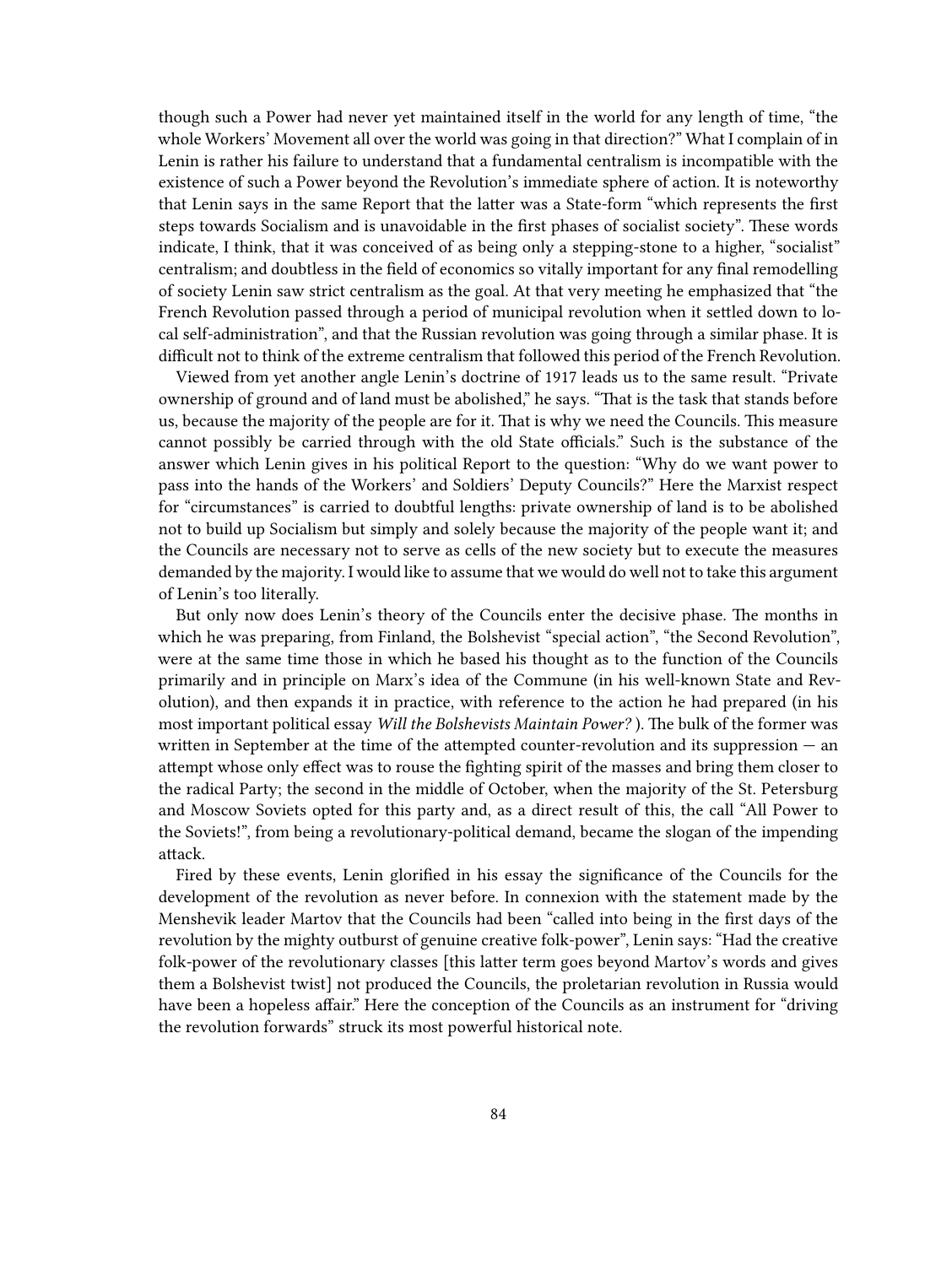In this essay Lenin lists for the first time the various elements which in his view give the Councils their fundamental importance. The sequence in which he cites these elements is characteristic of his outlook.

Firstly, the "new State apparatus", by substituting the Red Guard for the standing Army, invests the people themselves with armed power.

Secondly, it establishes an indissolubly close and "easily controlled" bond between the leaders and the masses.

Thirdly, by means of the principle of eligibility and dis-missibility, it puts an end to bureaucracy. Fourthly, by the very fact that it establishes contact with the various professions [later Lenin

puts it more precisely: professions and productive units] it facilitates the weightiest reforms. Fifthly, it organizes the Avant-garde, which shall raise up and educate the masses.

Sixthly, by means of the tie between the Legislature and the Executive it unites the advantages of Parliamentarianism with those of non-parliamentary Democracy.

The first place is given to revolutionary power-politics; the second to the organization of reforms; the third to the form of the State. The question of the possible importance of the Councils for a reshaping of the social structure is not even asked.

In Lenin's view, however, it only became possible for the Councils to master the tasks set them because the Bolsheviks had seized control in and through the Councils and filled the new form with a concrete content of action, whereas formerly they had been "reduced by the Social Revolutionaries and the Mensheviks to chatter-boxes", more, to "a body rotting on its feet". "The Councils," Lenin continues, "can only really develop, only display their talents and capabilities to the full, after the seizure of supreme power, for otherwise they have nothing to do, otherwise they are either simple germ-cells (and one cannot be a germ-cell for too long) or a plaything." This sentence is remarkable for more than one reason. The simile of the germ-cells necessarily forces the question on us as to whether in Lenin's opinion the Councils might not, by growth and association, ripen sufficiently to become the cells of a renewed social organism; but evidently that is not Lenin's opinion. And then the expression "plaything" turns up again a few days later in a curious connection, in Lenin's theses for a Conference in St. Petersburg, where we read: "The whole experience of the two revolutions of 1905 and 1917 confirms that the Workers' and Soldiers' Deputy Councils are only real as organs of revolt, as organs of revolutionary force. Outside these tasks the Councils are a mere plaything." This makes it unmistakably plain what the important thing really is for Lenin. He had, to be sure, to lay stress on the question of the hour; but the exclusiveness with which he does so, brooking no thought whatever of the Councils eventually becoming independent and permanent entities, speaks a language that cannot be misunderstood. In addition those phrases of 1915 ("organs of revolt" and "only in connexion with the revolt") recur almost word for word; whatever Lenin may have learnt and thought about the Councils during those two years in which he became essentially the historical Lenin, they still remained for him the means to a revolutionary end. That the Councils might not merely exist for the sake of the revolution, but that — and this in a far more profound and primary sense — the revolution might exist for the sake of the Councils, was something that simply never occurred to him. From this point of view — by which I mean not Lenin as a person but the sort of mentality that found an arch-exemplar in him  $-$  it is easy to understand why the Councils petered out both as a reality and as an idea.

That Lenin's slogan "All power to the Soviets!" was meant in nothing but a revolutionarypolitical sense is forced upon us even more strikingly when we come to the following exclamation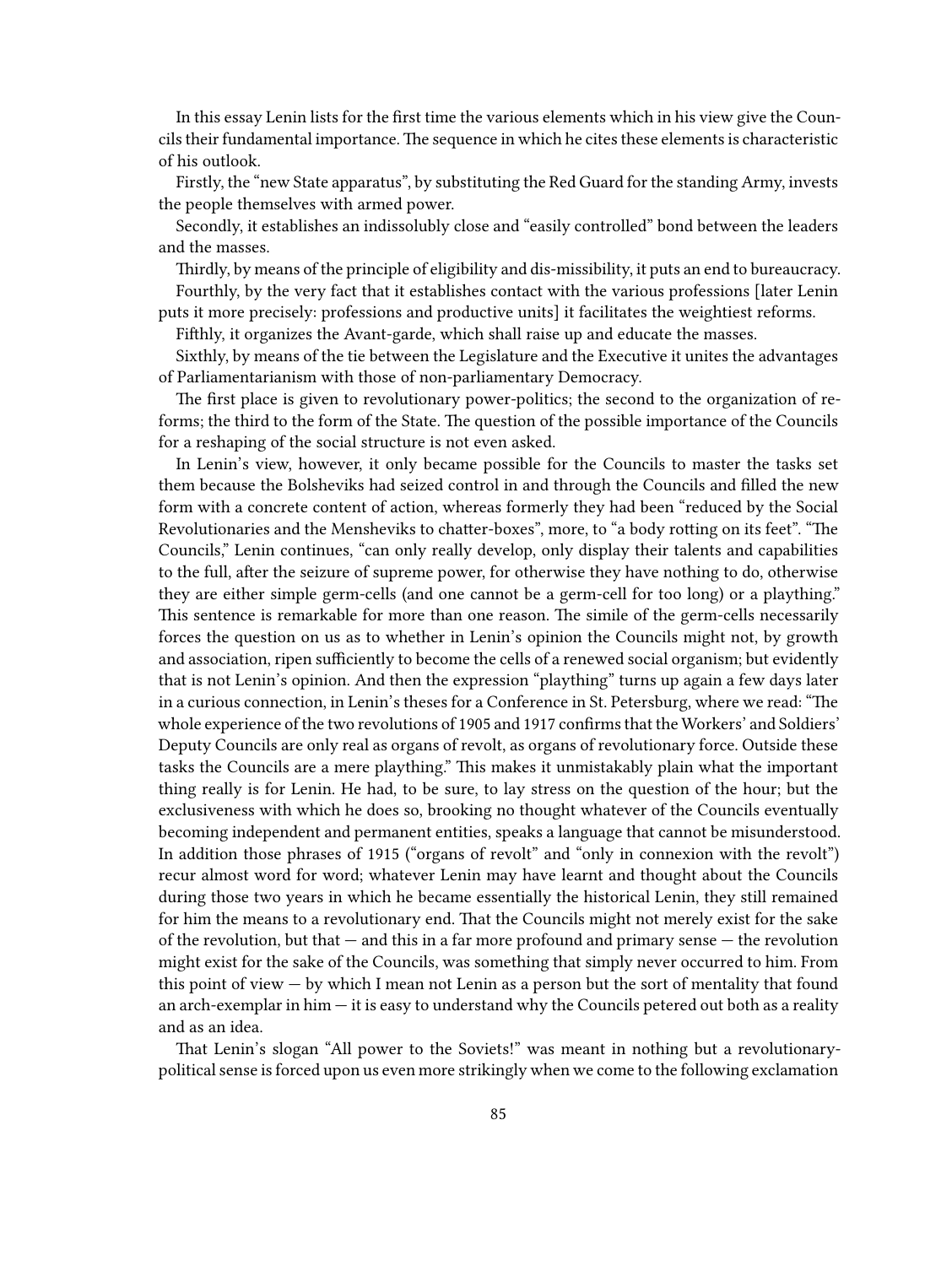in that essay: "And yet the 240,000 members of the Bolshevik Party are supposed to be incapable of governing Russia in the interests of the poor and against those of the rich!" So that "All power to the Soviets!" means little more at bottom than "All power to the Party through the Soviets!" and there is nothing that points beyond this revolutionary- political, indeed party-political aspect to something different, socialistic and structural.

Soon afterwards Lenin asserts that the Bolsheviks are "centralists by conviction, by the nature of the programme and the whole tactics of their party"; hence centralism is expressly characterized as being not merely tactical but a matter of principle. The proletarian State, we are told, is to be centralist. The Councils, therefore, have to subordinate themselves to a "strong Government" — what remains then of their autonomous reality? It is true that they, too, are conceded a "special centralism": no Bolshevist has anything to say against their "concentration into branches of production", their centralization. But obviously Lenin had no inkling that such "concentrations" bear a socialist, socially formative character only when they arise spontaneously, from below upwards, when they are not concentrations at all but associations, not a centralist process but a federalist one.

In Lenin's summons "To the People" ten days after the seizure of power we read: "From now on your Councils are organs of State-power, fully authorized to make all decisions." The tasks that were assigned soon afterwards to the Councils referred essentially to control. This was due very largely to the situation itself, but the frame of reference was far too small; the positive counterbalance was missing. Such petty powers were not enough to enable the Councils "to display their talents and capabilities to the full". We hear Lenin repeating in March, 1918, at the Party Congress his ideas about the new type of State "without bureaucracy, without police, without a standing Army", but he adds: "In Russia hardly more than a beginning has been made, and a bad beginning at that." It would be a grave error to think that only the inadequate execution of an adequate design was to blame: the design itself lacked the substance of life. "In our Soviets," he says by way of explanation, "there is still much that is crude, incomplete"; but the really dire and disastrous thing about it was that the leaders, who were not merely political but spiritual leaders as well, never directed the Soviets towards development and completion. "The men who created the Commune," Lenin goes on, "did not understand it." This is reminiscent of his utterance the day after his arrival in Russia: "We have clung to the Councils, but have not grasped them." The truth is that he did not "understand" them even now for what they really were  $-$  and did not wish to understand them.

In the same speech Lenin declared in answer to Bukharin, who had demanded that an outline of the socialist order be included in the programme, that "We cannot outline Socialism. What Socialism will look like when it takes on its final forms we do not know and cannot say." No doubt this is the Marxist line of thought, but it shows up in the full light of history the limitations of the Marxist outlook in its relation to an emergent or would-be emergent reality: a failure to recognize potentialities which require, if they are to develop, the stimulus of the idea of social form. We may not "know" what Socialism will look like, but we can know what we want it to look like, and this knowing and willing, this conscious willing itself influences what is to be — and if one is a centralist one's centralism influences what is to be. Always in history there exist, even if in varying degrees of strength, centralist and decentralist trends of development side by side; and it is of vital importance in the long run *for which* of the two the conscious will, together with whatever power it may have acquired at the time, elects. What is more, there is scarcely anything harder, or more rare, than for a will invested with power to free itself from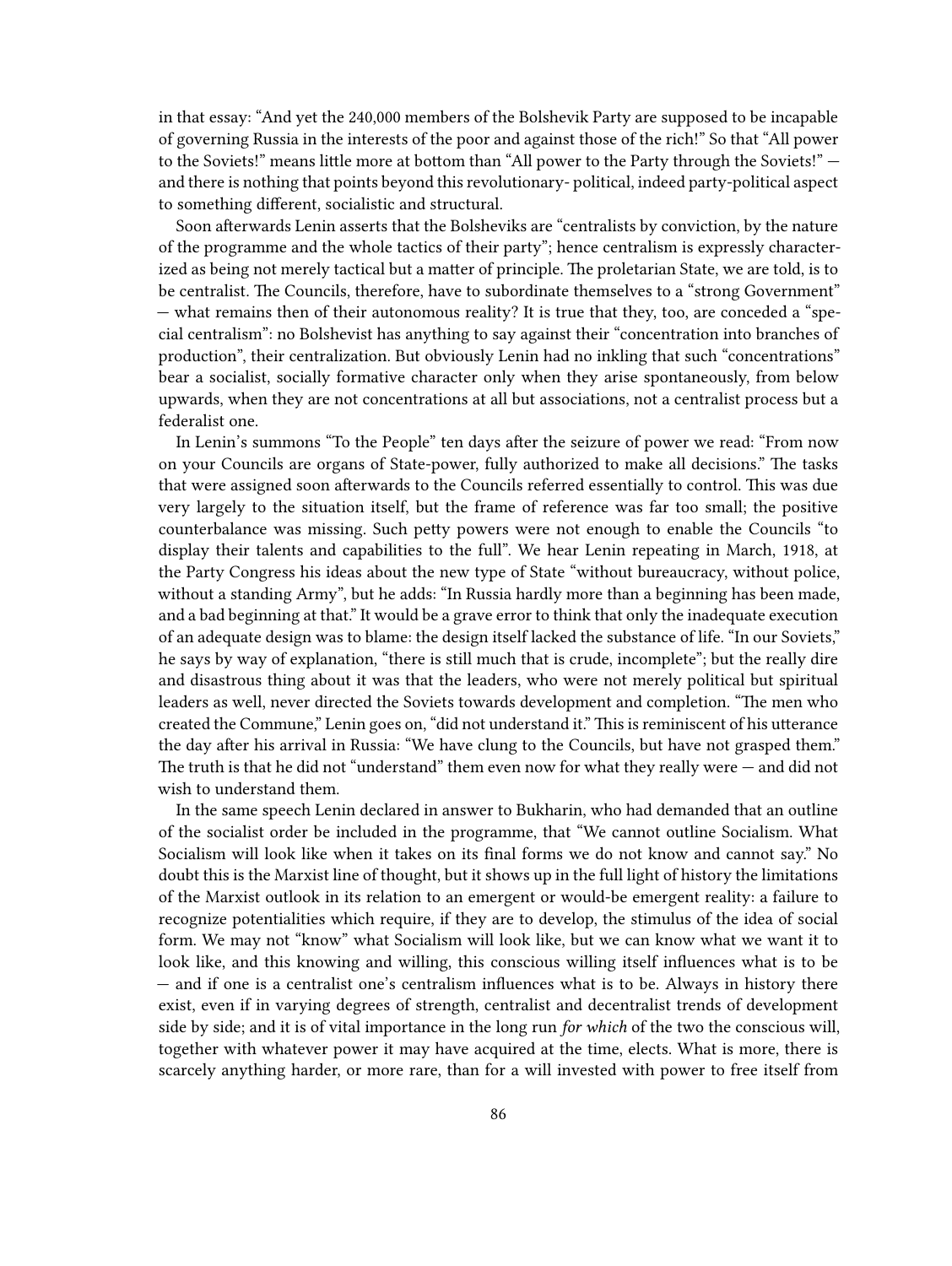centralism. What more natural or more logical than that a centralist will should fail to recognize the decentralist potentialities in the forms it makes use of? "The bricks are not yet made," says Lenin, "with which Socialism will be built." Because of his centralism he could not know and acknowledge the Councils as such bricks, he could not help them to become so, nor did they become so.

Soon after the Party Congress Lenin stated in the first draft of the *Theses on the Immediate Tasks of Soviet Authority*, in a section not included in the final version: "We are for democratic centralism… The opponents of centralism are always pointing to autonomy and federation as a means of combating the hazards of centralism. In reality democratic centralism in no way precludes autonomy, rather it postulates the need for it. In reality even federation [here Lenin only has political federation in mind] in no way contradicts democratic centralism. In a really democratic order, and all the more in a State built up on the Soviet principle, federation is only a step towards a really democratic centralism." It is clear that Lenin has no thought of limiting the centralist principle by the federalist principle; from his revolutionary-political point of view he only tolerates a federal reality so long as it resolves itself into centralism. The direction, the whole line of thought is thus unequivocally centralistic. Nor is there any essential difference when we come to local autonomy: it is expedient to permit this to a certain degree and to grant it its terms of action; only the line must be drawn at that point where the real decisions and consequently the central instructions begin. All these popular and social formations only have political, strategic, tactical and provisional validity; not one of them is endowed with a genuine *raison d'etre*, an independent structural value; not one of them is to be preserved and fostered as a living limb of the community-to-be.

A month after Lenin had dictated his draft the "Left Communists" pointed out how injurious it was for the seeds of Socialism that the form which State administration was taking lay in the direction of bureaucratic centralization, elimination of the independence of the local Soviets and repudiation, in fact, of the type of "Commune-State" governing itself from below — the very type, therefore, of which Lenin said in his speech that the Soviet Authority actually was. There can be no more doubt to-day as to who was right in assessing the situation and the trends to come — Lenin or his critics. But Lenin himself knew it well enough towards the end of his life. References to the Paris Commune become fewer and fewer after that speech, until they cease altogether.

A year after the October Revolution, Lenin had stated that "the apparatus of officialdom in Russia was completely shattered", but at the end of 1920 he characterized the Soviet Republic as "a Work-State with bureaucratic excrescences", and that, he said, "was the truth about the transition". The fact that in the years to come the proportion of excrescences to the trunk from which they sprouted increased alarmingly, and the buddings of the state of affairs to which the transition was supposed to lead grew less and less, could not remain hidden from Lenin. At the end of 1922 in the report *Five years of Russian Revolution and the World Revolution in Perspective* which Lenin made to the Fourth Congress of the Communist International, he says simply: "We have taken over the old State apparatus." He solaces himself with the assurance that in a few years they will succeed in modifying the apparatus from top to bottom. This hope was not fulfilled and could not be fulfilled given Lenin's assumptions: he was thinking in the main of training and attracting new forces, but the problem was one of structure and not of personnel; a bureaucracy does not change when its names are changed, and even the best-trained graduates of the Soviet schools and Workers' Faculties succumb to its atmosphere.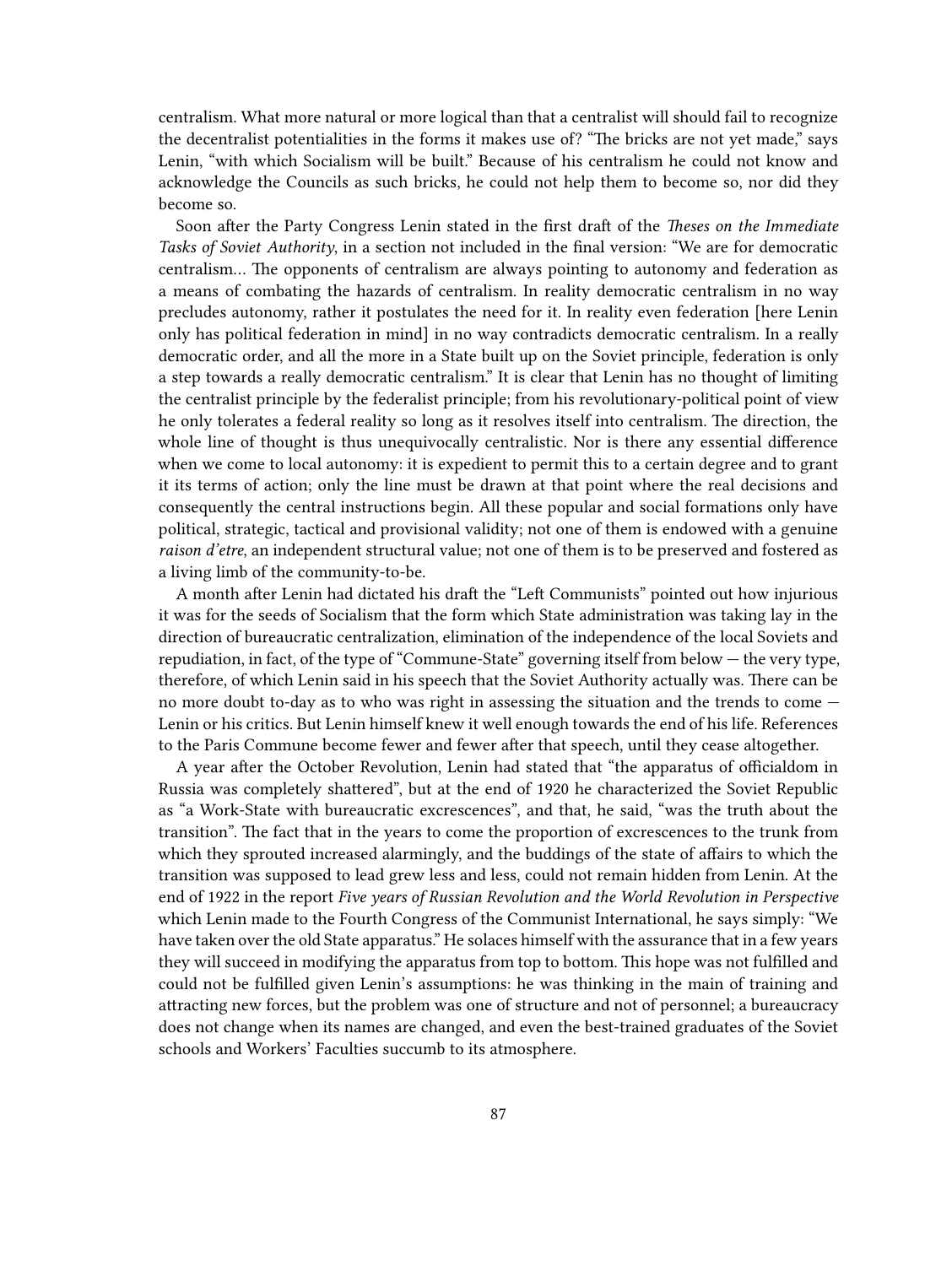Lenin's main disappointment was the continued existence of the bureaucracy which, if not in its personnel, certainly in its ruthless efficacy, once more proved stronger than the revolutionary principle. He does not seem to have touched the deeper causes of this phenomenon, and that is understandable enough. The October Revolution was a social revolution only in the sense that it effected certain changes in the social order and its stratification, in the social forms and institutions. But a true social revolution must, over and above that, establish the rights of society vis-a-vis the State. Although in respect of this task Lenin pointed out that the withering away of the State would be accomplished by way of a development whose duration could not as yet be measured nor its manner imagined, yet, to the extent that this development could be realized right now, he acknowledged the task as determining the leaders' immediate programme of action and called the new State-form whose realization was to be tackled at once, the "Commune State". But the "Commune State" had been characterized clearly enough by Marx as freeing economic society to the greatest possible extent from the shackles of the political principle. "Once the communal order of things," he wrote, "had been introduced in Paris and in the centres of second rank, the old centralized government would have had to give way in the provinces also to the producers' self-government." This shifting of the power of decision from the political to the social principle — which had been worked out and given its ideal basis in France by the social thinking from Saint-Simon to Proudhon — was proclaimed by Lenin as the baseline for the organizing activity of the leaders, but in point of fact it did not become such a base-line.

The political principle established itself anew, in changed guise, all-powerful; and the perils actually threatening the revolution gave him a broad justification. Let it remain undisputed that the situation as it was would not have allowed of a radical reduction of the political principle; what, however, would at any rate have been possible was the laying down of a base-line in accordance with which, as changing circumstances allowed, the power-frontiers of the social principle could have been extended.

Precisely the opposite happened. The representatives of the political principle, that is, mainly the "professional revolutionaries" who got to the top, jealously watched over the unrestrictedness of their sphere of action. It is true that they augmented their ranks with competent persons recruited from the people and that they filled up the gaps as they arose, but those who were admitted to the directorate bore the stamp of the political principle on their very souls; they became elements of the State substance and ceased to be elements of the social substance, and whoever resisted this change could not make himself heard at the top or soon ceased to want to. The power of the social principle could not and dared not grow.

The beginnings of a "producers' self-government" to which the revolution spontaneously gave rise, above all the local Soviets, became, despite the apparent freedom of expression and decision, so enfeebled by the all-pervading Party domination with its innumerable ways visible and invisible of compelling people to conform to the doctrine and will of the Central Authority, that little was left of that "outburst of creative folk-power" which had produced them. The "dictatorship of the proletariat" is *de facto* a dictatorship of the State over society, one that is naturally acclaimed or tolerated by the overwhelming mass of people for the sake of the completed social revolution they still hope to see achieved by this means. The bureaucratism from which Lenin suffered, and suffered precisely because it had been his business to abolish it (the "Commune State" being, for him, nothing less than the debureaucratized State), is merely the necessary concomitant to the sovereignty of the political principle.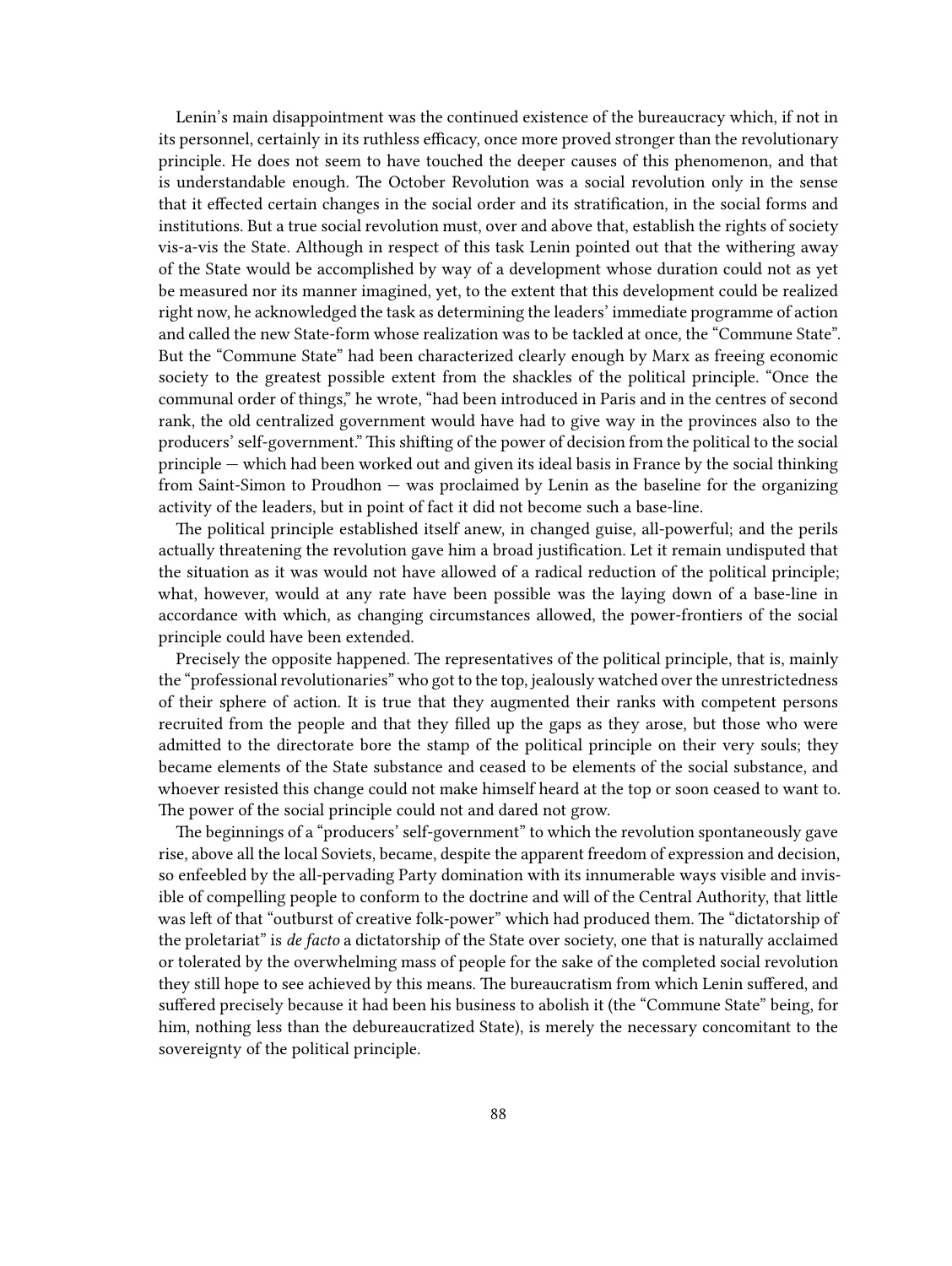It is worth noting that within the Party itself attempts were made again and again to break this sovereignty.

The most interesting of them, because it sprang from the industrial workers, seems to my mind to be the "Workers' Opposition" of March, 1921, which proposed that the Central Organs for the administration of the whole national economy of the Republic should be elected by the united trades-associations of producers. This was not a Producers' Government by any means but it was an important step towards it, although lacking any real decen-tralist character. Lenin rejected this "anarcho-syndicalist deviation" on the ground that a union of producers could be considered by a Marxist only in a classless society composed exclusively of workers as producers, but that in Russia at present there were, apart from remnants of the capitalist epoch, still two classes left — peasants and workers. So long, therefore, as Communism was still aiming at perfection and had not turned all peasants into workers a self-governing economy could not, in Lenin's opinion, be considered. In other words (since the completion of Communism coincides with the complete withering away of the State): a fundamental reduction of the State's internal sphere of power cannot be thought of before the State has breathed its last. This paradox has become the operative maxim for the directorate of the Soviet Regime.

Only from this point of view can Lenin's changing attitude to the Co-operative System be grasped as a whole.

There is no point, however, in picking on the contradictions in a critical spirit. Lenin himself emphasized in 1918, not without reason, that always when a new class enters the historical arena as the leader of society there comes unfailingly a period of experiment and vacillation over the choice of new methods to meet the new objective situation; three years later he even asserted that things had only proved, "as always in the history of revolutions, that the movement runs in a zigzag". He failed to notice that though all this may be true of political revolutions, yet when, for the first time in history on so large a scale, the element of social change is added, humanity as a whole (and this means the people to whom events happen as well as the witnesses of them) longs despite all the experiments and vacillations to be made aware of the one clear earnest of the future: the movement towards community in freedom. In the case of the Russian Revolution whatever else may have appeared to them in the way of portents nothing of this kind ever became visible, and Lenin's changing attitude to the Co-operative system is one proof the more that such a movement does not exist.

In the pre-revolutionary period Lenin regarded the Cooperatives existing in bourgeois society as "miserable palliatives" only and bulwarks of the petty bourgeois spirit. A month before the October Revolution, faced with the tremendous economic crisis that was sweeping Russia, he put forward among the "revolutionary-democratic" measures to be taken immediately, the compulsory unification of the whole nation into Consumer Co-operatives. The following January he wrote in the draft of a decree: "All citizens must belong to a local Consumer Co-operative" and "the existing Consumer Co-operatives will be nationalized". In some Party circles this demand was understood and approved as aiming at the elimination of the Co-operatives, for they saw, as a Bolshevist theoretician no doubt rightly expressed it, in the element of voluntary membership the essential hallmark of a Co-operative. Lenin did not intend it to be understood that way. True, the Co-operative as a small island in capitalist society was, so he said, only "a shop", but the Co-operative which, after the abolition of private capital, comprises the whole of society "is Socialism", and it is therefore the task of the Soviet authorities to change all citizens without exception into members of a general State Co-operative, "a single gigantic Co-operative". He does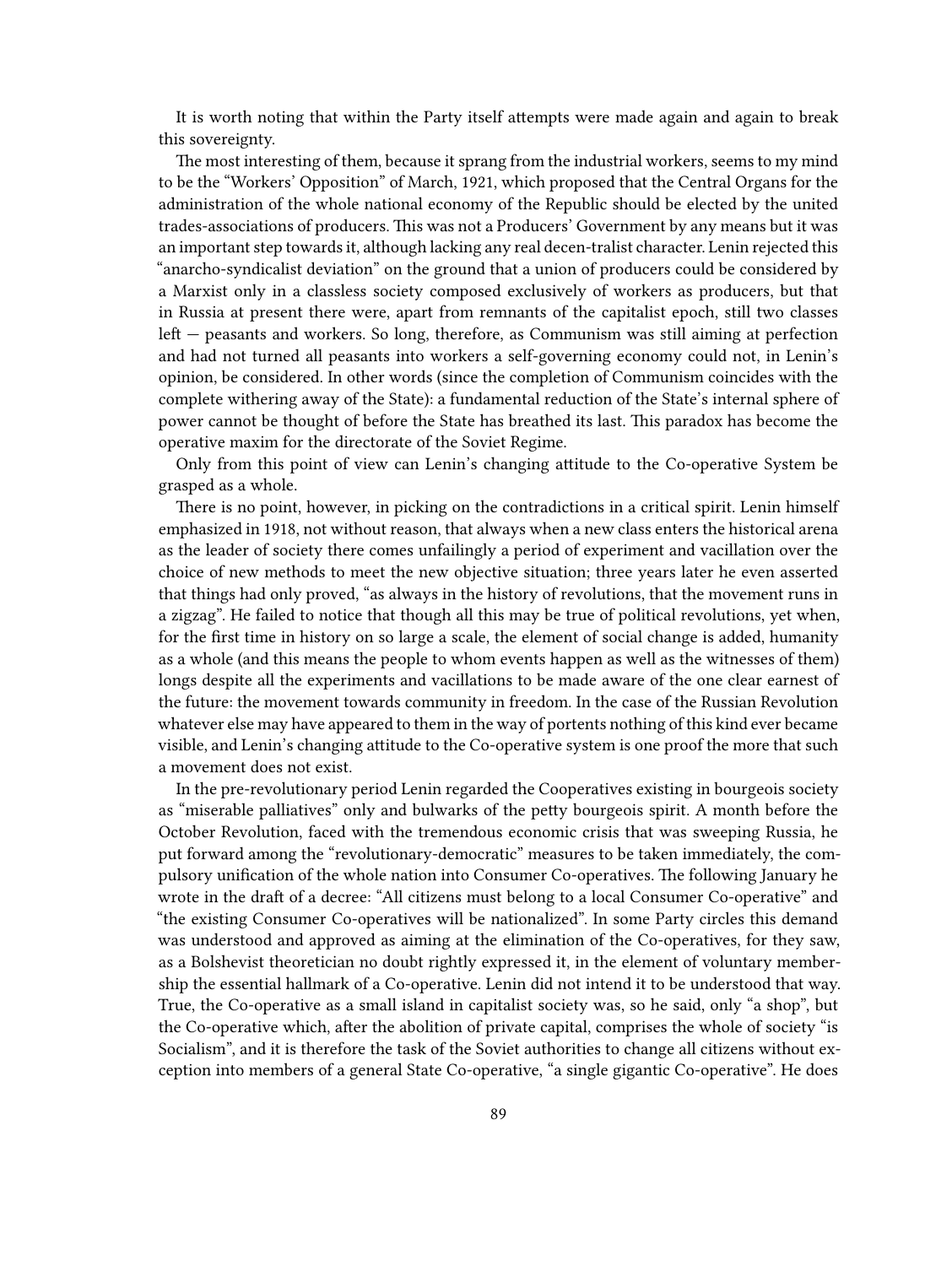not see that the Co-operative principle thereby loses all independent content, indeed its very existence as a principle, and that nothing remains but a necessarily centralist-bureaucratic Stateinstitution under a name that has become meaningless. The realization of this programme was undertaken in the years immediately following: all Cooperatives were merged under the leadership of the Consumer Co-operatives, which were turned into what amounted to State goodsdistribution centres. As to immediate nationalization pure and simple, even two years after he had formulated the "Tasks of the Soviet Authority" Lenin was still holding back. He denounced those who were outspoken enough to demand a single nexus of State organizations to replace the Co-operatives. "That would be all right, but it is impossible", he said, meaning "impossible at present".

At the same time he held fast in principle to the idea of the Co-operative as such, which, he declared (recalling Marx and his own attitude at the Copenhagen Congress of the International in 1910, where he had stressed the possible socializing influence of the Co-operative after the capitalists had been expropriated), might be a means of building the new economic order. It was therefore a question, he said, of finding new Co-operative forms "which correspond to the economic and political conditions of the proletarian dictatorship" and which "facilitate the transition to real socialist centralism". An institution the very essence of which is the germ and core of social decentralization was in consequence to be made the building element of a new close-meshed State centralism of "socialist" stamp. Obviously Lenin was not proceeding from theoretical assumptions but from the practical requirements of the hour which, as the world knows, were extremely grave and necessitated the most strenuous exertions. When Lenin, in a statement reminiscent of the postulates of the "Utopians" and "Anarchists" — but naturally twisting their meaning into its exact opposite — demanded the union of the Producer and Consumer Co-operatives, he did so because of the need to increase the supply of goods: the fitness of this measure being proved by the experience of the last two years. A year later we hear him pc5lemicizing violently against the Cooperatives, which in their old and still uncon-quered form were a "bulwark of counter-revolutionary opinion". In his famous treatise on *Taxation in Kind* (spring, 1921) he points emphatically to the danger that lurks in the co-operation of small producers: it inevitably strengthens petty bourgeois capitalism. "The freedom and rights of the Cooperatives," he continues, "mean under present conditions in Russia, freedom and rights for capitalism. It would be a stupidity or a crime to close our eyes to this obvious truth." And further: "Under Soviet power Co-operative capitalism, as distinct from private capitalism, creates a variant of State capitalism and is as such advantageous and useful to us at present… We must endeavour to guide the development of capitalism into the channels of Co-operative capitalism." This instructive warning only expressed what, in those years of falsely so-called "War Communism" (in October, 1921, Lenin himself spoke retrospectively of the mistake that had been made by "our having resolved to take in hand the immediate changeover to communist production and distribution") had been the guiding principle in practice.

But in the wake of the unfavourable outcome of extreme centralization and in connexion with the "New Economic policy" just beginning, a regressive tendency was already making itself felt. Shortly before that warning declaration of Lenin's a decree had been promulgated on the reestablishment of the various kinds of Co-operative — Consumer, Agricultural and Industrial as an economic organization. Two months later there followed a decree with which a beginning was made for the wholesale cancellation of the previously arranged merging of all Co-operatives in the Association of Consumer Co-operatives, the "Zentrosoyus".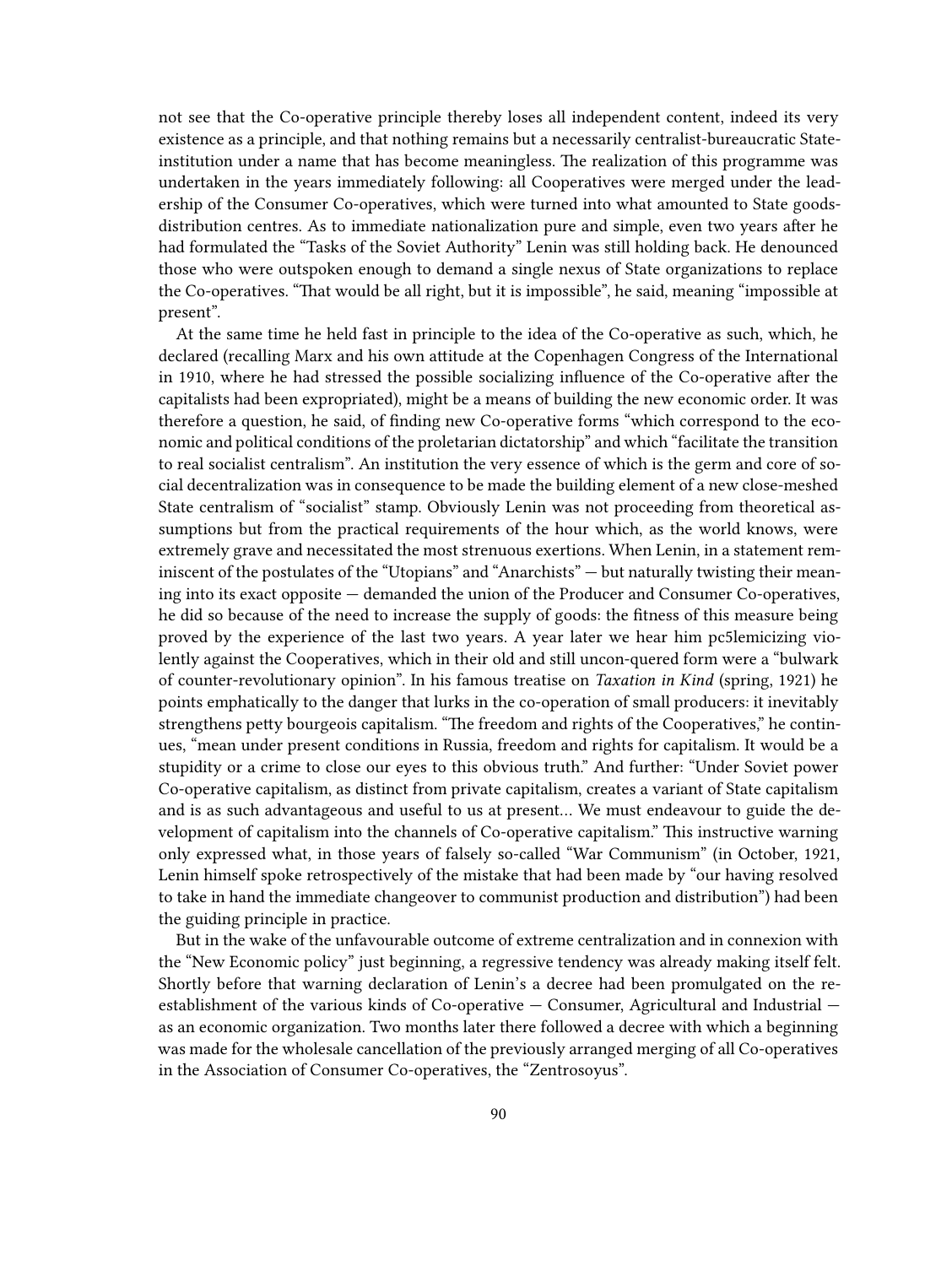Towards the end of the same year the president of this Association declared in a speech on the position and tasks of the Co-operatives that it was only natural that the State Co-operative apparatus, functioning in accordance with a fixed plan, should have become "bureaucratic, inelastic and immovable", and he made mention of the voices "that spoke of the necessity of freeing the Co-operative from slavery to the State", indeed, he even admitted that there were times "when one had to speak of such a freeing". And true enough the people had often come to compare compulsory organization with bondage. Now the authorities "completely and unreservedly" abjured all official interference in the affairs of the Agricultural Cooperatives and contented themselves with the wide possibilities within the system of State Capitalism for "influencing and regulating the Co-operatives by economic pressure", until those that "could not or would not adapt themselves" had been "rubbed out and liquidated". All the same, care was taken that reliable Party members should get into the directorate of the central as well as of the individual Societies and that the necessary "purges" were carried out under the representatives of the Co-operative.

Two years after the appearance of his *Taxation in Kind*, Lenin, in May, 1923, the peak period of the New Economic Development, provided the latter with its theoretical foundation in his great essay on the Cooperative System. "When we went over to the New Economics," he said, "we acted precipitately in one respect, namely, we forgot to think of the Co-operative System." But he no longer contents himself now with approving the Co-operative as a mere element to be built into the State economy of the transition period. All of a sudden the Co-operative is jerked into the very centre of the social new order. Lenin now describes the Co-operative education of the people as "the only task that is left us". The "co-operativization" of Russia has acquired in his eyes a "colossal", a "gigantic", a "limitless" significance. "It is," he says, "not yet the actual building of the socialist society, but it contains everything necessary and sufficient for the building of this society." Yes, he goes even further: the Co-operative has become for him not merely the precondition of social building but the very core of it. "A social order of enlightened Cooperatives," he asserts, "with common ownership of the means of production, based on the class-victory of the proletariat over the bourgeoisie — that is a socialist order of society," and he concludes: "The simple growth of the Co-operative is as important for us as the growth of socialism," yes, "conditional to the complete co-operativization of Russia we would be already standing with both feet on socialist ground." In the planned, all-embracing State Co-operative he sees the fulfilment of the "dreams" of the old Co-operatives "begun with Robert Owen". Here the contradiction between idea and realization reaches its apogee. What those "Utopians", beginning with Robert Owen, were concerned about in their thoughts and plans for association was the voluntary combination of people into small independent units of communal life and work, and the voluntary combination of those into a community of communities. What Lenin describes as the fulfilment of these thoughts and plans is the diametrical opposite of them, is an immense, utterly centralized complex of State production-centres and State distribution-centres, a mechanism of bureaucratically run institutes for production and consumption, each locked into the other like cog-wheels: as for spontaneity, free association, there is no longer any room for them whatever, no longer the possibility of even dreaming of them — with the "fulfilment" of the dream the dream is gone. Such at any rate had been Lenin's conception of the dovetailing of the Co-operative system into the State, and in that otherwise very exhaustive essay of his written eight months before his death he did not deny it. He wanted to give the movement which had then reached its peak and which implied a reduction of centralism in all fields, a definitive theoretical basis; but he denied it — necessarily, given his train of thought — the basis of all bases: the element of freedom.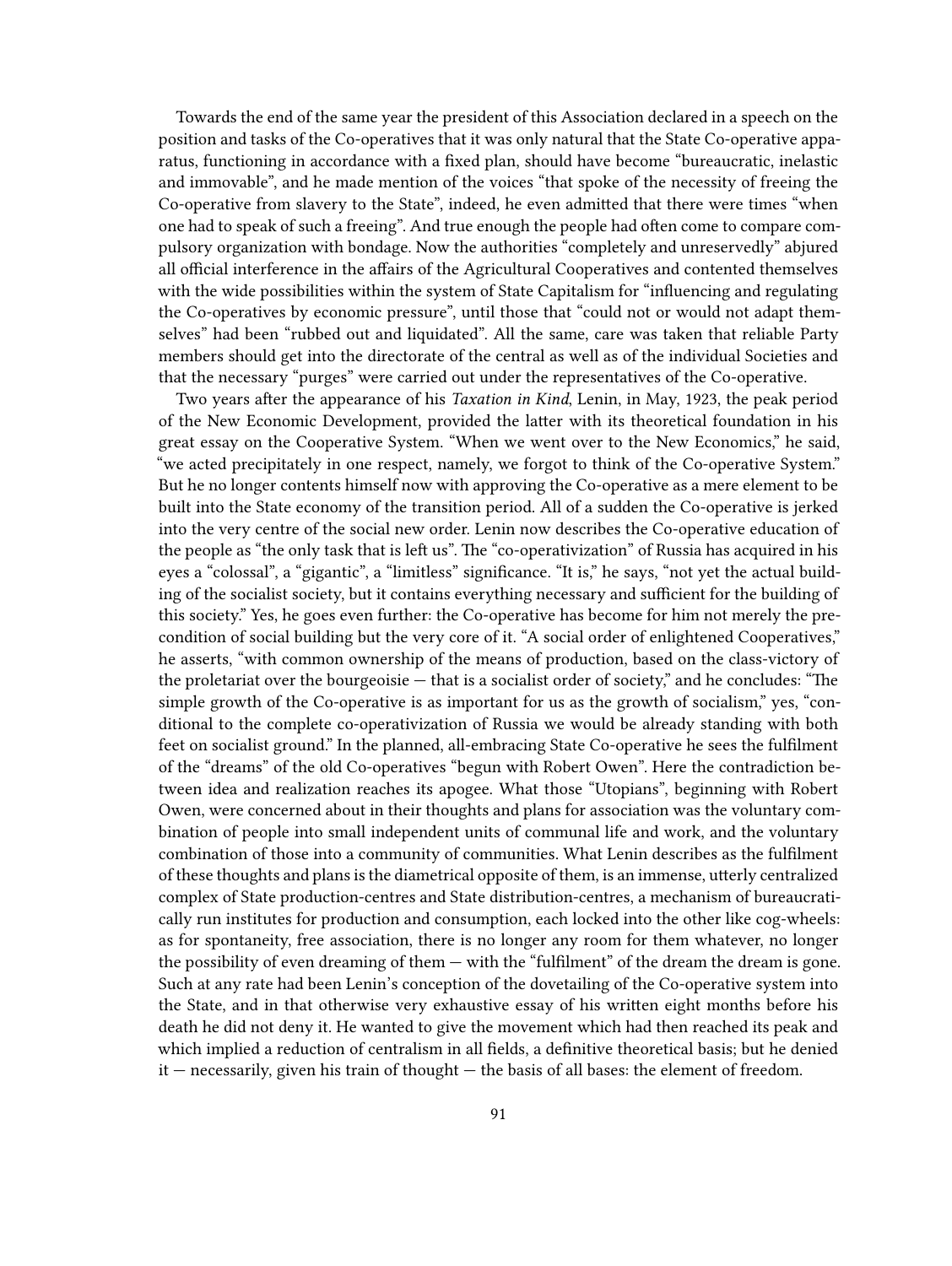Some people have thought they could see in this marked turning of Lenin's towards the Cooperatives an approach to the theories of the Russian Populists, for whom such forms of communal association as persisted or renewed themselves within the body of the people were the core and bud of a future order of society, and whom Lenin had fought for so long. But the affinity is only apparent. Even now Lenin was not thinking for a moment of the Co-operative as a spontaneous, independent formation growing dynamically and a law unto itself. What he was now dreaming of, after all his grievous efforts to weld the people into a uniform whole that would follow him with utter devotion, after all his disappointments over "bureaucratic excrescences", with the mark of illness on him and near to death — was to unite two things which cannot be united, the all-overshadowing State and the full-blooded Co-operative, in other words: compulsion and freedom. At all periods of human history the Co-operative and its prototypes have been able really to develop only in the gaps left by the effective power of the State and its prototypes. A State with no gaps inevitably precludes the development of the Co-operative. Lenin's final idea was so to extend the Co-operative in scope and so to unify it in structure that it would only differ from the State functionally but coincide with it materially. That is the squaring of the circle.

Stalin has explained the change in Lenin's attitude to the Co-operatives from 1921 to 1923 by saying that State Capitalism had not gained foothold to the degree desired, and that the Cooperatives with their ten million members had begun to ally themselves very closely with the newly developing socialized industries. This certainly draws attention to Lenin's real motives, but it is not sufficient to explain his unexpected enthusiasm for Co-operatives. Rather, it is obvious that Lenin now perceived in the Cooperative principle a counterbalance to the bureaucracy he found so offensive. But the Co-operative could only have become such a counterbalance in its original free form, not in Lenin's compulsory form, which was dependent on a truly "gigantic" bureaucracy.

As we have said, Lenin's idea of compulsion was not carried out to the full. The regressive movement finally led, in May, 1924, to the restoration of voluntary membership, at first only for full citizens, that is, citizens entitled to vote, but later, early in 1928, in the rural Consumer Co-operatives for others as well, although with some limitation as to their rights. Towards the end of 1923 the Board of the Zentrosoyus stated: "We must confess that this change-over to free membership ought to have been made earlier. We could then have met this crisis on a surer foundation." All the same an indirect compulsion was henceforth exercised by means of preferential supplies to the Co-operatives. In 1925 we hear from the mouth of the then president of the Central Council of the Trades Unions that the Government, when issuing subsidies and loans, took account of a person's membership in a manner that came very near to compulsion. And ten years afterwards the urban Co-operatives, which had long suffered gravely under State interference, were abolished at a stroke in 654 cities.

What has been said will suffice to show how the Soviet regime continually oscillated in practice between immediate radical centralization and provisional tolerance of relatively decentralized areas, but never, even to the slightest degree, made the trend towards the goal of Socialism as formulated by Marx, namely, "the sloughing off of the political husk", the maxim of its conduct. One might amplify this by mentioning the changing attitude it adopted during the Five Year Plan of 1926 to 1931 to the collectivization of the peasantry. I shall content myself with listing a few characteristic proclamations and procedures in chronological sequence.

Towards the end of 1927, Molotov drew attention to the backwardness of agriculture and in order to overcome it demanded that the village Collectives — valuable despite their defects —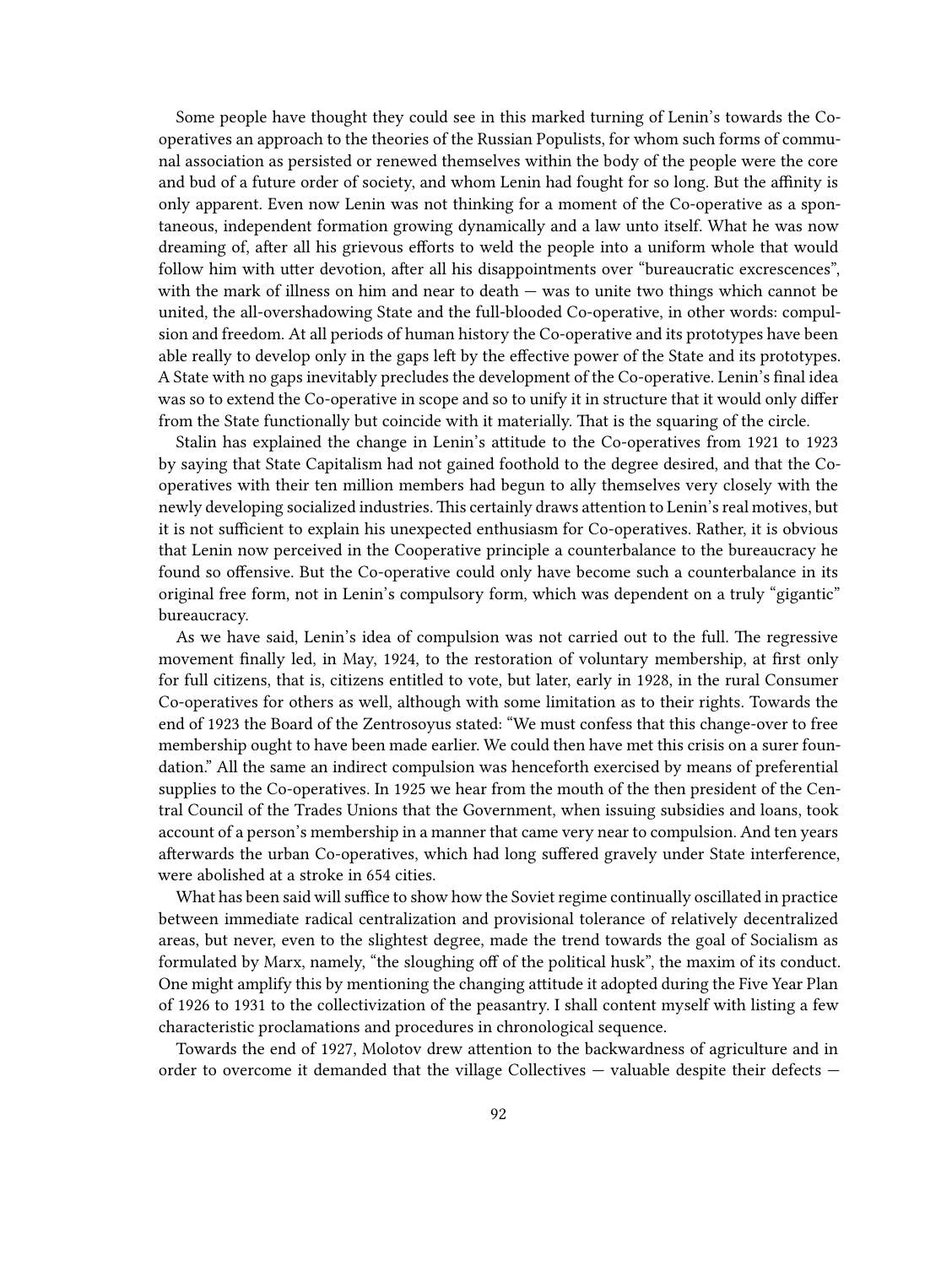should develop in conjunction with the general plan of industrialization. In June, 1928, Stalin declared it necessary to expand the existing Collectives as intensively as possible and establish new ones. In April, 1929, the slogan was given out at the Party Congress for the creation, still within the framework of the Five Year Plan, of a socialized area of production as a counterbalance to individual economy. The process of collectivization soon took on more or less obvious forms of compulsion and seemed so successful at first that Stalin stated at the end of the same year: "If collectivization goes on at this rate the contrast between town and village will be wiped out in accelerated tempo." At the beginning of 1930 the Central Committee of the Party estimated that the tempo envisaged in the Plan had been outstripped, and emphatically stressed the need for a concerted campaign against all attempts to slow the movement down. In three years' time complete collectivization would have been achieved with the techniques of persuasion, "aided by certain levers". The Executive Committees of the various districts vied with one another in the thoroughness of their administrative measures; a district was not infrequently declared an "area of complete collectivization" and where persuasion did not help threats were used. But it soon proved that the impression of smashing success, an impression fostered by the marked increase in the number of collective farm-economies, was a delusion. The peasants reacted in their own way, by anything from the slaughtering of cattle to actual uprisings, and the measures taken to liquidate the kulaks did little to remedy the evil; the small peasants often joined forces and the Red Army itself with its peasant sons reflected the prevailing dissatisfaction.

Then Stalin, in his famous article "Dizzy with Success", performed the volte face that seemed necessary. The policy of collectivization, he declared, rested according to Lenin's doctrine on voluntary action. "You cannot create collective economies by force. That would be stupid and reactionary." Lenin had also taught, he said, that "it would be the greatest folly to try to irmtroduce collective cultivation of the land by decree". The voluntary principle had suffered injury, the tempo of action had not corresponded to that of development, important inter-med iate stages on the way to the complete Village Commune had been by-passed. The Central Committee was therefore arranging, he said, for an end to be made of compulsory methods. In July the Party Congress proclaimed that collective economies could only be based on the principle of voluntary admission, all attempts to apply force or administrative coercion were "an offence against the Party line and an abuse of power". In the autumn the Commissar for Agriculture once more criticized "the crude and ultra-administrative metlods which have been employed in respect of the collective economies and their members". But less than five months lateT, after a considerable number of peasants, as a result of the greater measure of freedom but in spite of the privileges newly offered, had left the Collectives, the same Commissar said, in his Report to the Congress of the Soviets regarding the sma.ll and middling peasants who had not joined the Collective Movement: "Who are they for, for the kulaks or for the Collectives? … Is it possible to remain neutral to-day?" In other words: he who is not for collectivization is against the Soviet regime. The Congress confirmed this view. During the nex.t few years renewed measures of severity followed the alleviations necessitated by the famine crisis, until in 1936 nearly 90 per cent of the peasants had been collectivized, of -which the Full Communes comprised only a diminishing fraction.

The old rustic Russia, as Maynard has rightly said, lasted up to 1929. That it was bundled out of the world with its traditional system of land-cultivation can, from the point of view of economic efficiency, only be approved. But, from the point of vie-w of social structure, the question must be put very differently. From this angle there should be no talk of an Either-Or; the specific task was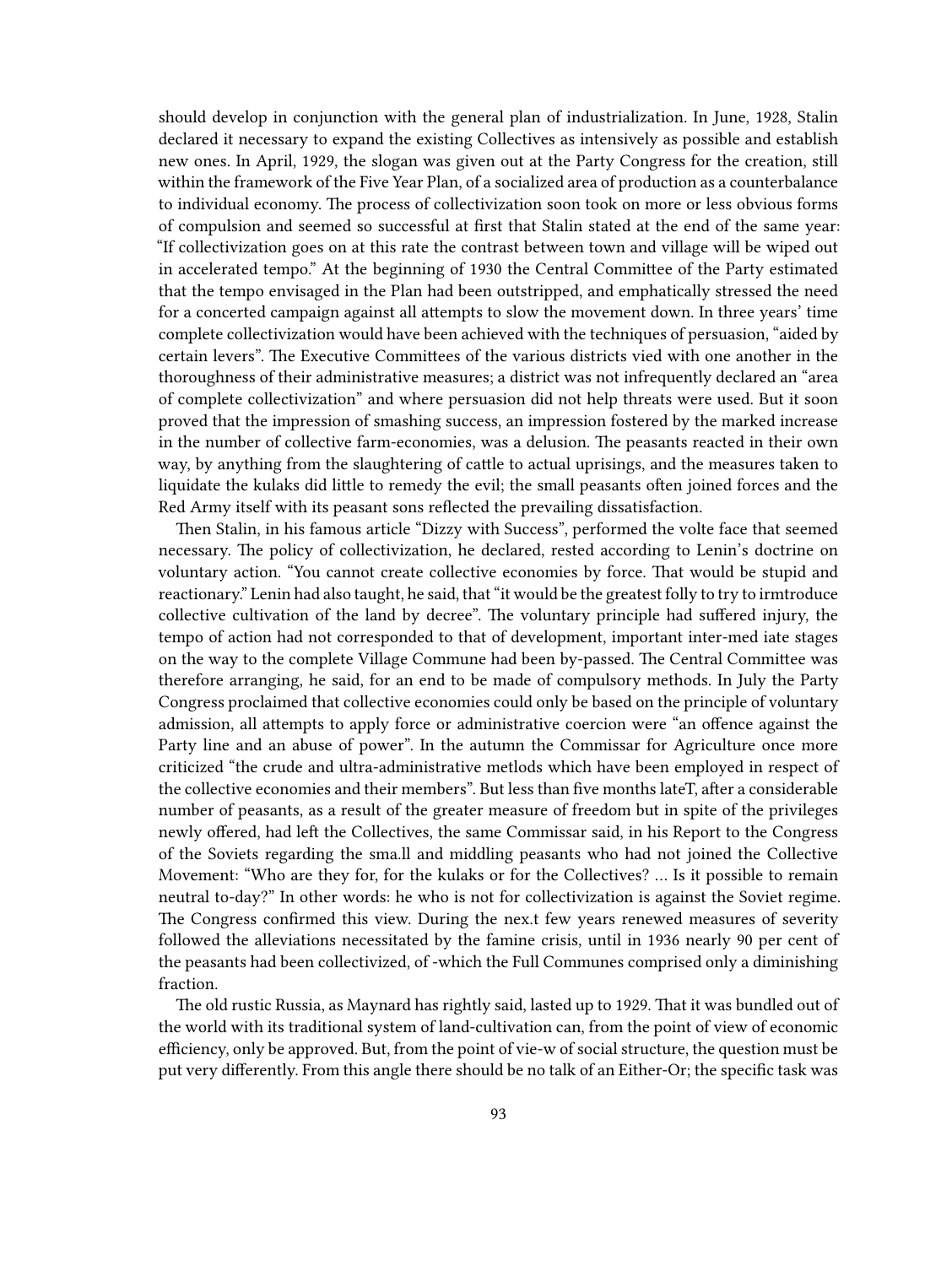so to transform the existing structural units that they should be equal to the new conditions and demands, and at the same time retain their structural character and nature as self-activating cells. This task has not been fulfilled. It has been said, rightly enough, that Marxist thinking, geared as it is to the rationalized big-business form of farming, the industrialization and mechanization of agriculture, has been grafted onto the old Russian Village Community which had accustomed the peasants to the communal management of land. But the politically inspired tendency to turn agriculture into a department of industry and the peasants into the hired workers of this industry; the tendency to an all-embracing and all-regulating State economy; a tendency which regards the Agricultural Co-operative only as a stepping-stone to the Full Commune and this in its turn only as a stepping-stone to the local branch of the Agricultural Department of the Universal State Factory — such a tendency destroyed and was bound to destroy the whole structural value of the Village Community. One cannot treat either an individual or a social organism as a means to an end absolutely, without robbing it of its life-substance. "From the standpoint of Leninism," said Stalin in 1933, "the collective economies, and the Soviets as well, are, taken as a form of organization, a weapon and nothing but a weapon." One cannot in the nature of things expect a little tree that has been turned into a club to put forth leaves.

Far longer than with any other people the "medieval" tendency to associate in little bands for the purpose of common work has been preserved among the Russians. Of the most singular social formation to have sprung from this tendency, the Artel, Kropotkin could say some forty years ago that it constituted the proper substance of Russian peasant life  $-$  a loose, shifting association of fishermen and hunters, manual workers and traders, hauliers and returned Siberian convicts, peasants who travelled to the city to work as weavers or carpenters, and peasants who went in for communal corn-growing or cattle-raising in the village, with, however, divisions as between communal and individual property. Here an incomparable building element lay ready to hand for a great re-structural idea. The Bolshevist Revolution never used it. It had no use for independent small communities. Among the various types of "Kolkhoz" it favoured "for the present", as Stalin said, the agricultural Artel for economic reasons, but naturally the revolution saw in it nothing but a stepping-stone. One of Russia's best theoreticians of economics has defined the aim.

Land cultivation, he said, would only be regarded as socialized when all the agricultural Artels had been replaced by State Collectives, when land, means of production and livestock belonged to the State. Then the peasants would live in community-houses as hired labourers of the State, in huge agrarian cities, themselves the nodes of areas blessed with more and more electrification. The fantastic picture to which this conception belongs is in very truth the picture of a society finally and utterly de-structured and destroyed. It is more — it is the picture of a State that has devoured society altogether.

The Soviet regime has achieved great things in the technology of economics and still greater things in the technology of war. Its citizens seem in the main to approve of it, for a variety of reasons, negative and positive, fictitious and real. In their attitude vague resignation appears mixed'with practical confidence. It can be said in general that the individual submits to this regime, which grants him so little freedom of thought and action, perhaps because there is no going back and as regards technical achievements there is at least a going forward. Things look very different, at least to the impartial eye, when it comes to what has actually been achieved in the matter of Socialism: a mass of socialistic expostulations, no Socialist form at all. "What," asked the great sociologist Max "Weber in 1918, "will that 'association' look like of which the Communist Manifesto speaks? What germ-cells of that kind of organization has Socialism in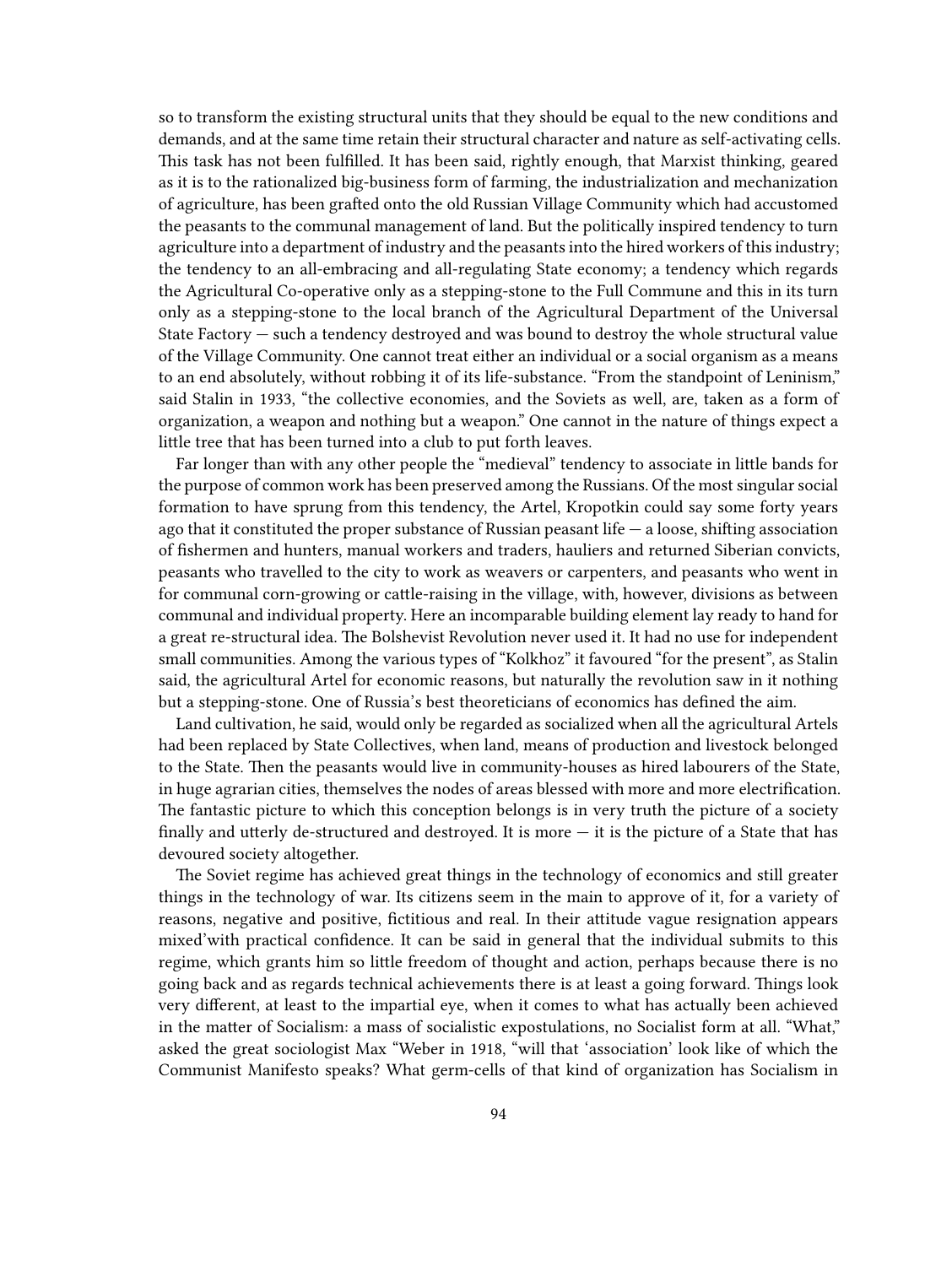particular to offer if ever it gets a real chance to seize power and rule as it wills?" In the country where Socialism did get this chance there still existed such germ-cells, which no other country in our epoch could rival; but they were not brought to fruition. Nevertheless, there is still breathingspace for change and transformation  $-$  by which is meant not a change of tactics such as Lenin and his fellow-workers often effected, but a change of fundamentals. The change cannot go backwards, only forwards — but in a new direction. Whether forces as yet unnamed are stirring in the depths and will suddenly burst forth to bring about this change, on this question tremendous things depend.

Pierre Leroux, the man who appears to have used the word "Socialism" for the first time, knew what he was saying when he addressed the National Assembly in 1848 with these words: "If you have no will for human association I tell you that you are exposing civilization to the fate of dying in fearful agony."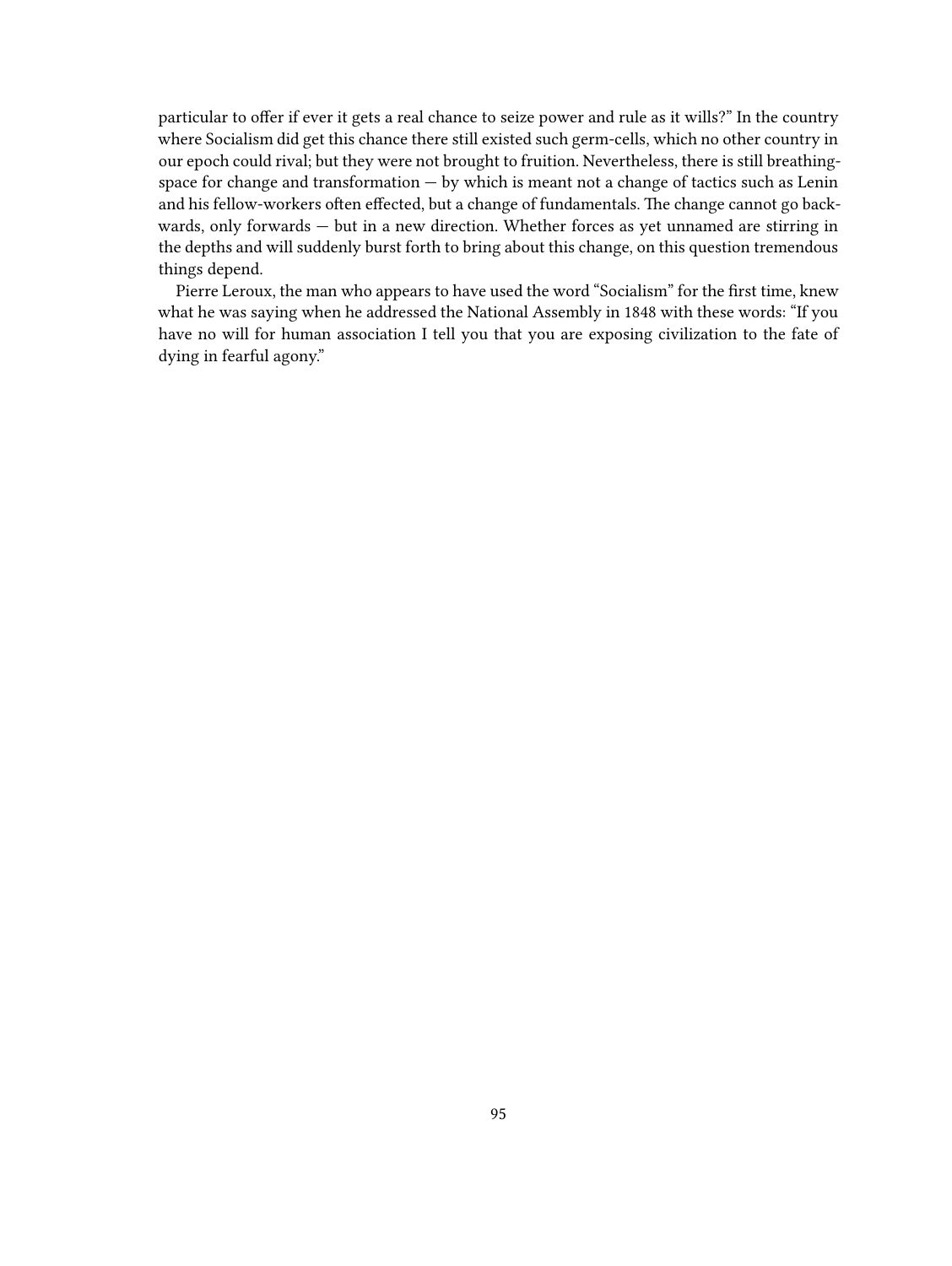## **X. IN THE MIDST OF CRISIS**

For the last thiree decadees we have felt that we were living in the initial phases of the greatest crisis humanity has ever known. It grows increasingly clear to us that the tremendous happenings of the past years, too, can be understood only as symptoms of this crisis. It is not merely the crisis of one economic and social system being supersseded by another, more or less ready to take its place; rather all systems, old and new, are equally involved in the crisis. What is in question, therefore, is nothing less than man's whole existence in the world.

Ages ago, far beyond our calculation, this creature "Man" set out on his jouimey; from the point of view of Nature a well-nigh incomprehensible anomaly; from the point of view of the spirit an incarnation hardly less incomprehensible, perhaps unique; from the point of view of both a being whose very essence it was to be threatened with disaster every instant, both from within and without, exposed to deeper and deeper crises. During the ages of his earthly journey man has multiplied what he likes to call his "power over Nature" in increasingly rapid tempo, and he has borne what he likes to call the "creations of his spirit" from triumph to triumph. But at the same time he has felt more and more profoundly, as one crisis succeeded another, how fragile all his glories are; and in moments of clairvoyance he has come to realize that in spite of everything he likes to call "progress" he is not travelling along the high-road at all, but is picking his precarious way along a narrow ledge between two abysses. The graver the crisis becomes the more earnesst and consciously responsible is the knowledge demanded of us; for although what is demanded is a deed, only that deed which is born of knowledge will help to overcome the cirisis. In a time of great crisis it is not enough to look back to the immediate past in order to bring the enigma of the present nearer to solution; we have to bring the stage of the journey we have now reached face to face with its beginnings, so far as we can picture them.

The essential thing among all those things which once helped man to emerge from Nature and, notwithstanding his feebleness as a natural being, to assert himself — more essential even than the making of a "technical" world out of things expressly formed for the purpose — was this: that he banded together with his own kind for protection and hunting, food gathering and work; and did so in such a way that from the very beginning and thereafter to an increasing degree he faced the others as more or less independent entities and communicated with them as such, addressing and being addressed by them in that manner. This creation of a "social" world out of persons at once mutually dependent and independent differed in kind from all similar undertakings on the part of animals, just as the technical work of man differed in kind from all the animals' works. Apes, too, make use of some stick they happen to have found, as a lever, a digging-tool or a weapon; but that is an affair of chance only: they cannot conceive and produce a tool as an object constituted so and not otherwise and having an existence of its own. And again, many of the insects live in societies built up on a strict division of labour; but it is just this division of labour that governs absolutely their relations with one another; they are all as it were tools; only, their own society is the thing that makes use of them for its "instinctive" purposes;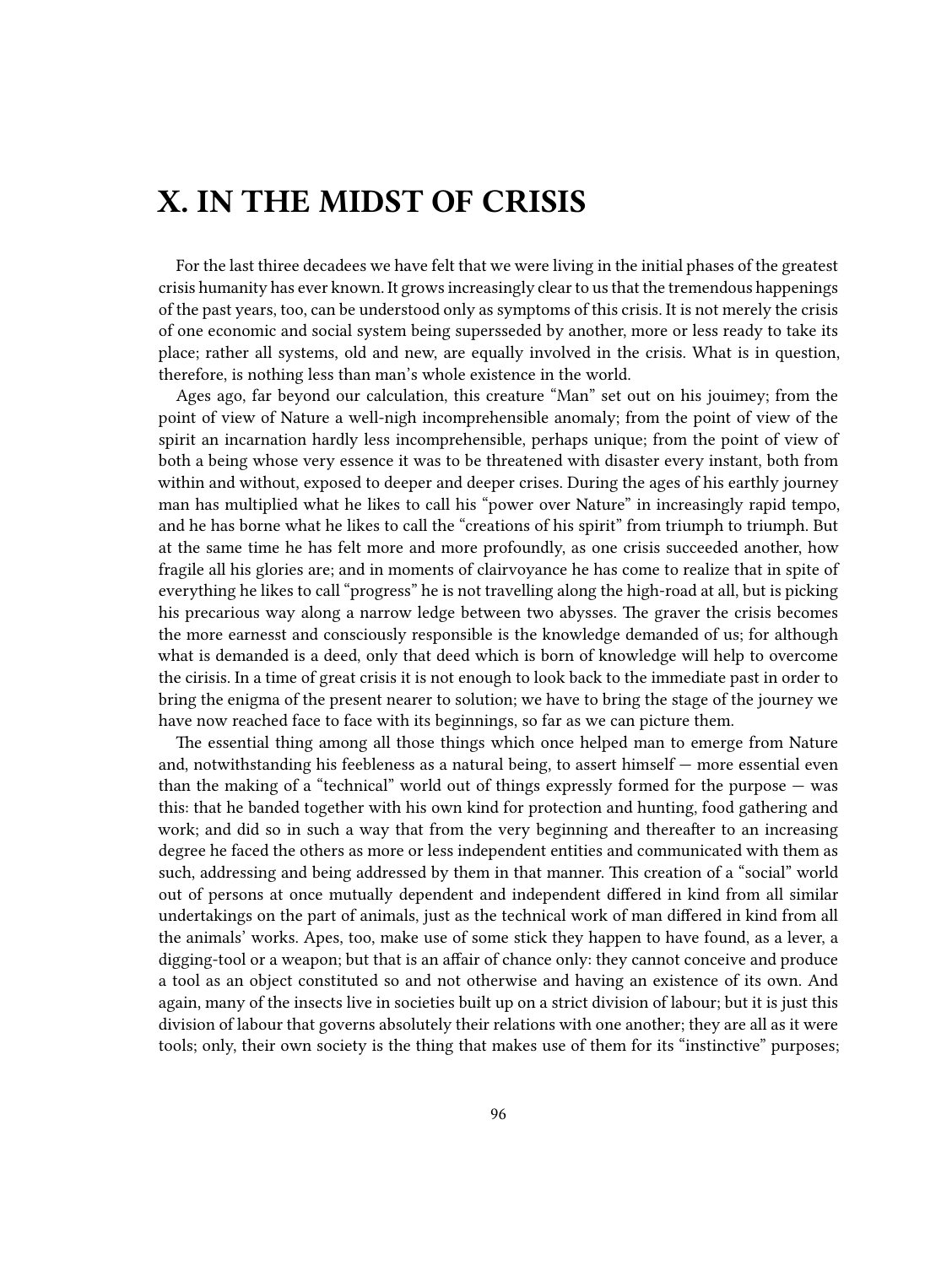there is no improvisation, no degree, however modest, of mutual independence, no possibility of "free" regard for one another, and thus no person-to-person relationship.

Just as the specific technical creations of man mean the conferring of independence on things, so his specific social creation means the conferring of independence on beings of his own kind. It. is in the light of this specifically human idiosyncrasy that we have to interpret man's journey with all its ups and downs, and so also the point we have reached on this journey, our great and particular crisis.

In the evolution of mankind hitherto this, then, is the line that predominates: the forming and re-forming of communities on the basis of growing personal independence, their mutual recognition and collaboration on that basis. The two most important steps that the man of early times took on the road to human society can be established with some certainty. The first is that inside the individual clan each individual, through an extremely primitive form of division of labour, was recognized and utilized in his special capacity, so that the clan increasingly took on the character of an ever-renewed association of persons each the vehicle of a different function. The second is that different clans would, under certain conditions, band together in quest of food and for campaigns, and consolidated their mutual help as customs and laws that took firmer and firmer root; so that as once between individuals, so now between communities people discerned and acknowledged differences of nature and function. Wherever genuine human society has since developed it has always been on this same basis of functional autonomy, mutual recognition and mutual responsibility, whether individual or collective. Power-centres of various kinds have split off, organizing and guaranteeing the common order and security of all; but to the political sphere in the stricter sense, the State with its police-system and its bureaucracy, there was always opposed the organic, functionally organized society as such, a great society built up of various societies, the great society in which men lived and worked, competed with one another and helped one another; and in each of the big and little societies composing it, in each of these communes and communities the individual human being, despite all the difficulties and conflicts, felt himself at home as once in the clan, felt himself approved and affirmed in his functional independence and responsibility.

All this changed more and more as the centralistic political principle subordinated the decentralistic social principle. The crucial thing here was not that the State, particularly in its more or less totalitarian forms, weakened and gradually displaced the free associations, but that the political principle with all its centralistic features percolated into the associations themselves, modifying their structure and their whole inner life, and thus politicized society to an ever-increasing extent. Society's assimilation in the State was accelerated by the fact that, as a result of modern industrial development and its ordered chaos, involving the struggle of all against all for access to raw materials and for a larger share of the world-market, there grew up, in place of the old struggles between States, struggles between whole societies. The individual society, feeling itself threatened not only by its neighbours' lust for aggression but also by things in general, knew no way of salvation save in complete submission to the principle of centralized power; and, in the democratic forms of society no less than in its totalitarian forms, it made this its guiding principle.

Everywhere the only thing of importance was the minute organization of power, the unquestioning observance of slogans, the saturation of the whole of society with the real or supposed interests of the State.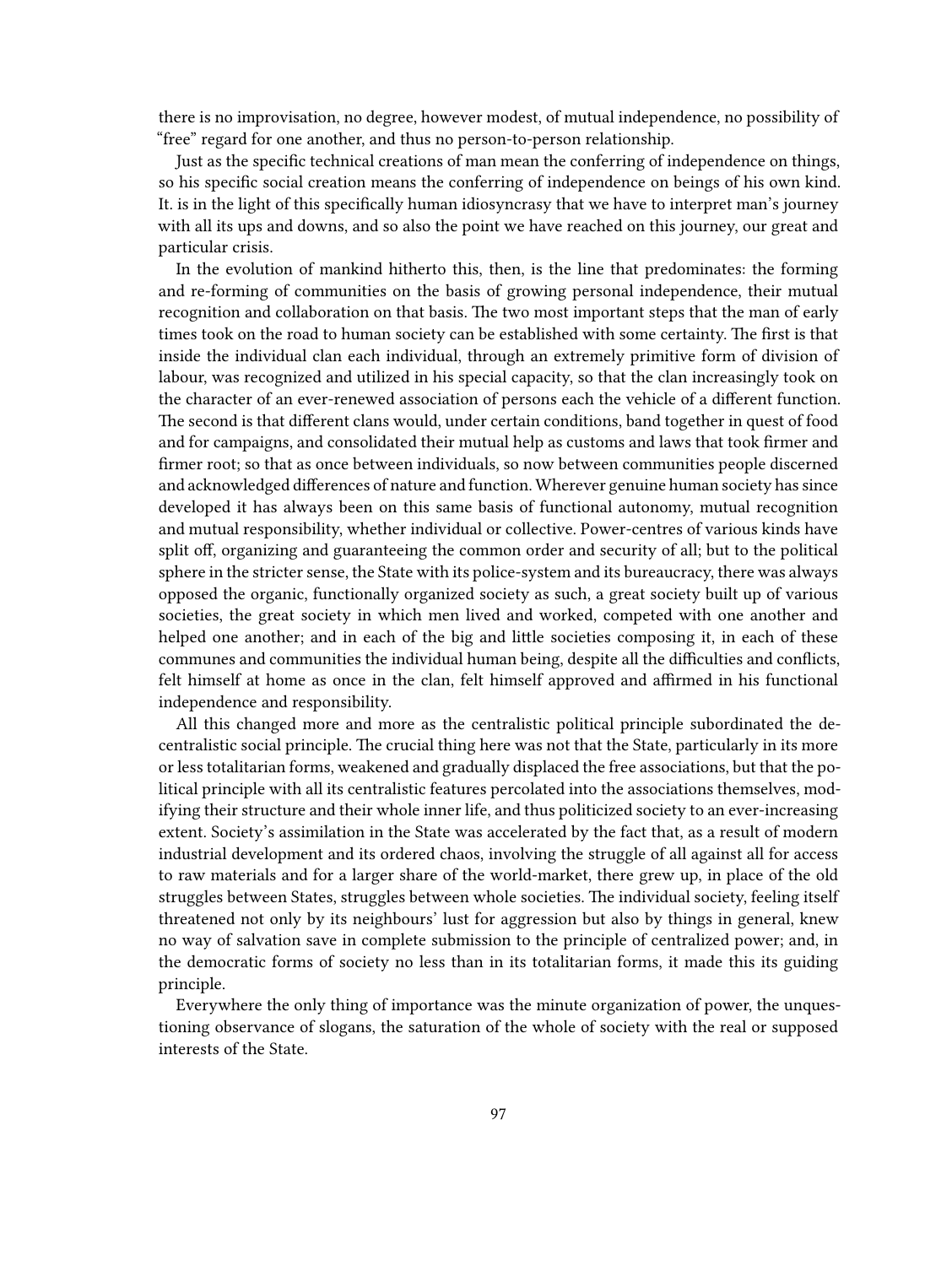Concurrently with this there is an internal development. In the monstrous confusion of modern life, only thinly disguised by the reliable functioning of the economic and State-apparatus, the individual clings desperately to the collectivity. The little society in which he was embedded cannot help him; only the great collectivities, so he thinks, can do that, and he is all too willing to let himself be deprived of personal responsibility: he only wants to obey. And the most valuable of all goods — the life between man and man — gets lost in the process; the autonomous relationships become meaningless, personal relationships wither; and the very spirit of man hires itself out as a functionary. Ther .sOnal human being ceases to be the living member of a social body and becomes a cog in the "collective" machine. Just as his degenerate technology is causing man to lose the feel of good work and proportion, so the degrading social life he leads is causing him to lose the feel of community — just when he is so full of the illusion of living in perfect devotion to his community.

A crisis of this kind cannot be overcome by struggling back to an earlier stage of the journey, but only by trying to master the problems as they are, without minimizing them.There is no going back for us, we have to go through with it. But we shall only get through if we know where we want to We must begin, obviously, with the establishment of a vital peace which will deprive the political principle of its supremacy over the social principle. And this primary objective cannot in its turn be reached by any devices of political organization, but only by the resolute will of all peoples to cultivate the territories and raw materials of our planet and govern its inhabitants, together. At this point, however, we are threatened by a danger greater than all the previous ones: the danger of a gigantic centralization of power covering the whole planet and devouring all free community. Everything depends on not handing the work of planetary management over to the political principle.

Common management is only possible as socialistic management. But if the fatal question for contemporary man is: Can he or can he not decide in favour of, and educate himself up to, a common socialistic economy? then the propriety of the question lies in an inquiry into Socialism itself: what sort of Socialism is it to be, under whose aegis the common economy of man is to come about, if at all?

The ambiguity of the terms we are employing is greater here than anywhere else. People say, for instance, that Socialism is the passing of the control of the means of production out of the hands of the entrepreneurs into the hands of the collectivity; but again, it all depends on what you mean by "collectivity". If it is what we generally call the "State", that is to say, an institution in which a virtually unorganized mass allows its affairs to be conducted by "representation", as they call it, then the chief change in a socialistic society will be this: that the workers will feel themselves represented by the holders of power. But what is representation? Does not the worst defect of modern society lie precisely in everybody letting himself be represented *ad libitum*? And in a "socialistic" society will there not, on top of this passive political representation, be added a passive economic representation, so that, with everybody letting himself be represented by everybody else, we reach a state of practically unlimited representation and hence, ultimately, the reign of practically unlimited centralist accumulation of power? But the more a human group lets itself be represented in the management of its common affairs, and the more it lets itself be represented from outside, the less communal life there is in it and the more impoverished it becomes as a community. For community  $-$  not the primitive sort, but the sort possible and appropriate to modern man — declares itself primarily in the common and active management of what it has in common, and without this it cannot exist.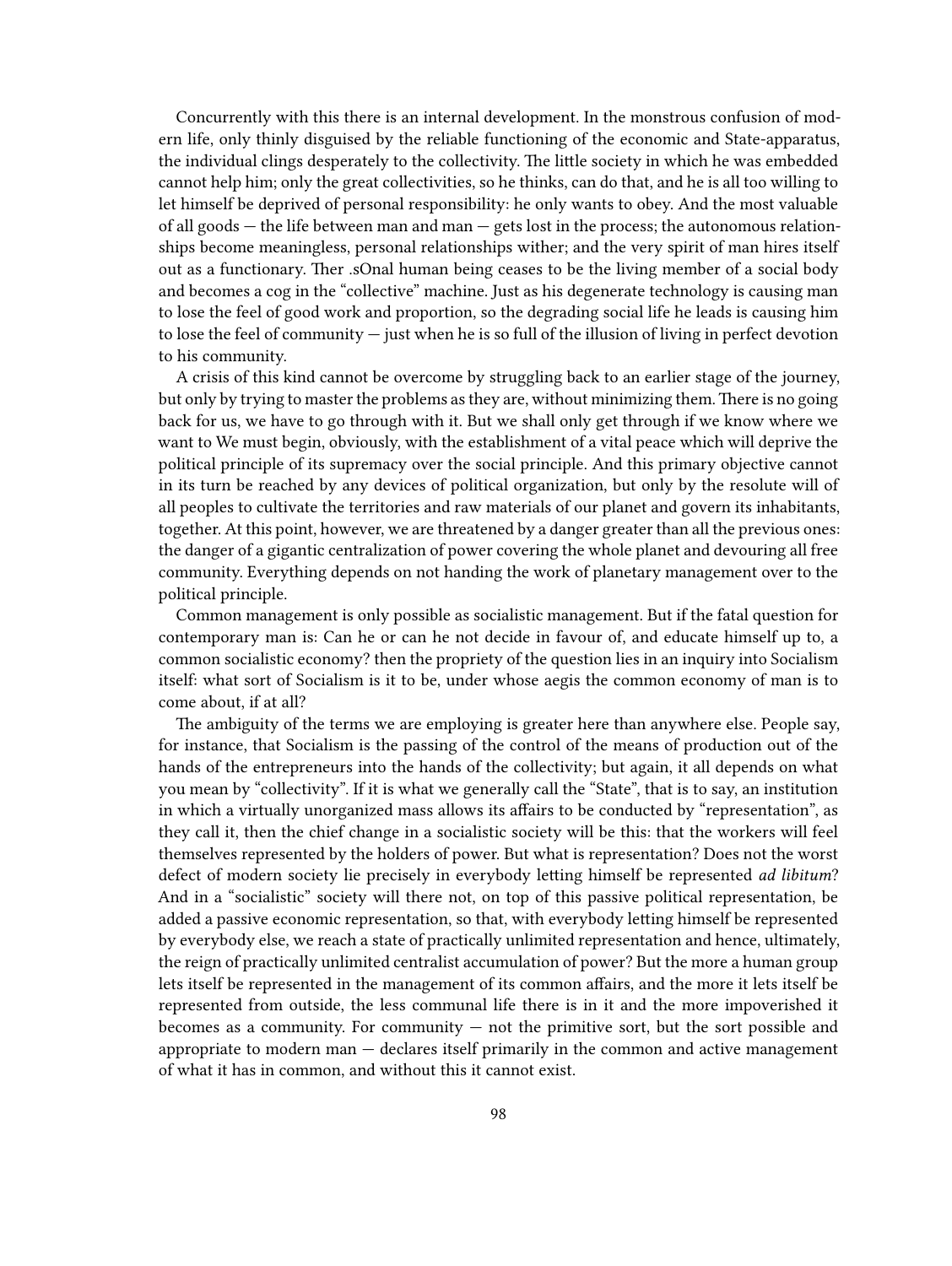The primary aspiration of all history is a genuine community of human beings  $-$  genuine because it is *community all through*. A community that failed to base itself on the actual and communal life of big and little groups living and working together, and on their mutual relationships, would be fictitious and counterfeit. Hence everything depends on whether the collectivity into whose hands the control of the means of production passes will facilitate and promote in its very structure and in all its institutions the genuine common life of the various groups composing it  $-$  on whether, in fact, these groups themselves become proper foci of the productive process; therefore on whether the masses are so organized in their separate organizations (the various "communities") as to be as powerful as the common economy of man permits; therefore on whether centralist representation only goes as far as the new order of things absolutely demands. The fatal question does not take the form of a fundamental Either-Or: it is only a question of the right line of demarcation that has to be drawn ever anew — the thousandfold system of demarcation between the spheres which must of necessity be centralized and those which can operate in freedom; between the degree of government and the degree of autonomy; between the law of unity and the claims of community. The unwearying scrutiny of conditions in terms of the claims of community, as something continually exposed to the depredations of centralist power — the *custody of the true boundaries*, ever changing in accordance with changing historical circumstances: such would be the task of humanity's spiritual conscience, a Supreme Court unexampled in kind, the right true representation of a living idea. A new incarnation is waiting here for Plato's "custodians".

Representation of an idea, I say: not of a rigid principle but of a living form that wants to be shaped in the daily stuff of this earth. Community should not be made into a principle; it, too, should always satisfy a situation rather than an abstraction. The realization of community, like the realization of any idea, cannot occur once and for all time: always it must be the moment's answer to the moment's question, and nothing more.

In the interests of its vital meaning, therefore, the idea of community must be guarded against all contamination by sentimentality or emotionalism. Community is never a mere attitude of mind, and if it is *feeling* it is an inner disposition that is felt. Community is the inner disposition or constitution of a life in common, which knows and embraces in itself hard "calculation", adverse "chance", the sudden access of "anxiety". It is community of tribulation and only because of that community of spirit; community of toil and only because of that community of salvation. Even those communities which call the spirit their master and salvation their Promised Land, the "religious" communities, are community only if they serve their lord and master in the midst of simple, unexalted, unselected reality, a reality not so much chosen by them as sent to them just as it is; they are community only if they prepare the way to the Promised Land through the thickets of this pathless hour. True, it is not "works" that count, but the work of faith does. A community of faith truly exists only when it is a community of work.

The real essence of community is to be found in the fact  $-$  manifest or otherwise  $-$  that is has a centre. The real beginning of a community is when its members have a common relation to the centre overriding all other relations: the circle is described by the radii, not by the points along its circumference. And the originality of the centre cannot be discerned unless it is discerned as being transpicuous to the light of something divine. All this is true; but the more earthly, the more creaturely, the more attached the centre is, the truer and more transpicuous it will be. This is where the "social" element comes in. Not as something separate, but as the all-pervading realm where man stands the test; and it is here that the truth of the centre is proved. The early Christians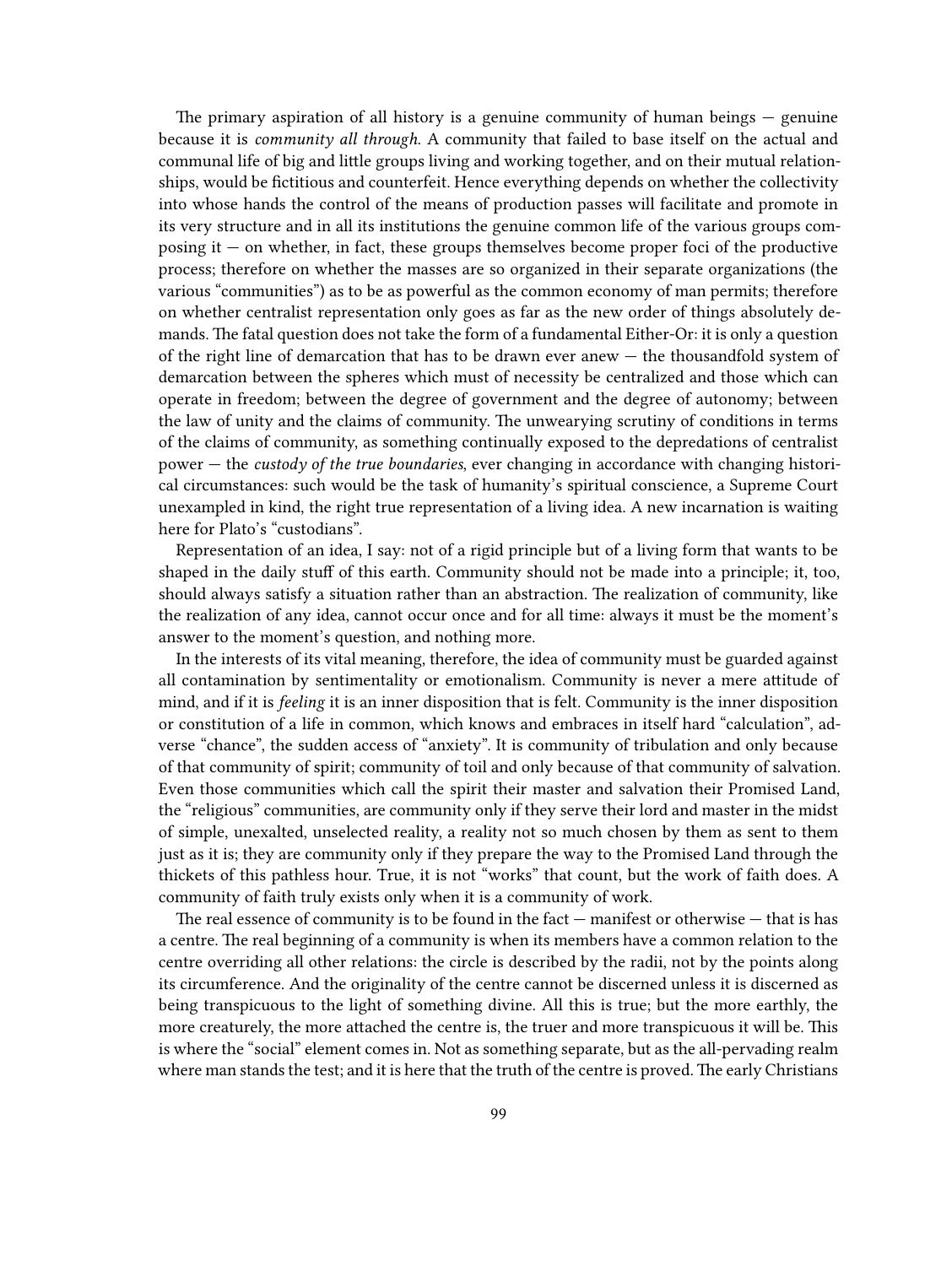were not content with the community that existed alongside or even above the world, and they went into the desert so as to have no more community save with God and no more disturbing world. But it was shown them that God does not wish man to be alone with him; and above the holy impotence of the hermit there rose the Brotherhood. Finally, going beyond St. Benedict, St. Francis entered into alliance with all creatures.

Yet a community need not be "founded". Wherever historical destiny had brought a group of men together in a common fold, there was room for the growth of a genuine community; and there was no need of an altar to the city deity in the midst when the citizens knew they were united round  $-$  and by  $-$  the Nameless.

A living togetherness, constantly renewing itself, was already there, and all that needed strengthening was the immediacy of relationships. In the happiest instances common affairs were deliberated and decided not through representatives but in gatherings in the market-place; and the unity that was felt in public permeated all personal contacts. The danger of seclusion might hang over the community, but the communal spirit banished it; for here this spirit flourished as nowhere else and broke windows for itself in the narrow walls, with a large view of people, mankind and the world.

All this, I may be told, has gone irrevocably and for ever. The modern city has no agora and the modern man has no time for negotiations of which his elected representatives can very well relieve him. The pressure of numbers and the forms of organization have destroyed any real togetherness. Work forges other personal links than does leisure, sport again others than politics, the day is cleanly divided and the soul too.

These links are material ones; though we follow our common interests and tendencies together, we have no use for "immediacy". The collectivity is not a warm, friendly gathering but a great link-up of economic and political forces inimical to the play of romantic fancies, only understandable in terms of quantity, expressing itself in actions and effects  $-$  a thing which the individual has to belong to with no intimacies of any kind but all the time conscious of his energetic contribution. Any "unions" that resist the inevitable trend of events must disappear. There is still the family, of course, which, as a domestic community, seems to demand and guarantee a modicum of communal life; but it too will either emerge from the crisis in which it is involved, as an association for a common purpose, or else it will perish.

Faced with this medley of correct premises and absurd conclusions I declare in favour of a rebirth of the commune. A rebirth — not a bringing back. It cannot in fact be brought back, although I sometimes think that every touch of helpful neighbourliness in the apartment-house, every wave of warmer comradeship in the lulls and "knock-offs" that occur even in the most perfectly "rationalized" factory, means an addition to the world's community-content; and although a rightly constituted village commune sometimes strikes me as being a more real thing than a parliament; but it cannot be brought back. Yet whether a rebirth of the commune will ensue from the "water and spirit" of the social transformation that is imminent — on this, it seems to me, hangs the whole fate of the human race. An organic commonwealth — and only such commonwealths can join together to form a shapely and articulated race of men — will never build itself up out of individuals but only out of small and ever smaller communities: a nation is a community to the degree that it is a community of communities. If the family does not emerge from, the crisis which today has all the appearance of a disintegration, purified and renewed, then the State will be nothing more than a machine stoked with the bodies of generations of men. The community that would be capable of such a renewal exists only as a residue. If I speak of its rebirth I am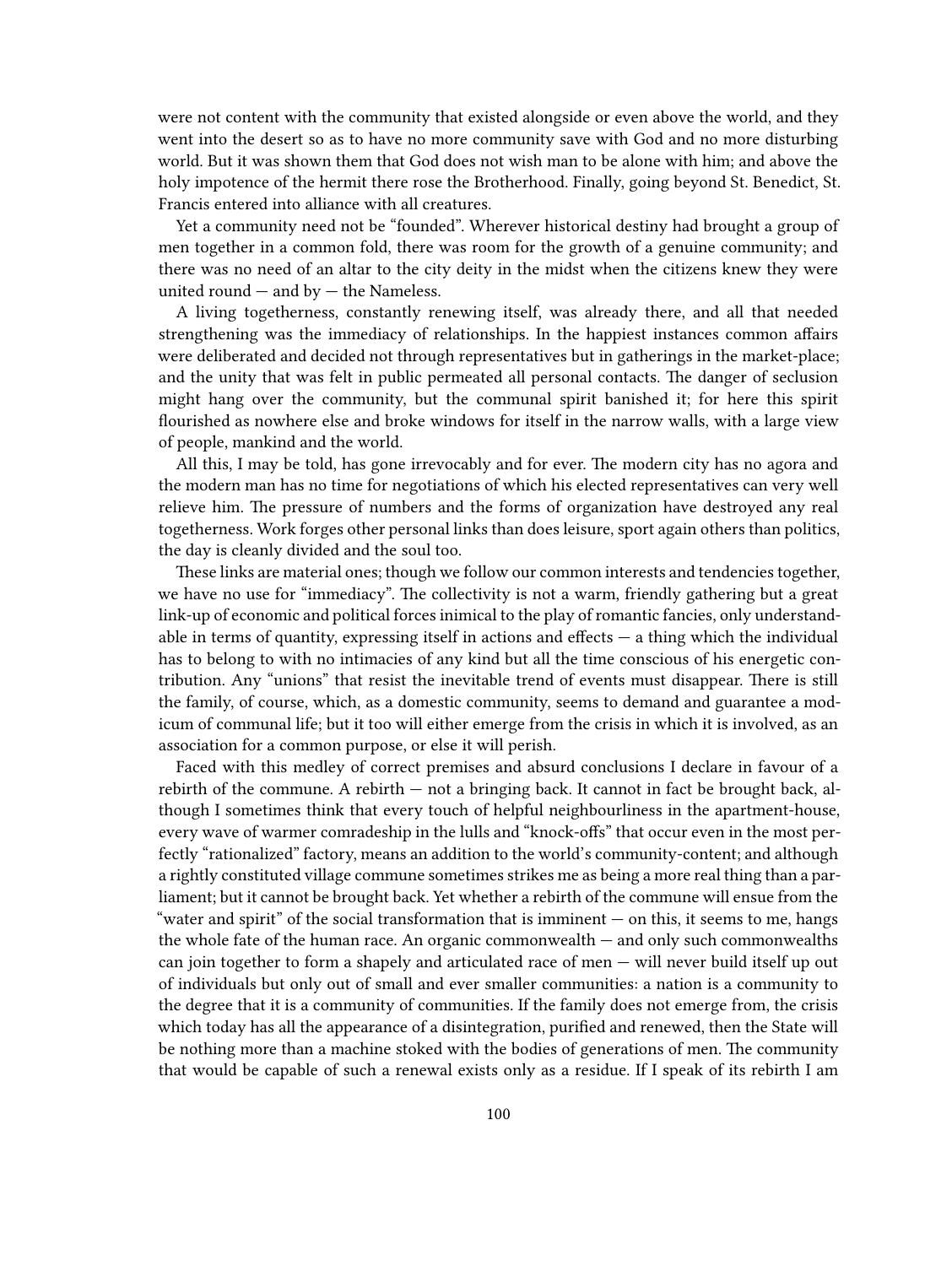not thinking of a permanent world-situation but an altered one. By the new communes — they might equally well be called the new Co-operatives — I mean the subjects of a changed economy: the collectives into whose hands the control of the means of production is to pass. Once again, everything depends on whether they will be ready.

Just how much economic and political autonomy — for they will of necessity be economic and political units at once — will have to be conceded to them is a technical question that must be asked and answered over and over again; but asked and answered beyond the technical level, in the knowledge that the internal authority of a community hangs together with its external authority. The relationship between centralism and decentralization is a problem which, as we have seen, cannot be approached in principle, but, like everything to do with the relationship between idea and reality, only with great spiritual tact, with the constant and tireless weighing and measuring of the right proportion between them. Centralization — but only so much as is indispensable in the given conditions of time and place. And if the authorities responsible for the drawing and re-drawing of lines of demarcation keep an alert conscience, the relations between the base and the apex of the power-pyramid will be very different from what they are now, even in States that call themselves Communist, i.e. struggling for community. There will have to be a system of representation, too, in the sort of social pattern I have in mind; but it will not, as now, be composed of the pseudo-representatives of amorphous masses of electors but of representatives well tested in the life and work of the communes. The represented will not, as they are to-day, be bound to their representatives by some windy abstraction, by the mere phraseology of a partyprogramme, but concretely, through common action and common experience.

The essential thing, however, is that the process of community-building shall run all through the relations of the communes with one another. Only a community of com^ munities merits the title of Commonwealth.

The picture I have hastily sketched will doubtless be laid among the documents of "Utopian Socialism" until the storm turns them up again. Just as I do not believe in Marx's "gestation" of the new form, so I do not believe either in Bakunin's virgin-birth from the womb of Revolution. But I do believe in the meeting of idea and fate in the creative hour.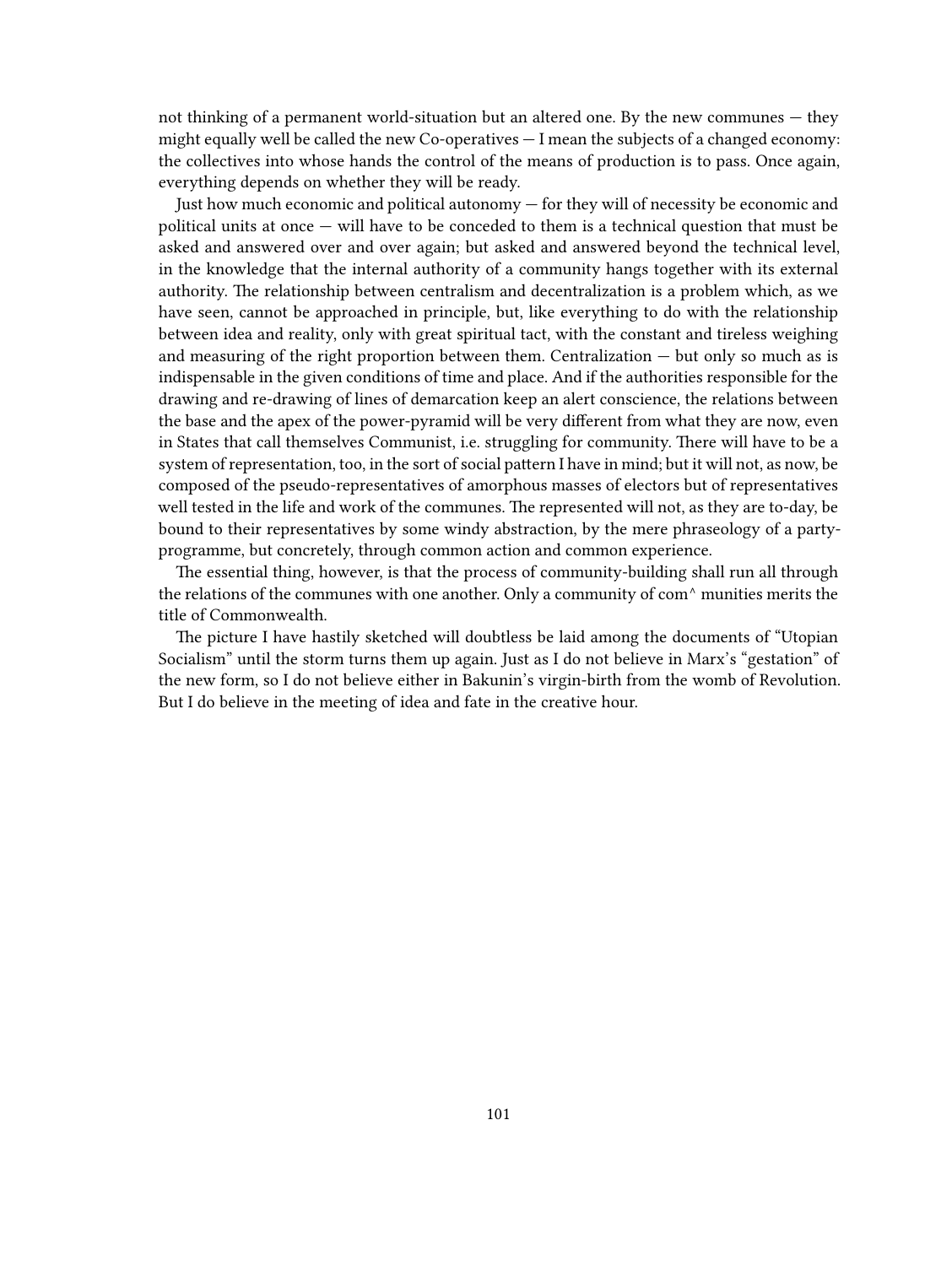## **EPILOGUE. AN EXPERIMENT THAT DID NOT FAIL**

The era of advanced Capitalism has broken down the structure of society. The society which preceded it was composed of different societies; it was complex, and pluralistic in structure. This is what gave it its peculiar social vitality and enabled it to resist the totalitarian tendencies inherent in the pre-revolu-tionary centralistic State, though many elements were very much weakened in their autonomous life. This resistance was broken by the policy of the French Revolution, which was directed against the special rights of all free associations. Thereafter centralism in its new, capitalistic form succeeded where the old had failed: in atomizing society. Exercising control over the machines and, with their help, over the whole society, Capitalism wants to deal only with individuals; and the modern State aids and abets it by progressively dispossessing groups of their autonomy. The militant organizations which the proletariat erected against Capitalism — Trades Unions in the economic sphere and the Party in the political — are unable in the nature of things to counteract this process of dissolution, since they have no access to the life of society itself and its foundations: production and consumption. Even the transfer of capital to the State is powerless to modify the social structure, even when the State establishes a network of compulsory associations, which, having no autonomous life, are unfitted to become the cells of a new socialist society.

From this point of view the heart and soul of the Co-operative Movement is to be found in the trend of a society towards structural renewal, the re-acquisition, in new tectonic forms, of the internal social relationships, the establishment of a new consociatio consociationum. It is (as I have shown) a fundamental error to view this trend as romantic or Utopian merely because in its early stages it had romantic reminiscences and utopian fantasies. At bottom it is thoroughly topical and constructive; that is to say, it aims at changes which, in the given circumstances and with the means at its disposal, are feasible. And, psychplogically speaking, it is based on one of the eternal human needs, even though this need has often been forcibly suppressed or rendered insensible: the need of man to feel his own house as a room in some greater, all-embracing structure in which he is at home, to feel that the other inhabitants of it with whom he lives and works are all acknowledging and confirming his individual existence. An association based on community of views and aspirations alone cannot satisfy this need; the only thing that can do that is an association which makes for communal living. But here the co-operative organization of production or consumption proves, each in its own way, inadequate, because both touch the individual only at a certain point and do not mould his actual life. On account of their merely partial or functional character all such organizations are equally unfitted to act as cells of a new society. Both these partial forms have undergone vigorous development, but the Consumer Co-operatives only in highly bureaucratic forms and the Producer Co-operatives in highly specialized forms: they are less able to embrace the whole life of society to-day than ever. The consciousness of this fact is leading to the synthetic form: the Full Co-operative. By far the most powerful effort in this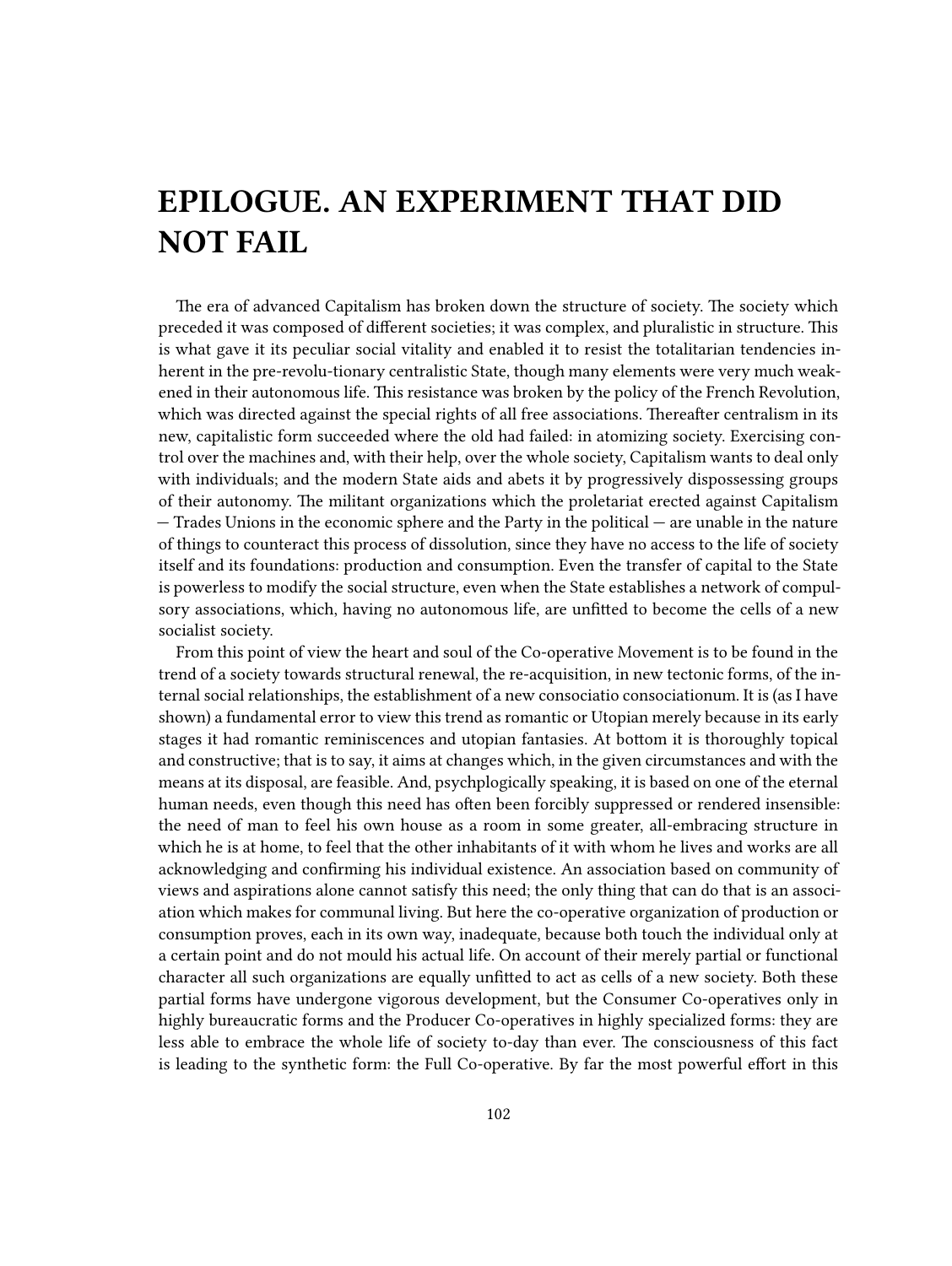direction is the Village Commune, where communal living is based on the amalgamation of production and consumption, production being understood not exclusively as agriculture alone but as the organic union of agriculture with industry and with the handicrafts as well.

The repeated attempts that have been made during the last 150 years, both in Europe and America, to found village settlements of this kind, whether communistic or co-operative in the narrower sense, have mostly met with failure. $^1$  I would apply the word "failure" not merely to those settlements, or attempts at settlements, which after a more or less short-lived existence either disintegrated completely or took on a Capitalist complexion, thus going over to the enemy camp; I would also apply it to those that maintained themselves in isolation. For the real, the truly structural task of the new Village Communes begins with their *federation*, that is, their union under the same principle that operates in their internal structure. Hardly anywhere has it come to this. Even where, as with the Dukhobors in Canada, a sort of federative union exists, the federation itself continues to be isolated and exerts no attractive and educative influence on society as a whole, with the result that the task never gets beyond its beginnings and, consequently, there can be no talk of success in the socialist sense. It is remarkable that Kropotkin saw in these two elements — isolation of the settlements from one another and isolation from the rest of society — the efficient causes of their failure even as ordinarily understood.

The socialistic task can only be accomplished to the degree that the new Village Commune, combining the various forms of production and uniting production and consumption, exerts a structural influence on the amorphous urban society. The influence will only make itself felt to the full if, and to the extent that, further technological developments facilitate and actually require the decentralization of industry; but even now a pervasive force is latent in the modern communal village, and it may spread to the towns. It must be emphasized again that the tendency we are dealing with is constructive and topical: it would be romantic and Utopian to want to destroy the towns, as once it was romantic and Utopian to want to destroy the machines, but it is constructive and topical to try to transform the town organically in the closest possible alliance with technological developments and to turn it into an aggregate composed of smaller units.

Indeed, many countries to-day show significant beginnings in this respect.

As I see history and the present, there is only one all-out effort to create a Full Co-operative which justifies our speaking of success in the socialistic sense, and that is the Jewish Village Commune in its various forms, as found in Palestine. No doubt it, too, is up against grave problems in the sphere of internal relationships, federation, and influence on society at large, but it alone has proved its vitality in all three spheres. Nowhere else in the history of communal settlements is there this tireless groping for the form of community-life best suited to this particular human group, nowhere else this continual trying and trying again, this going to it and getting down to it, this critical awareness, this sprouting of new branches from the same stem and out of the same formative impulse. And nowhere else is there this alertness to one's own problems, this constant facing up to them, this tough will to come to terms with them, and this indefatigable struggle albeit seldom expressed in words — to overcome them. Here, and here alone, do we find in the emergent community organs of self-knowledge whose very sensitiveness has constantly reduced its members to despair — but this is a despair that destroys wishful thinking only to raise up in its

<sup>&</sup>lt;sup>1</sup> Of course, I am not dealing here with the otherwise successful "socio-economic organizations, used by governmental or semi-governmental agencies to improve rural conditions" (Infield, *Co-operative Communities at Work*, p. 63).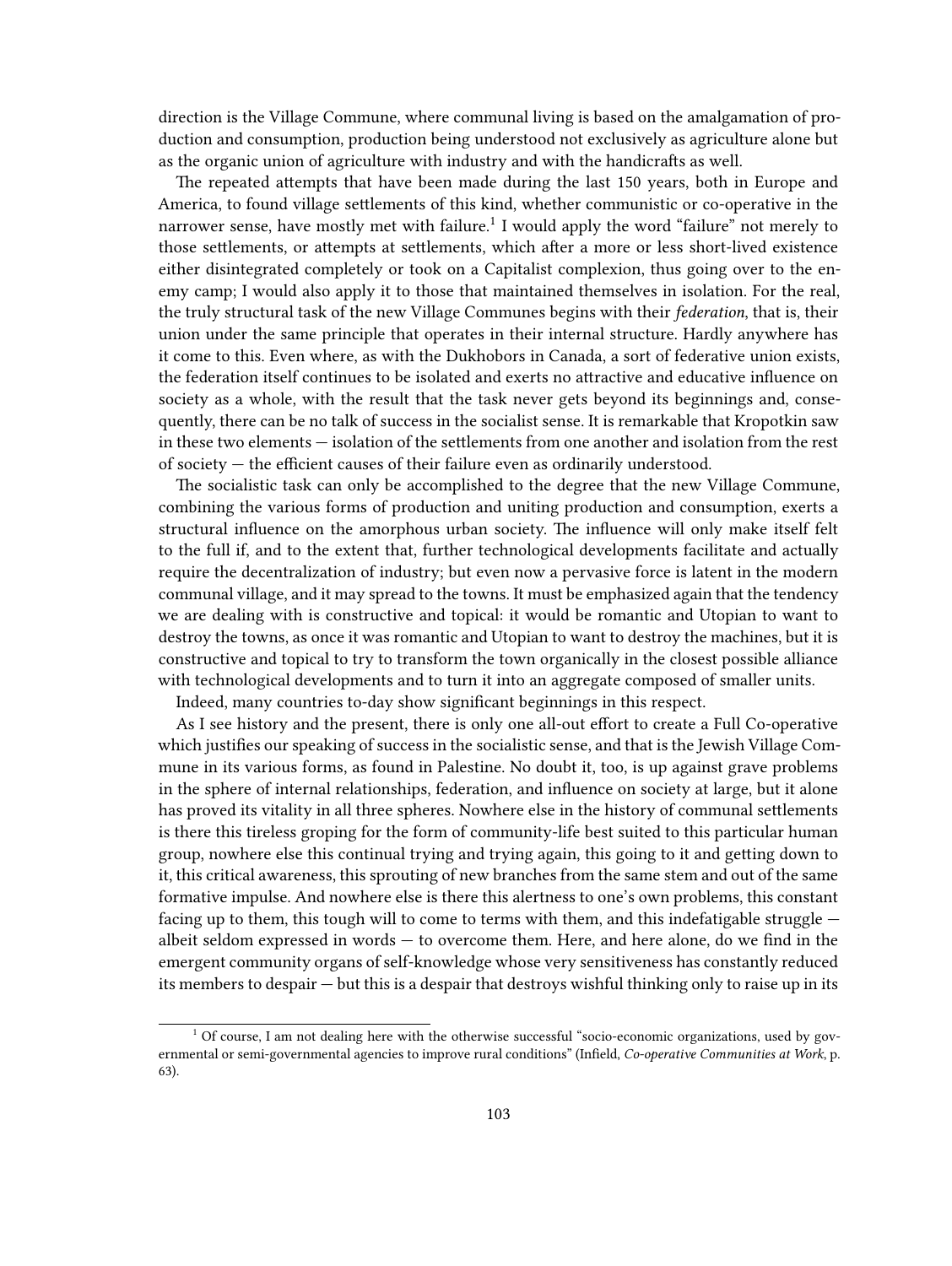stead a greater hope which is no longer emotionalism but sheer work. Thus on the soberest survey and on the soberest reflection one can say that, in this one spot in a world of partial failures, we can recognize a non-failure — and, such as it is, a signal n on-failure.

What are the reasons for this? We could not get to know the peculiar character of this cooperative colonization better than by following up these reasons.

One element in thesse reasons has been repeatedly pointed out: that the Jewish Village Commune in Palestine owes its existence not to a doctrine but to a situation, to the needs, the stress, the demands of the situation. In establishing the "Kvuza" or Village Commune the primary thing was not ideology but work.

This is certainly correct, but with one limitation. True, the p.oint was to solve certain problems of work and construction which the Palestinian reality forced on the settlers, by collaborating; what a loose conglomeration of individuals could not, in the nature of things, hope to overcome, or even try to overcome, things being what they were, the collective could try to do and actually succeeded in doing. But what is called the ""ideology" — I personally prefer the old but untarnished word "Ideal" — was not just something to be added afterwards, that would justify the accomplished facts. In the spirit of the members of the first Palestinian Communes ideal motivesjoined hands with the dictates of the hour; and in the motives there was a curious mixture of memories of the Russian Artel, impressions left over from reading the so-called "utopian" Socialists, and the haJf^unconscious after-effects of the Bible's teachings about social justice. The important thing is that this ideal motive remaimed loose and pliable in almost every respect.

There were various dreams about the future: people saw before them a new, more comprehensive form of the family, they saw therrnselves as the advance guard of the Workers' Movement, as the direct instrument for the realization of Socialism, as the prototype of the new society; they had as their goal the creation of a new man and a new world. But nothin g of this ever hardened into a cut-and-dried programme.

These men did not, as everywhere else in the history of cooperative settlements, bring a plan with them, a plan which the concrete situation could only fill out, not modify; the ideal gave an impetus but no dogma, it stimulated but did not dictate.

More important, however, is that, behind the Palestinian situation that set the tasks of work and reconstruction, there was the historical situation of a people visited by a great external crisis and responding to it with a great inner change. Further, this historical situation threw up an elite — the "Chaluzim" or pioneers — drawn from all classes of the people and thus beyond class. The form of life that befitted this elite was the Village Commune, by which I mean not a single note but the whole scale, ranging from the social structure of "mutual aid" to the Commune itself. This form was the best fitted to fulfil the tasks of the central Chaluzim, and at the same time the one in which the social ideal could materially influence the national idea. As the historical conditions have shown, it was impossible for this elite and the form of life it favoured, to becomie static or isolated; all its tasks, everything it did, its whole pioneering spirit made it the centre of attraction and a central influence. The Pioneer spirit ("Chaluziuth") is, in every part of it, related to the growth of a new and transformed national community; the moment it grew self-sufficient it would have lost its soul. The Village Commune, as the nucleus of the evolving society, had to exert a powerful pull on the people dedicated to this evolution, and it had not merely to educate its friends and associates for genuine communal living, but also to exercise a formative structural effect on the social periphery. The dynamics of history determined the dynamic character of the relations between Village Commune and society.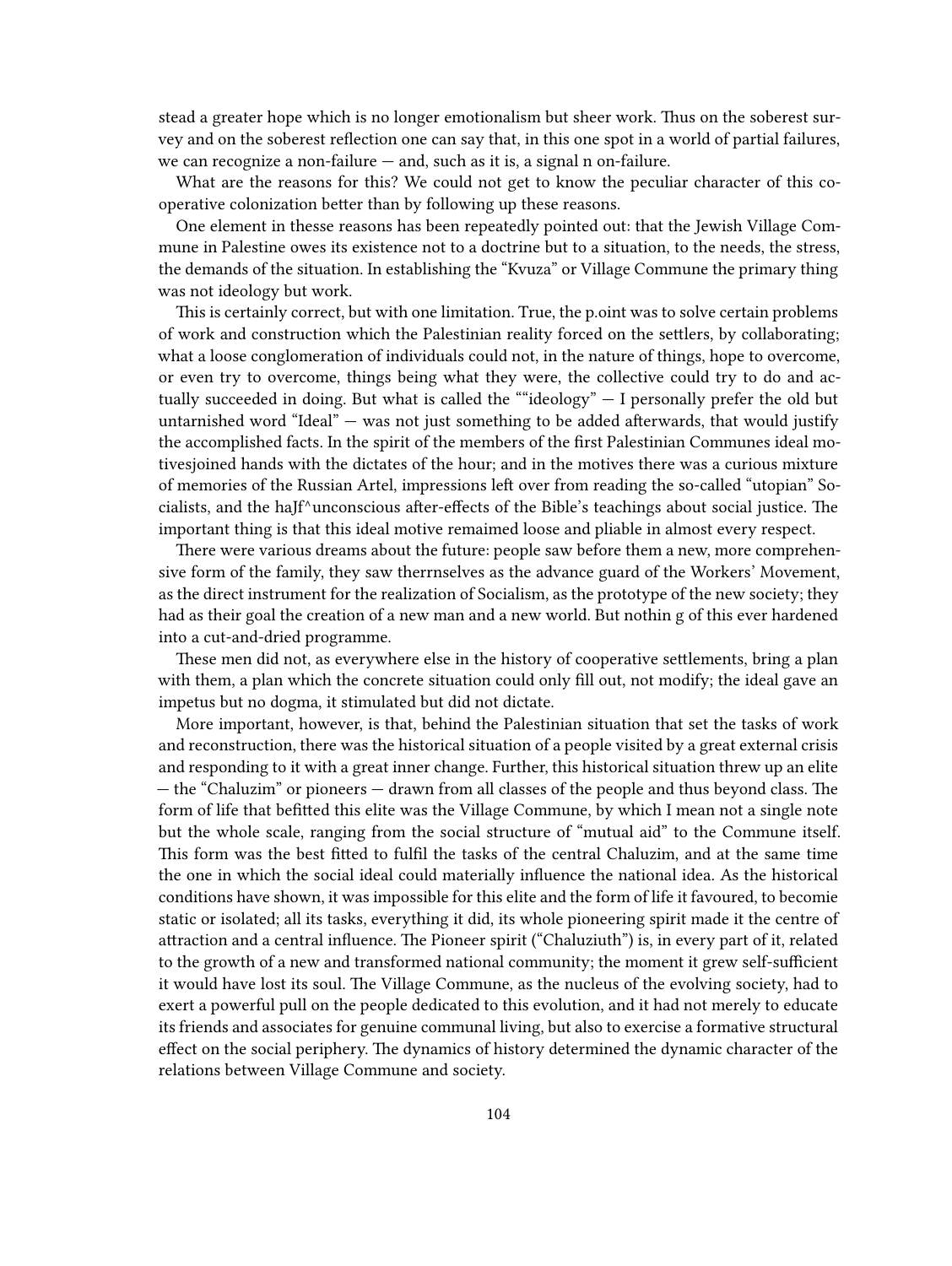This character suffered a considerable setback when the tempo of the crisis in the outer world became so rapid, and its symptoms so drastic, that the inner change could not keep pace with them. To the extent that Palestine had been turned from the one and only land of the "Aliyah" ascent — into a country of immigrants, a quasi-Chaluziuth came into being alongside the genuine Chaluziuth. The pull exerted by the Commune did not abate, but its educative powers were not adapted to the influx of very different human material, and this material sometimes succeeded in influencing the tone of the community. At the same time the Commune's relations with society at large underwent a change. As the structure of the latter altered, it withdrew more and more from the transforming influence of the focal cells, indeed, it began in its turn to exert an influence on them  $-$  not always noticeable at first, but unmistakable to-day  $-$  by seizing on certain essential elements in them and assimilating them to itself.

In the life of peoples, and particularly peoples who find themselves in the midst of some historical crisis, it is of crucial importance whether genuine elites (which means elites that do not usurp but are called to their central function) arise, whether these elites remain loyal to their duty to society, establishing a relationship to it rather than to themselves, and finally, whether they have the power to replenish and renew themselves in a manner conformable with their task. The historical destiny of the Jewish settlements in Palestine brought the elite of the Chaluzim to birth, and it found its social nuclear form in the Village Commune.

Another wave of this same destiny has washed up, together with the quasi-Chaluzim, a problem for the real Chaluzim elite. It has caused a problem that was always latent to come to the surface. They have not yet succeeded in mastering it and yet must master it before they can reach the next stage of their task. The inner tension between those who take the whole responsibility for the community on their shoulders and those who somehow evade it, can be resolved only at a very deep level.

The point where the problem emerges is neither the individual's relationship to the idea nor his relationship to the community nor yet to work; on all these points even the quasi-Chaluzim gird up their loins and do by and large what is expected of them. The point where the problem emerges, where people are apt to slip, is in their relationship to their fellows. By this I do not mean the question, much discussed in its day, of the intimacy that exists in the small and the loss of this intimacy in the big Kvuza; I mean something that has nothing whatever to do with the size of the Commune. It is not a matter of intimacy at all; this appears when it must, and if it is lacking, that's all there is to it. The question is rather one of openness. A real community need not consist of people who are perpetually together; but it must consist of people who, precisely because they are comrades, have mutual access to one another and are ready for one another. A real community is one which in every point of its being possesses, potentially at least, the whole character of community. The internal questions of a community are thus in reality questions relating to its own genuineness, hence to its inner strength and stability. The men who created the Jewish Communes in Palestine instinctively knew this; but the instinct no longer seems to be as common and alert as it was. Yet it is in this most important field that we find that remorselessly clearsighted collective self-observation and self-criticism to which I have already drawn attention. But to understand and value it aright we must see it together with the amazingly positive relationship — amounting to a regular faith — which these men have to the inmost being of their Commune. The two things are two sides of the same spiritual world and neither can be understood without the other.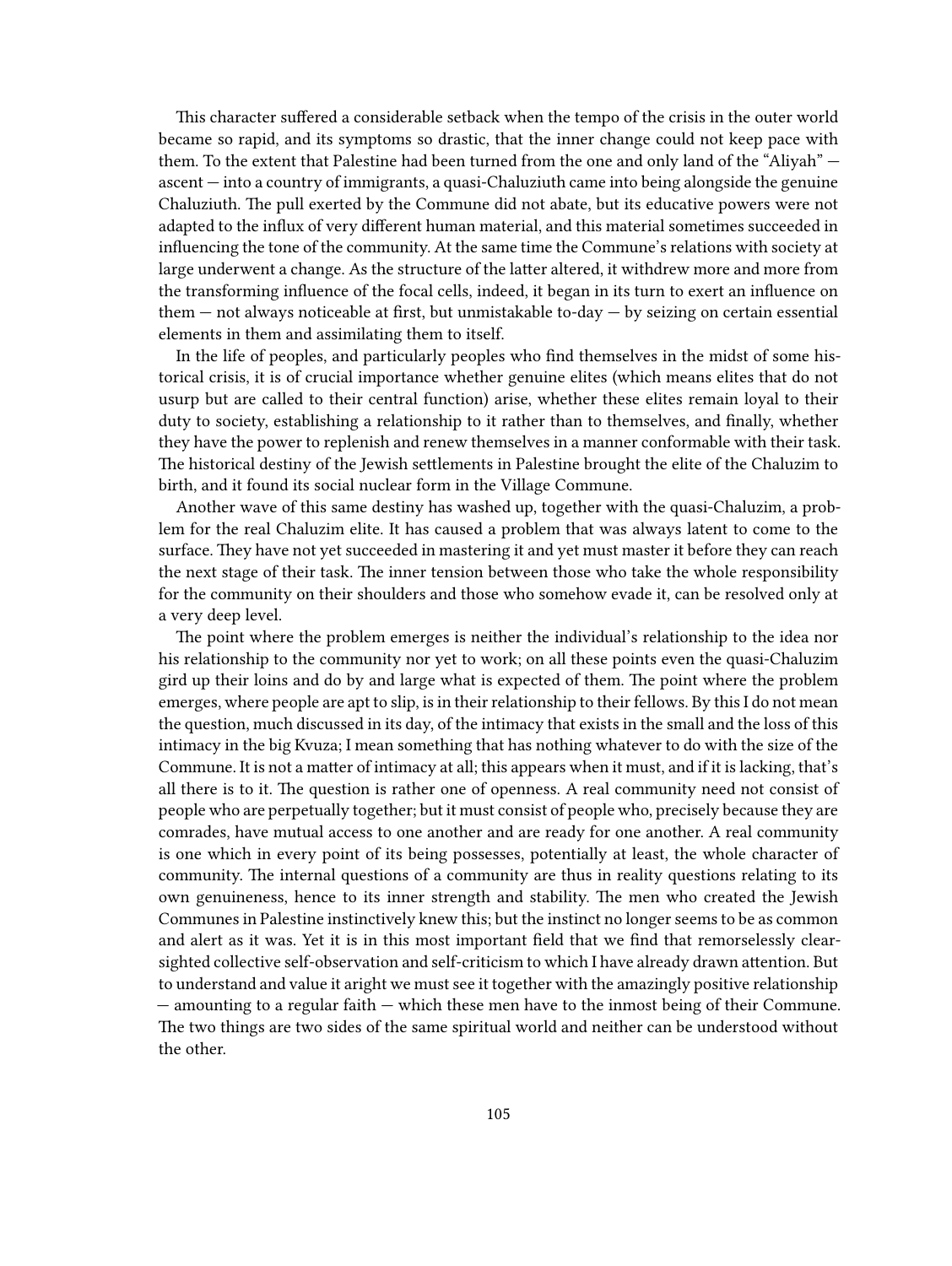In order to make the causes of the non-failure of these Jewish communal settlements sufficiently vivid, in Palestine, I began with the non-doctrinaire character of their origins. This character also determined their development in all essentials. New forms and new intermediate forms were constantly branching off  $-$  in complete freedom. Each one grew out of the particular social and spiritual needs as these came to light  $-$  in complete freedom, and each one acquired, even in the initial stages, its own ideology  $-$  in complete freedom, each struggling to propagate itself and spread and establish its proper sphere — all in complete freedom. The champions of the various forms each had his say, the pros and cons of each individual form were frankly and fiercely debated — always, however, on the plane which everybody accepted as obvious: the common cause and common task, where each form recognized the relative justice of all the other forms in their special functions. All this is unique in the history of co-operative settlements. What is more: nowhere, as far as I see, in the history of the Socialist movement were men so deeply involved in the process of differentiation and yet so intent on preserving the principle of integration.

The various forms and intermediate forms that arose in this way at different times and in different situations represented different kinds of social structure. The people who built them were generally aware of this as also of the particular social and spiritual needs that actuated them. They were not aware to the same extent that the different forms corresponded to different human types and that just as new forms branched off from the original Kvuza, so new types branched off from the original Chaluz type, each with its special mode of being and each demanding its particular sort of realization. More often than not it was economic and suchlike external factors that led certain people to break away from one form and attach themselves to another. But in the main it happened that each type looked for the social realization of its peculiarities in this particular form and, on the whole, found it there. And not only was each form based on a definite type, it moulded and keeps on moulding this type. It was and is intent on developing it; the constitution, organization and educational system of each form are — no matter how consciously or unconsciously  $-$  dedicated to this end. Thus something has been produced which is essentially different from all the social experiments that have ever been made: not a laboratory where everybody works for himself, alone with his problems and plans, but an experimental station where, on common soil, different colonies or "cultures" are tested out according to different methods for a common purpose.

Yet here, too, a problem emerged, no longer within the individual group but in the relation of the groups to one another; nor did it come from without, it came from within — in fact, from the very heart of the principle of freedom.

Even in its first undifferentiated form a tendency towards federation was innate in the Kvuza, to merge the Kvuzoth in some higher social unit; and a very important tendency it was, since it showed that the Kvuza implicitly understood that it was the cell of a newly structured society. With the splitting off and proliferation of the various forms, from the semi-individualistic form which jealously guarded personal independence in its domestic economy, way of life, children's education, etc., to the pure Communistic form, the single unit was supplanted by a series of units in each of which a definite form of colony and a more or less definite human type constituted itself on a federal basis. The fundamental assumption was that the local groups would combine on the same principle of solidarity and mutual help as reigned within the individual group. But the trend towards a larger unit is far from having atrophied in the process. On the contrary, at least in the Kibbuz or Collectivist Movement, it asserts itself with great force and clarity; it recognizes the federative Kibbuzim — units where the local groups have pooled their various as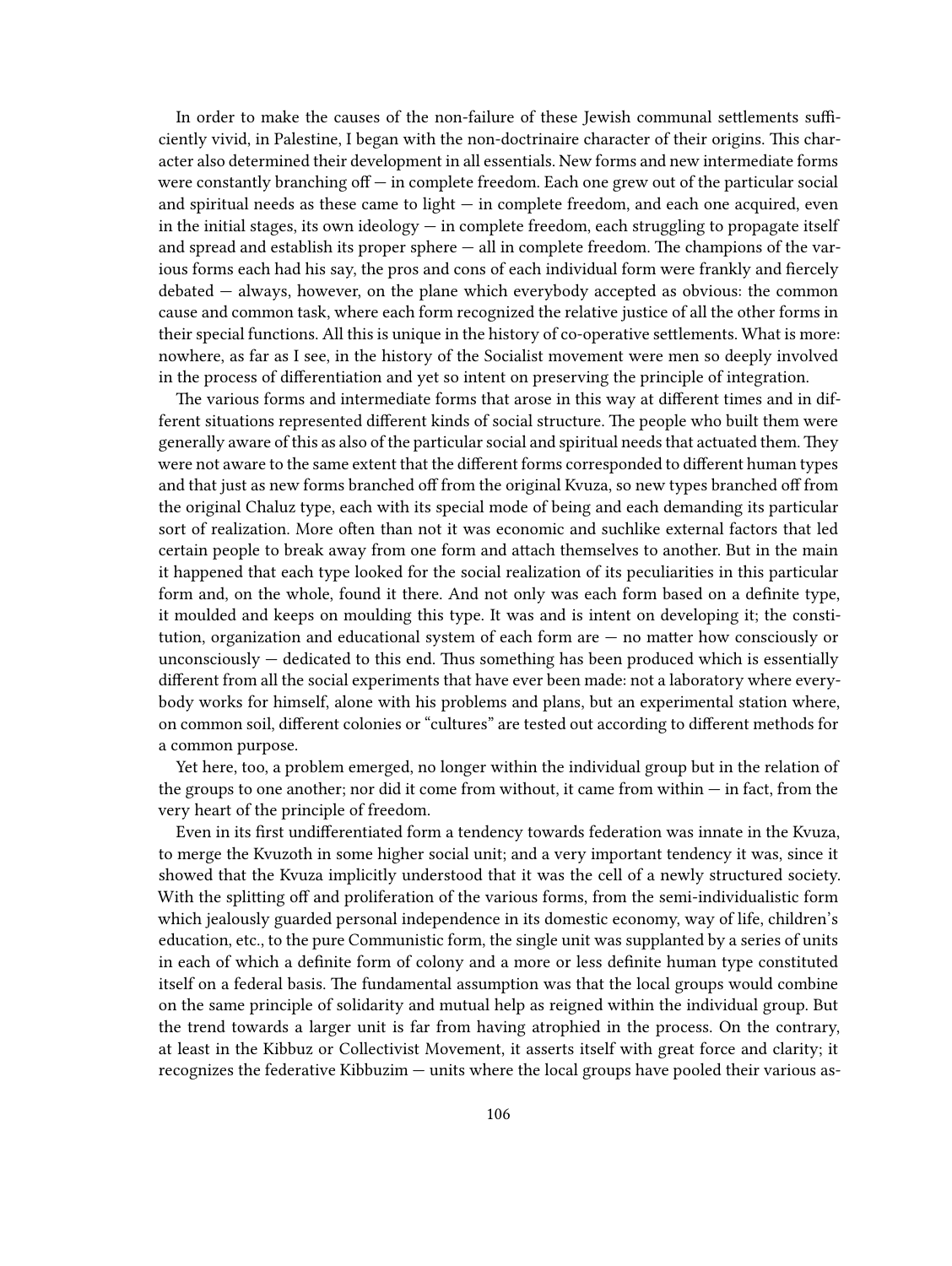pirations — as a provisional structure; indeed, a thoughtful leader of their movement calls them a substitute for a Commune of Communes. Apart from the fact, however, that individual forms, especially, for instance, the "Moshavim" or semi-individualistic Labour Settlements — though these do not fall short of any of the other forms in the matter of communal economic control and mutual help  $-$  are already too far removed from the basic form to be included in a unitary plan, in the Kibbuz Movement itself subsidiary organizations stand in the way of the trend towards unification which wants to embrace and absorb them. Each has developed its own special character and consolidated it in the unit, and it is natural that each should incline to view unification as an extension of its own influence. But something else has been added that has led to an enormous intensification of this attitude on the part of the single units: political development. Twenty years ago a leader of one of the big units could say emphatically: "We are a community and not a Party." This has radically changed in the meantime, and the conditions for unification have been aggravated accordingly.

The lamentable fact has emerged that the all-important attitude of neighbourly relationship has not been adequately developed, although not a few cases are on record of a flourishing and rich village giving generous help to a young and poor neighbour which belonged to another unit. In these circumstances the great struggle that has broken out on the question of unification, particularly in the last decade, is the more remarkable. Nobody who is a Socialist at heart can read the great document of this struggle, the Hebrew compilation entitled *The Kibbuz and the Kvuza*, edited by the late labour leader Berl Kaznelson, without being lost in admiration of the highminded passion with which these two camps battled with one another for genuine unity. The union will probably not be attained save as the outcome of a situation that makes it absolutely necessary. But that the men of the Jewish Communes have laboured so strenuously with one another and against one another for the emergence of a *communitas communitatum,* that is to say, for a structurally new society  $-$  this will not be forgotten in the history of mankind's struggle for self-renewal.

I have said that I see in this bold Jewish undertaking a "signal non-failure". I cannot say: a signal success.

To become that, much has still to be done. Yet it is in this way, in this kind of tempo, with such setbacks, disappointments, and new ventures, that the real changes are accomplished in this our mortal world.

But can one speak of this non-failure as "signal"? I have pointed out the peculiar nature of the premises and conditions that led to it. And what one of its own representatives has said of the Kvuza, that it is a typically Palestinian product, is true of all these forms.

Still, if an experiment conducted under certain conditions has proved successful up to a point, we can set about varying it under other, less favourable, conditions.

There can hardly be any doubt that we must regard the last war as the end of the prelude to a world crisis.

This crisis will probably break out  $-$  after a sombre "interlude" that cannot last very long  $$ first among some of the nations of the West, who will be able to restore their shattered economy in appearance only.

They will see themselves faced with the immediate need for radical socialization, above all the expropriation of the land. It will then be of absolutely decisive importance who is the real subject of an economy so transformed, and who is the owner of the social means of production. Is it to be the central authority in a highly centralized State, or the social units of urban and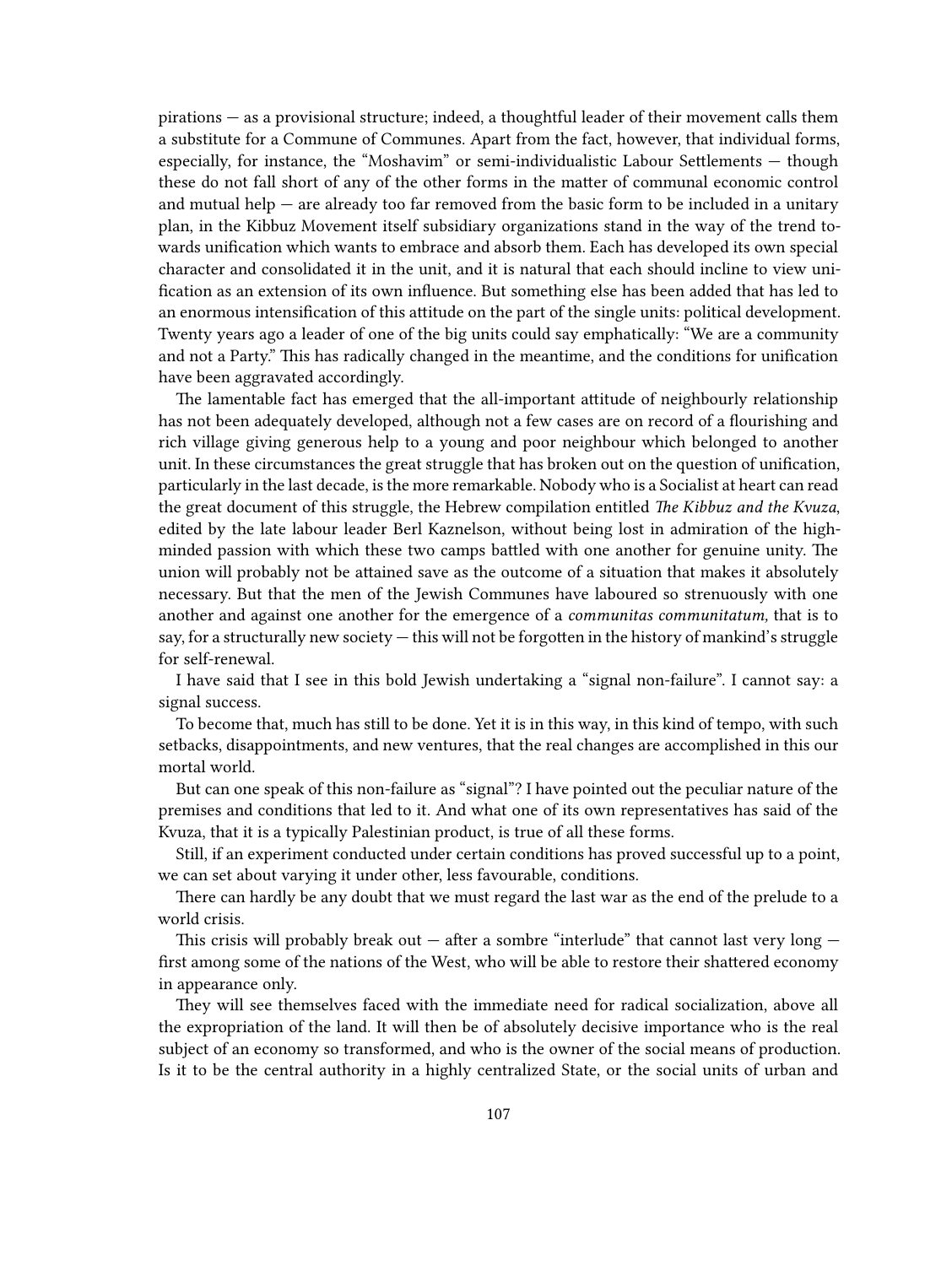rural workers, living and producing on a communal basis, and their representative bodies? In the latter case the remodelled organs of the State will discharge the functions of adjustment and administration only. On these issues will largely depend the growth of a new society and a new civilization. The essential point is to decide on the fundamentals: a restructuring of society as a League of Leagues, and a reduction of the State to its proper function, which is to maintain unity; or a devouring of an amorphous society by the omnipotent State; Socialist Pluralism or socalled Socialist Unitarianism. The right proportion, tested anew every day according to changing conditions, between group-freedom and collective order; or absolute order imposed indefinitely for the sake of an era of freedom alleged to follow "of its own accord". So long as Russia has not undergone an essential inner change — and to-day we have no means of knowing when and how that will come to pass — we must designate one of the two poles of Socialism between which our choice lies, by the formidable name of "Moscow". The other, I would make bold to call "Jerusalem".